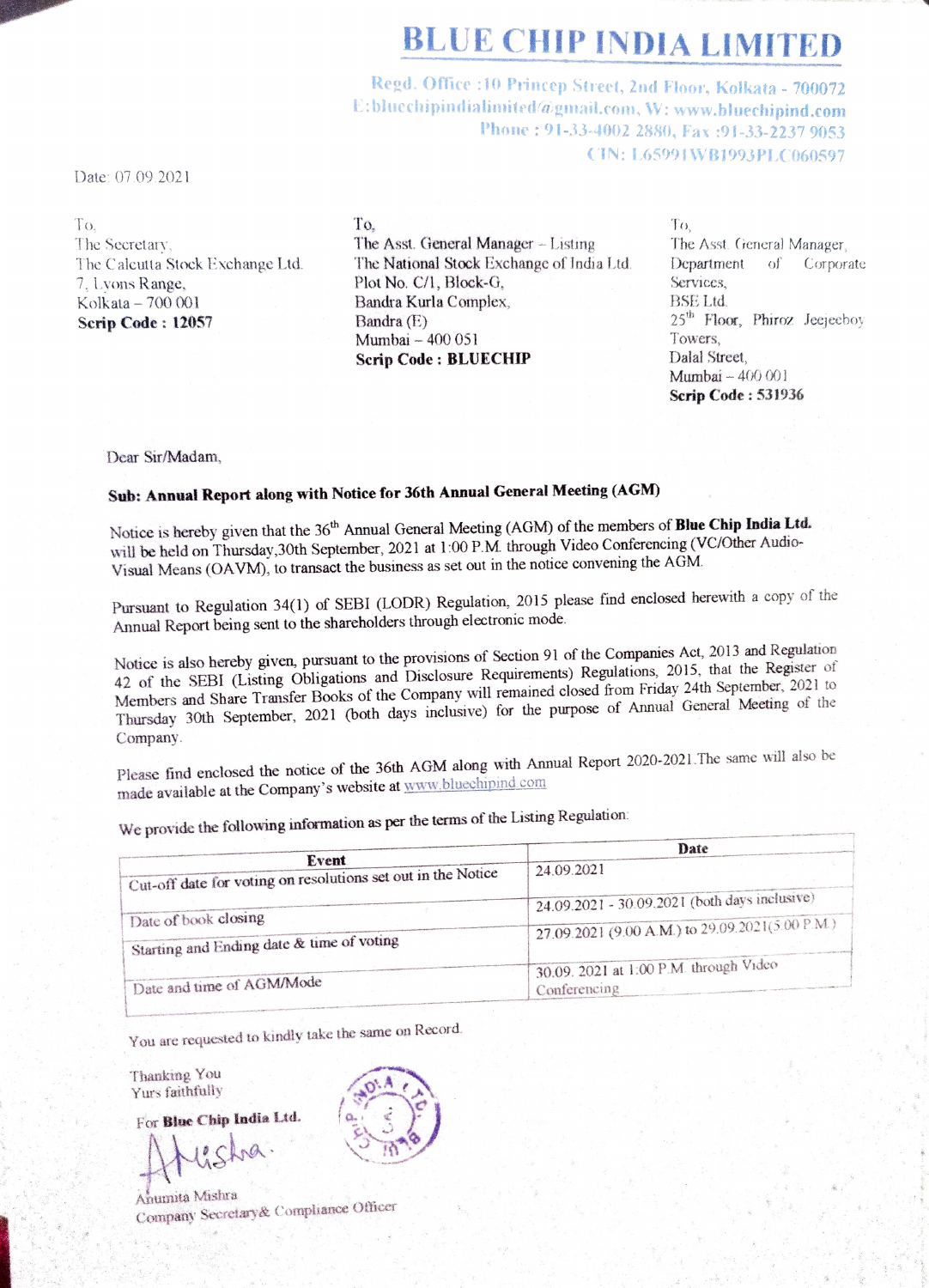# **BLUE CHIP INDIA LIMITED**

BLUE CHIP INDIA LIMITED 2020, INDIA LIMITED 2020, INDIA LIMITED 2020, INDIA LIMITED 2020, INDIA LIMITED 2020-2

**36th ANNUAL REPORT 2020-2021**

**REGISTERED OFFICE**

10, PRINCEP STREET, 2ND FLOOR, KOLKATA-700072 E-mail : info@bluechipind.net // bluechipindialimited@gmail.com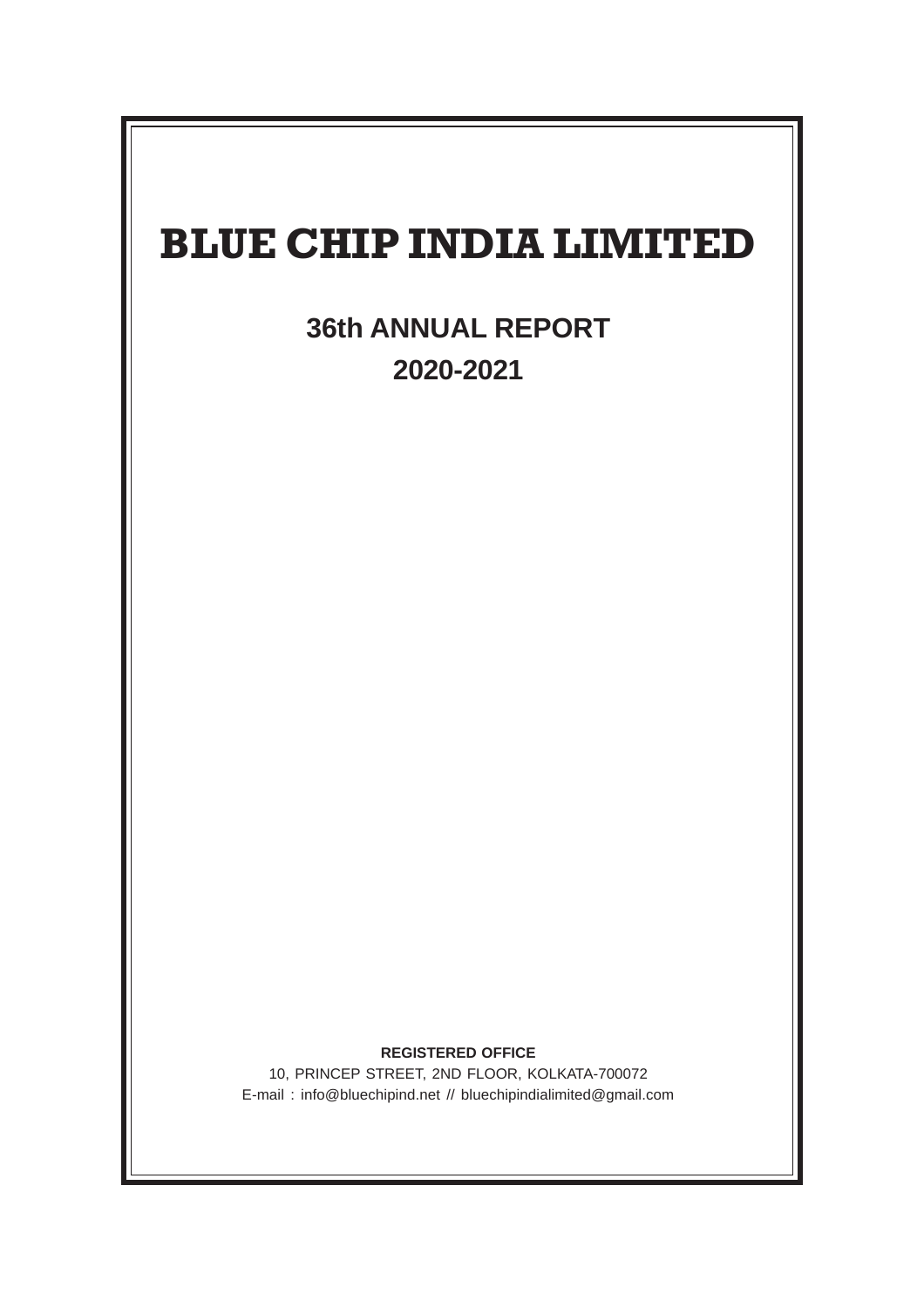# BLUE CHIP INDIA LIMITED

**36th ANNUAL REPORT**

2020-2021

#### **CORPORATE INFORMATION BOARD OF DIRECTORS**

*Managing Director, Executive* SHRI ARIHANT JAIN *Non-Executive Director* SMT MADHU BANWAL SHRI SHUBHANKAR KAYAL **Non-Executive/Independent Director** SHRI PRANAB CHAKRABORTY SHRI SHYAMAL BANERJEE SHRI SAHIL SHARMA

#### **CHIEF FINANCIALOFFICER** SMT SONI JAIN

**COMPANY SECRETARY**

SMT ANUMITA MISHRA

#### **REGISTERED OFFICE**

10, PRINCEP STREET, 2ND FLOOR, KOLKATA-700072 Phone : (033) 4002-2880 Fax : (033) 2237-9053 E-mail : info@bluechipind.net bluechipindialimited@gmail.com Website : www.bluechipind.com CIN : L65991WB1993PLC060597

#### **STATUTORY AUDITOR** M/S. DEOKI BIJAY & CO

Chartered Accountants **INTERNAL AUDITOR**

#### M/S. DASH & ASSOCIATES *Chartered Accountants*

#### **SECRETARIAL AUDITOR**

ANKITA GOENKA & ASSOCIATES Practicing Company Secretaries

#### **PRINCIPAL BANKERS** CANARA BANK

HDFC BANK

#### **REGISTRAR & SHARE TRANSFER AGENT**

MAHESHWARI DATAMATICS PVT. LTD. 23, R. N. Mukherjee Road, 5th Floor, KOLKATA- 700 001 Phone : (033) 2243-5029, 2248-2248 Fax : (033) 2248-4787 Email : mdpldc@yahoo.com

| <b>CONTENTS</b>                                                 | PAGE NO. |
|-----------------------------------------------------------------|----------|
| Notice to Shareholders                                          | 2        |
| Directors' Report                                               | 15       |
| Secretarial Audit Report                                        | 22       |
| <b>Extract of Annual Return</b>                                 | 25       |
| Report on Corporate Governance                                  | 32       |
| Secretarial Certificate                                         | 48       |
| Report on Compliance with the Condition on Corporate Governance | 49       |
| Certification by Managing Director and Chief Financial Officer  | 50       |
| Management Discussion and Analysis Report                       | 51       |
| Independent Auditors' Report                                    | 55       |
| <b>Balance Sheet</b>                                            | 63       |
| Statement of Profit and Loss                                    | 64       |
| Cash Flow Statement                                             | 65       |
| Notes to Financial Statement                                    | 66       |
|                                                                 |          |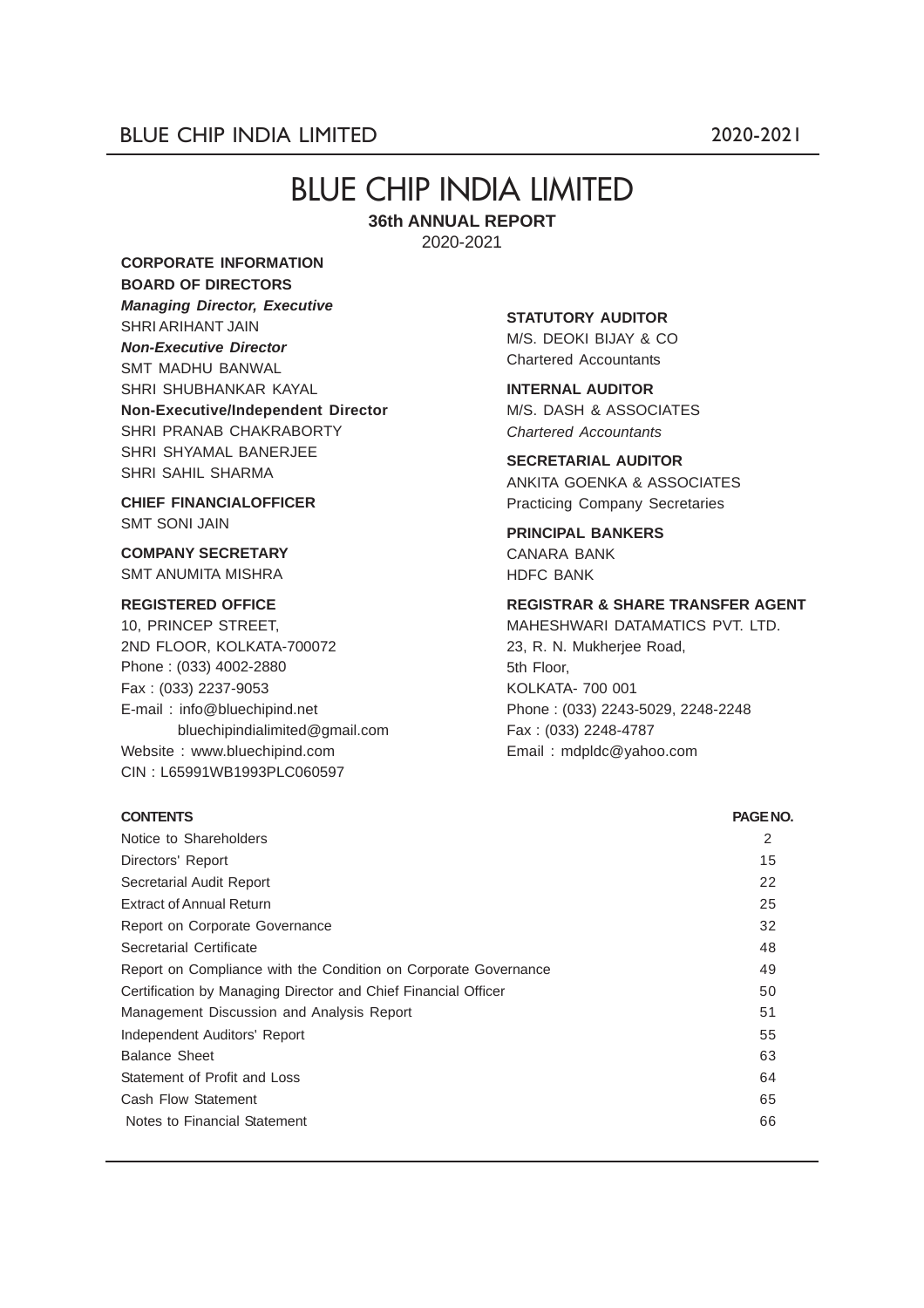#### **NOTICE**

Notice is hereby given that the Thirty-Sixth (36th) Annual General Meeting of the Members of **BLUE CHIP INDIA LIMITED** will be held on Thursday, 30th September, 2021 at 01.00 P.M. through Video Conferencing ("VC") or Other Audio Visual Means ("OAVM") facility to transact the following business :

#### **ORDINARY BUSINESS**

- 1. To receive, consider and adopt the Audited Financial Statement of the Company for the financial year ended 31st March, 2021, including audited Balance Sheet, the Statement of Profit and Loss and Cash Flow Statement and the Reports of the Board of Directors and Auditor's thereon.
- 2. To appoint a Director in place of Shri Subhankar Kayal (DIN: 03568470), who retires by rotation and being eligible, offers himself for re-appointment.

#### **SPECIAL BUSINESS**

**3. To reappoint Shri Arihant Jain (DIN : 00174557) as Managing Director of the Company and in this regard to consider and if thought fit, to pass with or without modification, the following resolution as an Ordinary Resolution :**

**"RESOLVED THAT** pursuant to the provisions of Sections 196, 197 read with Schedule V and other applicable provisions, if any, of the Companies Act, 2013 and the Companies (Appointment and Remuneration of Managerial Personnel) Rules, 2014 (including any statutory modifications, amendments or re-enactments thereto for the time being in force) (herein referred to as "the Act") and subject to such approvals as may be required, consent and approval of the Company be and is hereby accorded to the re-appointment of Shri Arihant Jain (DIN: 00174557) as Managing Director of the company for a further period of 5 Years effective from 11<sup>th</sup> December 2021 till 10<sup>th</sup> December 2026 on the terms and conditions, as set out in the Explanatory Statement annexed to the Notice convening this meeting.

**RESOLVED FURTHER THAT** the Nomination & Remuneration Committee/Board of Directors of the Company be and are hereby authorized to vary, alter or modify the designation of Shri Arihant Jain and the terms and conditions during the tenure of his appointment including remuneration and/or perquisites payable (if any) or to be provided (including any monetary value thereof) to him to the extent the Board of Directors deem fit.

**RESOLVED FURTHER THAT** the Board of Directors of the Company, be and is hereby authorized to do all such acts, things, deeds and matters which are connected therewith or incidental thereto and take all necessary steps, as may be necessary, proper or expedient, to give effect to this ordinary resolution."

**4. To consider and if thought fit, to pass with or without modification, the following resolution as an Ordinary Resolution :**

**"RESOLVED THAT** authority is hereby delegated to the Board of Directors of the Company to enter into transactions, including those repetitive in nature and in ordinary course of business at arm's length, with related parties following provisions of Section 188 of the Companies Act, 2013 (the Act) read with Companies (Meetings of Board and its Powers) Rules, 2014 and other applicable provisions, also those in SEBI (LODR) Regulations, 2015 and in connection therewith, the Board may take such steps as may be necessary for and on behalf of the Company.

By Order of the Board of Directors Place : Kolkata For **Blue Chip India Limited**

Date : 12.08.2021 **Anumita Mishra** *Company Secretary*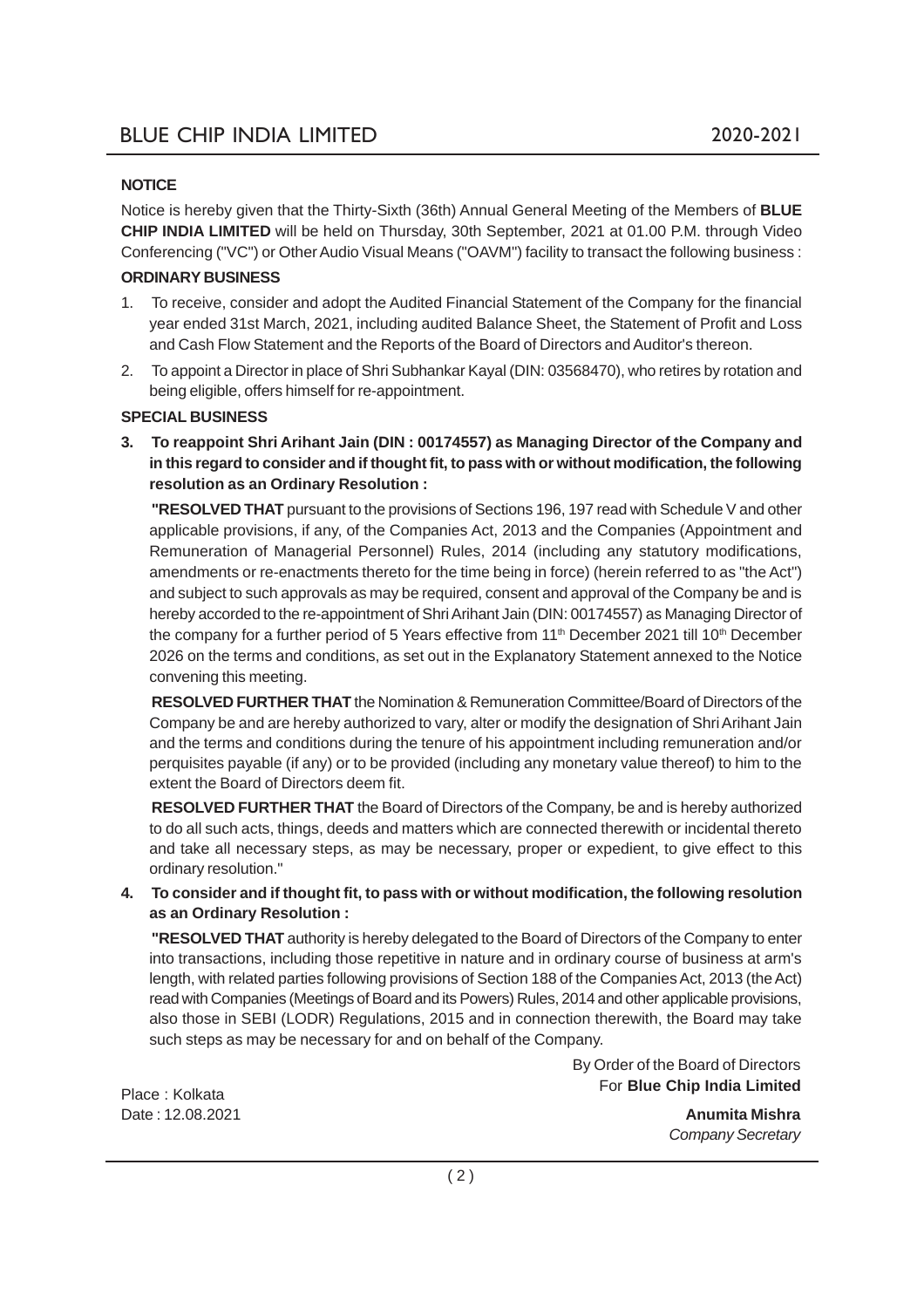#### **NOTES** :

- 1. In view of the outbreak of the COVID-19 pandemic, social distancing norm to be followed and the continuing restriction on movement of persons at several places in the country and Ministry of Corporate Affairs ("MCA") has vide its General Circular Nos. 14/2020, 17/2020, 20/2020, 02/2021 and Circular no. SEBI/HO/CFD/CMD1/CIR/P/2020/79 and SEBI/HO/CFD/CMD2/CIR/P/2021/11 issued by the Securities and Exchange Board of India ("SEBI") and in compliance with the provisions of the Act and the SEBI (Listing Obligations and Disclosure Requirements) Regulations, 2015 ("Listing Regulations"), the 36<sup>th</sup> AGM of the Company is being conducted through VC/OAVM Facility, which does not require physical presence of members at a common venue. The deemed venue for the 36<sup>th</sup> AGM shall be the Registered Office of the Company i.e. 10, Princep Street, 2<sup>nd</sup> Floor, Kolkata -700072.
- 2. In terms of the MCA Circulars, since the physical attendance of Members has been dispensed with, there is no requirement of appointment of proxies. Accordingly, the facility of appointment of proxies by Members under Section 105 of the Act will not be available for this AGM. Hence the Proxy Form and Attendance Slip are not annexed to this Notice.
- 3. Notice of Annual General Meeting is being sent to all the Members, whose names appear in the Register of Members/list of Beneficial Owners as received from Depositories on 27th August, 2021. Any person who have acquired shares of the Company and have become members of the Company after the dispatch of Notice and Annual Report of the AGM by the Company and whose names appear in the Register of Members or Register of beneficial holders as on the cut-off date i.e., 23<sup>rd</sup> day of September, 2021 shall view the same on the Company's website: www.bluechipind.com may request for a copy of the same by writing to the Company at bluechipindlimited@gmail.com or Registrar and Share Transfer Agent ('Registrar') Maheshwari Datamatics Private Limited at mdpldc@yahoo.com.
- 4 The business set out in the Notice will be transacted through remote electronic voting (e-voting) system and the Company is providing facility for voting by remote electronic means. Instructions and other information relating to remote e-voting are given in the Notice under Note No.27.
- 5. The Explanatory Statement, pursuant to Section 102 of the Companies Act, 2013 (the "Act"), in respect of the Special Business being considered unavoidable to be transacted at the 36<sup>th</sup> Annual General Meeting is annexed herewith.
- 6. In terms of the provisions of Section 113 of the Companies Act, 2013, Corporate Members are entitled to appoint their authorized representatives to attend the AGM through VC/ OAVM on their behalf and participate thereat, including cast votes by electronic means (details of which are provided separately, herein below).
- 7. The attendance of the Members attending the AGM through VC/OAVM will be counted for the purpose of ascertaining the quorum under Section 103 of the Companies Act, 2013.
- 8. The Shareholders may join the AGM in the VC/OAVM mode 15 minutes before and after the scheduled time of the commencement of the Meeting by following the procedure mentioned herein below in the Notice. The facility of participation at the AGM through VC/ OAVM will be made available for 1,000 Shareholders on 'first come first serve' basis. This will not include large Shareholders (i.e. Shareholders holding 2% or more), Promoters, Institutional Investors, Directors, Key Managerial Personnel, the Chairpersons of the Audit Committee, Nomination and Remuneration Committee and Stakeholders Relationship Committee, Auditors etc. who are allowed to attend the AGM without restriction on account of 'first come first serve' basis.
- 9. In view of the outbreak of the COVID-19 pandemic, resultant difficulties involved in dispatching of physical copies of the Annual Report and in line with the said Circulars issued by the MCA and said SEBI Circular, the Annual Report including Notice of the AGM of the Company inter alia indicating the process and manner of e-voting is being sent only by Email, to all the Shareholders whose Email IDs are registered with the Company/ Depository Participant(s) for communication purposes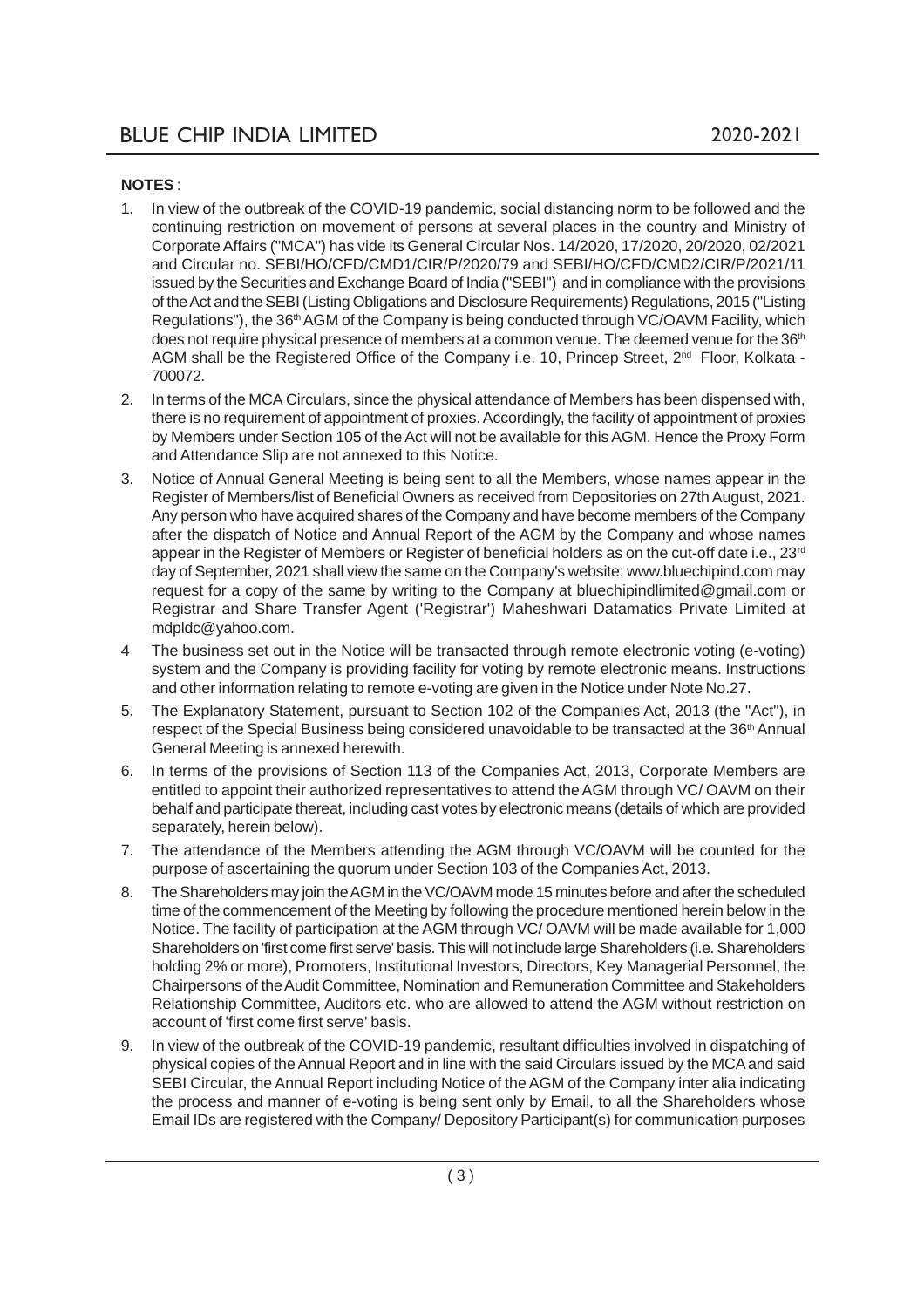to the Shareholders and to all other persons so entitled.

Therefore, those Members, whose email address is not registered with the Company or with their respective Depository Participant/s, and who wish to receive the Notice of the 36<sup>th</sup> AGM and the Annual Report for the year 2020-21 and all other communication sent by the Company, from time to time, can get their email address registered.

- 10. The Notice of the 36th AGM and the Annual Report including therein the Audited Financial Statements for the year 2020-21, will be available on the website of the Company at www.bluechipind.com. The same can also be accessed from the websites of the Stock Exchanges i.e. BSE Limited at www.bseindia.com and National Stock Exchange of India Limited at www.nseindia.com respectively. The AGM Notice is also disseminated on the website of CDSL i.e. www.evotingindia.com.
- 11. Members are informed that in case of joint holders attending the meeting, the member whose name appears as the first holder in the order of names as per the Register of members of the Company will be entitled to vote in the Meeting to be held through video conferencing.
- 12. Shareholders are requested to quote their Folio No. or DP ID Client ID, as the case may be, in all correspondence with the Company or Company's Registrar and Share Transfer Agent.
- 13. SEBI has mandated the submission of Permanent Account Number (PAN) by every participant in securities market. Members holding shares in electronic mode are requested to submit their PAN to their respective DPs with whom they are maintaining their demat accounts whereas members holding shares in physical mode are required to submit their PAN to the Company/RTA.
- 14. Relevant details in respect of Directors seeking Appointment/re-appointment at the AGM, in terms of Regulations 36(3) of the SEBI Listing Regulations and Secretarial Standard - 2 on General Meetings are also annexed to this notice.
- 15. Pursuant to the provisions of Section 108 of the Act read with Rule 20 of the Companies (Management and Administration) Rules, 2014 (as amended), Secretarial Standard on General Meetings (SS-2) issued by the Institute of Company Secretaries of India ("ICSI") and Regulation 44 of Listing Regulations read with MCA Circulars and SEBI Circular, the Company is providing remote e-Voting facility to its Members in respect of the business to be transacted at the AGM and facility for those Members participating in the AGM to cast vote through e-Voting system during the AGM. The 'Cut-off Date' for determining Shareholders entitled to facility of voting by remote e-voting at said AGM has been fixed as 23rd day of September, 2021.
- 16. In accordance with the provisions of section 91 of the Companies Act, 2013, the Register of Members and the Share Transfer Books of the Company will remain closed from 24th day of September, 2021 to 30th day of September, 2021 (both days inclusive).
- 17. a) For Members holding shares in physical form, please send scan copy of a signed request letter mentioning your folio number, complete address, email address to be registered along with scanned self-attested copy of the PAN and any document (such as Driving Licence, Passport, Bank Statement, AADHAR) supporting the registered address of the Member, by email to the Company's email address
	- b) For the Members holding shares in demat form, please update your email address through your respective Depository Participant/s.
- 18. In terms of the provisions of Section 72 of the Act and Rules made there under , the facility for making nomination is available for the Shareholders in respect of the shares held by them. Shareholders who have not yet registered their nomination are requested to register the same by submitting Form No. SH-13. Shareholders holding shares in dematerialized form are requested to submit the said details to their Depository Participant(s) and the Shareholders holding shares in physical form, are requested to submit the said details to the Company or Company's Registrar.
- 19. In terms of the provisions of Regulation 40 of SEBI Listing Regulations and various notifications issued in that regard, requests for effecting transfer of securities (except in case of transmission or transposition of securities) shall not be processed from 1st April, 2020 unless the securities are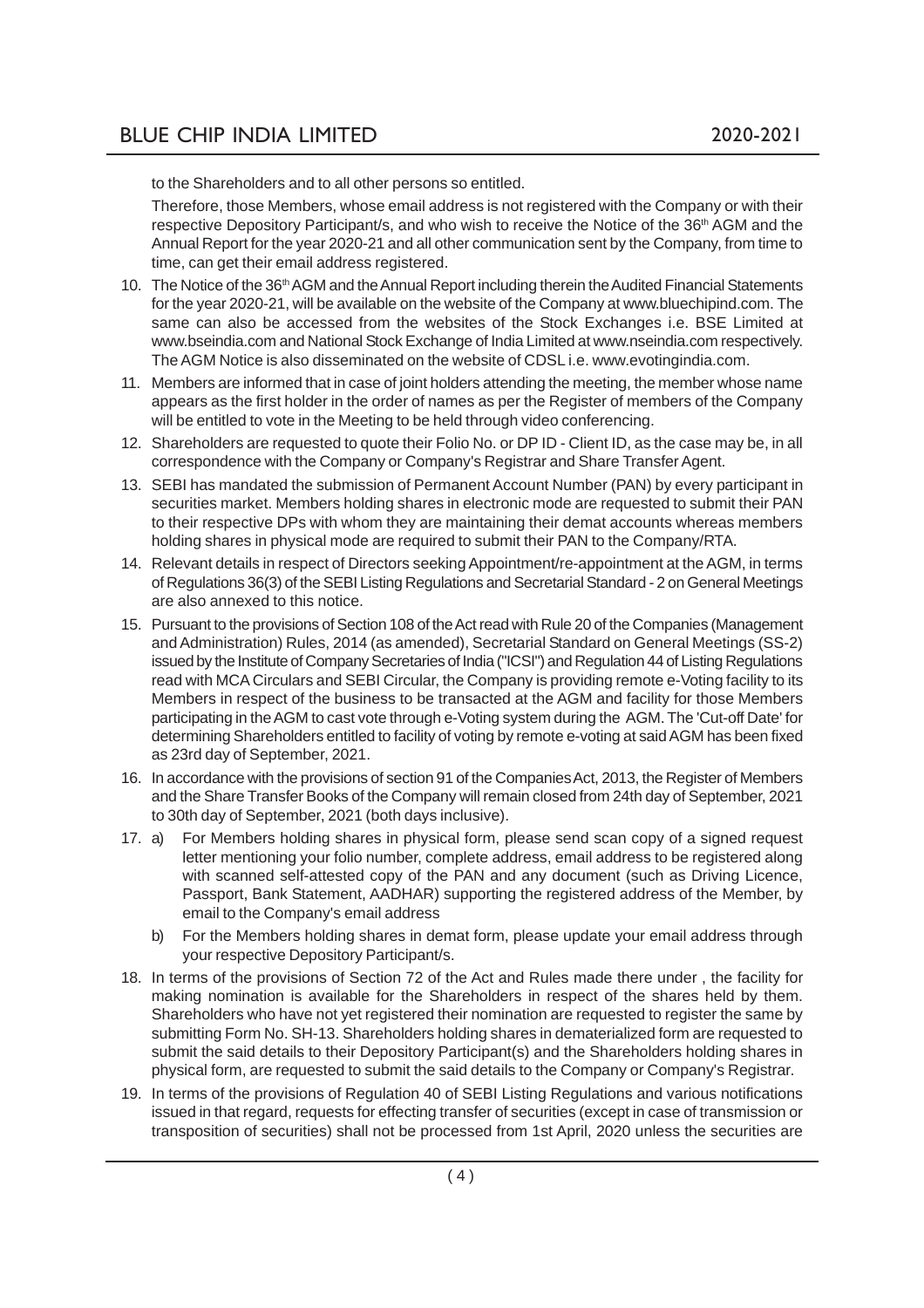held in the dematerialized form with the depositories. In view of the same, Shareholders are requested to take action to dematerialize the Equity Shares of the Company, promptly.

- 20. Members holding shares in multiple folios are requested to submit their application to Registrar for consolidation of folios into single folio.
- 21. Equity shares of the Company are under compulsory demat trading by all investors. Considering the advantage of scrip less trading, members are encouraged to consider dematerialization of their shareholding so as to avoid inconvenience in future.
- 22. The Ministry of Corporate Affairs has undertaken a 'Green Initiative in Corporate Governance' and allowed companies to share documents with its shareholders through the electronic mode. The Shareholders who are holding shares in dematerialized form and have not yet registered their e-mail IDs with their Depository Participant are requested to register their Email ID at the earliest, to enable the Company to use the same for serving documents to them electronically, hereafter. Shareholders holding shares in physical form may kindly provide their Email ID to the Registrar & Transfer Agent of the Company. The support of the Shareholders for the 'Green initiative' is solicited.
- 23. Members, who would like to ask questions during the AGM with regard to the financial statements or any other matter to be placed at the AGM, need to register themselves as a speaker by sending their request from their registered email address mentioning their name, DP ID and Client ID number/ folio number and mobile number, to reach the Company's email at least 48 hours in advance before the start of the AGM i.e. by 30th September, 2021 by 1.00 p.m. IST. Those Members who have registered themselves as a speaker will only be allowed to express their views/ask questions during the AGM. The Company reserves the right to restrict the number of speakers depending on the availability of time for the AGM. Those shareholders who have registered themselves as a speaker will only be allowed to express their views/ask questions during the meeting.
- 24. Members can submit questions in advance with regard to the financial statements or any other matter to be placed at the AGM, from their registered email address, mentioning their name, DP ID and Client ID number /folio number and mobile number, to reach the Company's email address at least 48 hours in advance before the start of the meeting i.e. 30th September, 2021 by 1.00 p.m. IST. Such questions of the Members shall be taken up during the meeting and replied by the Company suitably.
- 25. The Company's Statutory Auditors, M/S. Deoki Bijay & Co. Chartered Accountants (Firm Registration No. 313105E), Chartered Accountants were appointed as the Statutory Auditors of the Company at the Annual General Meeting of the Company held in the year 2019 to hold office for a term of five consecutive years up to the conclusion of the Annual General Meeting of the Company to be held in the year 2024.

Pursuant to the amendments made to Section 139 of the Companies Act, 2013 by the Companies (Amendment) Act, 2017 effective from May 07, 2018, the requirement of seeking ratification of the Members for the appointment of Statutory Auditors has been withdrawn from the Statute. In view of the above, ratification of the Members for continuance of their appointment at this AGM is not being sought. The Statutory Auditors have given a confirmation to the effect that they are eligible to continue with their appointment and that they have not been disqualified in any manner from continuing as Statutory Auditors of the Company. The remuneration payable to the Statutory Auditors shall be determined by the Board of Directors based on the recommendation of the Audit Committee.

26. Since the AGM will be held through VC/OAVM Facility, the Route Map is not annexed in this Notice.

#### **27. VOTING THROUGH ELECTRONIC MEANS**

In terms of the provisions of Section 108 of the Act, read with Rule 20 of the Companies (Management and Administration) Amendment Rules, 2015 (as amended from time to time) and Regulation 44 of the SEBI Listing Regulations and the said Circulars, the Company is pleased to provide to the Shareholders the facility of "e-voting", to enable them to cast their votes on the resolutions proposed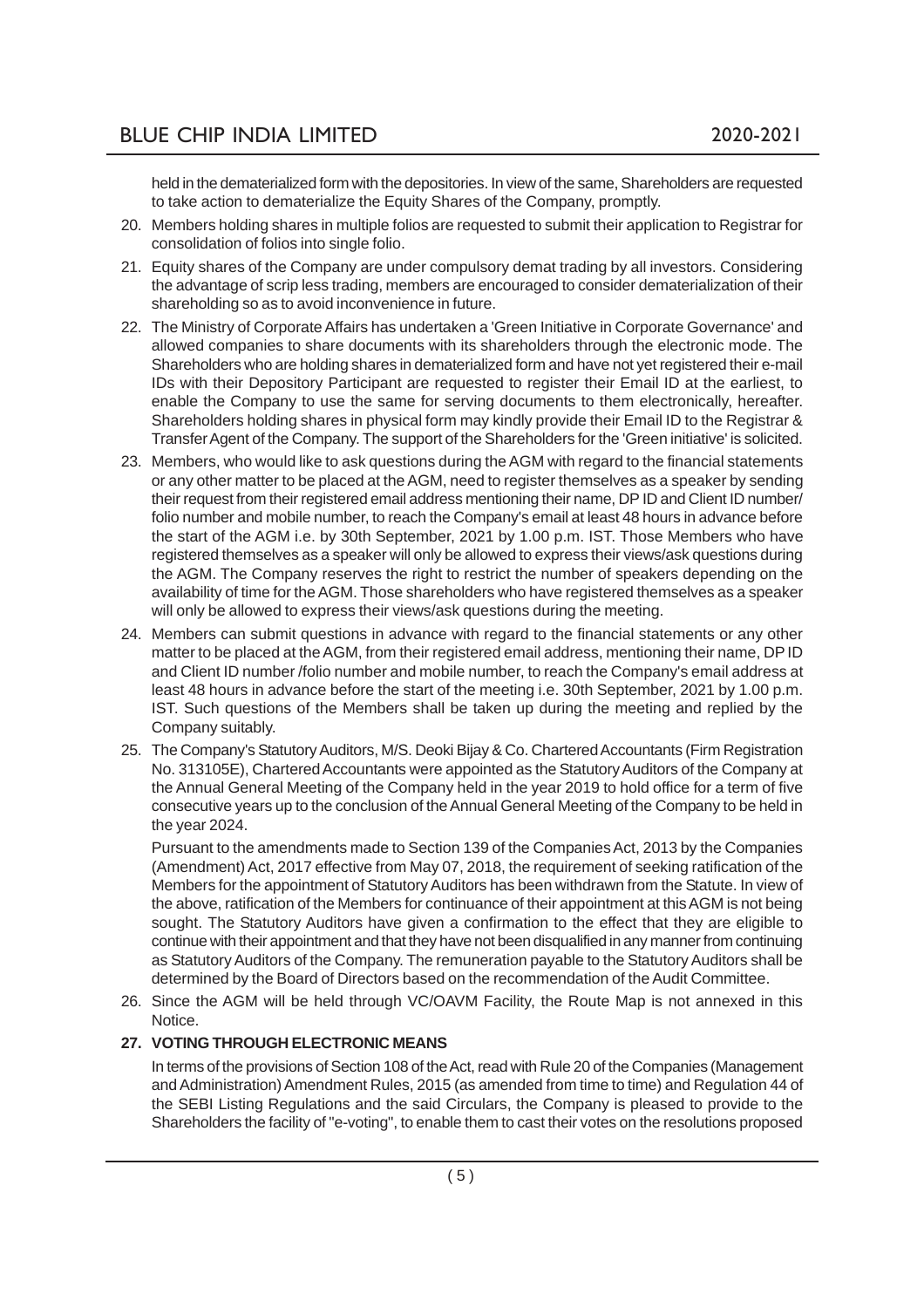to be passed at the AGM, by electronic means. The instructions for e-voting are given hereinbelow.

The Company has engaged the services of Central Securities Depository Limited ("CSDL"), who will provide the e-voting facility of casting votes to a Shareholder using remote e-voting system (evoting from a place other than venue of the AGM) ("remote e-voting") as well as e-voting during the proceeding of the AGM ("e-voting at the AGM").

#### **THE INTRUCTIONS OF SHAREHOLDERS FOR E-VOTING AND JOINING VIRTUAL MEETINGS ARE AS UNDER:**

- (i) The voting period begins on 27th day of September, 2021 (9:00 AM) and ends on 29th day of September, 2021 (5:00 PM) During this period shareholders' of the Company, holding shares either in physical form or in dematerialized form, as on the cut-off date (record date) 23rd day of September, 2021 may cast their vote electronically. The e-voting module shall be disabled by CDSL for voting thereafter.
- (ii) Shareholders who have already voted prior to the meeting date would not be entitled to vote at the meeting venue.
- (iii) Pursuant to SEBI Circular No. **SEBI/HO/CFD/CMD/CIR/P/2020/242** dated 09.12.2020, under Regulation 44 of Securities and Exchange Board of India (Listing Obligations and Disclosure Requirements) Regulations, 2015, listed entities are required to provide remote e-voting facility to its shareholders, in respect of all shareholders' resolutions. However, it has been observed that the participation by the public non-institutional shareholders/retail shareholders is at a negligible level.

Currently, there are multiple e-voting service providers (ESPs) providing e-voting facility to listed entities in India. This necessitates registration on various ESPs and maintenance of multiple user IDs and passwords by the shareholders.

In order to increase the efficiency of the voting process, pursuant to a public consultation, it has been decided to enable e-voting to all the demat account holders, by way of a single login credential, through their demat accounts/ websites of Depositories/ Depository Participants. Demat account holders would be able to cast their vote without having to register again with the ESPs, thereby, not only facilitating seamless authentication but also enhancing ease and convenience of participating in e-voting process.

(iv) **In terms of SEBI circular no. SEBI/HO/CFD/CMD/CIR/P/2020/242** dated December 9, 2020 on e-Voting facility provided by Listed Companies, Individual shareholders holding securities in demat mode are allowed to vote through their demat account maintained with Depositories and Depository Participants. Shareholders are advised to update their mobile number and email Id in their demat accounts in order to access e-Voting facility.

Pursuant to abovesaid SEBI Circular, Login method for e-Voting and joining virtual meetings f**or Individual shareholders holding securities in Demat mode CDSL/NSDL is given below:**

| <b>Type</b><br>οf<br>shareholder                                                         | <b>Login Method</b>                                                                                                                                                                                                                                                                                                                                                                                                                                                                                                                                                                      |
|------------------------------------------------------------------------------------------|------------------------------------------------------------------------------------------------------------------------------------------------------------------------------------------------------------------------------------------------------------------------------------------------------------------------------------------------------------------------------------------------------------------------------------------------------------------------------------------------------------------------------------------------------------------------------------------|
| Individual<br><b>Shareholders</b><br>holding<br>securities in<br>Demat mode<br>with CDSL | Users who have opted for CDSL Easi / Easiest facility, can login through their<br>1)<br>existing user id and password. Option will be made available to reach e-Voting<br>page without any further authentication. The URL for users to login to Easi /<br>Easiest are https://web.cdslindia.com/myeasi/home/login or visit<br>www.cdslindia.com and click on Login icon and select New System Myeasi.<br>After successful login the Easi / Easiest user will be able to see the e-Voting<br>2)<br>option for eligible companies where the evoting is in progress as per the information |
|                                                                                          | provided by company. On clicking the evoting option, the user will be able to see<br>e-Voting page of the e-Voting service provider for casting your vote during the<br>remote e-Voting period or joining virtual meeting & voting during the meeting.                                                                                                                                                                                                                                                                                                                                   |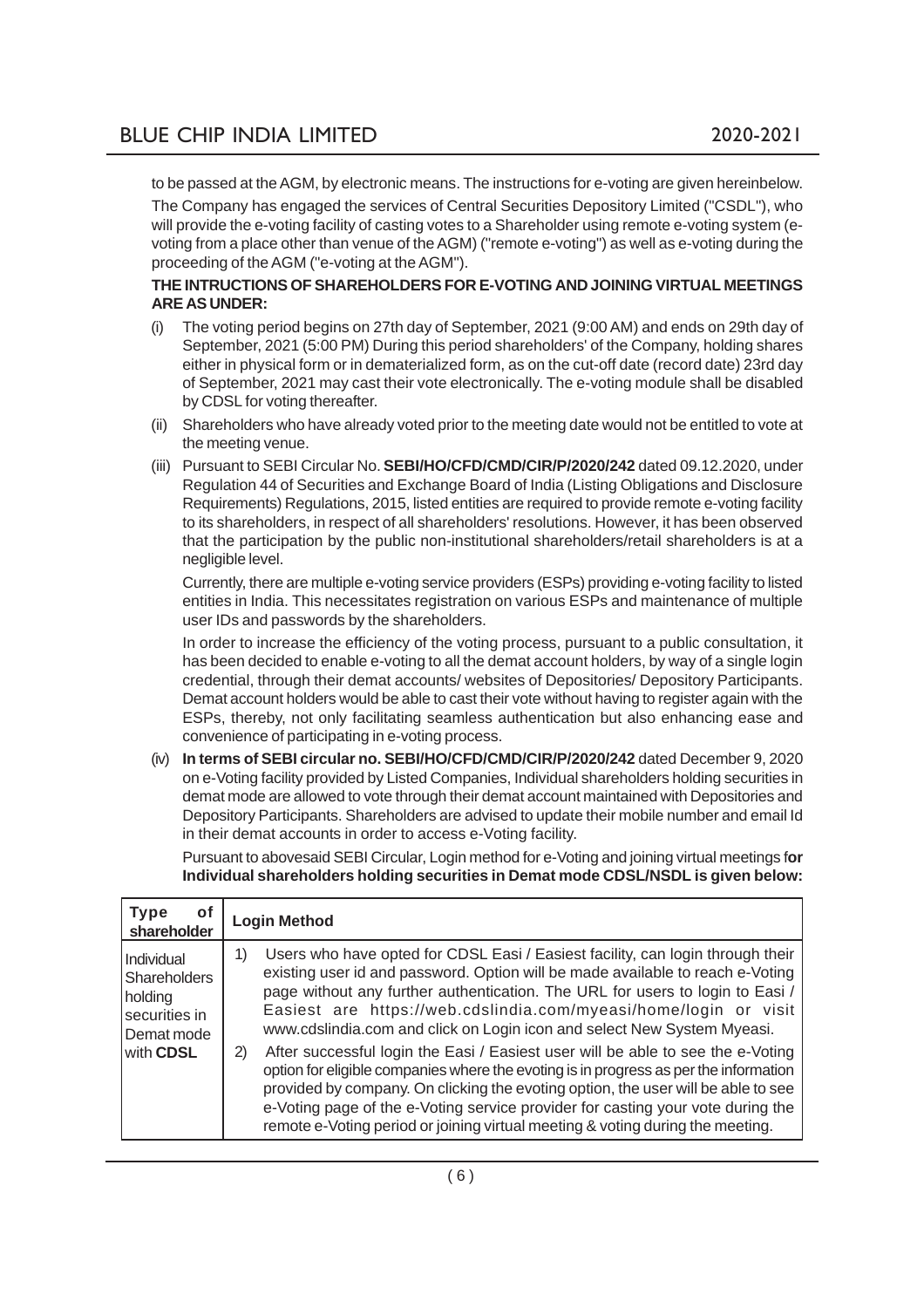|                                                                                                                                                        |    | Additionally, there is also links provided to access the system of all e-Voting<br>Service Providers i.e. CDSL/NSDL/KARVY/LINKINTIME, so that the user can<br>visit the e-Voting service providers' website directly.                                                                                                                                                                                                                                                                                                                                                                                                                                                                                                                                                                                                                                                                                 |
|--------------------------------------------------------------------------------------------------------------------------------------------------------|----|-------------------------------------------------------------------------------------------------------------------------------------------------------------------------------------------------------------------------------------------------------------------------------------------------------------------------------------------------------------------------------------------------------------------------------------------------------------------------------------------------------------------------------------------------------------------------------------------------------------------------------------------------------------------------------------------------------------------------------------------------------------------------------------------------------------------------------------------------------------------------------------------------------|
|                                                                                                                                                        | 3) | If the user is not registered for Easi/Easiest, option to register is available at<br>https://web.cdslindia.com/myeasi/Registration/EasiRegistration.                                                                                                                                                                                                                                                                                                                                                                                                                                                                                                                                                                                                                                                                                                                                                 |
|                                                                                                                                                        | 4) | Alternatively, the user can directly access e-Voting page by providing Demat<br>Account Number and PAN No. from a e-Voting link available on www.cdslindia.com<br>home page or click on https://evoting.cdslindia.com/Evoting/EvotingLogin The<br>system will authenticate the user by sending OTP on registered Mobile & Email<br>as recorded in the Demat Account. After successful authentication, user will be<br>able to see the e-Voting option where the evoting is in progress and also able to<br>directly access the system of all e-Voting Service Providers.                                                                                                                                                                                                                                                                                                                              |
| Individual<br>Shareholders<br>holding<br>securities in<br>demat mode<br>with NSDL                                                                      | 1) | If you are already registered for NSDL IDeAS facility, please visit the e-Services<br>website of NSDL. Open web browser by typing the following URL: https://<br>eservices.nsdl.com either on a Personal Computer or on a mobile. Once the<br>home page of e-Services is launched, click on the "Beneficial Owner" icon under<br>"Login" which is available under 'IDeAS' section. A new screen will open. You will<br>have to enter your User ID and Password. After successful authentication, you<br>will be able to see e-Voting services. Click on "Access to e-Voting" under e-<br>Voting services and you will be able to see e-Voting page. Click on company<br>name or e-Voting service provider name and you will be re-directed to e-Voting<br>service provider website for casting your vote during the remote e-Voting period or<br>joining virtual meeting & voting during the meeting. |
|                                                                                                                                                        | 2) | If the user is not registered for IDeAS e-Services, option to register is available at<br>https://eservices.nsdl.com. Select "Register On-line for IDeAS "Portal or click<br>at https://eservices.nsdl.com/SecureWeb/IdeasDirectReg.jsp.                                                                                                                                                                                                                                                                                                                                                                                                                                                                                                                                                                                                                                                              |
|                                                                                                                                                        | 3) | Visit the e-Voting website of NSDL. Open web browser by typing the following<br>URL: https://www.evoting.nsdl.com/either on a Personal Computer or on a mobile.<br>Once the home page of e-Voting system is launched, click on the icon "Login"<br>which is available under 'Shareholder/Member' section. A new screen will open.<br>You will have to enter your User ID (i.e. your sixteen digit demat account number<br>hold with NSDL), Password/OTP and a Verification Code as shown on the screen.<br>After successful authentication, you will be redirected to NSDL Depository site<br>wherein you can see e-Voting page. Click on company name or e-Voting service<br>provider name and you will be redirected to e-Voting service provider website for<br>casting your vote during the remote e-Voting period or joining virtual meeting &<br>voting during the meeting.                     |
| Individual<br><b>Shareholders</b><br>(holding<br>securities in<br>demat<br>mode) login<br>through<br>their<br><b>Depository</b><br><b>Participants</b> |    | You can also login using the login credentials of your demat account through<br>your Depository Participant registered with NSDL/CDSL for e-Voting facility. After<br>Successful login, you will be able to see e-Voting option. Once you click on e-<br>Voting option, you will be redirected to NSDL/CDSL Depository site after successful<br>authentication, wherein you can see e-Voting feature. Click on company name or<br>e-Voting service provider name and you will be redirected to e-Voting service<br>provider website for casting your vote during the remote e-Voting period or joining<br>virtual meeting & voting during the meeting.                                                                                                                                                                                                                                                |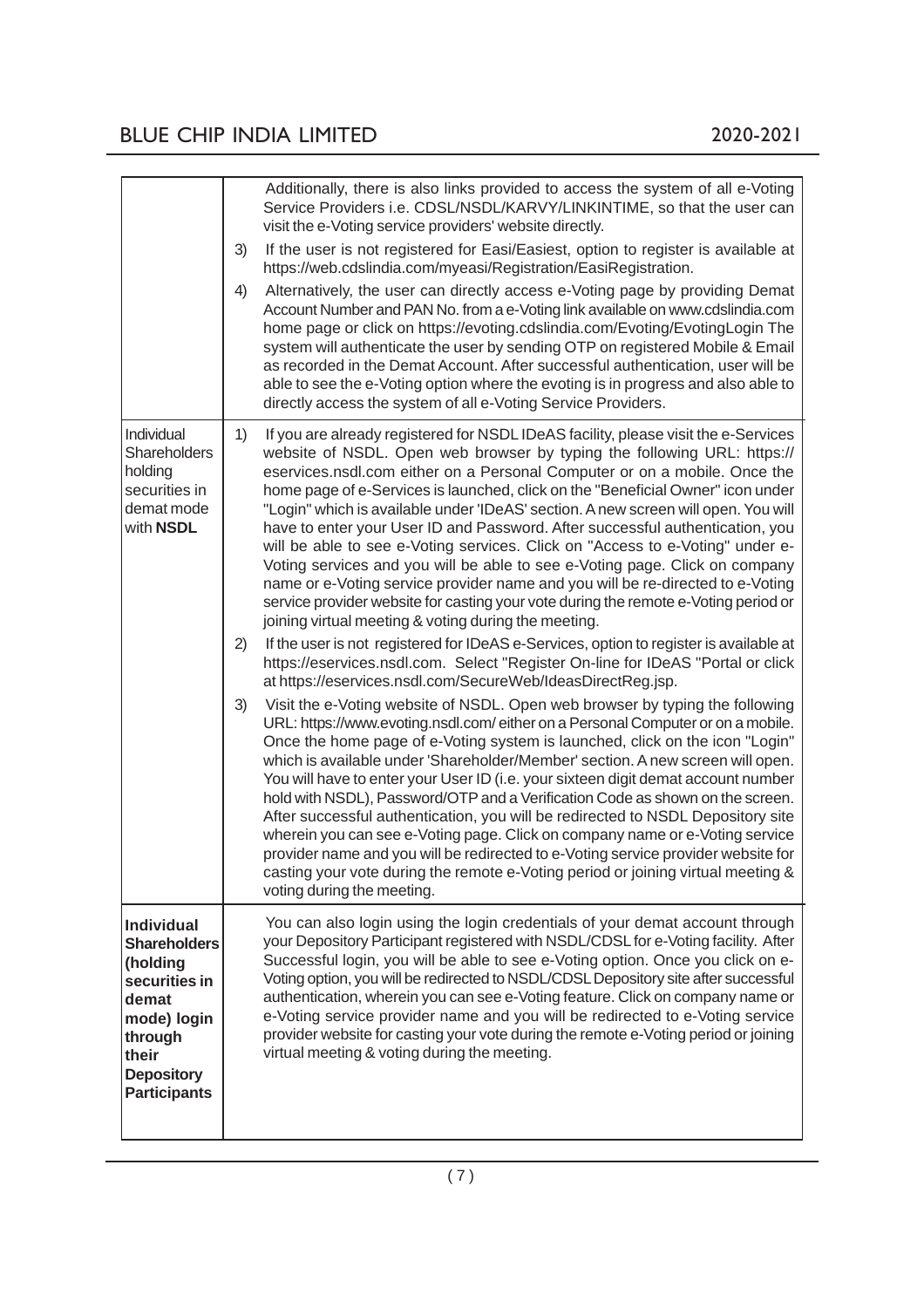**Important note :** Members who are unable to retrieve User ID/ Password are advised to use Forget User ID and Forget Password option available at abovementioned website.

#### **Helpdesk for Individual Shareholders holding securities in demat mode for any technical issues related to login through Depository i.e. CDSL and NSDL**

| Login type                                                            | <b>Helpdesk details</b>                                                                                                                                                               |
|-----------------------------------------------------------------------|---------------------------------------------------------------------------------------------------------------------------------------------------------------------------------------|
| Individual Shareholders holding<br>securities in Demat mode with CDSL | Members facing any technical issue in login can contact<br>CDSL helpdesk by sending a request at helpdesk.<br>evoting@cdslindia.com or contact at 022-23058738 and<br>22-23058542-43. |
| Individual Shareholders holding<br>securities in Demat mode with NSDL | Members facing any technical issue in login can contact<br>NSDL helpdesk by sending a request at<br>evoting@nsdl.co.in or call at toll free no.: 1800 1020<br>990 and 1800 22 44 30   |

- (v) Login method for e-Voting and joining virtual meetings for **Physical shareholders and shareholders other than individual holding in Demat form.**
	- 1) The shareholders should log on to the e-voting website www.evotingindia.com.
	- 2) Click on "Shareholders" module.
	- 3) Now enter your User ID
		- a. For CDSL: 16 digits beneficiary ID,
		- b. For NSDL: 8 Character DP ID followed by 8 Digits Client ID,
		- c. Shareholders holding shares in Physical Form should enter Folio Number registered with the Company.
	- 4) Next enter the Image Verification as displayed and Click on Login.
	- 5) If you are holding shares in demat form and had logged on to www.evotingindia.com and voted on an earlier e-voting of any company, then your existing password is to be used.
	- 6) If you are a first-time user follow the steps given below:

|                                                                                | For Physical shareholders and other than individual shareholders<br>holding shares in Demat.                                                                                                                                                                                                                                              |  |  |  |  |  |
|--------------------------------------------------------------------------------|-------------------------------------------------------------------------------------------------------------------------------------------------------------------------------------------------------------------------------------------------------------------------------------------------------------------------------------------|--|--|--|--|--|
| <b>PAN</b>                                                                     | Enter your 10 digit alpha-numeric *PAN issued by Income Tax Department<br>(Applicable for both demat shareholders as well as physical shareholders)                                                                                                                                                                                       |  |  |  |  |  |
|                                                                                | Shareholders who have not updated their PAN with the Company/<br>Depository Participant are requested to use the sequence number<br>sent by Company/RTA or contact Company/RTA.                                                                                                                                                           |  |  |  |  |  |
| Dividend,<br>Bank<br><b>Details</b><br>OR.<br>Date of<br><b>Birth</b><br>(DOB) | Enter the Dividend Bank Details or Date of Birth (in dd/mm/yyyy format) as<br>recorded in your demat account or in the company records in order to login.<br>If both the details are not recorded with the depository or company,<br>$\blacktriangle$<br>please enter the member id / folio number in the Dividend Bank details<br>field. |  |  |  |  |  |

- (vi) After entering these details appropriately, click on "SUBMIT" tab.
- (vii) Shareholders holding shares in physical form will then directly reach the Company selection screen. However, shareholders holding shares in demat form will now reach 'Password Creation'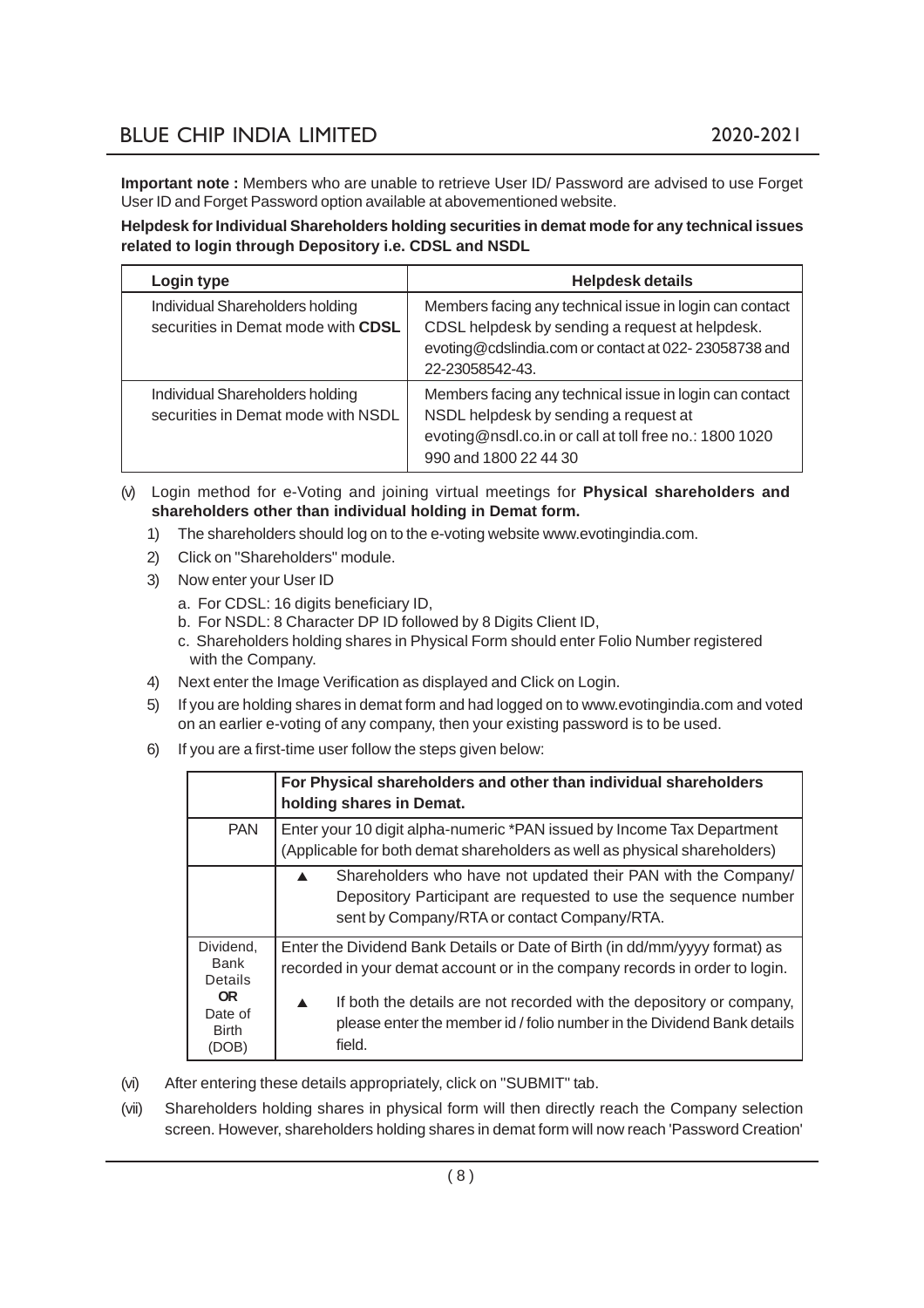menu wherein they are required to mandatorily enter their login password in the new password field. Kindly note that this password is to be also used by the demat holders for voting for resolutions of any other company on which they are eligible to vote, provided that company opts for e-voting through CDSL platform. It is strongly recommended not to share your password with any other person and take utmost care to keep your password confidential.

- (viii) For shareholders holding shares in physical form, the details can be used only for e-voting on the resolutions contained in this Notice.
- (ix) Click on the EVSN for the relevant <BLUE CHIP INDIA LIMITED> on which you choose to vote.
- (x) On the voting page, you will see "RESOLUTION DESCRIPTION" and against the same the option "YES/NO" for voting. Select the option YES or NO as desired. The option YES implies that you assent to the Resolution and option NO implies that you dissent to the Resolution.
- (xi) Click on the "RESOLUTIONS FILE LINK" if you wish to view the entire Resolution details.
- (xii) After selecting the resolution, you have decided to vote on, click on "SUBMIT". A confirmation box will be displayed. If you wish to confirm your vote, click on "OK", else to change your vote, click on "CANCEL" and accordingly modify your vote.
- (xiii) Once you "CONFIRM" your vote on the resolution, you will not be allowed to modify your vote.
- (xiv) You can also take a print of the votes cast by clicking on "Click here to print" option on the Voting page.
- (xv) If a demat account holder has forgotten the login password then Enter the User ID and the image verification code and click on Forgot Password & enter the details as prompted by the system.
- (xvi) **Additional Facility for Non Individual Shareholders and Custodians -For Remote Voting only.**
	- Non-Individual shareholders (i.e. other than Individuals, HUF, NRI etc.) and Custodians are required to log on to www.evotingindia.com and register themselves in the "Corporates" module.
	- A scanned copy of the Registration Form bearing the stamp and sign of the entity should be emailed to helpdesk.evoting@cdslindia.com
	- After receiving the login details a Compliance User should be created using the admin login and password. The Compliance User would be able to link the account(s) for which they wish to vote on.
	- The list of accounts linked in the login should be mailed to helpdesk.evoting@cdslindia.com and on approval of the accounts they would be able to cast their vote.
	- A scanned copy of the Board Resolution and Power of Attorney (POA) which they have issued in favour of the Custodian, if any, should be uploaded in PDF format in the system for the scrutinizer to verify the same.
	- Alternatively Non Individual shareholders are required to send the relevant Board Resolution/ Authority letter etc. together with attested specimen signature of the duly authorized signatory who are authorized to vote, to the Scrutinizer and to the Company at the email address viz; bluechipindialimited@gmail.com if they have voted from individual tab & not uploaded same in the CDSL e-voting system for the scrutinizer to verify the same.

#### **INSTRUCTIONS FOR SHAREHOLDERS ATTENDING THE AGM/EGM THROUGH VC/OAVM & E-VOTING DURING MEETING ARE AS UNDER:**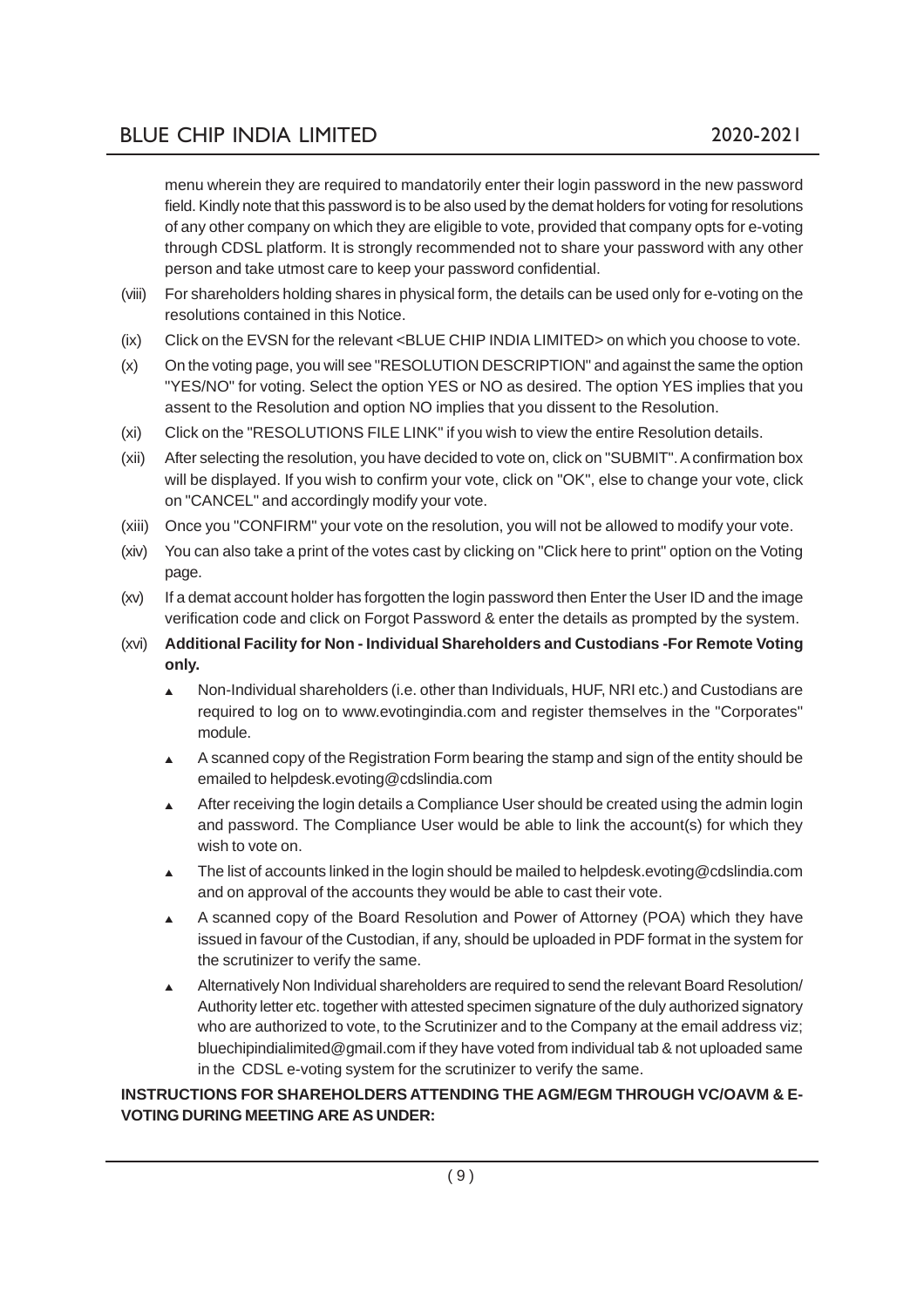- 1. The procedure for attending meeting & e-Voting on the day of the AGM/ EGM is same as the instructions mentioned above for e-voting.
- 2. The link for VC/OAVM to attend meeting will be available where the EVSN of Company will be displayed after successful login as per the instructions mentioned above for e-voting.
- 3. Shareholders who have voted through Remote e-Voting will be eligible to attend the meeting. However, they will not be eligible to vote at the AGM/EGM.
- 4. Shareholders are encouraged to join the Meeting through Laptops / IPads for better experience.
- 5. Further shareholders will be required to allow Camera and use Internet with a good speed to avoid any disturbance during the meeting.
- 6. Please note that Participants Connecting from Mobile Devices or Tablets or through Laptop connecting via Mobile Hotspot may experience Audio/Video loss due to Fluctuation in their respective network. It is therefore recommended to use Stable Wi-Fi or LAN Connection to mitigate any kind of aforesaid glitches.
- 7. Shareholders who would like to express their views/ask questions during the meeting may register themselves as a speaker by sending their request in advance atleast **48 hours prior to meeting** mentioning their name, demat account number/folio number, email id, mobile number at bluechipindialimited@gmail.com. The shareholders who do not wish to speak during the AGM but have queries may send their queries in advance 48 hours prior to meeting mentioning their name, demat account number/folio number, email id, mobile number at bluechipindialimited@gmail.com. These queries will be replied to by the company suitably by email.
- 8. Those shareholders who have registered themselves as a speaker will only be allowed to express their views/ask questions during the meeting.
- 9. Only those shareholders, who are present in the AGM/EGM through VC/OAVM facility and have not casted their vote on the Resolutions through remote e-Voting and are otherwise not barred from doing so, shall be eligible to vote through e-Voting system available during the EGM/AGM.
- 10. If any Votes are cast by the shareholders through the e-voting available during the EGM/AGM and if the same shareholders have not participated in the meeting through VC/OAVM facility, then the votes cast by such shareholders shall be considered invalid as the facility of e-voting during the meeting is available only to the shareholders attending the meeting.

#### **PROCESS FOR THOSE SHAREHOLDERS WHOSE EMAIL/MOBILE NO. ARE NOT REGISTERED WITH THE COMPANY/DEPOSITORIES.**

- 1. For Physical shareholders- please provide necessary details like Folio No., Name of shareholder, scanned copy of the share certificate (front and back), PAN (self attested scanned copy of PAN card), AADHAR (self attested scanned copy of Aadhar Card) by email to Company/RTA email id.
- 2. For Demat shareholders -, Please update your email id & mobile no. with your respective Depository Participant (DP)
- 3. For Individual Demat shareholders Please update your email id & mobile no. with your respective Depository Participant (DP) which is mandatory while e-Voting & joining virtual meetings through Depository.

#### **General instructions/information for Members for voting on the Resolutions :**

1. The voting period begins on 27<sup>th</sup> day of September, 2021 (9.00 AM) and ends on 29<sup>th</sup> day of September, 2021 (5.00 PM). During this period shareholders of the Company, holding shares either in physical form or in dematerialized form, as on the cut-off date i.e., 23<sup>rd</sup> September, 2021 as may cast their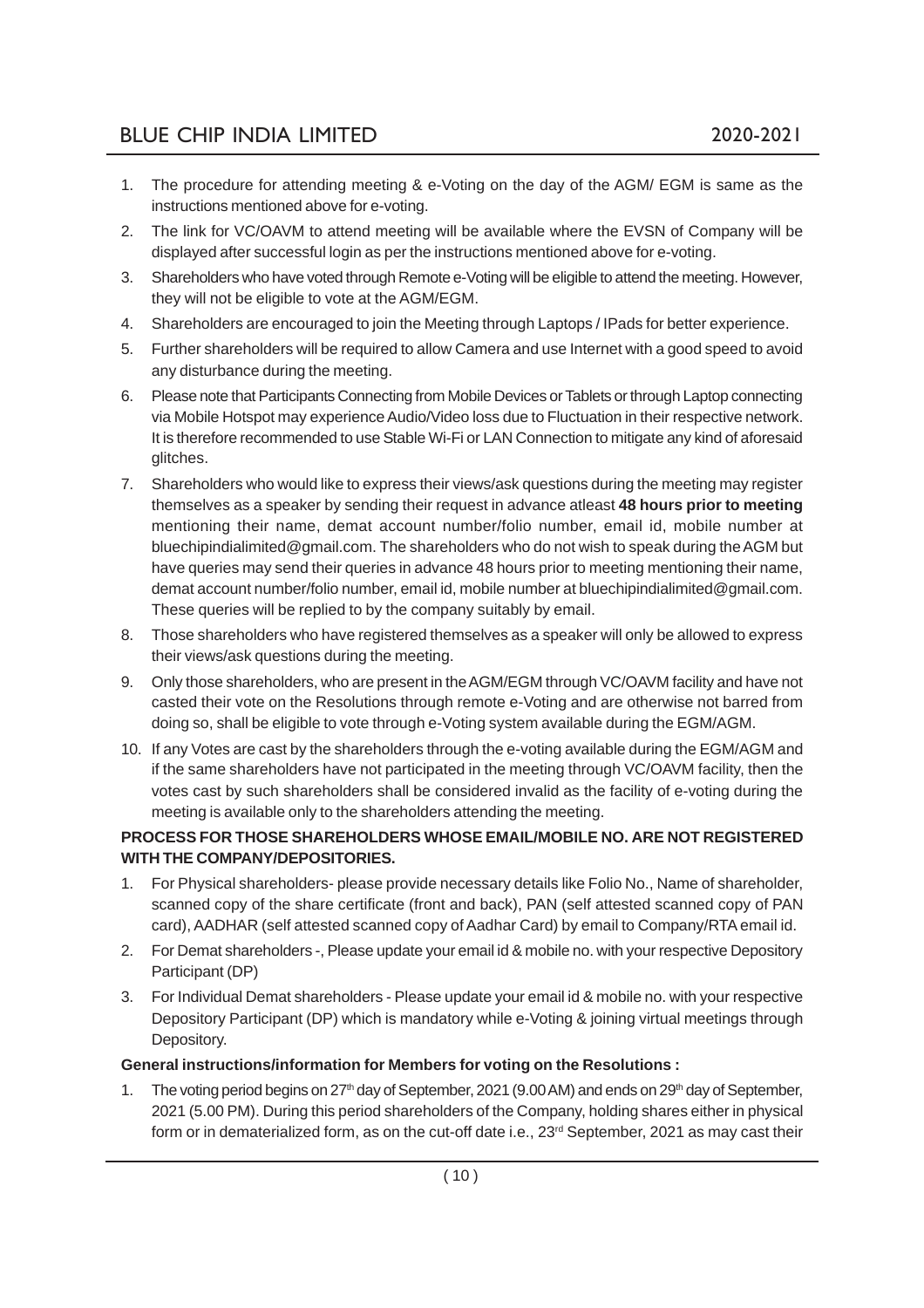vote electronically. The e-voting module shall be disabled by CDSL for voting thereafter.

- 2. Voting rights of the Members shall be in proportion to their shares in the paid up equity share capital of the Company as on the cut-off date i.e., 23rd September, 2021. A person whose name is recorded in the Register of Members or in the Register of Beneficial Owners maintained by the Depositories as on the Cut-off Date only shall be entitled to avail the facility of remote e-voting as well as voting at the AGM. A person who is not a Member as on the cut-off date should treat this Notice for information purposes only.
- 3. The procedure for e-voting at the AGM is same as the instruction mentioned above for remote evoting.
- 4. In case you have any queries or issues regarding e-voting, you may refer the Frequently Asked Questions ("FAQs") and e-voting manual available at www.evotingindia.com, under help section or write an email to helpdesk.evoting@cdslindia.com.
- 5. The Chairman shall, at the AGM, at the end of discussion on the resolutions on which voting is to be held, allow voting with the assistance of scrutinizer, by use of "e-voting" for all those members who are present at the AGM but have not cast their votes by availing the e-voting facility.
- 6. Mr. Atul Kumar Labh (C.P. No. 3238, Membership No. FCS 4848) of M/s. A. K. Labh & Co., Practicing Company Secretaries, Kolkata, has been appointed as Scrutinizer to scrutinize the e-voting process in a fair and transparent manner.
- 7. The Scrutinizer shall, after the conclusion of e-voting at the AGM, first count the votes cast vide evoting at the AGM and thereafter shall, unblock the votes cast through remote e-voting, in the presence of at least two witnesses not in the employment of the Company. He shall submit a Consolidated Scrutinizer's Report of the total votes cast in favour or against, within two working days of the conclusion of the AGM, to the Chairman or a person authorized by him in writing, who shall countersign the same and declare the result of the voting forthwith.
- 8. The Results declared along with the report of the Scrutinizer shall be placed on the website of the Company www.bluechipind.com and on the website of CDSL www.evotingindia.com immediately after the declaration of result by the Chairman or a person authorized by him in writing. The results will also be communicated to the Stock Exchanges where shares of the Company are listed.

By Order of the Board of Directors For **Blue Chip India Limited**

**Anumita Mishra** Place : Kolkata *Company Secretary*

Date : 12.08.2021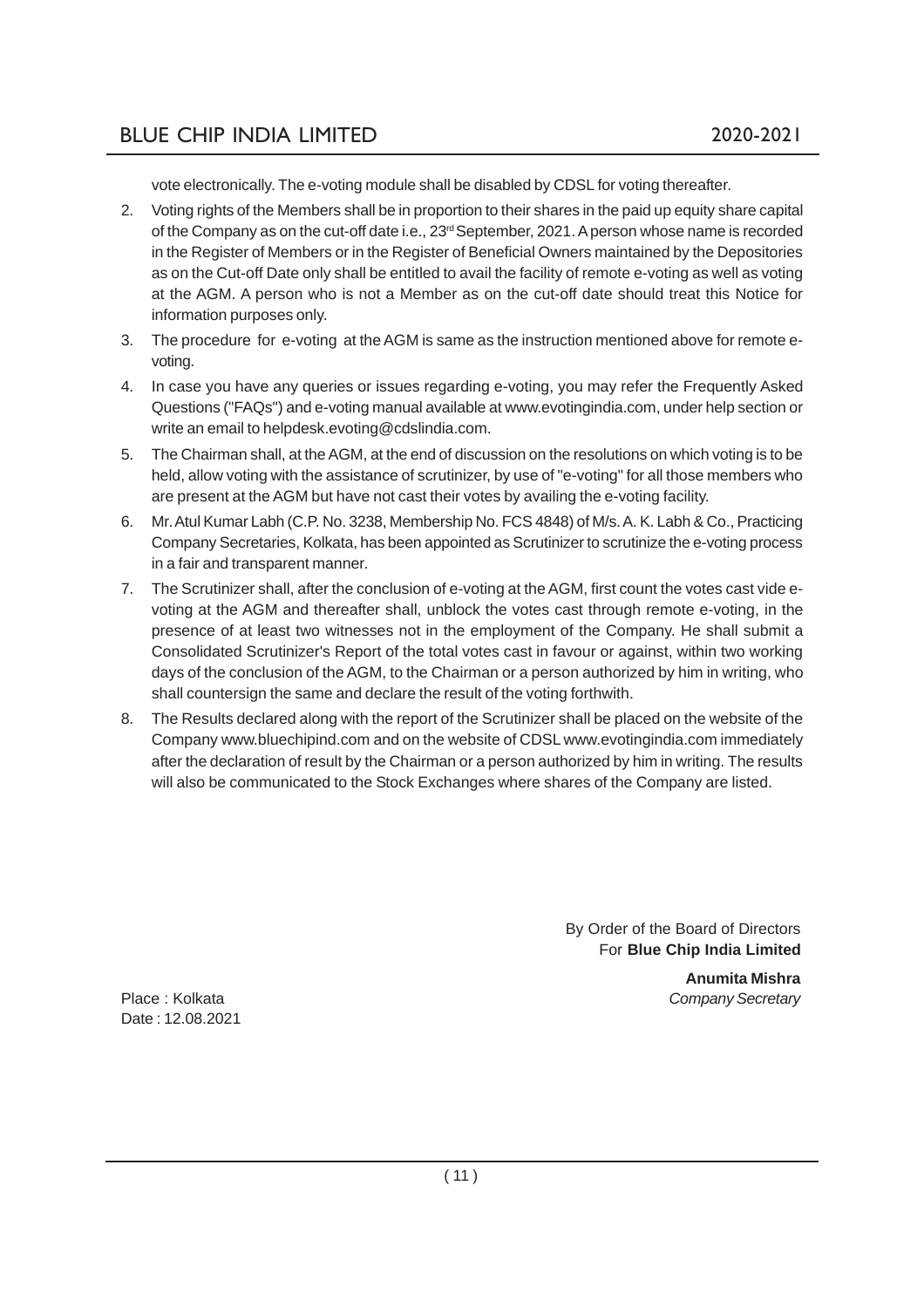#### **Item No. 3**

Shri Arihant Jain (DIN 00174557) was re-appointed as Managing Director of the Company for a period of five years with effect from 11thDecember, 2016. The present tenure of Shri Arihant Jain expires on 10th December, 2021. He has been the Director of the Company since 11th December, 2006. He is, aged 40 years, has done M.Sc. in International Securities Investment and banking and has a vast experience in investment, finance and corporate matters. He hold 800 shares in the Company. Keeping into view his experience, performance, leadership, capabilities and entrepreneurship skills, the Board of Directors of the Company (on recommendations of the Nomination and Remuneration Committee) at their meeting held on 28th June, 2021 have, subject to the approval of shareholders and such other approval as may be necessary, re-appointed Shri Arihant Jain as Managing Director of the Company for a further period of five years effective from 11th December, 2021 on the following terms & conditions :

That subject to the superintendence and control of the Board of Directors of the Company, Shri Arihant Jain shall manage overall affairs of the Company and perform all managerial duties, exercise powers and authority conferred upon him, whether or not express, implied or assigned.

That the tenure of Shri Santosh Kumar Jain, as the Managing Director of the Company, shall be five years starting from 11th December, 2021 and ending on 10th December 2026.

No remuneration will be paid to Shri Arihant Jain in view of losses incurred by the Company in the earlier years. However Board may consider payment of remuneration in future subject to improvement in working results of the Company.

No perquisites will be payable to the Managing Director Provision of Car for Company's business and telephones at Residence will not be considered as perquisites. However, use of car and long distance calls for personal purpose shall be billed by the Company.

The Managing Director shall be entitled for reimbursement/payment of entertainment and/or other expenses, if any, actually and properly incurred for and on behalf of the Company.

That the Managing Director shall not be entitled for any sitting fees for attending the meeting of the Board of Directors of the Company or any Committees thereof, as long as he functions as the Managing Director of the Company.

The Managing Director, term of office shall be subject to retirement in accordance with the applicable provisions of the Act.

That the Managing Director as well as the Company shall have the right to terminate the agreement by giving the other party one months' notice in writing, subject to the discretion of the Board of Directors of the Company, to agree at a shorter notice.

The terms and conditions of Managing Director appointment may be varied, altered, and modify from time to time by the Board as it may in its discretion deem fit in accordance with the provisions of the Companies Act, 2013, The Companies (Appointment & Remuneration of Managerial Personnel) Rules, 2014 or amendments made hereafter in this regard.

He being eligible, offer himself for re-appointment. In view of the applicable provisions of the Companies Act, 2013, the Board recommend the Resolution set out at Item no.3 of the accompanying notice for the approval of the members.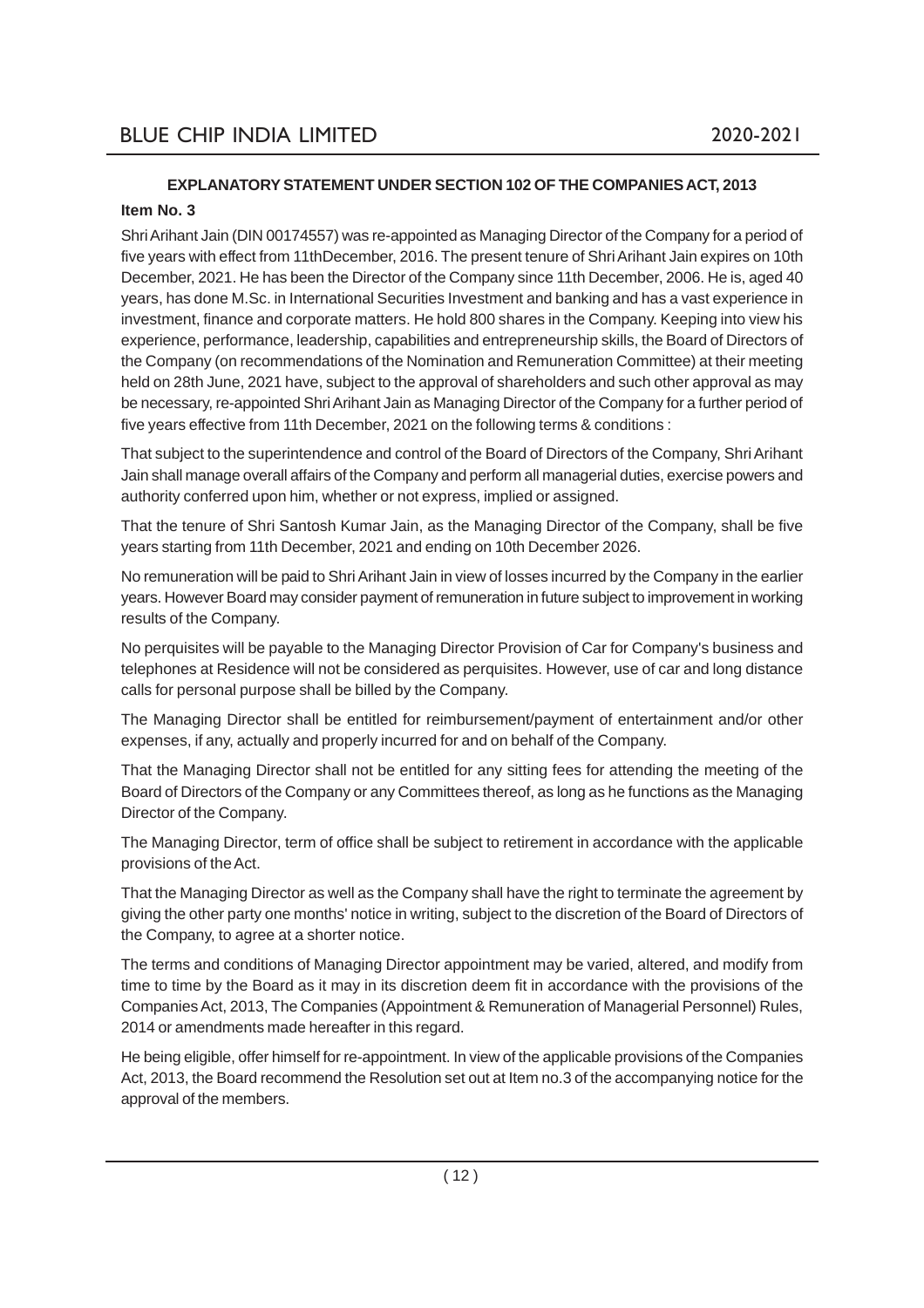Except Shri Arihant Jain, being an appointee and Smt Soni Jain (CFO), wife of Shri Arihant Jain, none of the other Directors or Key Managerial Personnel (KMPs) of the Company either directly or through their relatives are, in any way, concerned or interested, whether financially or otherwise, in the proposed Resolution, except to the extent of their shareholding, if any, in the Company.

Item No. 4

Your Company enters into related parties transaction in the ordinary course of business and are at arms length,

proposed resolution is for your approval as a matter of abundant precaution in terms of proviso to Section 188(1) of the Companies Act, 2013 read with Rules framed therefor.

Your Directors recommend passing of the proposed resolution in the interest of the Company.

None of the Directors/Key Managerial Personnel or their relatives is interested or concerned, financially or otherwise, in said resolution.

> By Order of the Board of Directors For **Blue Chip India Limited**

Date : 12.08.2021

**Anumita Mishra** Place : Kolkata *Company Secretary*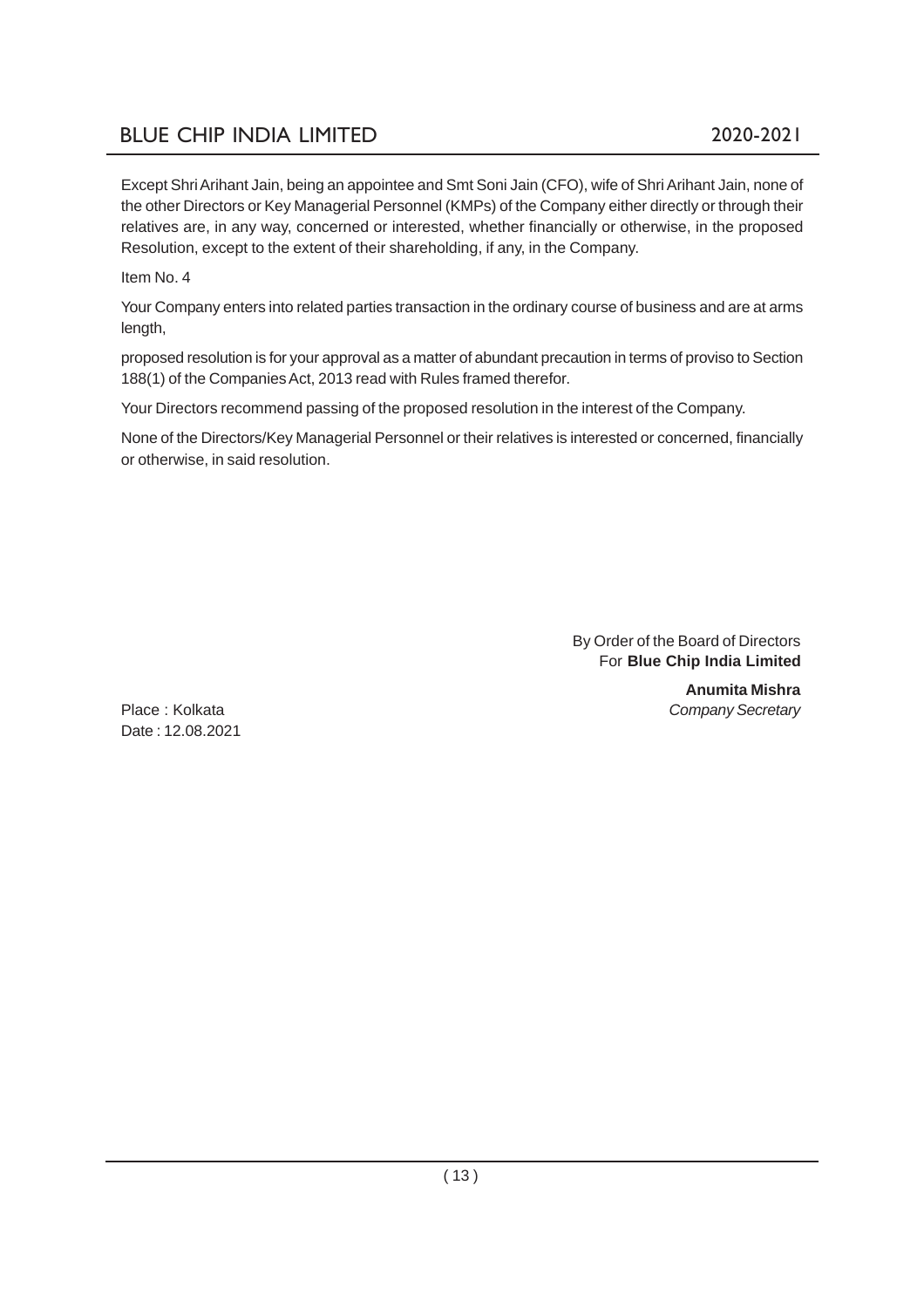#### **ANNEXURE TO THE NOTICE**

#### **Details Of Directors Seeking Appointment/Reappointment in the 36th Annual General Meeting.**

Disclosures required under Section 196(4) of Companies Act, 2013, Regulation 36(3) of SEBI (LODR) Regulations, 2015 and Secretarial Standard-2 of ICSI is set out at the end of this Notice.

| 1.  | Item No.                                                                                                                                       | $\mathfrak{D}$                                                           | 3                                                                                           |
|-----|------------------------------------------------------------------------------------------------------------------------------------------------|--------------------------------------------------------------------------|---------------------------------------------------------------------------------------------|
| 2.  | Name of the Director                                                                                                                           | Shri Subhankar Kayal                                                     | Shri Arihant Jain                                                                           |
| 3.  | <b>Director Identification Number</b>                                                                                                          | 03568470                                                                 | 00174557                                                                                    |
| 4.  | Date of Birth                                                                                                                                  | 16/05/1992                                                               | 01/08/1981                                                                                  |
| 5.  | Date of Appointment                                                                                                                            | 14/08/2015                                                               | 11/12/2006                                                                                  |
| 6.  | <b>Oualification</b>                                                                                                                           | H.S                                                                      | M.Sc. in International Securities<br>Investment and banking                                 |
| 7.  | <b>Experience</b>                                                                                                                              | Subhankar Kayal is having a vast<br>experience in IT Department.         | Arihant Jain is having a vast<br>experience in investment,<br>finance and corporate matters |
| 8.  | <b>Terms and Conditions of</b><br>Appointment and Re-<br>appointment                                                                           | As decided by the Nomination and<br>Remuneration Committee and<br>Board. | As decided by the Nomination<br>and Remuneration Committee<br>and Board.                    |
| 9.  | Directorship of other public<br>Companies (*)                                                                                                  | <b>Arissan Power Limited</b>                                             | <b>Arissan Power Limited</b><br>Bahubali Properties Ltd                                     |
| 10. | Chairman/Member of the<br><b>Committee of the Board of</b><br>Directors of the Company<br>as on 31st March, 2021.                              | Member of Audit Committee &<br>Stakeholders Relationship<br>Committee    | Nil                                                                                         |
| 11. | Chairman/Member of the<br><b>Committee of Directors of</b><br>other public Company of<br>which he/she is Director as<br>on 31st March 2021(**) | Nil                                                                      | Nil                                                                                         |
| 12. | Shareholding in Equity Shares<br>of the Company and % of the<br>Holding                                                                        | Nil                                                                      | Nil                                                                                         |

(\*) Excluding directorship held in private limited/foreign companies and Companies registered under Section 8 of Companies Act, 2013.

(\*\*) Audit Committee & Stakeholders Relationship Committee are considered.

By Order of the Board of Directors For **Blue Chip India Limited**

**Anumita Mishra** Place : Kolkata *Company Secretary*

Date : 12.08.2021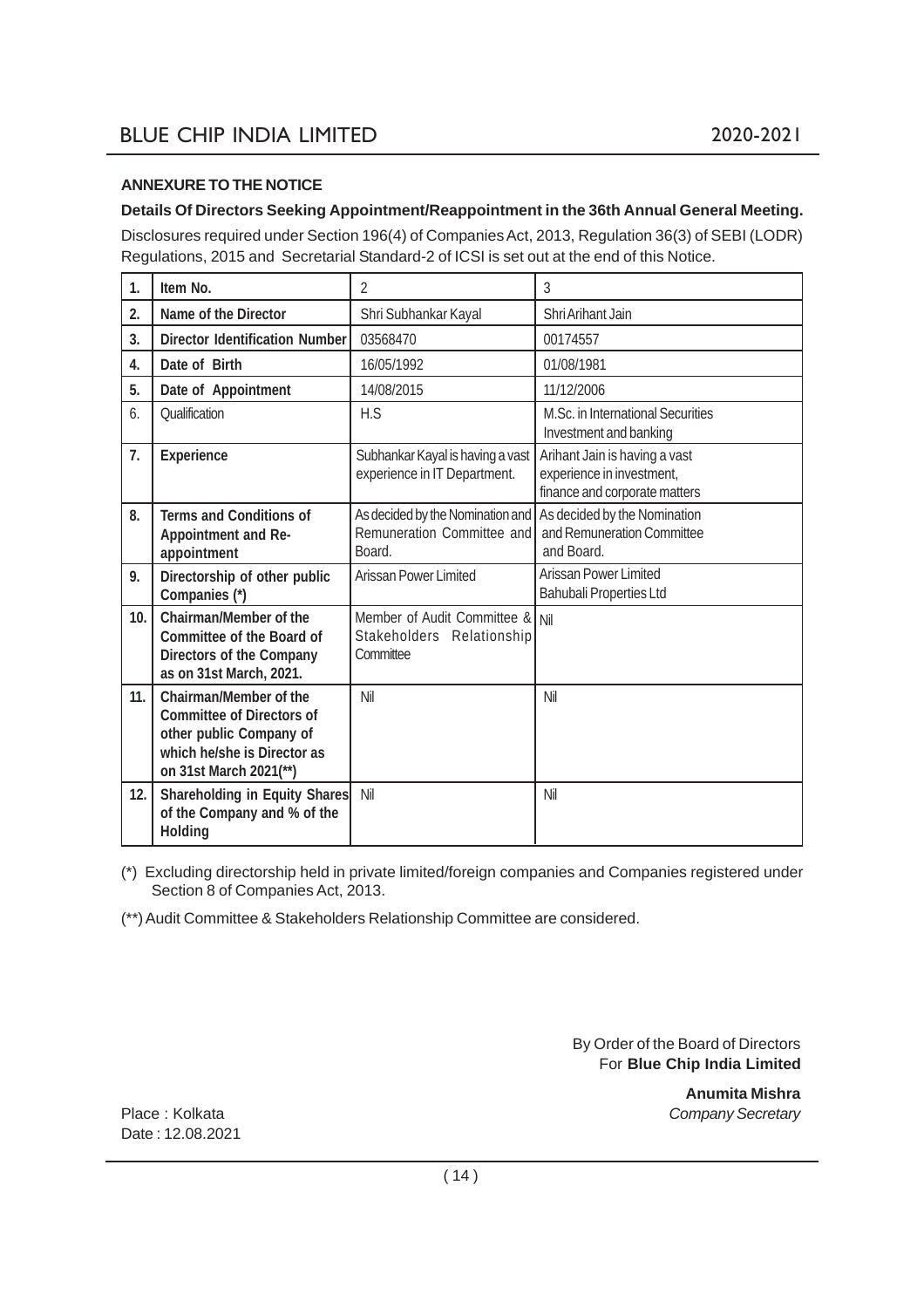#### **Dear Shareholders**

Your Directors have pleasure in presenting the Thirty Sixth (36th Annual Report of your Company together with the Audited Statement of Accounts of Blue Chip India Limited ("the Company") for the year ended 31st March, 2021.

#### **FINANCIAL RESULTS**

The Standalone financial performance of the Company for Financial year ended 31st March, 2021 are as follows :

| <b>Particulars</b>                                  | <b>Financial Years</b> |                  |  |  |
|-----------------------------------------------------|------------------------|------------------|--|--|
|                                                     | 2020-2021              | 2019-2020        |  |  |
|                                                     | (Rs.)                  | <b>Rs.)</b>      |  |  |
| Revenue from Operations                             | 20,610                 | 7,651            |  |  |
| Other Income                                        |                        | 64,405           |  |  |
| <b>Total Revenue</b>                                | 20,610                 | 72,056           |  |  |
| Profit before Depreciation                          | (29, 79, 972)          | (1, 24, 69, 799) |  |  |
| Depreciation and Amortization                       | 5,189                  | 26,716           |  |  |
| <b>Profit/Loss before Tax</b>                       | (29, 85, 161)          | (1, 24, 96, 515) |  |  |
| Tax Expense                                         |                        |                  |  |  |
| Net Profit/(Loss)for the year after Tax             | (29, 85, 161)          | (1, 24, 96, 515) |  |  |
| Other Comprehensive Income for the year, Net of Tax | 1,87,65,955            | 1,75,62,738      |  |  |
| Total Comprehensive Income for the year             | 1,57,80,794            | 3,00,59,253      |  |  |
| Basic and Diluted Earnings per Share                | (0.05)                 | (0.23)           |  |  |

#### **TRANSFER TO GENERAL RESERVE**

During the year under review, no amount was transferred to General Reserve.

#### **DIVIDEND**

In view of the loss incurred during the year under review, the Board of Directors did not recommend any dividend for the financial year ended 31st March, 2021.

#### **PERFORMANCE REVIEW**

During the year under review, your Company incurred total loss of Rs. 29,85,161/- as against total loss of Rs. 1,24,96,515/- in the previous financial year. The performance of the Company is good as compare to previous year but has not been up to the expectation due to high volatility in the market. Your Directors are making all efforts to improve the performance of the Company in future.

CHANGE IN NATURE OF BUSINESS, IF ANY

There was no change in the nature of business of the Company during the financial year ended 31st March, 2021.

#### **MATERIAL CHANGES AND COMMITMENTS**

There have been no material changes and commitments affecting the financial position of the company, which have occurred since 31st March, 2021, being the end of the Financial Year of the Company to which financial statements relate and the date of the report.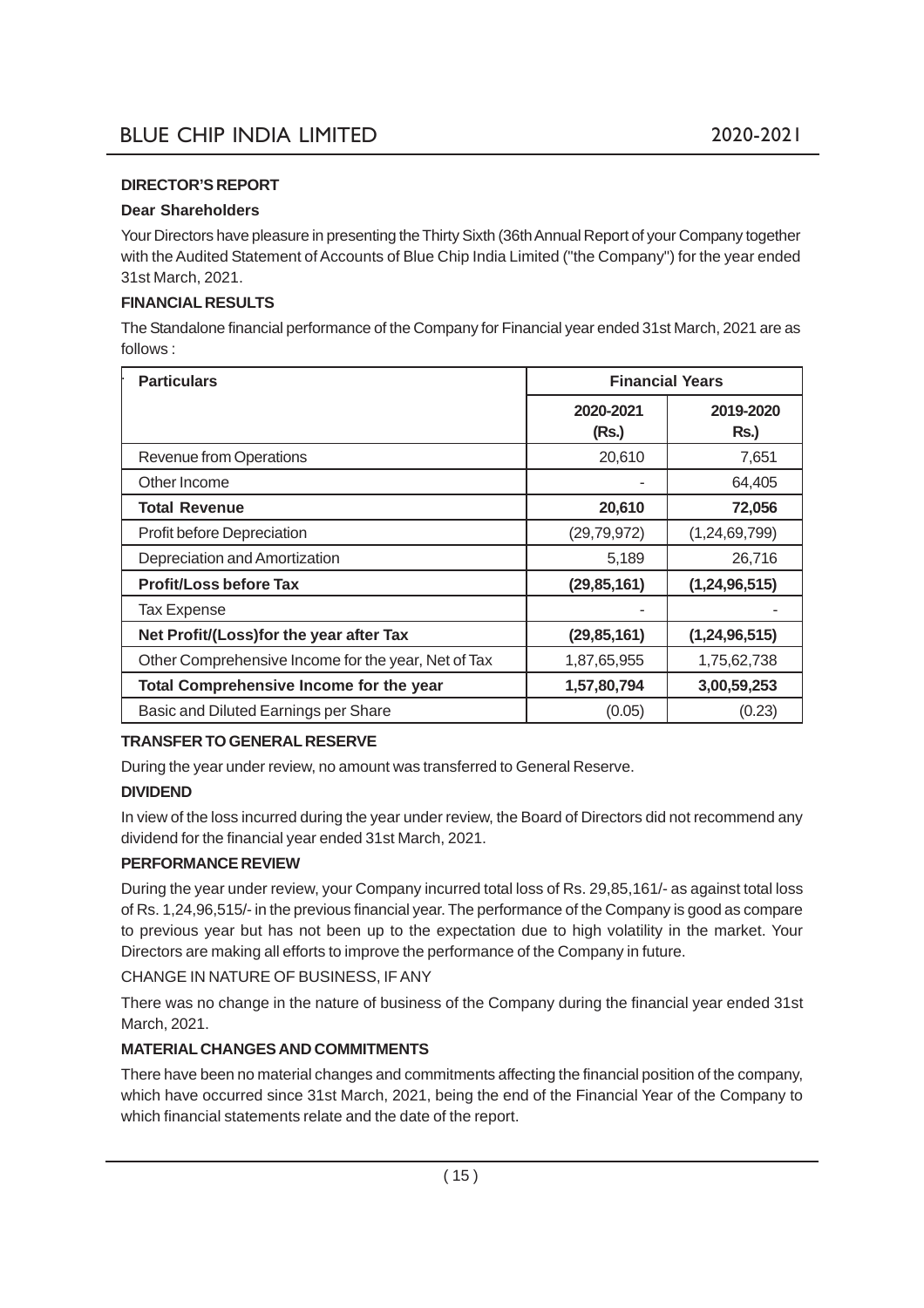#### **SHARE CAPITAL**

The paid up equity capital as on 31st March, 2021 was Rs. 1106.09 Lakhs. During the year under review, the Company has not issued shares with differential voting rights nor has granted stock options or sweat equity.

#### **LISTING OF EQUITY SHARES**

The Equity Shares of your Company are presently listed on three Indian Stock Exchanges i.e., The National Stock Exchange of India Limited (NSE), The Bombay Stock Exchange (BSE) and The Calcutta Stock Exchange Limited (CSE). The shares of the Company had been suspended from trading in CSE. Directors are taking necessary steps for the same.

Listing fees for the financial year 2021-2022 have been paid to Stock Exchanges. The Company has also paid the annual custodian fees to NSDL & CDSL for the Securities of the Company held in dematerialized mode with them for the year 2021-22.

#### **TRANSFER OF AMOUNTS TO INVESTOR EDUCATION AND PROTECTION FUND (IEPF)**

Pursuant to the provisions of the Companies Act, 2013, the Company is not required to transfer any amount to Investor Protection and Education Fund as the Company has not declared any Dividend since its incorporation and as such there is no amount of dividend which was due and payable and remained unclaimed and unpaid for a period of seven years.

#### **DIRECTORS AND KEY MANAGERIAL PERSONNEL**

In accordance with the Articles of Association and provisions of the Companies Act, 2013, Shri Subhankar Kayal (DIN: 03568470), retire by rotation and being eligible offer himself for re-appointment. The Board recommends his re-appointment for the approval of the members.

Shri Arihant Jain (DIN 00174557) was re-appointed as Managing Director of the Company for a period of five years with effect from 11th December, 2016. The present tenure of Shri Arihant Jain expires on 10th December, 2021.

The Board of Directors on recommendation of Nomination & Remuneration Committee recommends Ordinary Resolution for reappointment of Shri Arihant Jain as Managing Director w.e.f. 11th December, 2021, as mentioned in item No. 3 of the Notice for approval of the Members of the Company through evoting.

Ms Anumita Mishra was appointed as Company Secretary and Compliance Officer with effect from 28th January, 2021

The disclosures about Directors required pursuant to Regulation 36 of the SEBI (Listing Obligations and Disclosure Requirements) Regulations (hereinafter referred as "SEBI Listing Regulations") and Clause 1.2.5 of the Secretarial Standard are given in the Notice of AGM, forming part of the Annual Report. Consent for appointment, as required, from respective Directors have been received.

The Board recommends their appointment/re-appointment for the approval of the members.

All Independent Directors have given declarations that they meet the criteria of independence as laid down under Section 149 (6) of the Act and Regulation 16(1)(b) of SEBI (LODR) Regulations, 2015.

#### **CODE OF CONDUCT**

Your Company has adopted a Code of Conduct for its Board Members and Senior Management personnel. The code of conduct has also been posted on the official website of the Company www.bluechipind.com

#### **BUSINESS RESPONSIBILITY REPORT (BRR)**

Securities Exchange Board of India (SEBI) vide circular CIR/ CFD/DIL/8/2012 dated August 13, 2012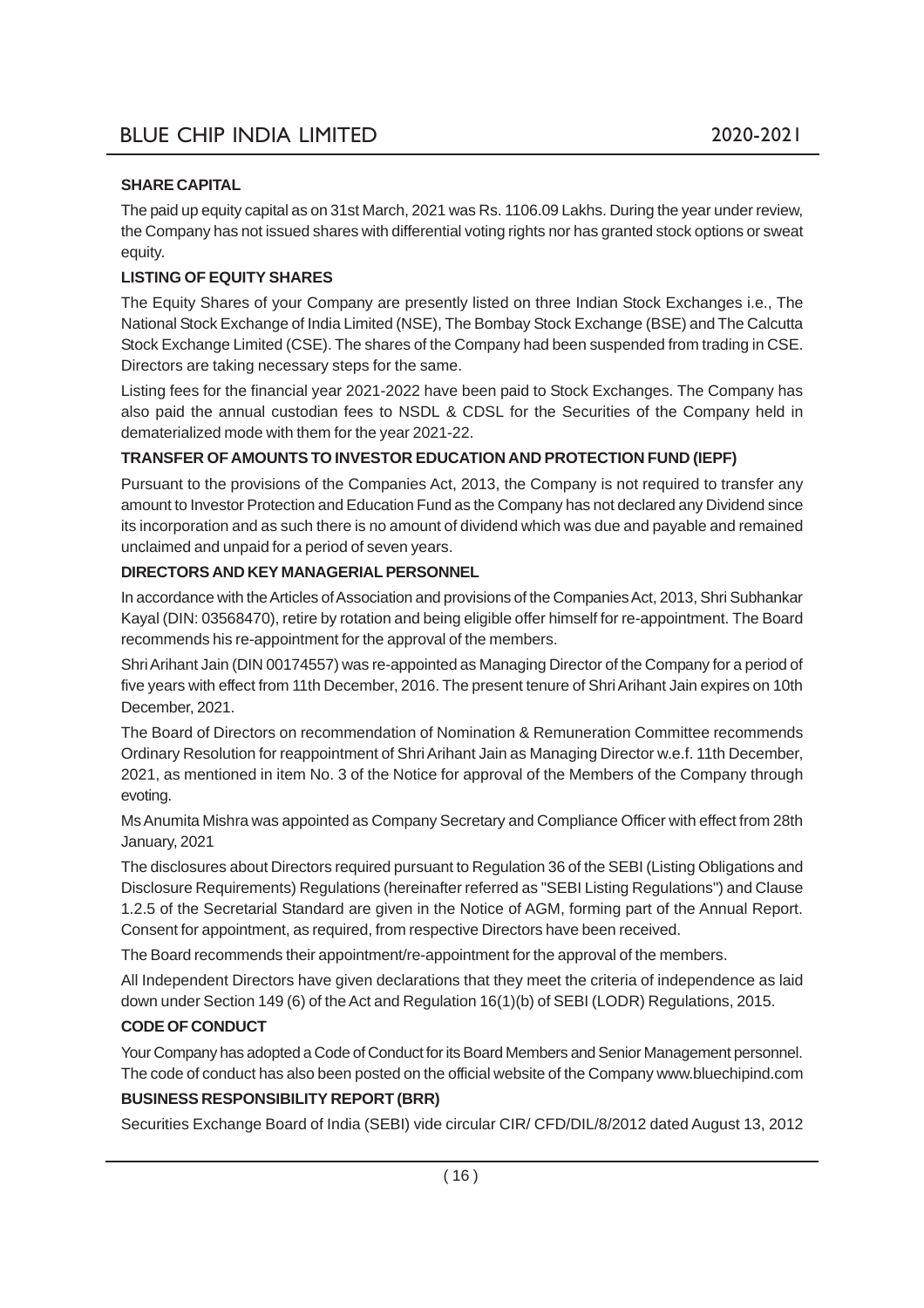has mandated the inclusion of BRR as part of the Annual Report for the top 100 listed entities based on their market capitalization on Bombay Stock Exchange Ltd and National Stock Exchange of India Ltd as at 31st March 2012. In view of the requirements specified, the company is not mandated for the providing the BRR and hence do not form part of this Report.

#### **CORE SKILLS OF THE BOARD**

The details of the Core Skills of the Board of Directors of the Company forms a part of "Report on Corporate Governance".

#### **BOARD MEETINGS**

The details of the number of meetings of the Board held during the financial year 2020-2021 forms a part of "Report on Corporate Governance".

#### **COMMITTEES OF THE BOARD**

The Board of Directors has the following Committees:

- 1. Audit Committee.
- 2. Nomination and Remuneration Committee.
- 3. Stakeholders' Relationship Committee.

The details of the Committees along with their respective composition, number of meetings and attendance at the meeting held during the financial year 2020-2021 forms a part of "Report on Corporate Governance".

#### **NOMINATION & REMUNERATION POLICY**

The Board of Directors has framed a policy which lays down a framework in relation to remuneration of Directors, Key Managerial Personnel and other employees of the Company. This Policy has also laid down the criteria for determining qualifications, positive attributes, independence of Director and Board diversity and criteria for evaluation of Board, its Committee and individual Directors. The policy is stated in the Report on Corporate Governance.

#### **BOARD EVALUATION**

Pursuant to the provisions of the Act and SEBI (LODR) Regulations, 2015, the Board has carried out an evaluation of its own performance, performance of the Directors as well as the evaluation of the working of its committee.

The performance evaluation of the Independent Directors was carried out by the entire Board, excluding the Director being evaluated. The performance evaluation of the Director and Non Independent Director was carried out by the Independent Directors at their meeting without the attendance of Non-Independent Directors and members of the management. The Directors were satisfied with the evaluation results.

#### **PARTICULARS OF EMPLOYEES AND RELATED DISCLOSURES**

None of the employees, employed during the year, was in receipt of remuneration, in aggregate of Rupees 1,02,00,000 or more per annum for the financial year 2020-2021, or Rs. 8,50,000 or more per month for any part of the Financial Year, as set out in the Companies (Appointment and Remuneration of Managerial Personnel) Rules, 2014, Therefore, no such details have been provided as required under section 197 (12) of the Companies Act, 2013 read with Rules 5(2) and 5(3) of the Companies (Appointment and Remuneration of managerial Personnel) Rules, 2014.

The ratio of remuneration of each Director to the median employee's remuneration and such other details in terms of Section 197(12) of the Companies Act, 2013 read with rule 5 of the Companies (Appointment and Remuneration of Managerial Personnel) Rules, 2014.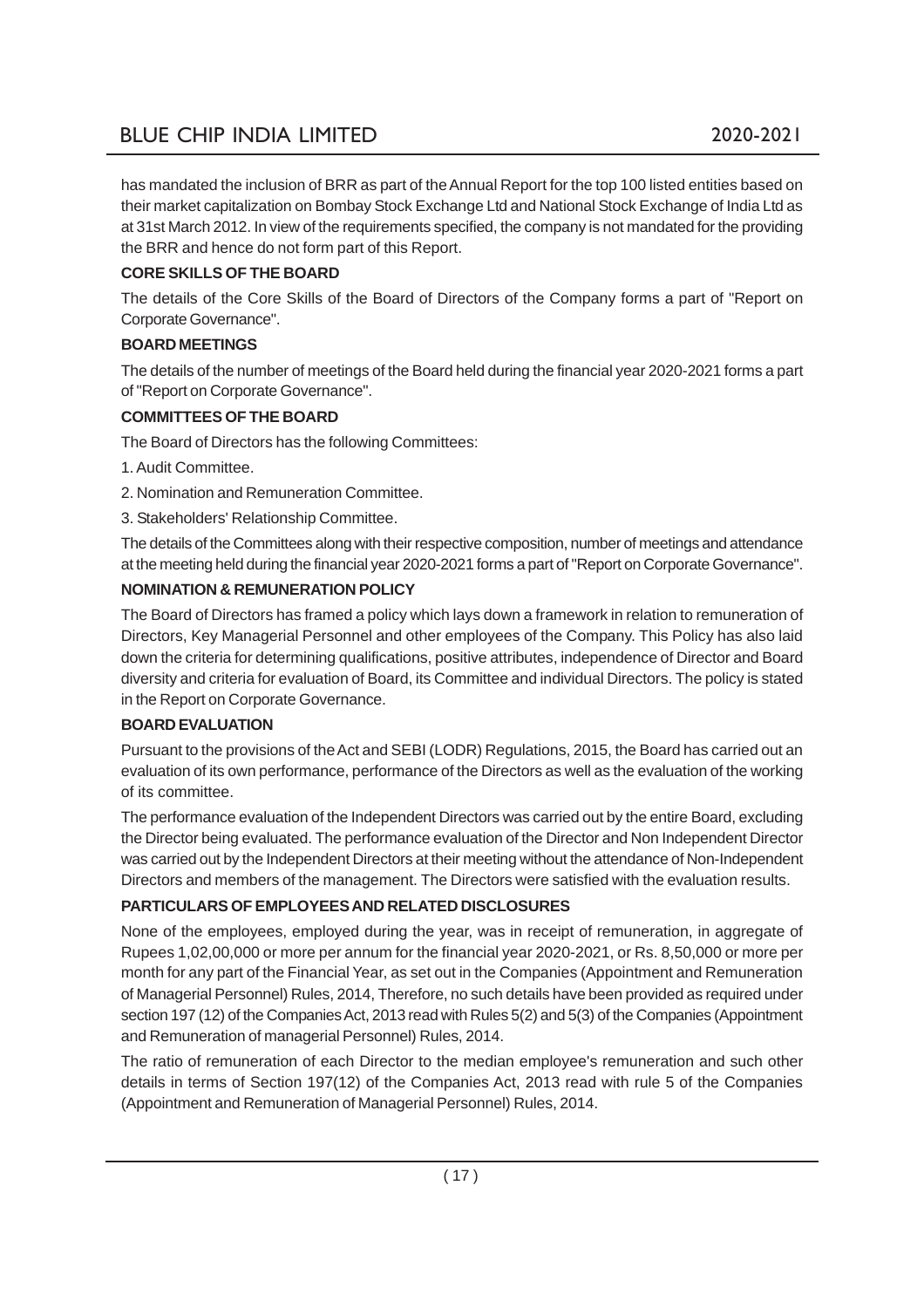**(i) The ratio of the remuneration of each Director to the median remuneration of the employees of the Company for the financial year -**

No remuneration is paid to directors for the financial year 2020-2021.

**(ii) The percentage increase in remuneration of each Director, Chief Financial Officer, Chief Executive Officer, Company Secretary or Manager, if any, in the financial year -**

There has been no increase in the remuneration of the Managing Director or Chief Executive Officer, Chief Financial Officer & Company Secretary during the year.

- **(iii) The percentage increase in the median remuneration of employees in the financial year -** There is no percentage increase in the median remuneration of employees in the financial year.
- **(iv) The number of permanent employees on the rolls of Company -**

The number of permanent employees on the rolls of Company is 6.

**(v) Average percentile increase already made in the salaries of employees other than the managerial personnel in the last financial year and its comparison with the percentile increase in the managerial remuneration and justification thereof and point out if there are any exceptional circumstances for increase in the managerial remuneration -**

No average percentage increase taken place in the salaries of total employees.

(vi) Affirmation that the remuneration is as per the remuneration policy of the Company - Yes

### **DIRECTOR'S RESPONSIBILITY STATEMENT**

As stipulated under the provisions contained in Section 134(3)(c) read with Section 134(5) of the Companies Act, 2013 ("Act"), the Board of Directors, to the best of its knowledge and belief and according to the information and explanations obtained by it, hereby states that:

- i) in the preparation of the annual accounts, the applicable accounting standards have been followed;
- ii) The directors have selected such accounting policies and applied them consistently and made judgments and estimates that were reasonable and prudent so as to give a true and fair view of the state of affairs of the Company at the end of the financial year and of the profit or loss of the Company for the year under review;
- iii) The directors have taken proper and sufficient care for the maintenance of adequate accounting records in accordance with the provisions of this Act for safeguarding the assets of the Company and for preventing and detecting fraud and other irregularities;
- iv) The directors have prepared the annual accounts on a going concern basis;
- v) The directors had laid down internal financial controls to be followed by the company and that such internal financial controls are adequate and were operating effectively, and
- vi) The directors had devised proper system to ensure compliance with the provisions of all applicable laws and that such system were adequate and operating effectively.

### **INTERNAL CONTROL SYSTEMS AND THEIR ADEQUACY**

The Audit Committee of the Board of Directors actively reviews the adequacy and effectiveness of the internal control system and suggests improvements to strengthen the same. In opinion of the board, the existing internal control framework is adequate and commensurate to the size and nature of the business of the Company. During the year such controls were tested and no reportable material weaknesses in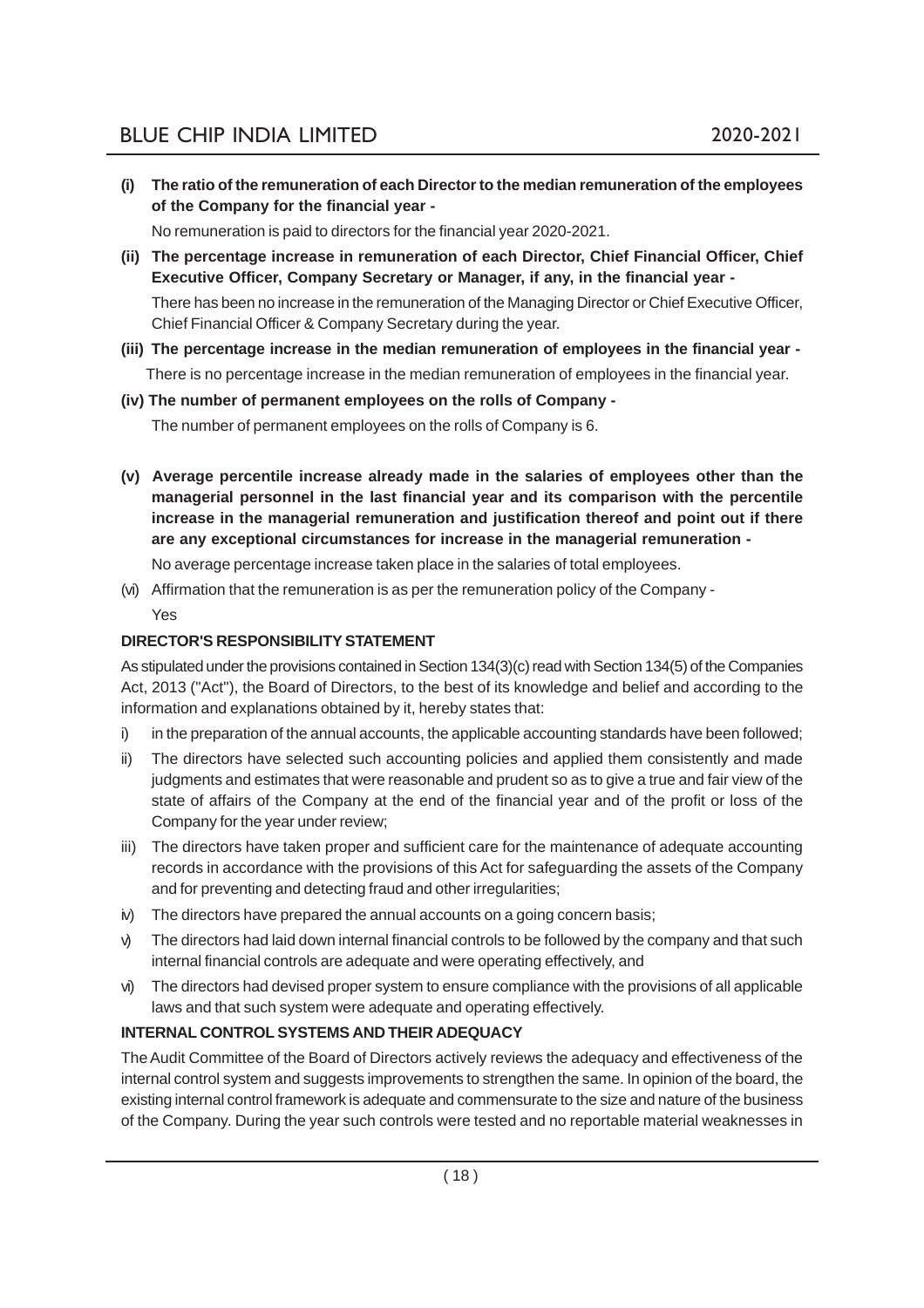the design or operation were observed.

M/s. Dash & Associates, Chartered Accountants performs the duties of internal auditors of the company for the year ended 31st March, 2021. In order to monitor the performance on a continuous basis. Management has a system to review Internal Audit Reports with a view to monitoring the adequacy of internal control in place.

#### **SUBSIDIARY/JOINT VENTURE/ASSOCIATE COMPANY**

The Company does not have any Subsidiary/Joint Venture/Associate.

#### **DEPOSITS**

During the year under review, our Company has not accepted any deposits from public and /or shareholders during the year under review, within the meaning of Section 73 of the Companies Act, 2013 read with the Companies (Acceptance of Deposit) Rules, 2014 and accordingly as of 31st March, 2021.

#### **LOANS, GUARANTEES AND INVESTMENTS**

Pursuant to Section 186(11) of the Companies Act, 2013, your Company is exempted from disclosure in the Annual Report.

#### **EMPLOYER EMPLOYEE RELATIONSHIP**

The Company has maintained a cordial relationship with its employees, which resulted in smooth flow of business operations during the year under review.

#### **RELATED PARTY TRANSACTION**

All related party transactions that were entered into during the financial year were in the ordinary course of the business and were on arm's length basis. Thus disclosure in Form AOC-2 is not required. Further there were no materially significant related party transactions entered by the company with Promoters, Directors, Key Managerial Personnel or other persons which may have potential conflict with interest of the company. The policy on Related Party transaction as approved by Board of Directors has been uploaded on the website of the Company. The web link of the same is www.bluechipind.com

Details of the transactions with Related Parties are provided in the accompanying financial statements.

#### **POLICIES**

The SEBI (Listing Obligations and Disclosure Requirements) Regulations, 2015 mandated the formulation of certain policies for all listed companies. All applicable policies are available under the head Policy on the Company's website:www.bluechipind.com. The policies are reviewed periodically by the Board and updated based on need and new compliance requirement.

#### **CORPORATE SOCIAL RESPONSIBILITY**

The provisions of the Companies Act, 2013 regarding Corporate Social Responsibilities are not applicable to the Company.

#### **PARTICULARS OF CONSERVATION OF ENERGY, TECHNOLOGY ABSORPTION AND FOREIGN EXCHANGE EARNINGS AND OUTGO.**

Since the Company does not own any manufacturing facility, requirement regarding the disclosure of particulars of conservation of energy and technology absorption prescribed by the rules is not applicable.

During the year under review there was no inflow/outflow of foreign exchange.

#### **RISK MANAGEMENT POLICY**

The Company has a Risk Management Policy in accordance with the provisions of the Act and SEBI (LODR) Regulations, 2015, which provides a mechanism for risk assessment and mitigation. At present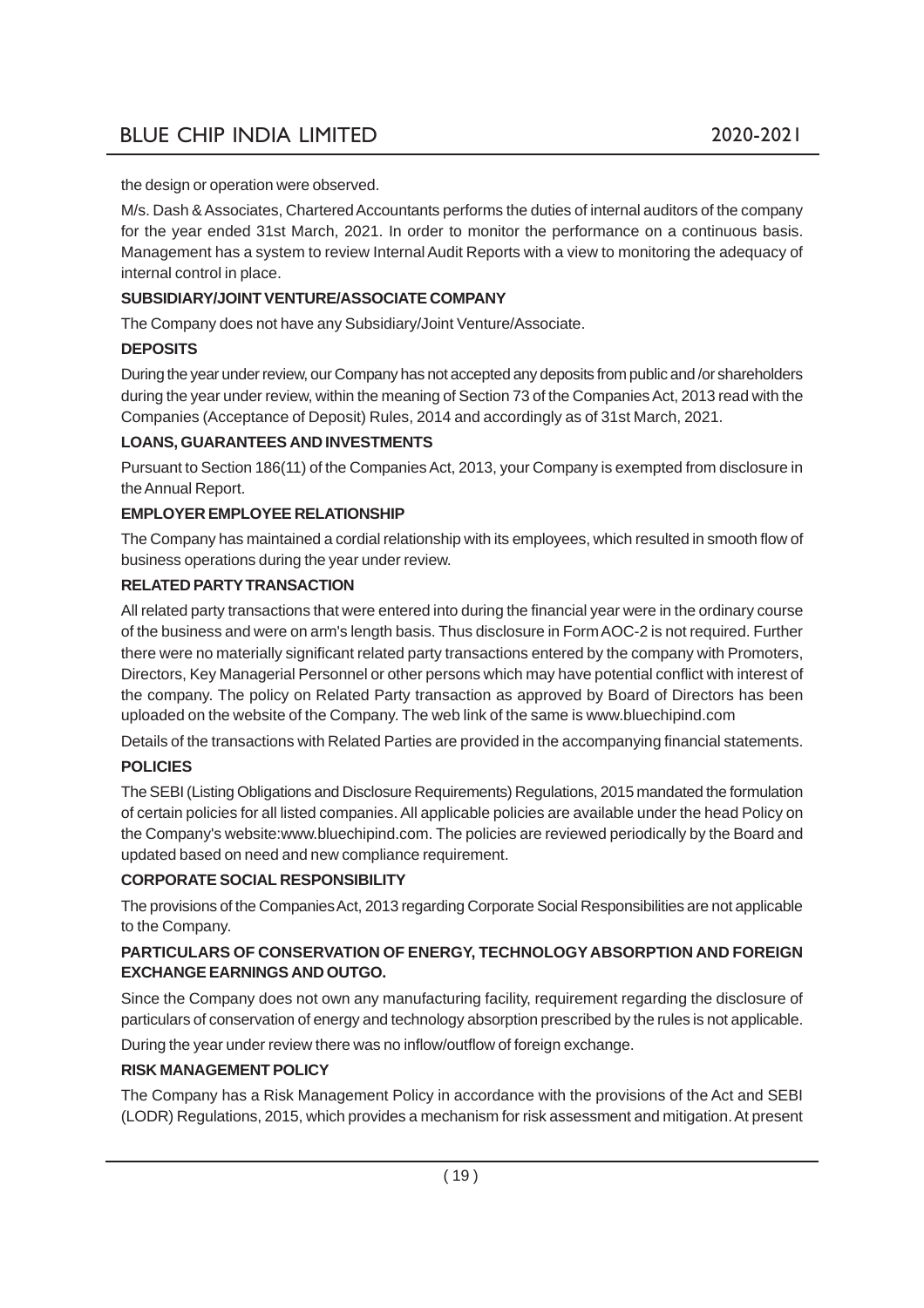the Company has not identified any element of risk which may threaten the existence of the Company.

#### **VIGIL MECHANISM WHISTLE BLOWER POLICY**

The Company has a mechanism called "Whistle Blower Policy" for Directors and employees to report genuine concerns or grievances. The policy is available on the website of the Company www.bluechipind.com.

#### **SIGNIFICANT AND MATERIAL ORDER PASSED BY THE REGULATORS, COURTS AND TRIBUNALS**

During the year, there are no significant and material order passed by the Regulators/Courts which would impact the going concern of the Company and its future operation.

### **AUDITORS**

### **Statutory Auditors**

At the Annual General Meeting of the Company held on 27th September, 2019, the Shareholders had approved the appointment of M/s. Deoki Bijay& Associates., Chartered Accountants (Firm Registration No. 324386E), as the statutory auditor of the company at the 34th Annual General Meeting of the Company to hold office for a term of five consecutive years up to the conclusion of the 39th Annual General Meeting of the Company as per section 139 of Companies Act 2013. As per the recent amendment of Section 139 of the Companies Act, 2013, which have been made effective from 07th May, 2018, ratification of the appointment of the auditor is no longer required. Accordingly, the Statutory Auditors of the Company continue to be appointed in this AGM.

### **SECRETARIAL AUDITOR**

Pursuant to the provisions of Section 204 of the Act and The Companies (Appointment and Remuneration of Managerial Personnel) Rules, 2014, the Board of Directors of the Company appointed Ms. Ankita Goenka (Membership No. FCS No.:10572, C.P. No.:14204, Practicing Company Secretary of M/s. Ankita Goenka & Associates, to conduct Secretarial Audit for the Financial Year 2020-2021.

The Secretarial Audit Report for the Financial Year 2020-2021 in Form MR-3 is annexed herewith as Annexure "I" to this report. The report is self-explanatory and does not call for any further comments. They have also carried out Secretarial Compliance Audit as per Regulation 24A of SEBI (Listing Obligations and Disclosure Requirements) Regulations, 2015 for FY 2020-2021.

#### **INTERNAL AUDITOR**

Pursuant to the provisions of Section 138 of the Companies Act, 2013 ,M/s. Dash& Associates, Chartered Accountants, Kolkata was appointed as the Internal Auditor of the Company for the Financial Year 2020- 2021.

### **STATUTORY AUDITOR AND AUDITORS' REPORT**

The Directors against the observation made by the Auditors regarding Valuation of inventories of unquoted shares would like to state that it is difficult to estimate fair value of unquoted shares because of the reason that latest balance sheet is not available or the fair value of assets of the concerned companies is difficult to be arrived at which results is unreliable valuation of the Equity Shares. Further, the Management will take the necessary actions in this regard in the subsequent years. The observation made in the Auditors' Report read together with relevant notes thereon are self explanatory other than mentioned above and hence, do not call for any further comments under Section 134 of the Companies Act, 2013.

The observation made in the Secretarial Audit Report is self explanatory and hence, do not call for any further comments.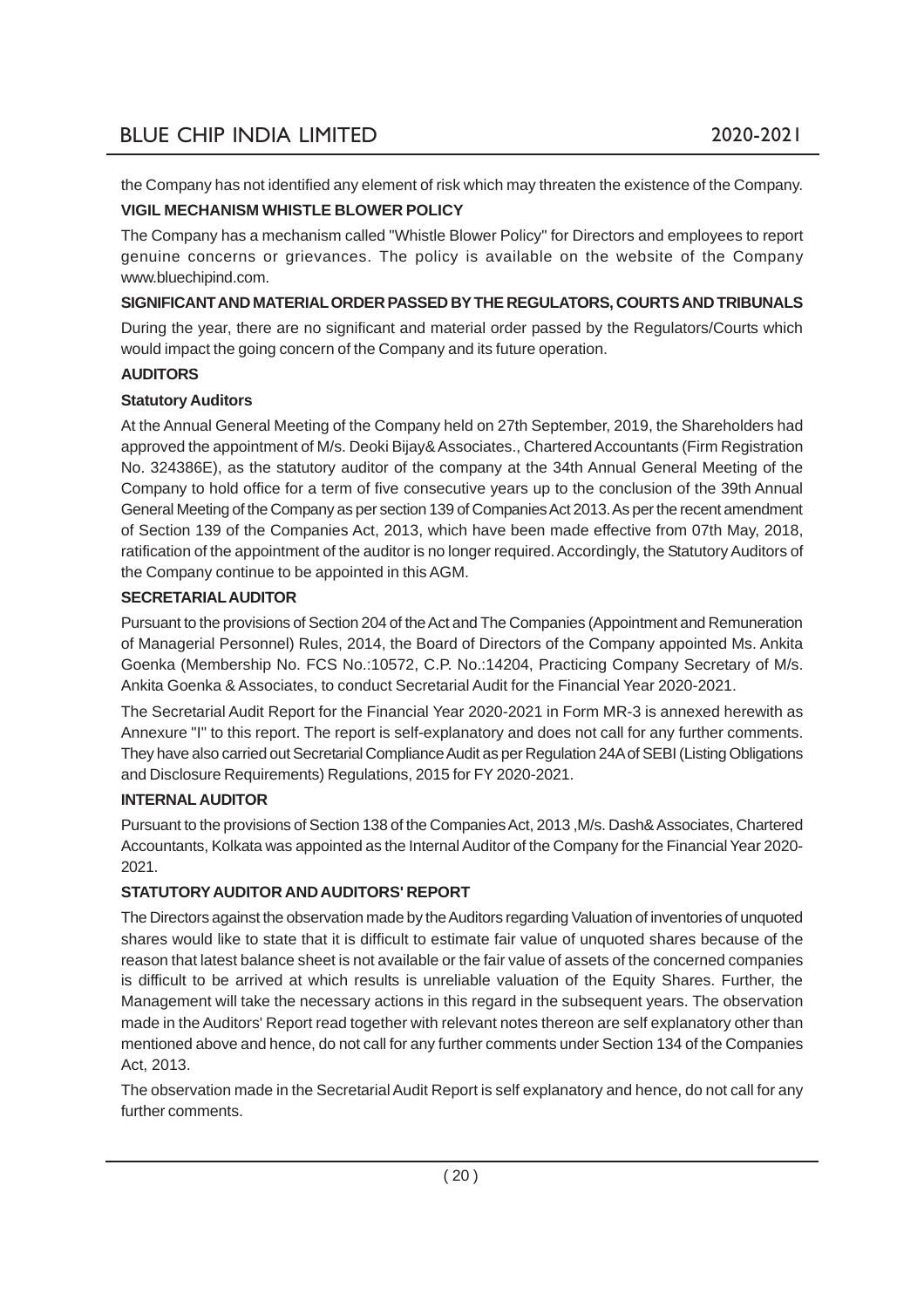#### **REPORTING OF FRAUDS BY AUDITORS**

During the year under review, neither the statutory auditors nor the secretarial auditors have reported to the Audit Committee of the Board, under Section 143(12) of the Act, any instances of fraud committed against the Company by its officers or employees, the details of which would need to be mentioned in this Report.

#### **COMPLIANCE WITH SECRETARIAL STANDARDS**

The Board of Directors of the Company hereby confirms that your Company has complied with the applicable Secretarial Standards issued by The Institute of Company Secretaries of India.

#### **EXTRACT OF ANNUAL RETURN**

Pursuant to the provisions of section 92(3) and 134(3)(a) of the Companies Act, 2013 ('the Act') and rule 12(1) of the Companies (Management and Administration) Rules, 2014, extract of annual return is annexed and is marked as Annexure 'II'.

#### **MANAGEMENT DISCUSSION & ANALYSIS REPORTS**

In accordance with Regulation 34 of the SEBI (Listing Obligations and Disclosure Requirements) Regulations, 2015 , the Management's Discussion and Analysis Report for the year under review, is presented in a separate section forming part of the Annual Report and marked as Annexure - "IV".

#### **CORPORATE GOVERNANCE**

The Company is committed to good corporate governance practices. The report on Corporate Governance for the financial year ended 31st March, 2021, as per regulation 34(3) read with Schedule V of the SEBI (Listing Obligations and Disclosure Requirements) Regulations, 2015, forms part of this Annual Report. The requisite Certificate from the practicing company secretaries of the Company confirming compliance with the conditions of Corporate Governance is annexed to this Report and marked as Annexure "III"

#### **POLICY ON SEXUAL HARASSMENT.**

The Company has adopted policy on Prevention of Women at workplace in accordance with the Sexual Harassment of Women (Prevention, Prohibition and Redressal) Act, 2013. During the Financial Year ended 31st March, 2021 the company has not received any complaints pertaining to Sexual Harassment.

#### **ACKNOWLEDGEMENTS**

Your Directors acknowledge the support and owe a debt of gratitude to the Financial Institutions, Banks, Central and State Government authorities, Regulatory authorities, Stock Exchanges and all the various stakeholders for their continuedco-operation and support to the Company.

Your Directors also wish to place on record their appreciation to all of the Company's employees and workers at all level for their enormous efforts as well as their collective contribution to the Company' sperformance.

10, Princep Street, 2nd Floor, **Arihant Jain ShubhankarKayal** Kolkata - 700 072 *Managing Director Director* Dated : 12.08.2021 DIN :00174557 DIN :03568470

On behalf of the Board of Directors **Registered Office :** For Blue Chip India Limited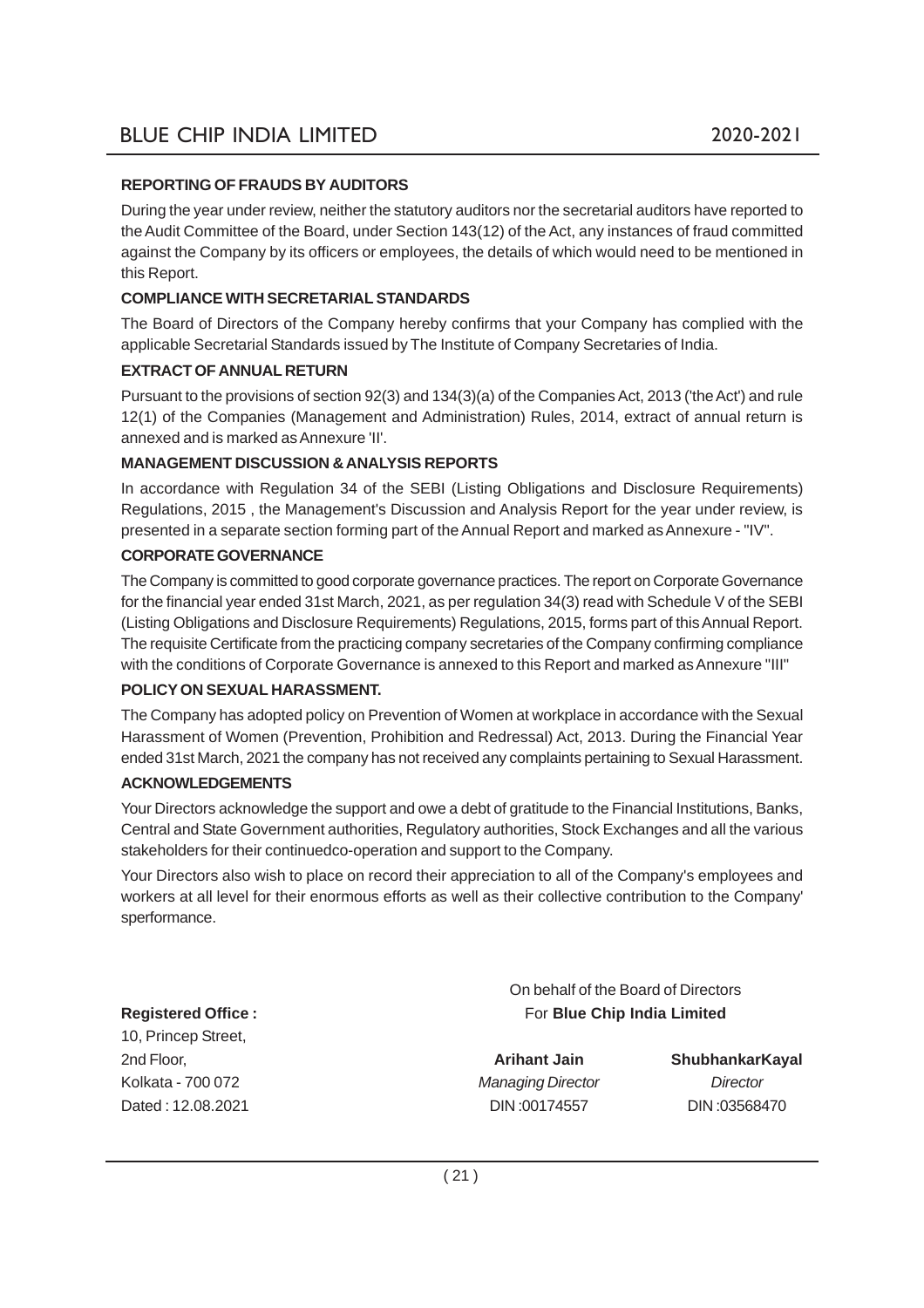Annexure `I' to the Director's Report

#### **Form No. MR-3 SECRETARIAL AUDIT REPORT for the financial year ended 31st March, 2021**

*[Pursuant to Section 204(1) of the Companies Act, 2013 and Rule No. 9 of the Companies (Appointment and Remuneration Personnel) Rules, 2014]*

To, **The Members of, M/S.BLUE CHIP INDIA LIMITED** 10, Princep Street, 2nd Floor, Kolkata - 700072, CIN : L65991WB1993PLC060597

We have conducted the Secretarial Audit of the compliances of applicable statutory provisions and the adherence to good corporate practices by M/S. BLUE CHIP INDIA LIMITED (hereinafter called "the Company").Subject to the limitation of physical interaction and verification of records caused by COVID 19 Pandemic lock down while taking review after completion of financial year , Secretarial Audit was conducted in a manner that provided us a reasonable basis for evaluating the corporate conducts/ statutory compliances and expressing our opinion thereon. Secretarial Audit was conducted in a manner that provided us a reasonable basis for evaluating the corporate conducts/statutory compliances and expressing our opinion thereon.

Based on our verification of the Company's books, papers, minute books, forms and returns filed and other records maintained by the company and also the information provided by the Company, the information to the extent provided by the company ,its officers, agents and authorized representatives during the conduct of secretarial audit, the explanations and clarifications given to us and the representations made by the Management and considering the relaxations granted by the Ministry of Corporate Affairs and The Securities and Exchange Board of India warranted due to the spread of the COVID-19 pandemic .we hereby report that in our opinion, the company has, during the audit period covering the financial year ended on 31st March, 2021 generally complied with the statutory provisions listed hereunder and also that the Company has proper Board-processes and compliance mechanism in place to the extent, in the manner and subject to the reporting made hereinafter. We have examined the books, papers, minute books, forms and returns filed and other records maintained by Company for the financial year ended on 31st March 2021, according to the provisions of :

- (i) The Companies Act, 2013 (the Act) and the Rules made there under;
- (ii) The Securities Contracts (Regulation) Act, 1956 ('SCRA') and the Rules made thereunder;
- (iii) The Depositories Act, 1996 and the Regulations and Bye-laws framed thereunder;
- (iv) Foreign Exchange Management Act, 1999 and the rules and regulations made there under to the extent of Foreign Direct Investment (FDI), Overseas Direct Investment (ODI) and External Commercial Borrowings (ECB);
- (v) The following Regulations and Guidelines prescribed under the Securities and Exchange Board of India Act, 1992 ('SEBI Act'):
	- a. The Securities and Exchange Board of India (Substantial Acquisition of Shares and Takeovers) Regulations, 2011;
	- b. The Securities and Exchange Board of India (Prohibition of Insider Trading) Regulations, 2015;
	- c. The Securities and Exchange Board of India (Issue of Capital and Disclosure Requirements) Regulations, 2009; (Not applicable as the Company has not offered any securities during the financial year under review).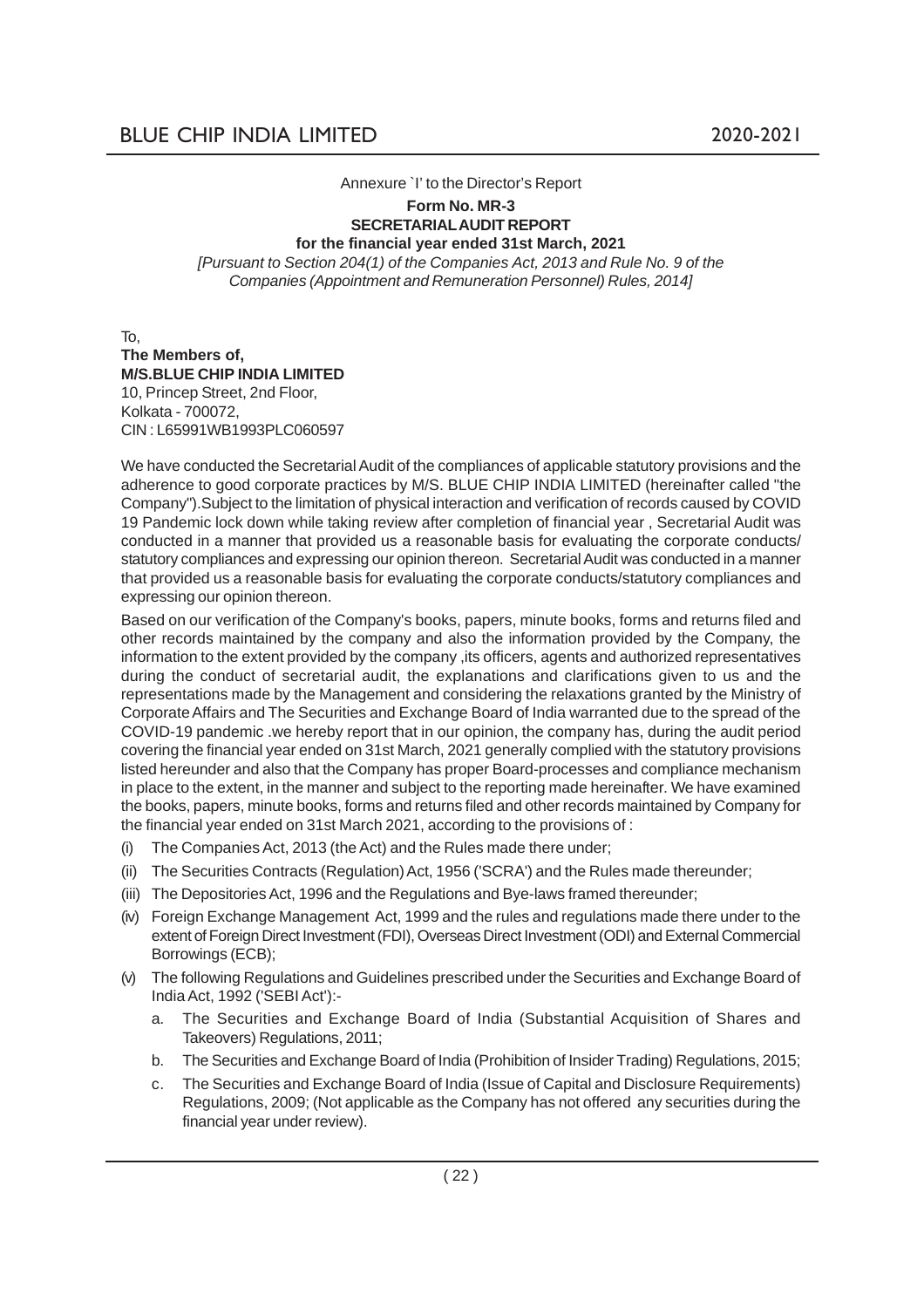- d. The Securities and Exchange Board of India (Employee Stock Option Scheme and Employee Stock Purchase Scheme) Guidelines, 1999;(Not applicable as the Company has not offered any shares or granted any options pursuant to any employee benefits scheme during the financial year under review).
- e. The Securities and Exchange Board of India (Issue and Listing of Debt Securities) Regulations, 2008; (Not applicable as the Company has not issued and listed any debt securities during the financial year under review).
- f. The Securities and Exchange Board of India (Registrars to an Issue and Share Transfer Agents) Regulations, 1993 regarding the Companies Act and dealing with client;
- g. The Securities and Exchange Board of India (Listing Obligations and Disclosure Requirements ) Regulations, 2015.
- h. The Securities and Exchange Board of India (Delisting of Equity Shares) Regulations, 2009 (Not applicable, since the company has not applied for delisting of its shares from any stock exchange during the financial year under review) ; and
- i. The Securities and Exchange Board of India (Buyback of Securities) Regulations, 1998; (Not applicable as the Company has not bought back any equity shares during the financial year under review).
- (vi) The regulation made by the Reserve Bank of India (under the Reserve Bank of India Act, 1934) with regard to Non-Banking Financial Company ("NBFC").The Certificate of Registration (Certificate No. 501991) of NBFC has been cancelled by Reserve Bank wide letter dated 28th August, 2019.
- (vii) Other laws applicable to the Company as per the representations made by the Management.

The compliance by the company applicable financial laws like direct and indirect tax laws has not been reviewed in this audit since the same have been subject to reviewed by the statutory financial auditor and other designated professionals.

We have also examined compliance with the

- 1. SEBI (Listing Obligations and Disclosure Requirements) Regulations, 2015.
- 2. The Secretarial Standard I and II issued by the Institute of Company Secretaries of India (ICSI) were applicable to the Company for the period under review and for a good practice company is require to follow it diligently.

During the period under review the Company has complied with the provisions of the Act, Rules, Regulations, guidelines, standards etc. mentioned above except that

- 1. Website of the Company needs to be updated.
- 2. National Stock Exchange on 17th Feb,21 had sought clarification from the Company for the quarter ended 31-Dec-2020 regarding Unaudited Financial Results submitted under Regulation 33 of Listing Regulation wherein the Co was asked to clarify the following: -1. Financial results submitted is not as per format prescribed by SEBI. The Company submitted Unaudited Financial Results to NSE on 25.02.2021.
- 3. National Stock Exchange on 28th July,20 through email had sought clarification from Blue Chip India Limited for the quarter ended 31-Mar-2020 with respect to Regulation 33 of the SEBI (Listing Obligations and Disclosure Requirements) Regulations, 2015. On basis of above the Company is required to clarify the following: -1. The company has not submitted the Statement of Modified Opinion or in case of unmodified opinion(s), a declaration to that effect to the Stock Exchange.The Company submitted reply to NSE on 06.08.2020. The Co informed that it submitted the Statement of Modified Opinion

its financial results dated 22nd July, 2020 in Annexure 1. It again submitted the same on NSE on 06.08.2020

4. On 10th November 2020, the Calcutta Stock Exchange (CSE) vide a notice (Ref No. CSE/LD/ 15115/2020 with subsequent notice dated 24th December 2020 (Ref No. CSE/LD/15156/2020) has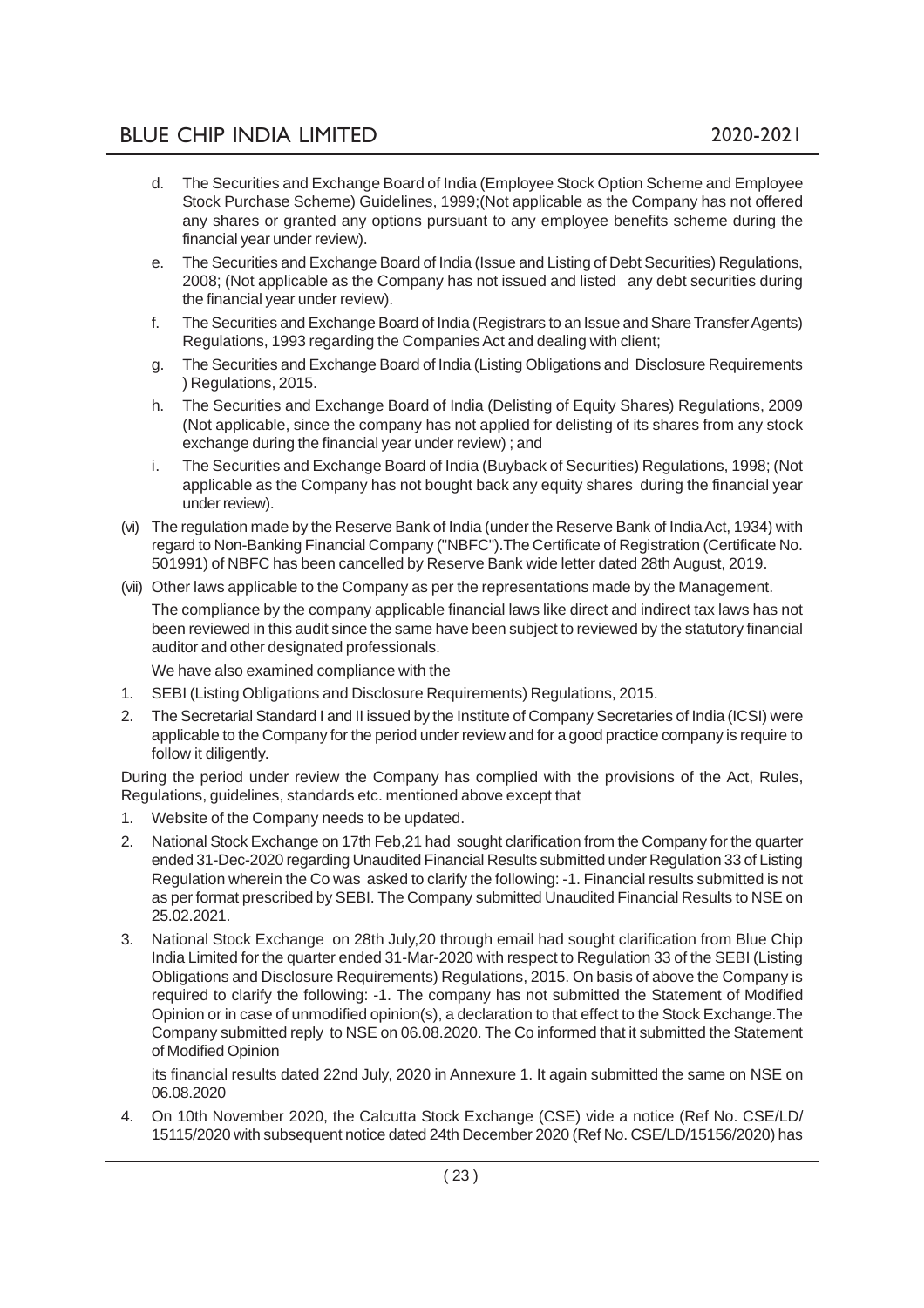introduced Amnesty Scheme 2020 for all the non-compliant listed companies suspended for less than 7 years for becoming active by complying all the regulatory compliances within 45 days from the date of issue of notice dated 24th December 2020. The Company had submitted required documents on 30/03/2021 with Calcutta Stock Exchange.

5, Few observations were noted in MGT 7 of 2019-2020.

- 1. Venue of AGM entered in the MGT-15 contained mis-interpretation as "Video Conferencing". The due date of AGM shall be 30/09/2020 but form filed with 31/12/2020. AGM has been extended by ROC, West Bengal by OFFICE ORDER NO. ROC/WB/Admn./2020/2717 dt. 08/09/2020.
- 2. Shyamal Banerjee, Independent Director of the Company, granted leave from AGM as per MGT-15 but as per MGT-7, his presence is wrongly shown in AGM.
- 3. The Audited Annual Account is approved by Board of Directors on July 22, 2020. Authentication power is given to directors forcertifying MGT-7 and AOC-4 XBRL in the Board Meeting dated 11/11/ 2020.
- 4. There is a decrease in the number of member in 2020 as compare to last year 2019.

We further report that,

- Subject to our observation at (i) above the Board of Directors of the Company is duly constituted with proper balance of Executive Directors, Non-Executive Directors and Independent Directors. The changes in the composition of the Board of Directors that took place during the period under review were carried out in compliance with the provisions of the Act.
- Adequate notice is given to all directors to schedule the Board Meetings, agenda and detailed notes on agenda were sent adequately in advance and a system exists for seeking and obtaining further information and clarifications on the agenda items before the meeting and for meaningful participation at the meeting.
- Majority decision is carried through while the members' views are captured and recorded as part of the minutes as per the explanations given to us and the representations made by the Management and relied upon by us there are adequate systems and processes in the Company commensurate with the size and operations of the Company to monitor and ensure compliance with applicable laws, rules, regulations and guidelines.

We further report that during the period the Company has following events/actions having a major bearing on the Company's affairs in pursuance of the above referred laws, rules, regulations, guidelines, standards etc.

5. Ms. Rashmi Sharma (ICSI Membership No. A34765) has resigned from the post of Company Secretary cum Compliance Officer of the Company w.e.f. 30.09.2020

#### or **Ankita Goenka & Associates**

*(Practicing Company Secretaries)* **Ankita Goenka Proprietor** FCS No. : 10572 Place : Kolkata C.P No : 14204 Date : 12th August, 2021 UDIN : 21062081AAAABZ5690

This report is to be read with our letter of even date which is annexed as Annexure-A and form integral part of this report.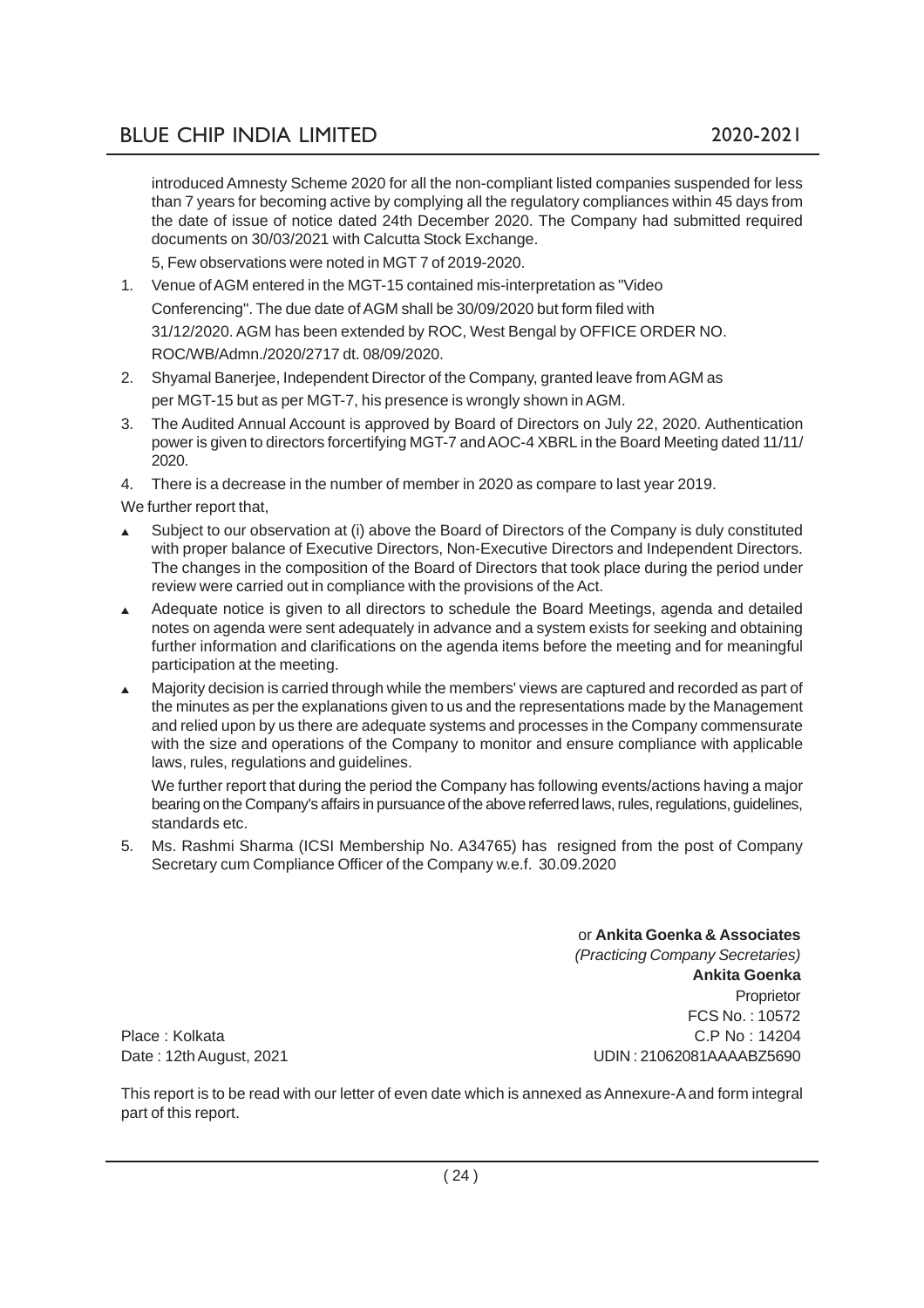Annexure `II' to the Director's Report

#### **FORM NO. MGT-9**

#### **EXTRACT OF ANNUAL RETURN**

as on the financial year ended on 31st March, 2021 [Pursuant to Section 92(3) of the Companies Act, 2013 and rule 12(1) of the Companies (Management and Administration) Rules, 2014]

#### **I. REGISTRATION AND OTHER DETAILS:**

| i)   | <b>CIN</b>                             | L65991WB1993PLC060597           |
|------|----------------------------------------|---------------------------------|
| ii)  | <b>Registration Date</b>               | 27/10/1993                      |
| iii) | Name of the Company                    | <b>Blue Chip India Limited</b>  |
| iv)  | Category / Sub-Category of the Company | Company Limited by Shares       |
| V)   | Address of the Registered office       | 10, Princep Street, 2nd Floor,  |
|      | and contact details                    | Kolkata - 700072                |
|      |                                        | Phone: 033-4002 2880            |
|      |                                        | Email ID: info@bluechipind.net  |
|      |                                        | bluechipindialimited@gmail.com  |
| vi)  | Whether listed company                 | Yes                             |
| vii) | Name, Address and Contact details      | Maheshwari Datamatics Pyt. Ltd. |
|      | of Registrar and Transfer Agent        | 23, R. N. Mukherjee Road        |
|      |                                        | 5th Floor, Kolkata - 700001     |
|      |                                        | Phone: 033-2243-5029, 2248-2248 |
|      |                                        | Fax: 033-2248-4787              |
|      |                                        | Email ID: mdpldc@yahoo.com      |

#### **II. PRINCIPAL BUSINESS ACTIVITIES OF THE COMPANY**

All the business activities contributing 10% or more of the total turnover of the company shall be stated :

| SI.No. | Name & Description of    | NIC Code of the         | % to total turnover |  |  |
|--------|--------------------------|-------------------------|---------------------|--|--|
|        | main products / services | <b>Product /service</b> | of the Company      |  |  |
|        | Sale of Shares           | 64990                   | 100                 |  |  |

#### **III. PARTICULARS OF HOLDING, SUBSIDIARY AND ASSOCIATE COMPANIES -**

| SI.No. | Name Address of the<br>Company | CIN/GLN | Holding / Subsidiary/<br>Associate | %. of shares<br>held | Applicable<br><b>Section</b> |  |
|--------|--------------------------------|---------|------------------------------------|----------------------|------------------------------|--|
|        | N.A.<br>N.A.                   |         | N.A.                               | N.A.                 | N.A.                         |  |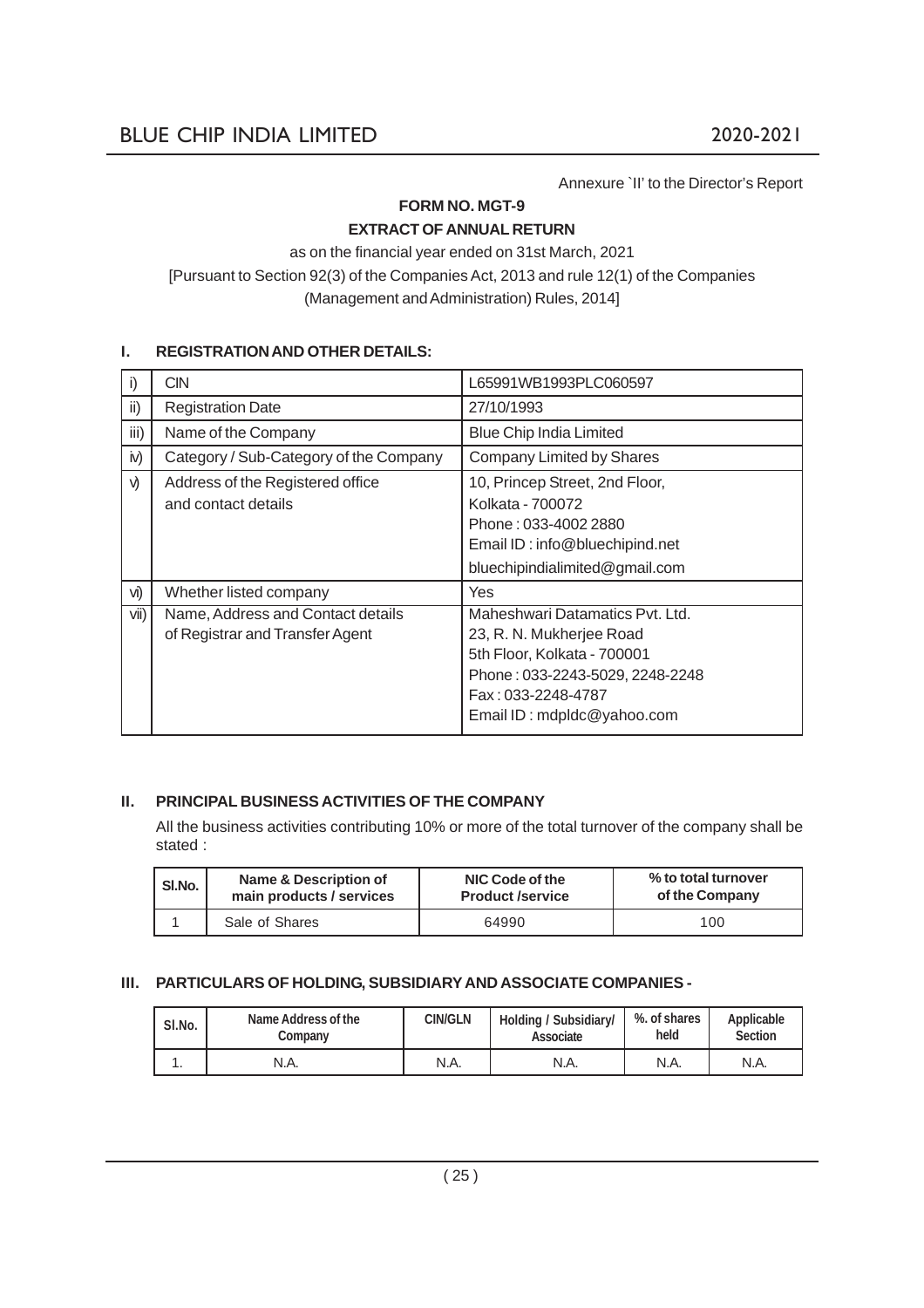# **IV. SHARE HOLDING PATTERN (Equity Share Capital Breakup as percentage of Total Equity)**

(i) Category-wise Share Holding

| Category of Shareholder                                                       |            |            | No. of Shares held at the beginning of<br>the year (As on 01.04.2020) |                               | No. of Shares held at the end of the<br>year (As on 31.03.2021) |            |              |                             | % Change<br>during  |
|-------------------------------------------------------------------------------|------------|------------|-----------------------------------------------------------------------|-------------------------------|-----------------------------------------------------------------|------------|--------------|-----------------------------|---------------------|
|                                                                               | Demat      | Physical   | <b>Total</b>                                                          | % of Total<br><b>Shares</b>   | Demat                                                           | Physical   | <b>Total</b> | % of Total<br><b>Shares</b> | the<br>periodperiod |
| <b>Promoters</b><br>А.                                                        |            |            |                                                                       |                               |                                                                 |            |              |                             |                     |
| I. Indian                                                                     |            |            |                                                                       |                               |                                                                 |            |              |                             |                     |
| a) Individual/HUF                                                             | 179600     | NIL        | 179600                                                                | 0.3247                        | 179600                                                          | <b>NIL</b> | 179600       | 0.3247                      | 0.0000              |
| b) Central Govt.                                                              | <b>NIL</b> | <b>NIL</b> | NIL                                                                   | NIL                           | NIL                                                             | <b>NIL</b> | NIL          | NIL                         | NIL                 |
| c) State Govt(s)                                                              | <b>NIL</b> | <b>NIL</b> | NIL                                                                   | <b>NIL</b>                    | <b>NIL</b>                                                      | <b>NIL</b> | NIL          | NIL                         | NIL                 |
| d) Bodies Corporate                                                           | 6040670    | <b>NIL</b> | 6040670                                                               | 10.9226                       | 6040670                                                         | <b>NIL</b> | 6040670      | 10.9226                     | <b>NIL</b>          |
| e) Banks/FI                                                                   | NIL        | <b>NIL</b> | NIL                                                                   | NIL                           | NIL                                                             | <b>NIL</b> | NIL          | NIL                         | NIL                 |
| f) Any Other                                                                  | <b>NIL</b> | NIL        | NIL                                                                   | NIL                           | <b>NIL</b>                                                      | <b>NIL</b> | NIL          | NIL                         | NIL                 |
| Sub-total: (A)(1)                                                             | 6220270    | <b>NIL</b> | 6220270                                                               | 11.2473                       | 6220270                                                         | <b>NIL</b> | 6220270      | 11.2473                     | NIL                 |
| 2) Foreign                                                                    |            | <b>NIL</b> |                                                                       |                               |                                                                 | <b>NIL</b> |              |                             |                     |
| a) NRIs - Individuals                                                         | <b>NIL</b> | <b>NIL</b> | <b>NIL</b>                                                            | <b>NIL</b>                    | <b>NIL</b>                                                      | <b>NIL</b> | NIL          | NIL                         | NI                  |
| b) Other - Individuals                                                        | <b>NIL</b> | <b>NIL</b> | <b>NIL</b>                                                            | <b>NIL</b>                    | <b>NIL</b>                                                      | <b>NIL</b> | <b>NIL</b>   | <b>NIL</b>                  | NIL                 |
| c) Bodies Corporate                                                           | <b>NIL</b> | <b>NIL</b> | <b>NIL</b>                                                            | NIL                           | <b>NIL</b>                                                      | <b>NIL</b> | NIL          | NIL                         | NIL                 |
| d) Banks/FI                                                                   | <b>NIL</b> | NIL        | NIL                                                                   | NIL                           | <b>NIL</b>                                                      | <b>NIL</b> | <b>NIL</b>   | <b>NIL</b>                  | NIL                 |
| e) Any Other                                                                  | <b>NIL</b> | <b>NIL</b> | <b>NIL</b>                                                            | NIL                           | <b>NIL</b>                                                      | <b>NIL</b> | NIL          | <b>NIL</b>                  | NIL                 |
| Sub-total: (A)(2)                                                             | <b>NIL</b> | <b>NIL</b> | <b>NIL</b>                                                            | NIL                           | <b>NIL</b>                                                      | <b>NIL</b> | <b>NIL</b>   | NIL                         | NIL                 |
| Total shareholding of<br>Promoter (A)=                                        |            |            |                                                                       |                               |                                                                 |            |              |                             |                     |
| $(A)(1)+(A)(2)$                                                               | 6220270    | <b>NIL</b> | 6220270                                                               | 11.2473                       | 6220270                                                         | <b>NIL</b> | 6220270      | 11.2473                     | NIL                 |
|                                                                               |            |            |                                                                       | <b>B.</b> Public Shareholding |                                                                 |            |              |                             |                     |
| 1. Institutions                                                               |            |            |                                                                       |                               |                                                                 |            |              |                             |                     |
| a) Mutual Funds                                                               | <b>NIL</b> | <b>NIL</b> | <b>NIL</b>                                                            | <b>NIL</b>                    | NIL                                                             | <b>NIL</b> | <b>NIL</b>   | NIL                         | NIL                 |
| b) Banks/FI                                                                   | <b>NIL</b> | <b>NIL</b> | <b>NIL</b>                                                            | <b>NIL</b>                    | <b>NIL</b>                                                      | <b>NIL</b> | <b>NIL</b>   | <b>NIL</b>                  | <b>NIL</b>          |
| c) Central Govt.                                                              | 1000       | <b>NIL</b> | 1000                                                                  | 0.0018                        | 1000                                                            | <b>NIL</b> | 1000         | 0.0018                      | 0.0000              |
| d) State Govt.(s)                                                             | <b>NIL</b> | <b>NIL</b> | <b>NIL</b>                                                            | <b>NIL</b>                    | <b>NIL</b>                                                      | <b>NIL</b> | <b>NIL</b>   | NIL                         | NIL                 |
| e) Venture Capital Funds                                                      | <b>NIL</b> | NIL        | NIL                                                                   | NIL                           | <b>NIL</b>                                                      | <b>NIL</b> | NIL          | NIL                         | NIL                 |
| f) Insurance Companies                                                        | <b>NIL</b> | <b>NIL</b> | <b>NIL</b>                                                            | NIL                           | NIL                                                             | <b>NIL</b> | NIL          | NIL                         | NIL                 |
| g) Fils                                                                       | <b>NIL</b> | <b>NIL</b> | <b>NIL</b>                                                            | <b>NIL</b>                    | <b>NIL</b>                                                      | <b>NIL</b> | <b>NIL</b>   | <b>NIL</b>                  | NIL                 |
| h) Foreign Venture                                                            |            |            |                                                                       |                               |                                                                 |            |              |                             |                     |
| Capital Funds                                                                 | <b>NIL</b> | <b>NIL</b> | <b>NIL</b>                                                            | <b>NIL</b>                    | <b>NIL</b>                                                      | <b>NIL</b> | NIL          | <b>NIL</b>                  | NIL                 |
| i) Others (specify)                                                           | <b>NIL</b> | NIL        | <b>NIL</b>                                                            | <b>NIL</b>                    | NIL                                                             | <b>NIL</b> | <b>NIL</b>   | <b>NIL</b>                  | NIL                 |
| Sub Total: (B)(1)                                                             | 1000       | NIL        | 1000                                                                  | 0.0018                        | 1000                                                            | NIL        | 1000         | 0.0018                      | 0.0000              |
| 2) Non Institutions                                                           |            |            |                                                                       |                               |                                                                 |            |              |                             |                     |
| a) Bodies corporate                                                           |            |            |                                                                       |                               |                                                                 |            |              |                             |                     |
| i) Indian                                                                     | 12766255   | 25026      | 12791281                                                              | 23.1289                       | 12617922                                                        | 25026      | 12642948     | 22.8607                     | $-0.2682$           |
| ii) Overseas                                                                  | <b>NIL</b> | <b>NIL</b> | NIL                                                                   | <b>NIL</b>                    | <b>NIL</b>                                                      | <b>NIL</b> | <b>NIL</b>   | NIL                         | NIL                 |
| b) Individuals                                                                |            |            |                                                                       |                               |                                                                 |            |              |                             |                     |
| i) Individual shareholders<br>holding nominal share<br>capital uptoRs 1 lakhs | 29882443   | 297356     | 30179799                                                              | 54.5704                       | 29988598                                                        | 297741     | 30286339     | 54.7630                     | 0.1926              |
| ii) Individual shareholders<br>holding nominal share<br>capital in excess of  |            |            |                                                                       |                               |                                                                 |            |              |                             |                     |
| Rs 1 lakhs                                                                    | 5831786    | <b>NIL</b> | 5831786                                                               | 10.5449                       | 5773258                                                         | <b>NIL</b> | 5773258      | 10.4391                     | $-0.1058$           |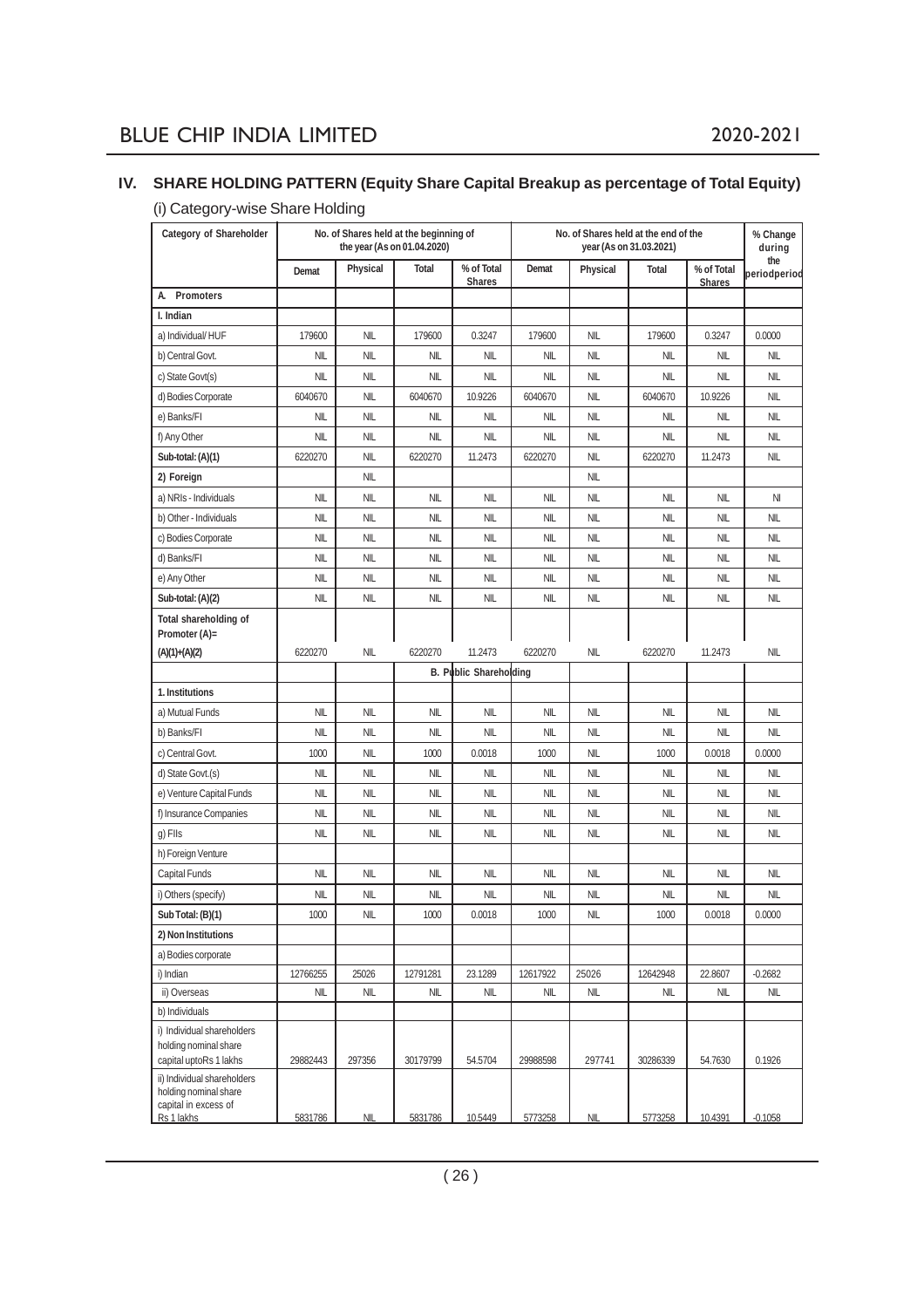| <b>Category of Shareholder</b>   |            |          | No. of Shares held at the beginning of<br>the year (As on 01.04.2020) |                             |            | No. of Shares held at the end of the | year (As on 31.03.2021) |                             | % Change<br>during  |
|----------------------------------|------------|----------|-----------------------------------------------------------------------|-----------------------------|------------|--------------------------------------|-------------------------|-----------------------------|---------------------|
|                                  | Demat      | Physical | <b>Total</b>                                                          | % of Total<br><b>Shares</b> | Demat      | Physical                             | <b>Total</b>            | % of Total<br><b>Shares</b> | the<br>periodperiod |
| c) Others Specify                |            |          |                                                                       |                             |            |                                      |                         |                             |                     |
| - Clearing Member                | 63008      | NII.     | 63008                                                                 | 0.1139                      | 164329     | <b>NII</b>                           | 164329                  | 0.2971                      | 0.1832              |
| $-NRI$                           | 199196     | NII      | 199196                                                                | 0.3602                      | 197196     | <b>NIL</b>                           | 197196                  | 0.3566                      | 0.0036              |
| - Trusts                         | 18000      | NII.     | 18000                                                                 | 0.0325                      | 19000      | <b>NII</b>                           | 19000                   | 0.0344                      | 0.0019              |
| Sub-total: (B)(2)                | 48760688   | 322382   | 49083070                                                              | 88.7508                     | 48760303   | 322767                               | 49083070                | 88.7509                     | 0.0001              |
| <b>Total Public Shareholding</b> |            |          |                                                                       |                             |            |                                      |                         |                             |                     |
| $(B) = (B)(1) + (B)(2)$          | 48761688   | 322382   | 49084070                                                              | 88.7526                     | 48761303   | 322767                               | 49084070                | 88.7527                     | 0.0001              |
| C. Shares held by Custodian      |            |          |                                                                       |                             |            |                                      |                         |                             |                     |
| for GDRs & ADRs                  | <b>NIL</b> | NII.     | NII.                                                                  | NII.                        | <b>NIL</b> | <b>NII</b>                           | NII.                    | NII.                        | NII.                |
| Grand Total (A+B+C)              | 54981958   | 322382   | 55304340                                                              | 100.0000                    | 54981573   | 322767                               | 55304340                | 100.0000                    | 0.0000              |

#### **ii) Share Holding of Promoters :-**

| SI.<br>INo. | Name of the Shareholder            | Shareholding at the beginning of<br>the year (As on 01.04.2020) |                                                  |                                                                            | Shareholding at the beginning of<br>the year (As on 31.03.2021) | % change  <br>in                          |                                                                       |                                           |
|-------------|------------------------------------|-----------------------------------------------------------------|--------------------------------------------------|----------------------------------------------------------------------------|-----------------------------------------------------------------|-------------------------------------------|-----------------------------------------------------------------------|-------------------------------------------|
|             |                                    | No. of<br><b>Shares</b>                                         | % of total<br><b>Shares</b><br>of the<br>company | %of<br><b>Shares</b><br>Pledged /<br>encum-<br>bered to<br>total<br>shares | No. of<br><b>Shares</b>                                         | % of total<br>Shares of<br>the<br>company | <b>Sof Shares</b><br>Pledged<br>encum-<br>bered to<br>total<br>shares | sharehol-<br>ding<br>during the<br>period |
|             | <b>BAHUBALI PROPERTIES LIMITED</b> | 3982980                                                         | 7.2019                                           | <b>NIL</b>                                                                 | 3982980                                                         | 7.2019                                    | <b>NIL</b>                                                            | <b>NIL</b>                                |
|             | HERALD COMMERCE LIMITED            | 2057690                                                         | 3.7207                                           | <b>NIL</b>                                                                 | 2057690                                                         | 3.7207                                    | <b>NIL</b>                                                            | <b>NIL</b>                                |
|             | <b>LALITA JAIN</b>                 | 179600                                                          | 0.3247                                           | <b>NIL</b>                                                                 | 179600                                                          | 0.3247                                    | <b>NIL</b>                                                            | NIL                                       |
|             | <b>TOTAL</b>                       | 6220270                                                         | 11.2473                                          | NIL                                                                        | 6220270                                                         | 11.2473                                   | NIL                                                                   | 0.0000                                    |

#### **iii. Change in Promoters' Shareholding (please specify, if there is no change) :**

| SI.<br>No. | <b>Particulars</b>                                                                                                                                                                  | Share holding at the<br>beginning of the Year<br>(As on 01.04.2020) |                                        | <b>Cumulative Share holding</b><br>during the year<br>(As on 31.03.2021) |                                        |
|------------|-------------------------------------------------------------------------------------------------------------------------------------------------------------------------------------|---------------------------------------------------------------------|----------------------------------------|--------------------------------------------------------------------------|----------------------------------------|
|            |                                                                                                                                                                                     | No. of<br>shares                                                    | % of total<br>shares of the<br>company | No. of<br><b>Shares</b>                                                  | % of total<br>shares of the<br>company |
|            | At the beginning of the year                                                                                                                                                        | NIL                                                                 | NIL                                    | NIL                                                                      | NIL                                    |
|            | Date wise Increase/ Decrease in<br>Promoters Share holding during<br>the year specifying the reasons<br>for increase/decrease<br>(e.g. allotment/ transfer/bonus/ sweat equity etc) | <b>NIL</b>                                                          | <b>NIL</b>                             | NIL                                                                      | <b>NIL</b>                             |
|            | At the End of the year                                                                                                                                                              | <b>NIL</b>                                                          | <b>NIL</b>                             | NIL                                                                      | NIL                                    |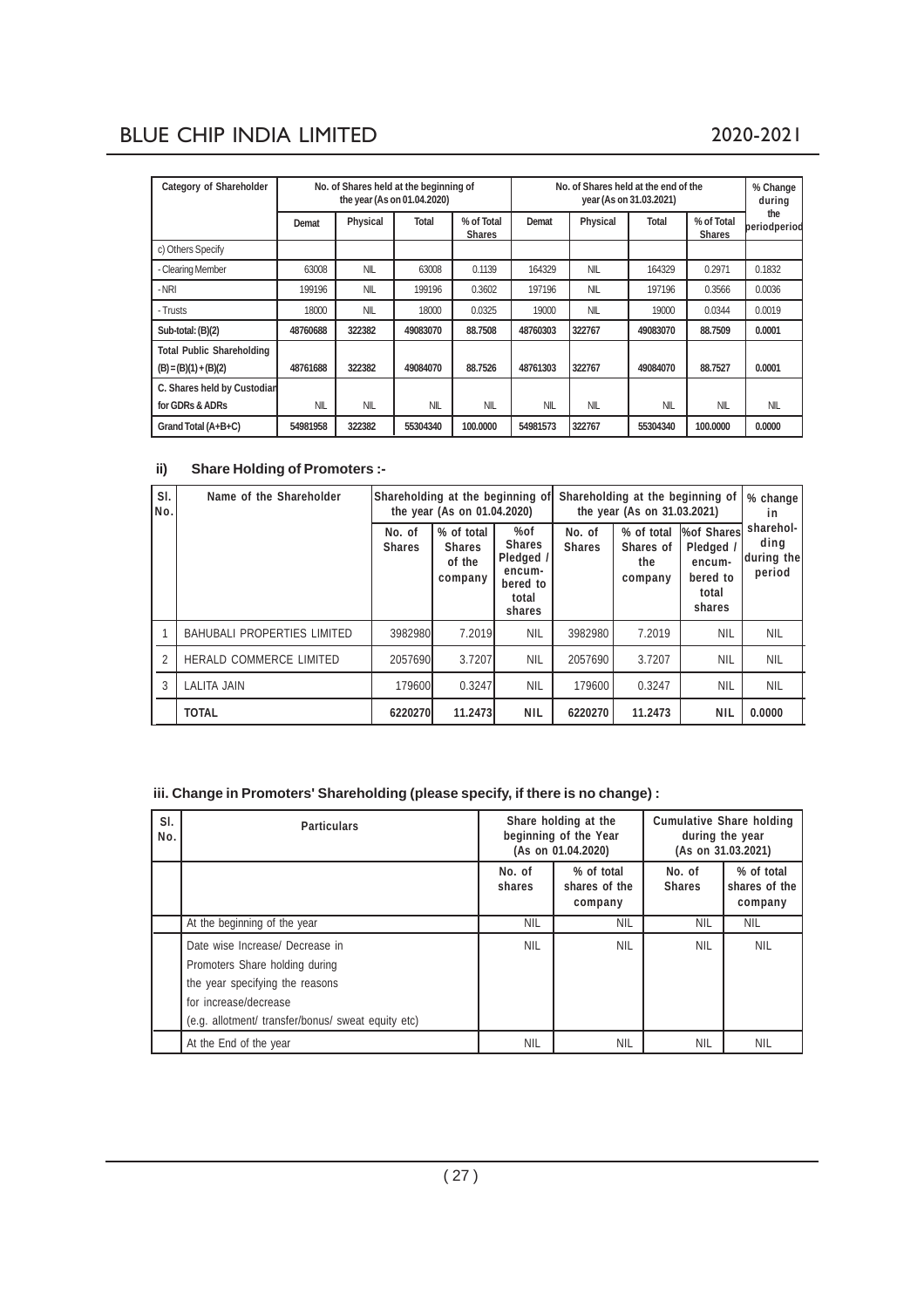#### **iv. Shareholding Pattern of top ten Shareholders: (Other than Directors, Promoters and Holders of GDRs and ADRs):**

| SI.<br>No.     | For Each of the Top 10<br><b>Shareholders</b> | Shareholding as on<br>01.04.2020 |                                        | <b>Transactions during</b><br>the year |      | Shareholding as on<br>31.03.2021 |                                           |
|----------------|-----------------------------------------------|----------------------------------|----------------------------------------|----------------------------------------|------|----------------------------------|-------------------------------------------|
|                |                                               | No. of<br>shares                 | % of total<br>shares of the<br>company | Purchase                               | Sele | No. of<br>shares                 | % of total<br>shares of<br>the<br>Company |
| $\mathbf{1}$   | FUTURE ZONE ENTERTAINMENT                     |                                  |                                        |                                        |      |                                  |                                           |
|                | PVT. LTD.                                     | 2469494                          | 4.4653                                 |                                        |      | 2469494                          | 4.4653                                    |
| $\overline{2}$ | HANURANG PROJECTS                             |                                  |                                        |                                        |      |                                  |                                           |
|                | PRIVATE LIMITED                               | 1942968                          | 3.5132                                 |                                        |      | 1942968                          | 3.5132                                    |
| 3              | RANGBARSHI PROJECTS LTD.                      | 1714375                          | 3.0999                                 |                                        |      | 1714375                          | 3.0999                                    |
| 4              | HUNGERFORD CONSULTANTS                        |                                  |                                        |                                        |      |                                  |                                           |
|                | PRIVATE LIMITED                               | 771989                           | 1.3959                                 |                                        |      | 771989                           | 1.3959                                    |
| 5              | SURYASAKTI ADVISORY                           |                                  |                                        |                                        |      |                                  |                                           |
|                | PRIVATE LIMITED                               | 616336                           | 1.1144                                 |                                        |      | 616336                           | 1.1144                                    |
| 6              | <b>AARTI SINGAL</b>                           | 600000                           | 1.0849                                 | ٠                                      |      | 600000                           | 1.0849                                    |
| $\overline{7}$ | SURESH KUMAR GUPTA                            | 500000                           | 0.9041                                 |                                        |      | 500000                           | 0.9041                                    |
| 8              | <b>SANJAY SINGAL</b>                          | 482000                           | 0.8715                                 |                                        |      | 482000                           | 0.8715                                    |
| 9              | RICON INFRASTRUCTURES LIMITED                 | 428600                           | 0.7750                                 | ٠                                      |      | 428600                           | 0.7750                                    |
| 10             | SNAPSHOT MEDIA PRIVATE LIMITED                | 388400                           | 0.7023                                 |                                        |      | 388400                           | 0.7023                                    |

#### **(v) Shareholding of Directors and Key Managerial Personnel:**

| SI.<br>No. | Name of Shareholder                                            | Shareholding at the<br>beginning of the year |                                        |                         | <b>Cumulative Shareholding</b><br>during the year |
|------------|----------------------------------------------------------------|----------------------------------------------|----------------------------------------|-------------------------|---------------------------------------------------|
|            |                                                                | No. of<br><b>Shares</b>                      | % of total<br>Shares of the<br>Company | No. of<br><b>Shares</b> | % of total<br>Shares of the<br>Company            |
|            | ARIHANT JAIN                                                   |                                              |                                        |                         |                                                   |
|            | At the beginning of the year                                   | 800                                          | 0.0014                                 | 800                     | 0.0014                                            |
|            | Date wise Increase / Decrease in Share holding during the year | <b>NIL</b>                                   | <b>NIL</b>                             | <b>NIL</b>              | <b>NIL</b>                                        |
|            | At the End of the year                                         | 800                                          | 0.0014                                 | 800                     | 0.0014                                            |

**Note** : In addition to above, no other Director and KMP are holding any shares in the Company.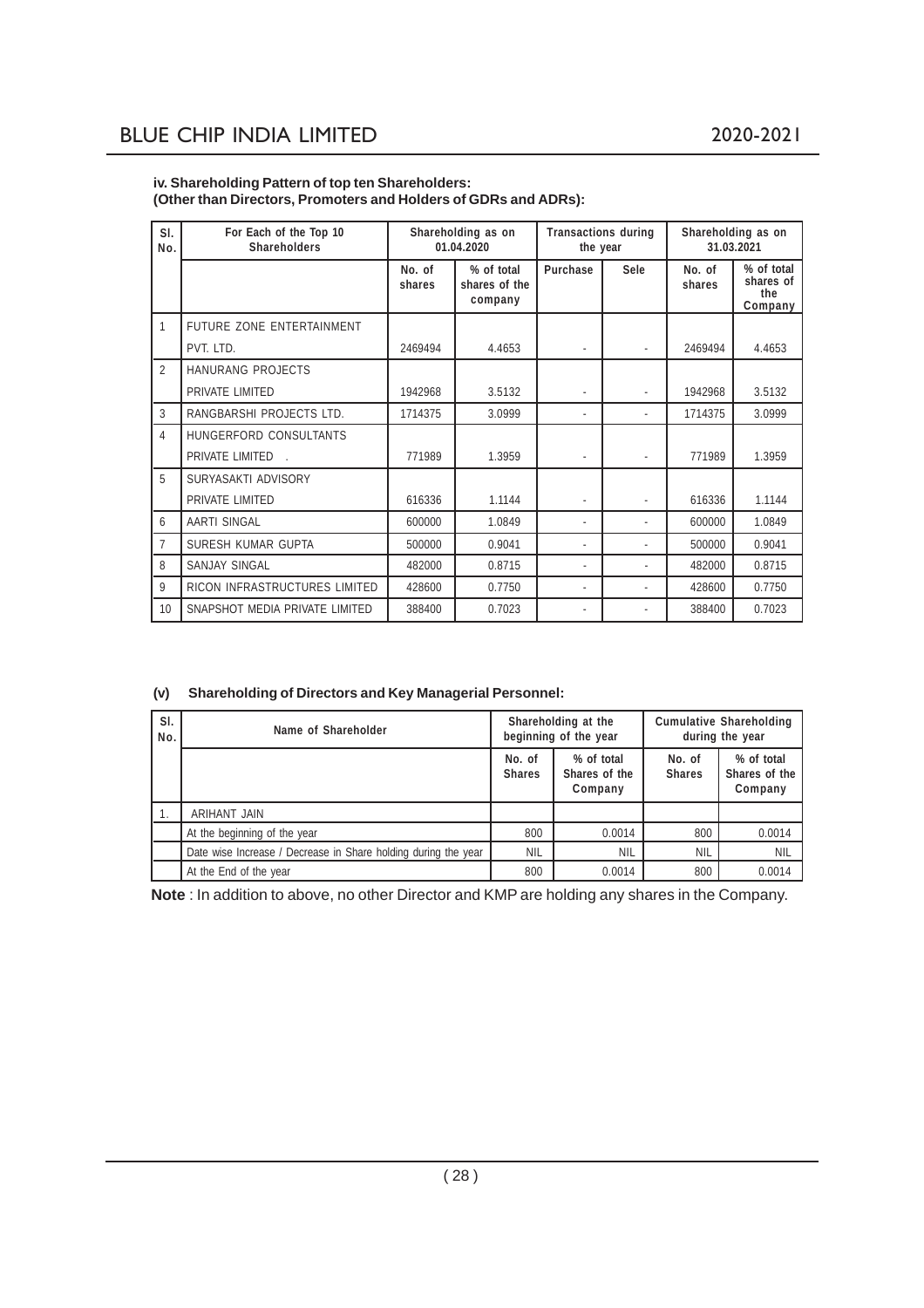#### **V. INDEBTEDNESS**

Indebtedness of the Company including interest outstanding/accrued but not due for payment.

|                                                     | <b>Secured Loans</b><br>excluding<br>deposits | Unsecured<br>Loans | <b>Deposits</b> | Total<br><b>Indebtedness</b> |
|-----------------------------------------------------|-----------------------------------------------|--------------------|-----------------|------------------------------|
| Indebtedness at the beginning of the financial year |                                               |                    |                 |                              |
| i) Principal Amount                                 | <b>NIL</b>                                    | NIL                | NIL             | <b>NIL</b>                   |
| ii) Interest due but not paid                       | NIL                                           | NIL                | <b>NIL</b>      | <b>NIL</b>                   |
| iii) Interest accrued but not due                   | NIL                                           | NIL                | NIL             | <b>NIL</b>                   |
| Total (i+ii+iii)                                    | NIL                                           | NIL                | NIL             | <b>NIL</b>                   |
| Change in Indebtedness during the financial year    |                                               |                    |                 |                              |
| Addition<br>▲                                       | NIL                                           | NIL                | <b>NIL</b>      | NIL                          |
| Reduction                                           | <b>NIL</b>                                    | NIL                | <b>NIL</b>      | <b>NIL</b>                   |
| Net Change                                          | NIL                                           | NIL                | NIL             | <b>NIL</b>                   |
| Indebtedness at the end of the financial year       |                                               |                    |                 |                              |
| i) Principal Amount                                 | NIL                                           | NIL                | <b>NIL</b>      | NIL                          |
| ii) Interest due but not paid                       | NIL                                           | NIL                | NIL             | <b>NIL</b>                   |
| iii) Interest accrued but not due                   | NIL                                           | <b>NIL</b>         | <b>NIL</b>      | <b>NIL</b>                   |
| Total (i+ii+iii)                                    |                                               |                    |                 |                              |

#### **(vI) REMUNERATION OF DIRECTORS AND KEY MANAGERIAL PERSONNEL**

**A. Remuneration to Managing Director, Whole-time Directors and/or Manager:**

| SI.<br>No.       | <b>Particulars of Remuneration</b>                                                        | Name of Managing<br>Director/WTD/Manager | Total<br>Amount (Rs.) |
|------------------|-------------------------------------------------------------------------------------------|------------------------------------------|-----------------------|
|                  |                                                                                           | <b>Arihant Jain</b><br>Managing Director |                       |
| 1.               | Gross salary                                                                              |                                          |                       |
|                  | Salary as per provisions contained in section 17(1)<br>(a)<br>of the Income-tax Act, 1961 | <b>NIL</b>                               | <b>NIL</b>            |
|                  | Value of perquisites u/s 17(2) Income-tax Act, 1961<br>(b)                                | <b>NIL</b>                               | <b>NIL</b>            |
|                  | (c)<br>Profits in lieu of salary under section 17(3)<br>Income- tax Act, 1961             | <b>NIL</b>                               | <b>NIL</b>            |
| $\overline{2}$ . | <b>Stock Option</b>                                                                       | <b>NIL</b>                               | NIL                   |
| 3.               | Sweat Equity                                                                              | <b>NIL</b>                               | NIL                   |
| 4.               | Commission                                                                                |                                          |                       |
|                  | as % of profit<br>$\blacksquare$                                                          | <b>NIL</b>                               | NIL                   |
|                  | - others, specify                                                                         | <b>NIL</b>                               | NIL                   |
| 5.               | Others, please specify                                                                    | <b>NIL</b>                               | NIL                   |
|                  | Total (A)                                                                                 | <b>NIL</b>                               | <b>NIL</b>            |
|                  | Ceiling as per the Act                                                                    |                                          | N.A.                  |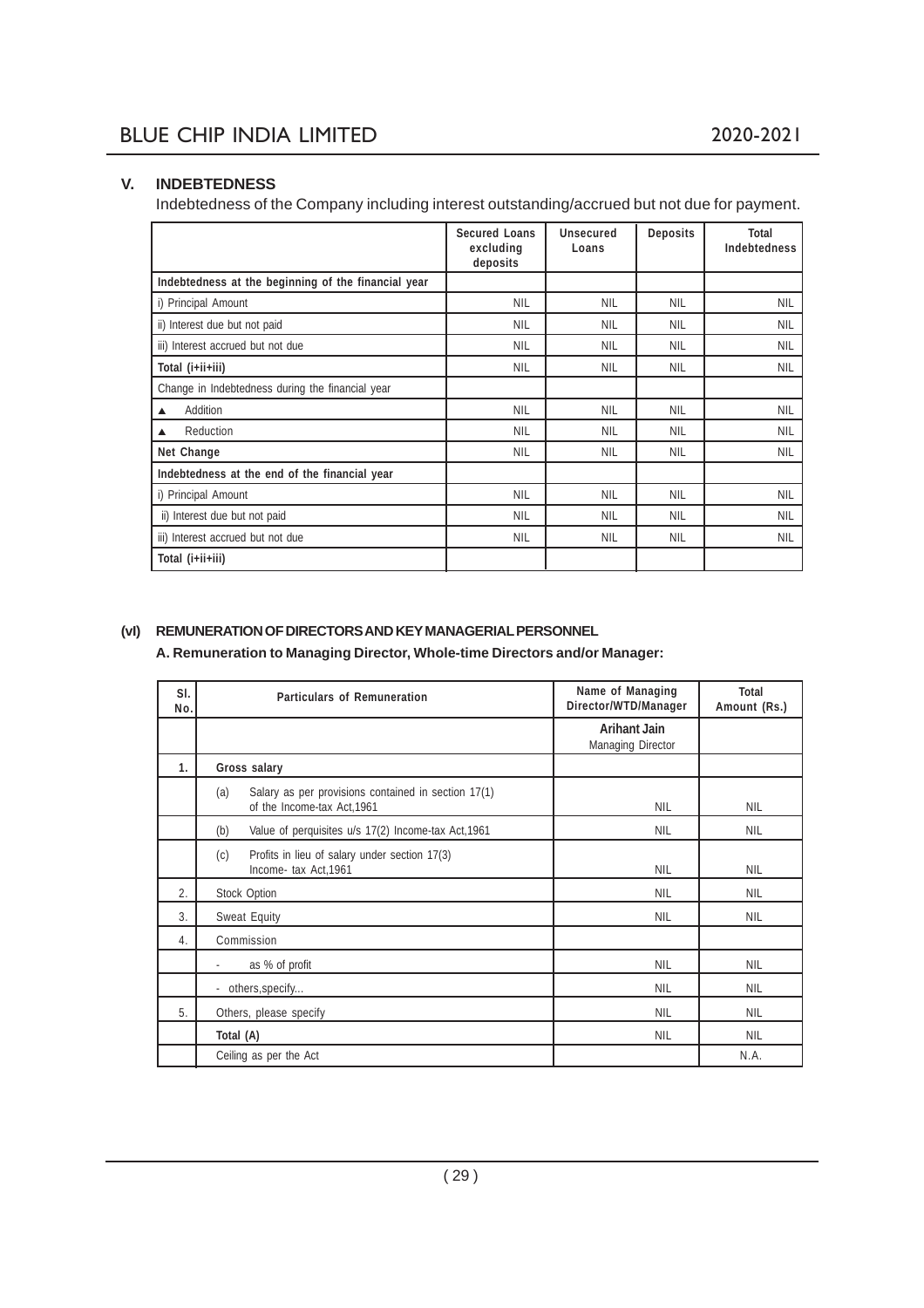#### **B. Remuneration to other directors:**

| SI.<br>No.     | Particulars of Remuneration                  |                       | <b>Name of Directors</b>    |  |                     |                  |                          | <b>Total</b><br>Amount<br>(Rs. |  |     |
|----------------|----------------------------------------------|-----------------------|-----------------------------|--|---------------------|------------------|--------------------------|--------------------------------|--|-----|
|                |                                              | Pranab<br>Chakraborty | Sahil<br>Sharma             |  | Shyamal<br>Banerjee | Madhu<br>Barnwal | Subhankar<br>Kayal       |                                |  |     |
|                |                                              |                       | <b>Independent Director</b> |  |                     |                  | Non-Executive Director   |                                |  |     |
| 1 <sub>1</sub> | Independent Directors                        |                       |                             |  |                     |                  |                          |                                |  |     |
|                | Fee for attending board<br>committeemeetings | <b>NIL</b>            | <b>NIL</b>                  |  | <b>NIL</b>          |                  | $\overline{\phantom{a}}$ | <b>NIL</b>                     |  |     |
|                | $\triangle$ Commission                       | <b>NIL</b>            | <b>NIL</b>                  |  | <b>NIL</b>          |                  |                          |                                |  | NIL |
|                | ▲ Others, pleasespecify                      | <b>NIL</b>            | <b>NIL</b>                  |  | <b>NIL</b>          |                  |                          | <b>NIL</b>                     |  |     |
|                | Total (1)                                    | NIL                   | NIL                         |  | <b>NIL</b>          |                  | $\overline{\phantom{a}}$ | <b>NIL</b>                     |  |     |
| 2.             | <b>Other Non-Executive Directors</b>         |                       |                             |  |                     |                  |                          |                                |  |     |
|                | Fee for attending board<br>committeemeetings |                       |                             |  | ٠                   |                  | NIL                      | NIL                            |  |     |
|                | $\triangle$ Commission                       | ÷,                    |                             |  | ä,                  |                  | NIL                      | <b>NIL</b>                     |  |     |
|                | ▲ Others, please specify                     | ä,                    |                             |  | ÷,                  |                  | <b>NIL</b>               | <b>NIL</b>                     |  |     |
|                | Total (2)                                    | Ĭ.                    |                             |  | ٠                   |                  | <b>NIL</b>               | <b>NIL</b>                     |  |     |
|                | Total $(B) = (1 + 2)$                        | <b>NIL</b>            | <b>NIL</b>                  |  | <b>NIL</b>          |                  | <b>NIL</b>               | <b>NIL</b>                     |  |     |
|                | <b>Total Managerial Remuneration</b>         |                       |                             |  |                     |                  |                          | <b>NIL</b>                     |  |     |
|                | Overall Ceiling as per the Act               |                       |                             |  |                     |                  |                          | N.A.                           |  |     |

#### **C. Remuneration of Key managerial Personnel other than MD/Manager /WTD:**

| SI.<br>No.       | Particulars of Remuneration                                                               |                                                                                | Key Managerial Personel                                                          |                          |            |  |
|------------------|-------------------------------------------------------------------------------------------|--------------------------------------------------------------------------------|----------------------------------------------------------------------------------|--------------------------|------------|--|
|                  |                                                                                           | Rashmi<br>Sharma<br>(Company<br>Secretary<br>(Resigned<br>w.e.f.<br>30.09.2020 | Anumita<br>Mishra<br>(Company<br>Secretary<br>(Appointed<br>w.e.f.<br>28.01.2021 | Soni Jain<br>CFO         | (Rs.)      |  |
| 1.               | Gross salary                                                                              |                                                                                |                                                                                  |                          |            |  |
|                  | Salary as per provisions contained in section<br>a)<br>17(1) of the Income Tax Act, 1961. | 69.335.00                                                                      | 160.171.00                                                                       |                          | 229.526.00 |  |
|                  | Value of perquisites u/s 17(2) of the Income<br>b)<br>Tax Act, 1961                       |                                                                                |                                                                                  |                          |            |  |
|                  | Profits in lieu of salary under section 17(3)<br>(c)<br>of the Income Tax Act, 1961       |                                                                                |                                                                                  |                          |            |  |
| 2.               | Stock option -                                                                            |                                                                                |                                                                                  |                          |            |  |
| 3.               | Sweat Equity                                                                              |                                                                                |                                                                                  |                          |            |  |
| $\overline{4}$ . | Commission-                                                                               |                                                                                |                                                                                  |                          |            |  |
|                  | - as % of profit                                                                          |                                                                                |                                                                                  |                          |            |  |
|                  | - other (specify)                                                                         |                                                                                |                                                                                  | $\overline{\phantom{a}}$ |            |  |
| 5.               | Other, please specify                                                                     |                                                                                |                                                                                  |                          |            |  |
|                  | Tota;                                                                                     | 69.355.00                                                                      | 1,60,171.00                                                                      | 4,95,689.00              | 229,526.00 |  |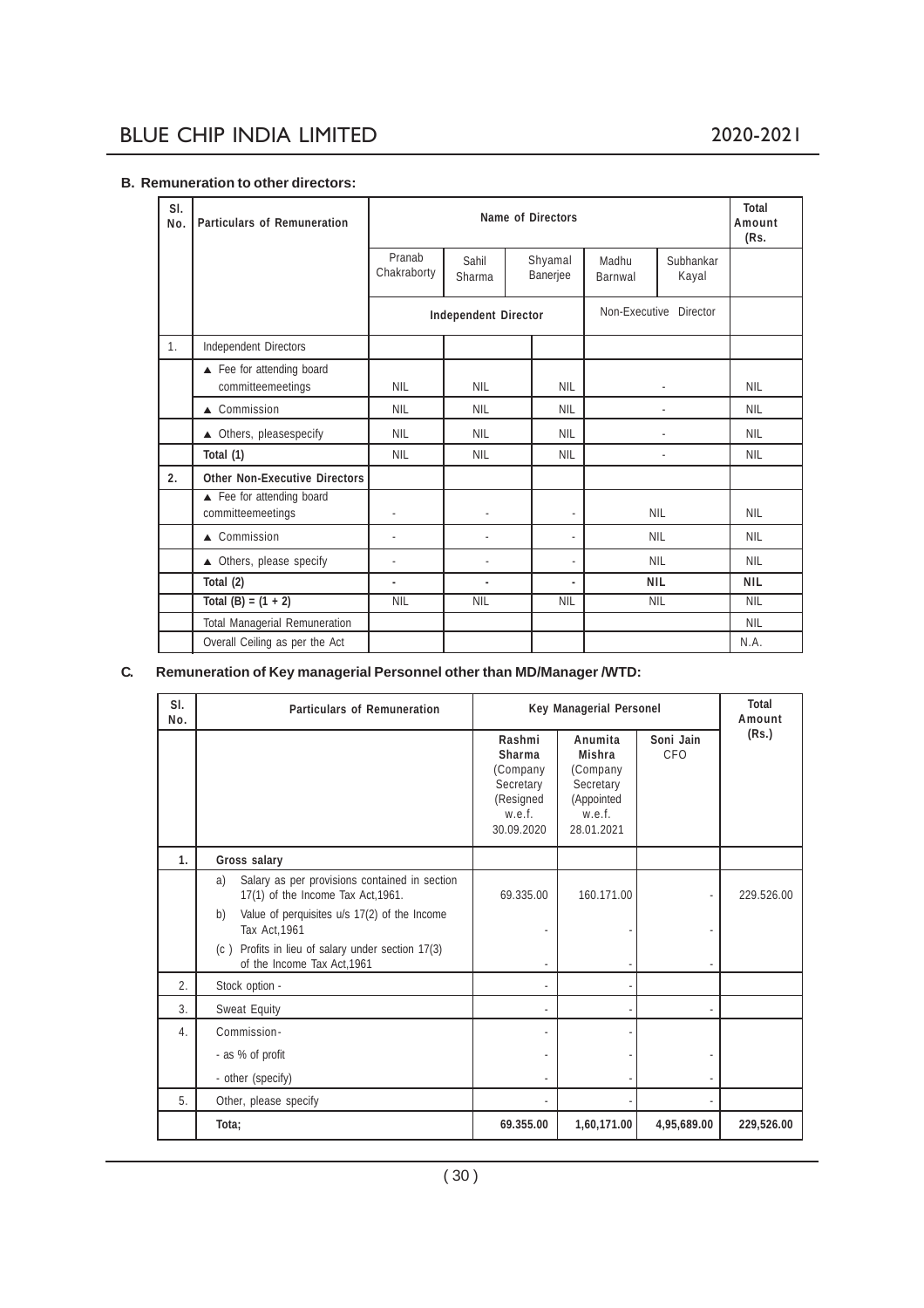#### **VII PENALTIES / PUNISHMENT/ COMPOUNDING OF OFFENCES:**

| <b>Type</b>                         | Section of<br><b>The</b><br><b>Companies Act</b> | <b>Brief</b><br>Description | <b>Details of Penalty</b><br>Punishment /<br>Compounding<br>fees imposed | Authority<br>[RD / NCLT /<br>COURT) | Appeal made,<br>if any<br>(give details) |
|-------------------------------------|--------------------------------------------------|-----------------------------|--------------------------------------------------------------------------|-------------------------------------|------------------------------------------|
| A. COMPANY                          |                                                  |                             |                                                                          |                                     |                                          |
| Penalty                             |                                                  |                             |                                                                          |                                     |                                          |
| Punishment                          |                                                  |                             | <b>NIL</b>                                                               |                                     |                                          |
| Compounding                         |                                                  |                             |                                                                          |                                     |                                          |
| <b>B. DIRECTORS</b>                 |                                                  |                             |                                                                          |                                     |                                          |
| Penalty                             |                                                  |                             |                                                                          |                                     |                                          |
| Punishment                          |                                                  |                             | <b>NIL</b>                                                               |                                     |                                          |
| Compounding                         |                                                  |                             |                                                                          |                                     |                                          |
| <b>C. OTHER OFFICERS IN DEFAULT</b> |                                                  |                             |                                                                          |                                     |                                          |
| Penalty                             |                                                  |                             |                                                                          |                                     |                                          |
| Punishment                          |                                                  |                             | <b>NIL</b>                                                               |                                     |                                          |
| Compounding                         |                                                  |                             |                                                                          |                                     |                                          |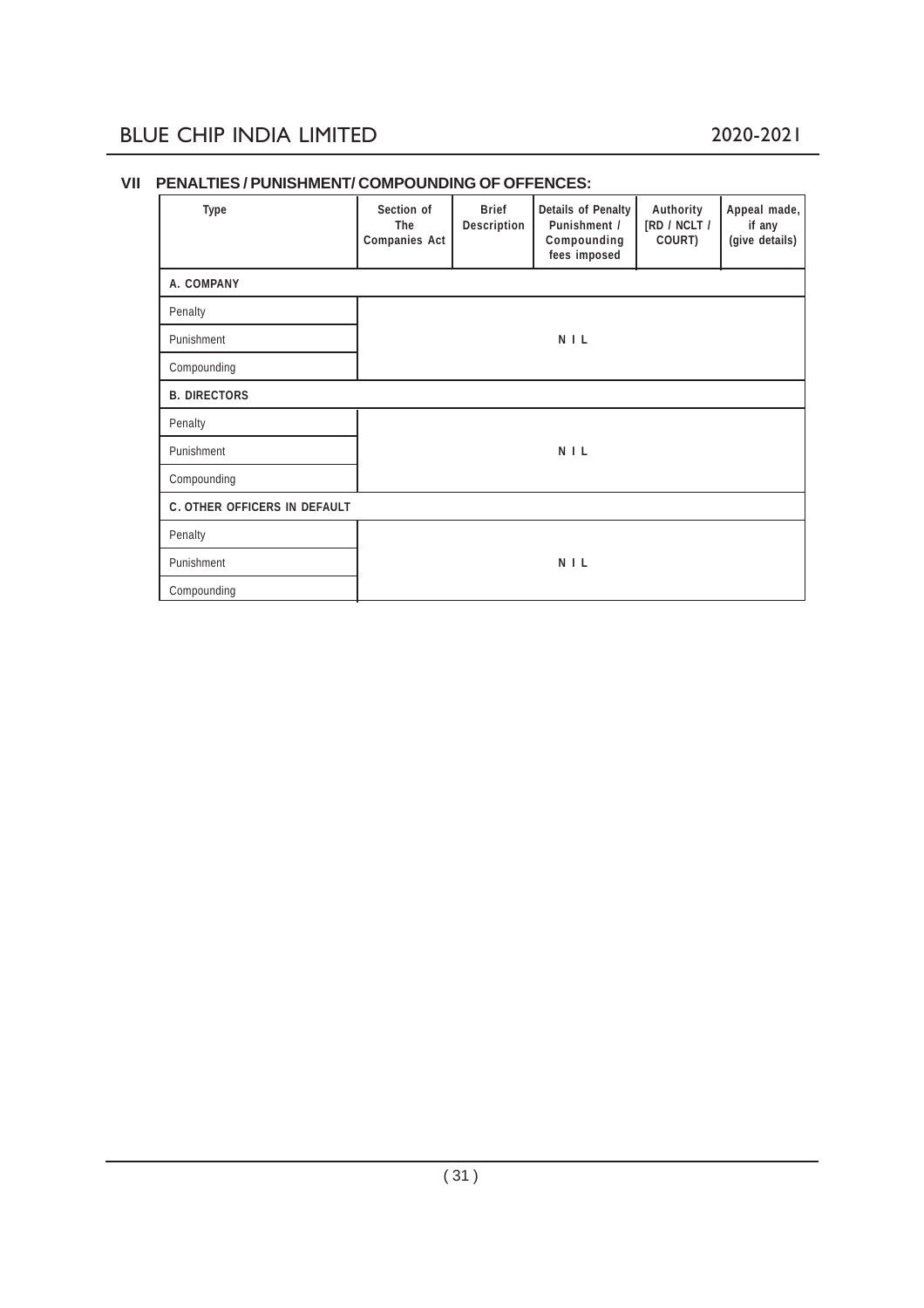## Annexure `III' to the Directors' Report **REPORT ON CORPORATE GOVERNANCE**

#### **1. COMPANY'S PHILOSOPHY ON CODE OF GOVERNANCE.**

The Company's philosophy on Corporate Governance continues to apply best management practices, compliance of law in true letter and spirit, adherence to ethical standards for effective management and distribution of wealth and discharge of social responsibility for sustainable development of all stakeholders. Your Company makes best endeavor to implement the core values of transparency, accountability, independence, responsibility and fairness. In all facets of its operations. The Company continues to follow procedures and practices in conformity with the Code of Corporate Governance enshrined in the Listing Regulations.

The Report on Compliance of conditions of the Corporate Governance in accordance with Para C of Schedule V of the Securities and Exchange Board of India (Listing Obligations and Disclosure Requirements) Regulations, 2015 (SEBI LODR, 2015) amended to date read with relevant provision of the Companies Act, 2013 (the Act) & Rule s framed thereunder, is given below.

#### **2. BOARD OF DIRECTORS OF THE COMPANY**

As on 31st March, 2021, the strength of Board was 6 (Six) Directors. The Board comprises of Executive and Non?Executive Directors. The Managing Director is an Executive Director. There are 5 (Five) Non-Executive Directors, of which 3 (three) Directors are Independent Directors. The Board also consists of 1 (One) Woman Director

#### **a) The composition of the Board and Category of Directors as on 31st March, 2021 is as follows:**

Name of the Director, Category of Directorship and the number of Directorship and Committee positions held by them in other Companies including this Company as on 31st March, 2021 have been as follows :

| Name of<br><b>Director</b> | Category of<br>Directorship                | **No. of<br>Directorship (s)<br>held in indian                                         | <b>Committee Position (including Silicon</b><br>Valley Infotech Limited) |                                 |  |
|----------------------------|--------------------------------------------|----------------------------------------------------------------------------------------|--------------------------------------------------------------------------|---------------------------------|--|
|                            |                                            | public listed<br>companies<br>(including<br><b>Silicon Valley</b><br>Infotech Limited) | Committee<br><b>Memberships</b>                                          | Committee<br>Chairmanships<br># |  |
| Shri Arihant Jain          | Chairman & Managing<br>Director, Executive |                                                                                        | 0                                                                        | $\Omega$                        |  |
| Shri Pranab Chakraborty    | Non Executive/<br>Independent Director     | 2                                                                                      | 2                                                                        | 2                               |  |
| Shri Sahil Sharma          | Non Executive/<br>Independent Director     | 2                                                                                      | 3                                                                        |                                 |  |
| Shri Subhankar Kayal       | Non-Executive Director                     |                                                                                        |                                                                          |                                 |  |
| Smt. Madhu Barnwal         | Non-Executive Director                     | 2                                                                                      | 0                                                                        | 0                               |  |
| Shri Shyamal Banerjee      | Non Executive/<br>Independent Director     |                                                                                        |                                                                          | 0                               |  |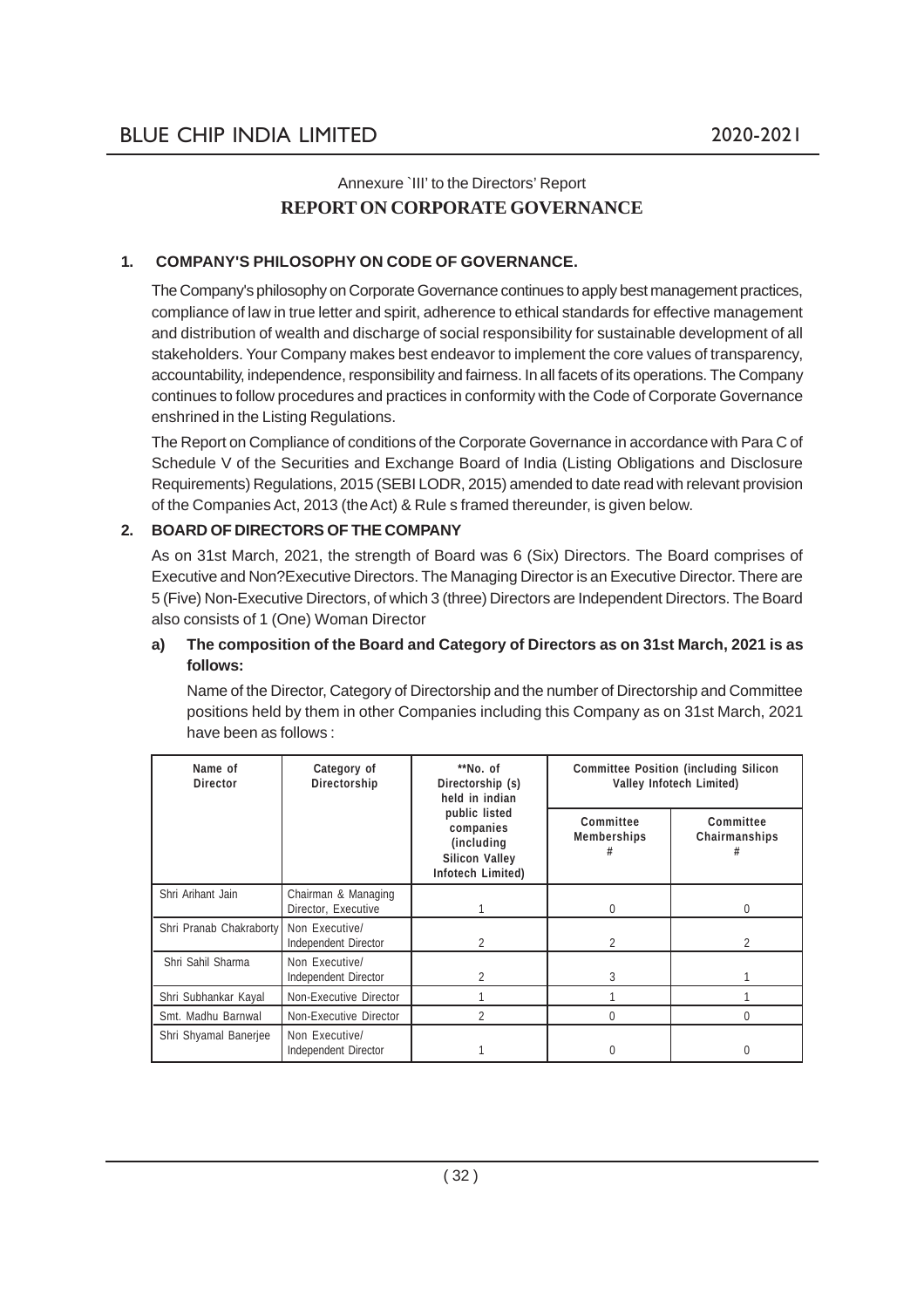| b) | Appointment and Cessation of Directors in the FY 2020-2021 : |
|----|--------------------------------------------------------------|
|    |                                                              |

| Name of irector            | Designation                        | Date of<br>Appointment | Date of<br>Cessation |
|----------------------------|------------------------------------|------------------------|----------------------|
| Shri Rajendra Kumar Parewa | Non-Executive/Independent Director |                        |                      |
| Shri Sabhil Sharma         | Non-Executive/Independent Director |                        |                      |
| Shri Rohit Sahu            | Non-Executive/Independent Director |                        |                      |
| Shri Ramen Chatterjee      | Non-Executive/Independent Director |                        |                      |
| Shri Taposh Kumar Mullick  | Non-Executive/Independent Director |                        |                      |

\*\* Directorship includes only Public Listed Companies.

# Committees includes Audit Committee and Stakeholders Relationship Committee across all companies.

- c) Details of the Directors Seeking appointment / re- appointment at the Annual General Meeting, pursuant to Regulation 36(3) of SEBI (Listing Obligations and Disclosure Requirements) Regulation, 2015 have been given along with the Notice of Annual General Meeting.
- d) None of the Directors are related to each other.

#### **e) Shareholdings of directors as on 31.03.2021 are as under:**

Shri Arihant Jain is holding 800 Shares of the Company. None of the Directors other than him are holding any shares in the Company.

#### **f) Details of Board Meetings during the Financial Year:**

The Meetings of the Board of Directors are normally held at the Company's Registered Office at Kolkata. During the financial year 2020-2021, 7 (Seven) meetings of the Board were held.

The dates on which the said meetings were held are as follows:

| <b>Board Meeting dates</b> | <b>No. of Directors present</b> |  |  |
|----------------------------|---------------------------------|--|--|
| 17.04.2020                 |                                 |  |  |
| 22.07.2020                 |                                 |  |  |
| 20.08.2020                 | หิ                              |  |  |
| 14.09.2020                 |                                 |  |  |
| 11.11.2020                 |                                 |  |  |
| 28.01.2021                 | հ                               |  |  |
| 10.02.2021                 | ิค                              |  |  |

The gap between two meetings did not exceed four months (120 days) as per Section 173(1) of the Act and Regulation 17 of the SEBI (Listing Obligations and Disclosure Requirements) Regulations, 2015.

g) Attendance of the Directors at Board Meetings during the financial year 2020-2021 and at Annual General Meeting of the Company held on 17th day of December, 2020has been as follows :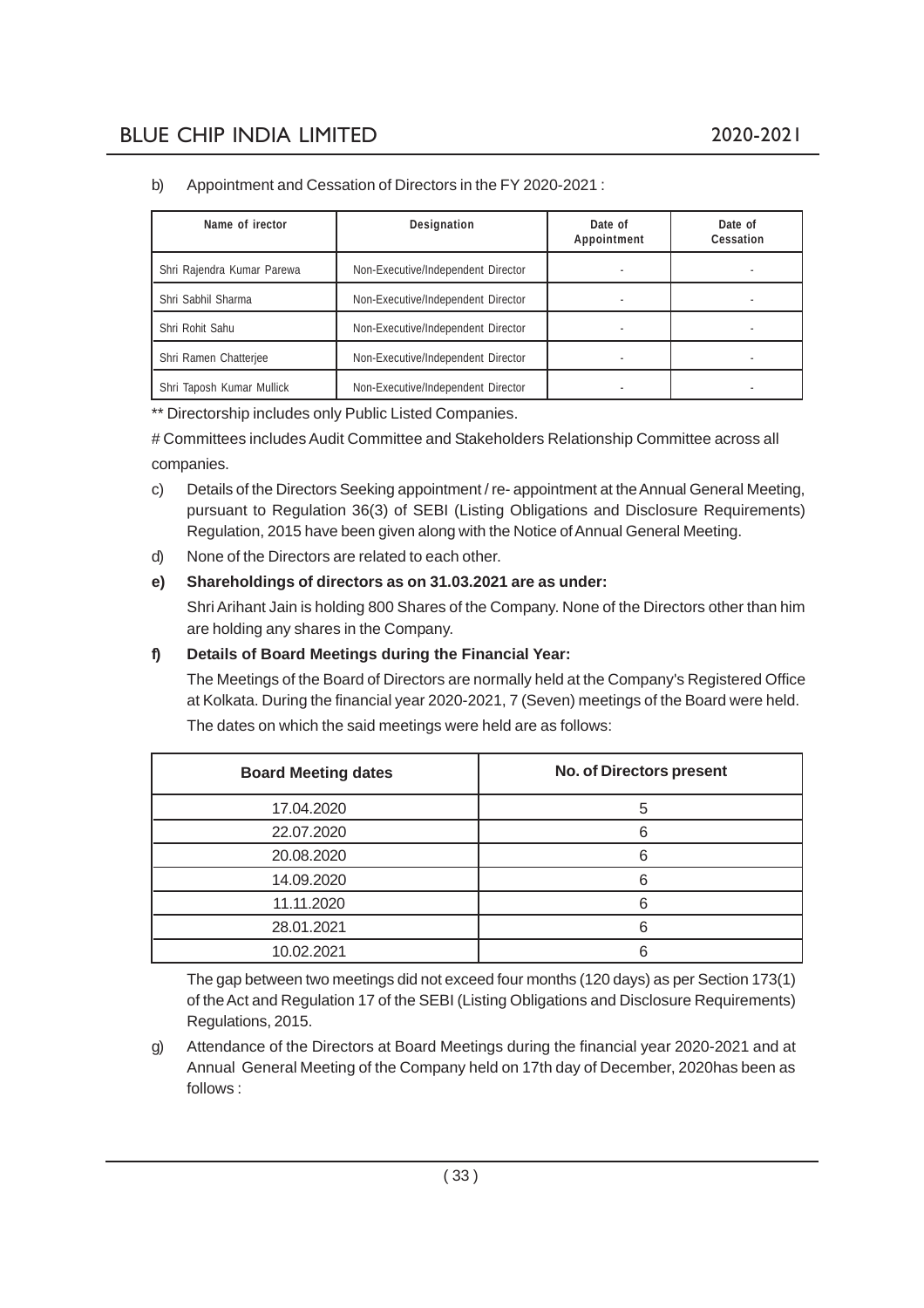| Name of Director        |             | No. of Board Meetings | Attendance at last<br>AGM held on 17th |
|-------------------------|-------------|-----------------------|----------------------------------------|
|                         | <b>Held</b> | <b>Attended</b>       | day of December,<br>2020.              |
| Shri Arihant Jain       | 7           |                       | Yes                                    |
| Shri Shyamal Banerjee   | 7           |                       | Yes                                    |
| Shri Pranab Chakraborty |             |                       | Yes                                    |
| Shri Subhankar Kayal    | 7           |                       | Yes                                    |
| Smt. Madhu Barnwal      |             |                       | Yes                                    |
| Shri Sahil Sharma       |             | 6                     | Yes                                    |

#### **h) Board Independence**

The appointment of Independent Directors is carried out in a structured manner in accordance with the provisions of the Act and the SEBI Listing Regulations. Confirmation as regards independence of Independent Directors have been duly obtained from them and taken on record in terms of Section 149(6) of the Companies Act, 2013 and Regulation 16(1)(b) of the SEBI Listing Regulations.

A separate meeting of the Independent Directors was held on 10th February, 2021, to discuss in teralia:

- 1. The performance of the Chairperson of the Company, taking into account the views of Executive and Non- executive Directors;
- 2. The performance of the Non-Independent Directors and the Board as a whole;
- 3. The quality, quantity and timeliness of flow of information between the Company management and the Board that is necessary for the Board to effectively and reasonably perform their duties.

On 22nd October 2019, the Ministry of Corporate Affairs (MCA) notified the Companies (Creation and Maintenance of data bank of Independent Directors) Rules, 2019 and vide notification no. G.S.R. 804(E) dated 01st December, 2019 introduced new rules called amended the Companies (Appointment and Qualification of Directors) Fifth Amendment Rules, 2019. The company has registered all the Independent Directors in the Independent Directors Data bank within the specified time limited.

#### **I) Directors' membership in board/committees of other companies:**

As per the Listing Regulations, no director can be a Member in more than 10 (ten) committees or act as chairman of more than 5 (five) committees across all companies in which he is a Director.

In terms of the Listing Regulations, none of the directors of your Company were Members in more than 10 (ten) committees nor acted as chairman of more than 5 (five) committees across all companies in which they were Directors. Details of other directorships/committee membership/chairmanship held by them are given in Point 2(a) above.

#### **j) Board Familiarization for existing Independent and Non Independent Directors :**

The Company familiarizes its Independent and Non-Independent Directors with their roles, rights, responsibilities in the Company, nature of the industry in which the Company operates, business model of the Company, etc., through programme in compliance of Listing Regulations.

The Familiarisation programme for Independent Directors is disclosed on the Company's website at the following web link: www.bluechipind.com.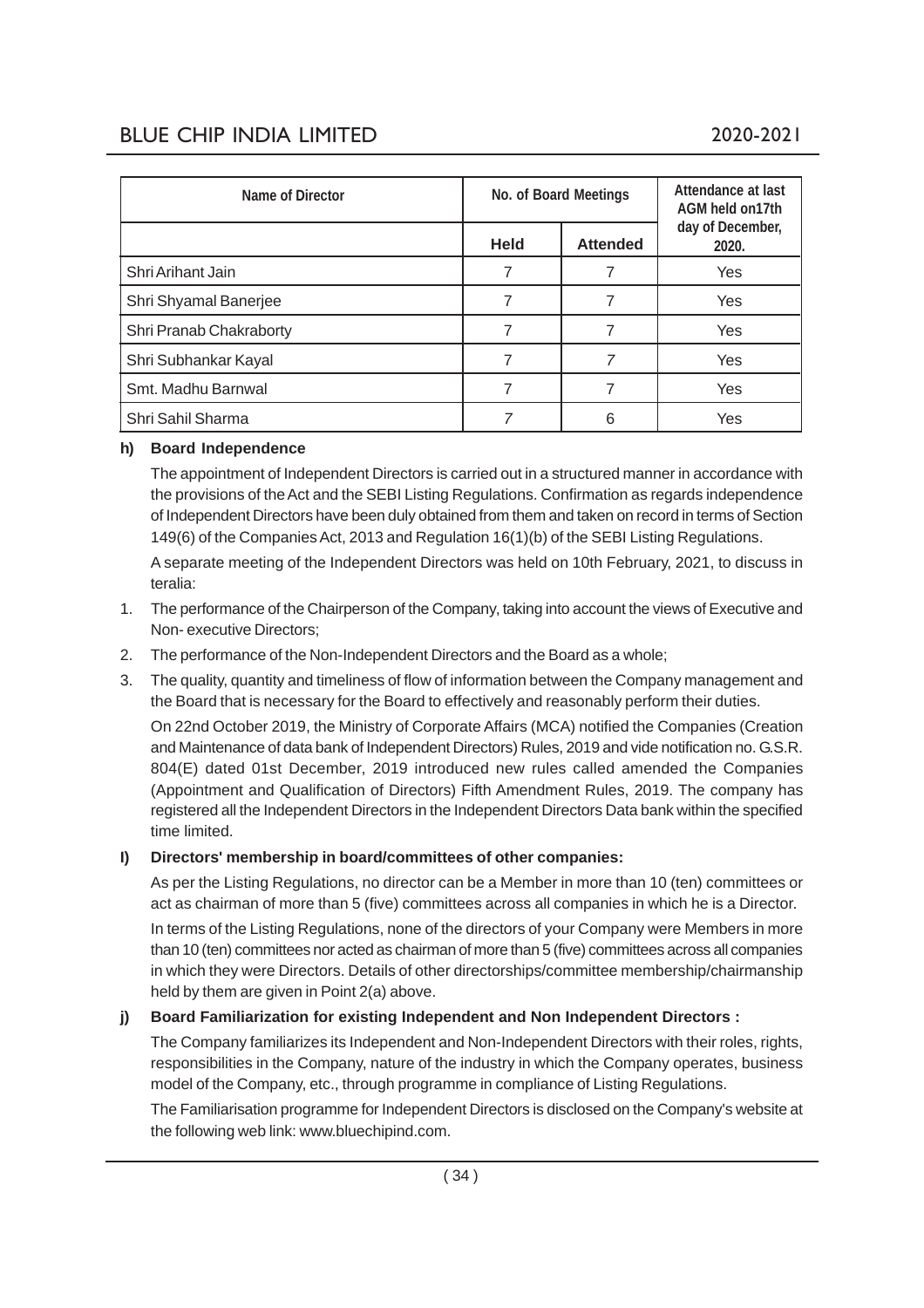#### **k) List of Core Skills/Expertise/Competencies of Directors**

A chart/ matrix setting out the list of core skills/expertise/competencies identified by the Board of Directorsin the areas of marketing, Commercial, finance and accounts, HR/administration, communication for smooth operation ofthe company.

Details of the skills/ expertise/ competencies possessed by the Directors who were part of the Board as on 31st March, 2021, are as follows :

| <b>Name of Directors</b> | <b>Expertise</b>                                                |
|--------------------------|-----------------------------------------------------------------|
| Shri Arihant Jain        | MSC in finance from UK. Expertise in finance and administration |
| Shri Shyamal Banerjee    | Expertise in Accounting and shares related matter.              |
| Shri Pranab Chakraborty  | Expertise in Accounting and Finance.                            |
| Shri SubhankarKayal      | Expertise in Information Technology.                            |
| Smt Madhu Barnwal        | Expertise in corporate and Investments.                         |
| Shri Sahil Sharma        | Expertise in corporate and Finance.                             |

#### **l) Code of Business Conduct and Ethics**

The Company has laid down a Code of Conduct (COC) which is applicable to all the Board members and Senior Management of the Company. The COC is available on the website of the Company www.bluechipind.com..The Code has been circulated to all members of the Board and Senior Management and they have affirmed compliance with the Code. A declaration signed by the Managing Director to this effect is attached to this Report.

#### **m) Certification**

The certificate required under Regulation 17(8) of the SEBI Listing Regulations duly signed by the Managing Director and Chief Financial Officer was placed before the Board and the same is provided in this report.

#### **3. BOARD COMMITTEES**

The Board has constituted Committee(s) of directors, with adequate delegation of powers. The Company Secretary of the Company acts as the Secretary to the Committees.

Presently, there are three Committees :

- **A** Audit Committee
- **A** Nomination and Remuneration Committee
- Stakeholders Relationship Committee

Terms of reference of the Board Committees are determined by the Board from time to time. Minutes of Board Committee Meetings are placed in subsequent Board Meetings for the information of the Board. Role & composition of these Committees and dates on which meeting thereof were held, attendance of Committee Members thereat, their role and responsibility etc. are given below.

#### **3.1. AUDIT COMMITTEE**

#### **a) Brief description of the role and terms of reference :**

The role and terms of reference of the Audit Committee are set out in Regulation 18(3) read with PartC of Schedule II of the SEBI Listing Regulations and Section 177 of the Companies Act, 2013, besides other terms as may be referred to by the Board of Directors of the Company. The terms of reference of the Audit Committee broadly are:

Approval of annual internal audit plan;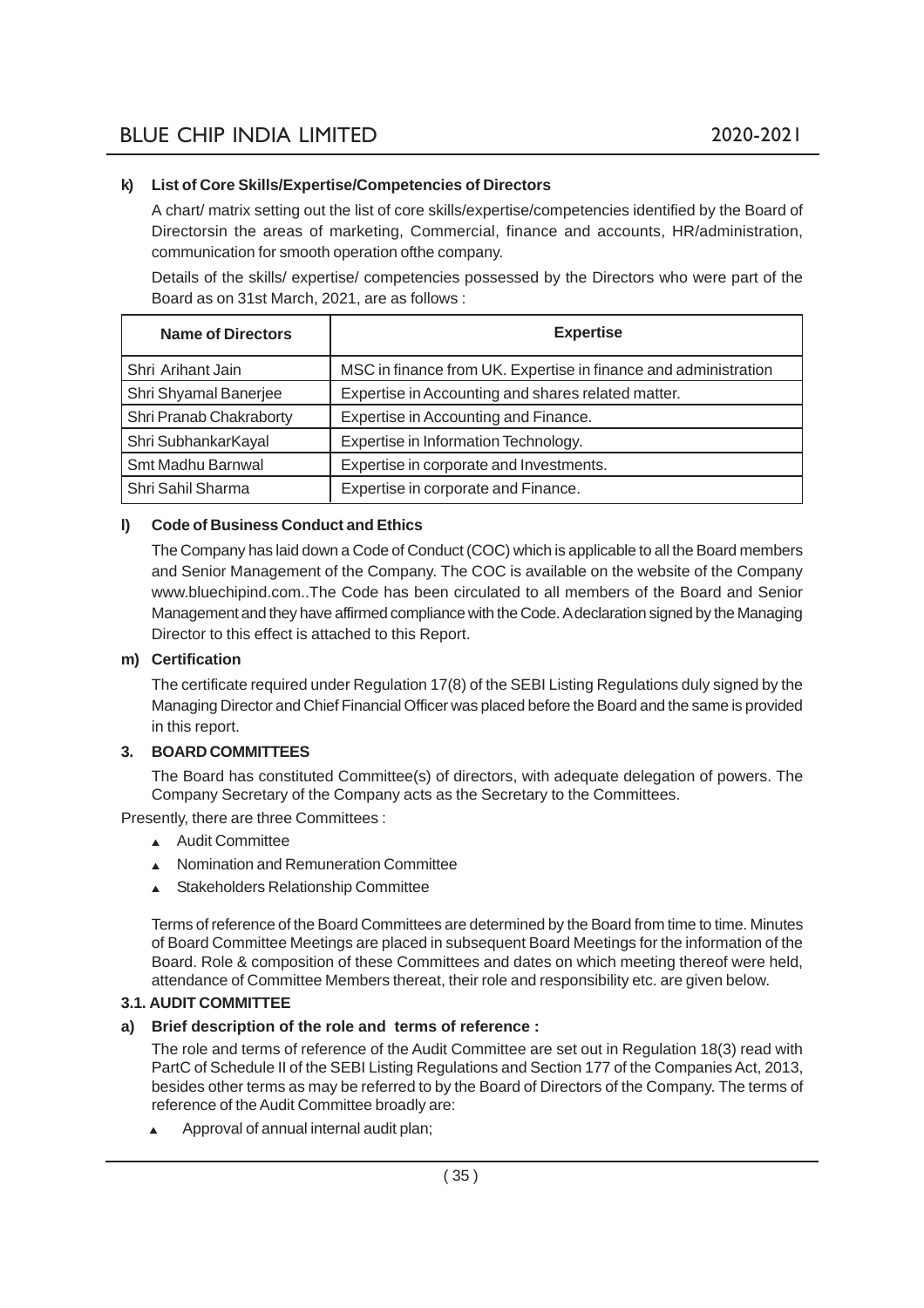- $\blacktriangle$  Review and approval of related party transactions (including Omnibus approval, if any);
- **A** Review of financial reporting systems;
- **Ensuring compliance with regulatory guidelines;**
- $\blacktriangle$  Reviewing the quarterly, half yearly and annual financial results;
- Discussing the annual financial statements and auditor's report before submission to the Board with particular reference to the (i) Director's Responsibility Statement; (ii) changes, if any, in accounting policies (iii) major accounting entries; (iv) significant adjustments in financial statements arising out of audit findings; (v) compliance with listing requirements; (vi) disclosure of related party transactions, if any; (vii) modified opinion, if any, in audit report etc.;
- **Interaction with statutory, internal and cost auditors;**
- Recommendation for appointment, remuneration and terms of appointment of auditors; and
- Reviewing and monitoring the auditor's independence and performance and effectiveness of auditprocess etc.

# **Further the Audit Committee also mandatorily reviews the following information:**

- Management discussion and analysis of financial condition and results of operations;
- Statement of significant related party transactions submitted by management;
- Management letters / letters of internal control weaknesses issued by the statutory auditors;
- Internal audit reports relating to internal control weaknesses;
- The appointment, removal and terms of remuneration of the internal auditor shall be subject to
- $\triangle$  review by the audit committee; and
- Statement of deviations:(a) Quarterly statement of deviation(s) including report of monitoring agency, if applicable, submitted to stock exchange(s) in terms of Regulation 32(1) of SEBI Listing Regulations;

(b) Annual statement of funds utilized for purposes other than those stated in the offer document/ prospectus/ notice in terms of Regulation 32(7) of SEBI Listing Regulations.

# **b) The composition, Category and attendance of Meetings of the Audit Committee as on 31st March, 2021:**

As on 31st March, 2021, the Audit Committee of the Company comprises of 2 (Two) Non-Executive/ Independent Directors and 1 (One) Non-Executive Director. The Chairperson of the Audit Committee is a Non-Executive/Independent Directors. All the Members of the Committee have good knowledge of finance, accounts and company law within the meaning of Regulation 18 of SEBI Listing Regulations.

| Name of Director        | <b>Position</b> | Category                     | Attendance at the Audit Committee meeting held on |            |            |            |            |
|-------------------------|-----------------|------------------------------|---------------------------------------------------|------------|------------|------------|------------|
|                         |                 |                              | 17.04.2020                                        | 22.07.2020 | 14.09.2020 | 11.11.2020 | 10.02.2021 |
| Shri Pranab Chakraborty | Member          | Non-Executive<br>Independent | Yes                                               | Yes        | Yes        | Yes        | <b>Yes</b> |
| Shri Sahil Sharma       | Chairperson     | Non-Executive<br>Independent | Yes                                               | Yes        | Yes        | Yes        | Yes        |
| Shri Subhankar Kayal    | Member          | Non-Executive<br>Independent | Yes                                               | Yes        | Yes        | Yes        | Yes        |

During the FY 2020-2021, the Audit Committee met 5 (Five) times.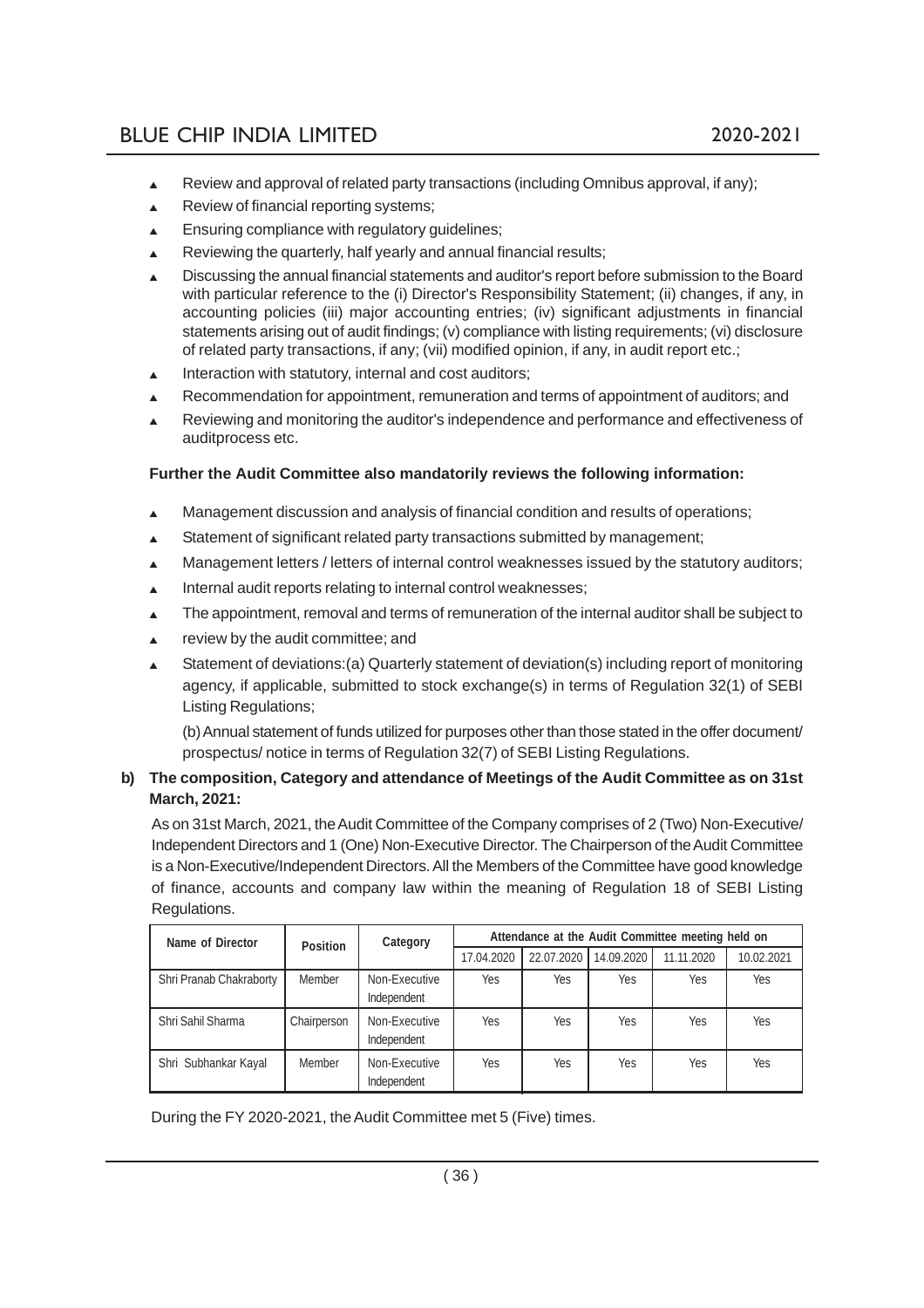#### **3.2. NOMINATION AND REMUNERATION COMMITTEE (NRC)**

#### **a) Brief description of the role and terms of reference :**

The composition of the Committee is in compliance with the provisions of Section 178 of the Companies Act, 2013 and Regulation 19 read with Part D of Schedule II of the SEBI Listing Regulations. The role of Committee inter-alia includes:

- Formulation of the criteria for determining qualifications, positive attributes and independence of a Director and recommend to the Board of Directors a policy relating to, the remuneration of the Directors, Key Managerial Personnel and other employees Details of Remuneration Policy is provided in Para 4 (iv) and has also been uploaded on the website of the Company;
- Formulation of criteria for evaluation of performance of Independent Directors and the Board of Directors;
- Devising a policy on diversity of Board of Directors;
- Identifying persons who are qualified to become Directors and who may be appointed in senior management in accordance with the criteria laid down, and recommend to the Board of Directors their appointment and removal;
- To consider and evaluate whether to extend or continue the term of appointment of the Independent Directors, on the basis of the report of performance evaluation of Independent Directors.

#### **b) The composition, Category and attendance of Meetings of the Nomination and Remuneration Committee (NRC) as on 31st March, 2021:**

As on 31st March, 2021, the NRC of the Company comprises of 2 (Two) Non-Executive/Independent Directors and 1 (One) Non-Executive Director. The Chairperson of the NRC is a Non-Executive/ Independent Director. All the Members of the Committee have good knowledge of finance, accounts and company law within the meaning of Regulation 19 of SEBI Listing Regulations.

| Name of Director        | <b>Position</b> | Category                  | Attendance at the Nomination and<br>Remuneration Committee meeting held on |            |            |
|-------------------------|-----------------|---------------------------|----------------------------------------------------------------------------|------------|------------|
|                         |                 |                           | 22.07.2020                                                                 | 11.11.2020 | 28.01.2021 |
| Shri Pranab Chakraborty | Chairperson     | Non-Executive/Independent | Yes                                                                        | Yes        | Yes        |
| Shri Sahil Sharma       | Member          | Non-Executive/Independent | Yes                                                                        | Yes        | Yes        |
| Shri SubhankarKayal     | Member          | Non-Executive             | Yes                                                                        | Yes        | Yes        |

During the FY 2019-2020, the Nomination and Remuneration Committee met 3 (three) times.

#### **c) The details of remuneration/sitting fee paid to Directors :**

No remuneration/sitting fee has been paid to any Director during the year.

#### **d) Criteria for selection and appointment of Directors and Remuneration Policy : Preamble**

- The remuneration policy provides a framework for remuneration paid to the members of the Board of Directors (Board) and for Key Managerial Personnel (KMP) and other employees. The expression KMP shall have the same meaning as defined under Companies Act, 2013. This policy also provides a framework for identification of persons who are qualified to become directors and who may be appointed as senior management for recommendation of their appointment to the Board
- This policy has been framed by the Nomination and Remuneration Committee of the Board of Directors and based on its recommendation, approved by the board of directors of the Company.
- The policy may be reviewed by the Nomination and Remuneration Committee of the Board of Directors.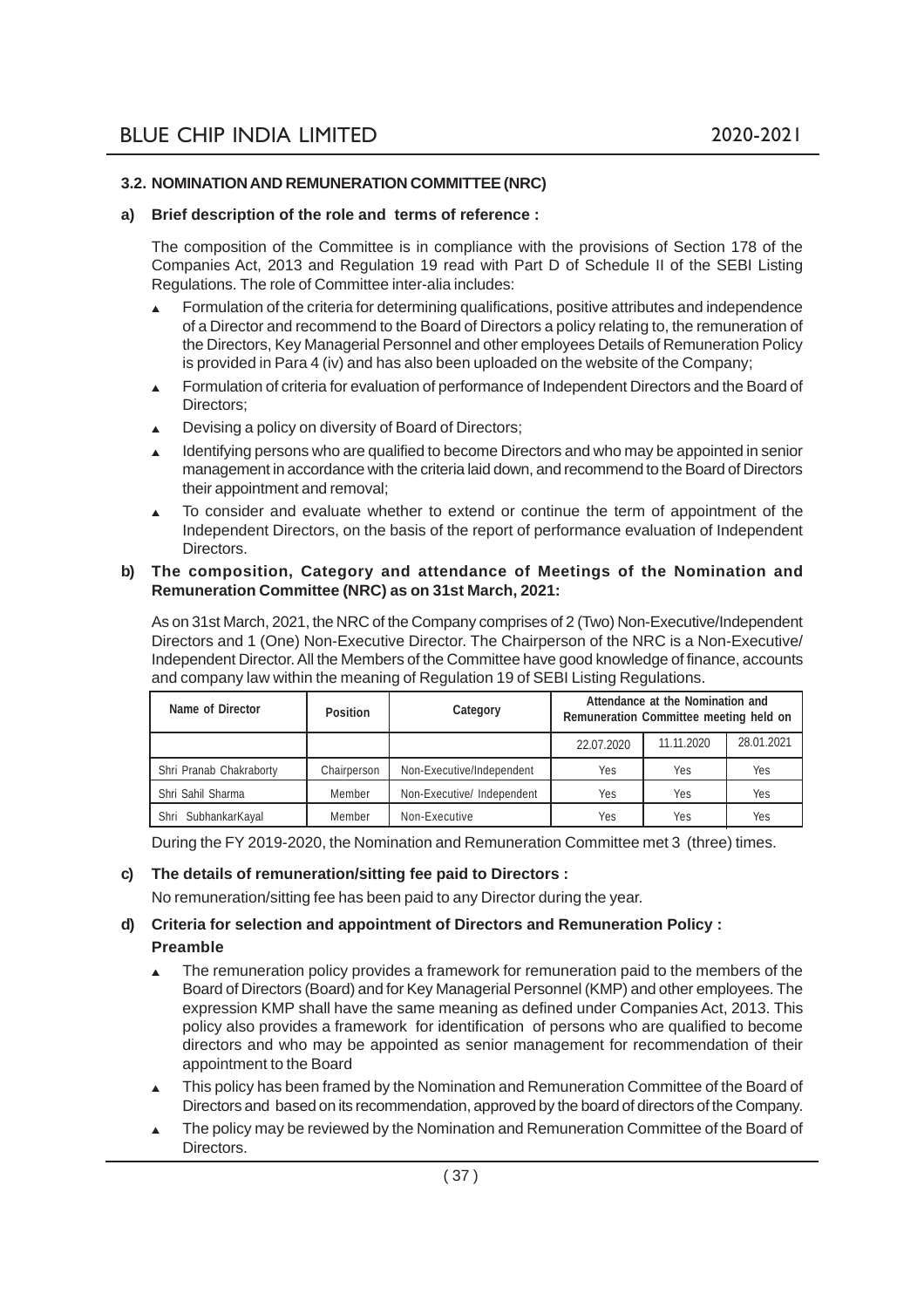#### **Criteria for determining qualification**

The Board may expects qualified directors to have ample experience and the highest level of personal and professional ethics, integrity and values. The Board shall also consider whether each director possesses the following :

- The highest level of personal and professional ethics, reputation, integrity and values;
- $\blacktriangle$  A person should possess adequate qualification, expertise and experience for the position he / she is considered for appointment. The Committee has discretion to decide whether qualification, expertise and experience possessed by a person is sufficient / satisfactory for the concerned position.
- **The ability to exercise objectivity and independence in making informed business decisions;**
- The willingness and commitment to devote extensive time necessary to fulfill his/her duties;
- The ability to communicate effectively and collaborate with other board members to contribute effectively to the diversity of perspectives that enhances Board and Committee deliberations, including a willingness to listen and respect the views of others;
- The skills, knowledge and expertise relevant to the Company's business.

#### **Independence Review Criteria**

Determination of director independence will be made by the Board for each director on an annual basis upon the recommendation of the Committee. Independent directors have three key roles, namely, governance, control and guidance. Some of the performance indicators, based on which the independent directors shall be evaluated are:-

- **A** Independence from management.
- Independence from Promoter Group.
- No substantial shareholding.
- Ability to contribute to and monitor our corporate governance practices.
- Ability to contribute by introducing international best practices to address top management issues.
- ▲ Active participation in long term strategic planning.
- Commitment to the fulfillment of a director obligations and fiduciary responsibilities this include participation and attendance.
- Other significant relationship which may cause a conflict of interest.

#### **Principles of Remuneration**

Company considers that the remuneration system is a key element in creating value. It thus has an advanced remuneration scheme based on the reciprocity of value for employees and for the Company in line with the interests of shareholders. The Company's remuneration system is informed by the following principles:

- ▲ Long-term value creation.
- $\blacktriangle$  Remunerate achievement of results on the basis of prudent, responsible risk bearing.
- Attract and retain the best professionals.
- Reward the level of responsibility and professional path.
- **Ensure equity in the Company and competitiveness outside it.**
- **Ensure transparency in its remuneration policy.**

#### **Remuneration to Non-Executive Directors**

Non Executive directors may be paid remuneration by way of sitting fees and reimbursement of expenses for participation in the Board and other meetings and such other payments as may be approved by the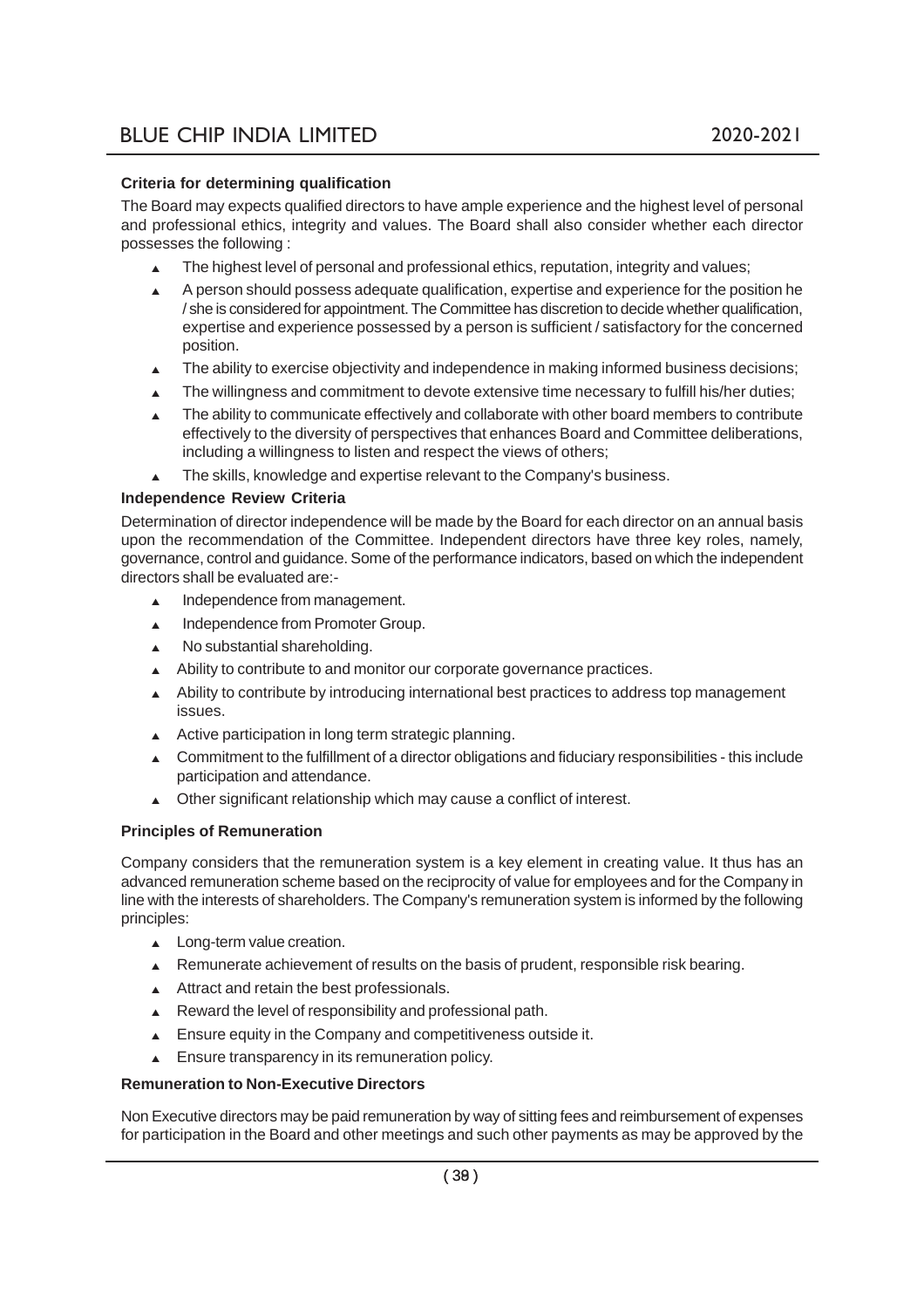Board of Directors within the overall limits prescribed under the Companies Act, 2013 and The Companies (Appointment and Remuneration of Managerial Personnel) Rules, 2014 as amended from time and again.

#### **Remuneration to Executive Directors**

At the time of appointment or re-appointment, the Managing Director shall be paid such remuneration as may be mutually agreed between the Company and the Managing Director within the overall limits prescribed under the Companies Act, 2013. The remuneration shall be subject to the approval of the Members of the Company in General Meeting.

#### **Remuneration to other Key Managerial Personnel excluding Executive Director & other employees**

Other Key Managerial Personnel excluding Executive Director and other employees shall be paid such remuneration as per term and condition of appointment letter/contract within the range approved by and ratified by the Remuneration Committee. Annual increments effective 1st April each year, as recommended by the Remuneration Committee, shall be approved by the Board.

#### **Evaluation of Individual Directors & Board**

The Independent Directors shall have a separate meeting during the year without the attendance of Non-Independent Directors and members of management. All Independent Directors shall strive to be present at the meeting. The meeting shall review the performance of Non-Independent Directors and the Board as a whole. The meeting shall also review the performance of the Chairman, if any of the Company, taking into account the views of the Executive Directors and the Non-Executive Directors.

The performance evaluation of the Independent Directors shall be done by the entire Board, excluding the Director being evaluated. The performance evaluation of the Independent Directors and the Board as a whole shall be in context of the Company's performance and governance perspective.

#### **Criteria for Performance Evaluation are as under :**

For Board -

- $\triangle$  degree of fulfillment of key responsibilities
- ▲ Composition
- ▲ Committees of Board
- ▲ Board & Committee Meetings
- ▲ Team work
- $\triangle$  understanding the role
- $\triangle$  effectiveness and quality of decision making

For Directors -

- $\triangle$  attendance at the meeting
- ▲ participation and contribution
- **A** responsibility towards Stakeholders
- **4** compliance and governance
- maintaining confidentiality

In addition to the above Managing Director also being evaluated on -

- **A** leadership
- **A** relationships
- **4** communication
- conduct of meeting
- utilization of resources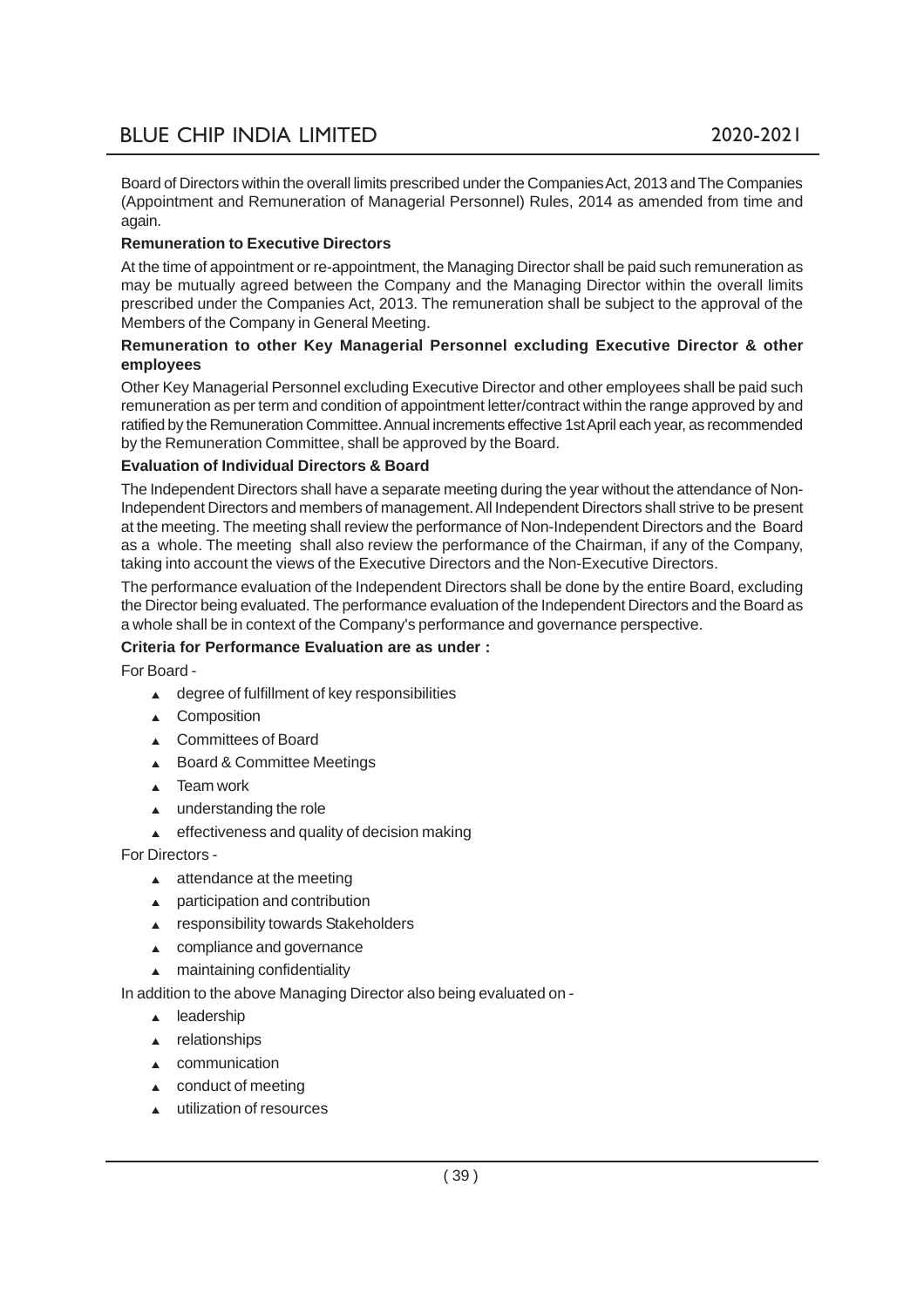#### **Committee -**

- $\triangle$  degree of fulfillment of key responsibilities
- ▲ adequacy of Committee composition
- **A** relationship
- communication
- **4** understanding of regulatory environment
- **A** interaction with the Board

#### **Amendments To This Policy**

This Policy may be amended or substituted by Nomination & Remuneration Committee or by the Board as and when required and also by the Compliance Officer where there is any statutory changes necessitating the change in the policy.

#### **3.3. STAKEH OLDERS RELATIONSHIP COMMITTEE (SRC)**

#### **a) Brief description of the role and terms of reference :**

The terms of reference of the Stakeholders Relationship Committee cover the matters specified under Part D of Schedule II of the SEBI (LODR) Regulations, 2015 and provisions of Section 178 of the Companies Act, 2013. The board of Directors of the Company has delegated the authority to approve transfer of shares to Stakeholders Relationship Committee of the Company. The Committee also monitors the implementation and compliance with the Company's Code of Conduct for prohibition of Insider Trading. The committee deals with the various matters relating to :

- ▲ Redressal of Shareholders'/Investors' complaints;
- Non-receipt of declared dividends, annual reports of the Company; and
- Recording of Share Transfer(s)/ Transmission(s) and Issue of Duplicate Share(s).
- Carrying out any other function as prescribed under in the SEBI Listing Regulations.
- To review the measure taken for effective exercise of Voting Rights of Shareholders
- To review the measure taken to reduce the quantum of unclaimed Dividend, if any,

The Company has adopted the Code of Conduct for Prevention of Insider Trading, under the SEBI (Prohibition of Insider Trading) Regulations, 2009. The Code lays down guidelines for procedures to be followed and disclosures to be made while dealing with the shares of the Company by the directors and designated employeesMs.AnumitaMishra,a qualified Company Secretary has been appointed on as the Compliance Officer on 28th January, 2021 for the implementation of and overseeing compliance with the Regulations and the Code across the Company.

The Company has also adopted the Code of Corporate Disclosure Practices for ensuring timely and adequate disclosure of Price Sensitive Information, as required under the Regulations.

#### **b) The composition, Category and attendance of Meetings of the Stakeholders Relationship Committee (SRC) as on 31st March, 2021:**

As on March 31, 2021, the SRC of the Company comprises of 2 (Two) Non-Executive/Independent Directors and 1 (One) Non-Executive Director. All the Members of the Committee have good knowledge of finance, accounts and company law within the meaning Regulation 20 of SEBI Listing Regulations.

| Name of Director        | Position    | Category                  | Attendance at the Stakeholders Relationship<br>Committee meeting held on |            |
|-------------------------|-------------|---------------------------|--------------------------------------------------------------------------|------------|
|                         |             |                           | 11.11.2020                                                               | 10.02.2021 |
| Shri Pranab Chakraborty | Member      | Non-Executive/Independent | Yes                                                                      | Yes        |
| Shri Subhankar Kayal    | Chairperson | Non-Executive             | Yes                                                                      | Yes        |
| Shri Sahil Sharma       | Member      | Non-Executive/Independent | Yes                                                                      | Yes        |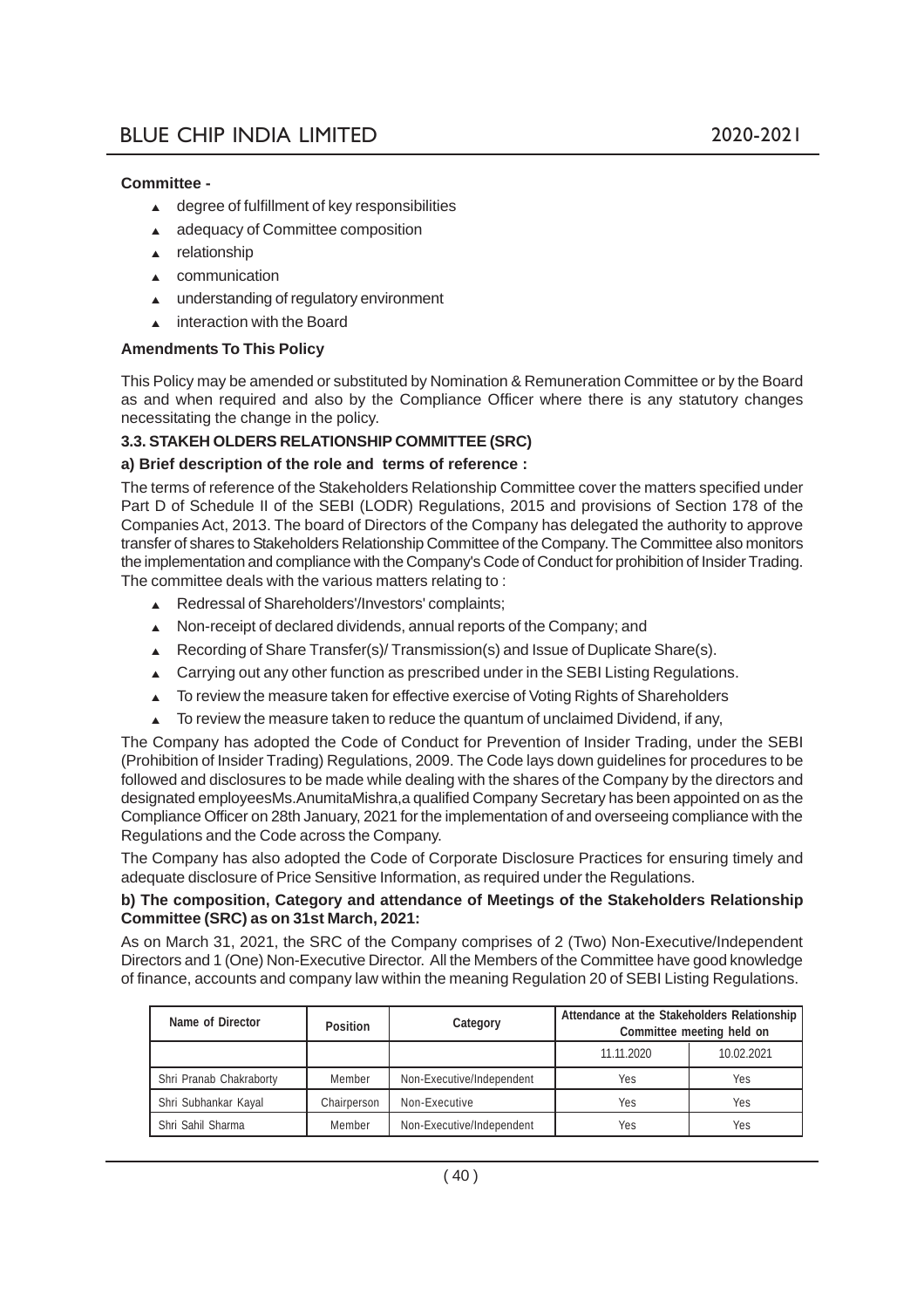During the FY 2020-2021, the Stakeholders Relationship Committee met 2 (Two) times.

# **c) Name and designation of compliance officer :**

As per the requirements of the Listing Regulations, Ms. Anumita Mishra, Company Secretary acts as the Compliance Officer

# **d) Status of complaints received from Shareholders/Investors is as follows :**

| Number of complaints pending as on 1st April, 2020  | Nil |
|-----------------------------------------------------|-----|
| Number of complaints received during the year       | Nil |
| Number of complaints resolved during the year       | Nil |
| Number of complaints pending as on 31st March, 2021 | Nil |

There have been no material grievances raised and all items referred have been dealt with.

As on 31st March, 2021, there were no pending complaints.

# **4. DETAILS OF GENERAL MEETING :**

# **a) Annual General Meeting :**

Location and Time of last three Annual General Meeting (AGM) :

| AGM              | FΥ        | Date                                           | Time       | Place                                                                                |
|------------------|-----------|------------------------------------------------|------------|--------------------------------------------------------------------------------------|
| 35 <sub>th</sub> | 2019-2020 | Thursday, 17 <sup>th</sup> December,<br>2020   | 11.00 A.M. | 10, Princep Street, 2nd Floor, Kolkata -<br>700072. (Through Video-<br>Conferencing) |
| 34th             | 2018-2019 | Friday, 27 <sup>th</sup> September,<br>2019    | 10.30 A.M. | " Somani Conference Hall"<br>Merchants' Chamber of Commerce,                         |
| 33th             | 2017-2018 | Wednesday, 26 <sup>th</sup> September,<br>2018 | 10.30 A.M. |                                                                                      |

**b) Special Resolution was passed in the previous 3 AGMs.**

| <b>AGM</b> | Items, if any,                                                                                                                    |
|------------|-----------------------------------------------------------------------------------------------------------------------------------|
| 35th       | a) Nil                                                                                                                            |
| 34th       | a) Re-appointment of Shri Pranab Chakraborty (DIN: 03568360), as an Independent<br>Director for a further term of 5 (five) years. |
| 33rd       | <b>NIL</b>                                                                                                                        |

- **b) Extraordinary / other General Meeting :** No extraordinary General Meeting of the Shareholderswas held during the year.
- **c) Postal Ballot :** No special resolution was passed through postal ballot during the financial year 2020-2021.
- **d) Pledge of Shares :** No Pledge has been created over the Equity Shares held by the Promoters and/or Promoters GroupShareholders during the Financial Year ended 31st March, 2021.
- **e) Review of legal compliance reports :** During the year, the Board periodically reviewed reports placed by the management with respect to compliance of various laws applicable to the Company. The Internal Auditors also review the compliance status and report to the Audit Committee. The Internal Auditors also review the compliance status and report to the Audit Committee.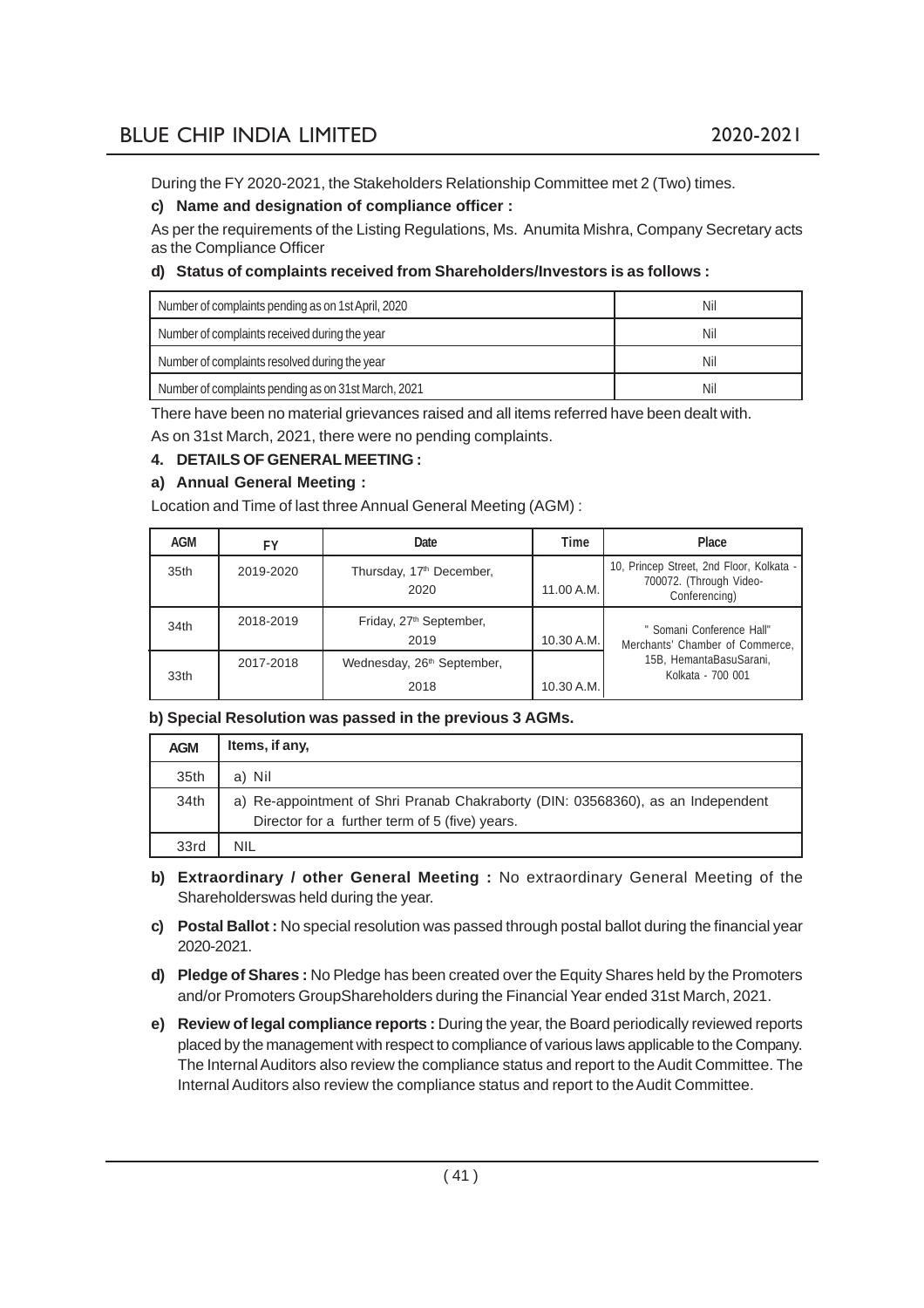## **5. MEANS OF COMMUNICATION :**

#### **(i) Financial Results :**

The Quarterly and Annual Results of the Company are communicated immediately to the stock exchanges upon conclusion of the Board Meeting convened to consider the same.

#### **(ii) Newspapers wherein Financial Results are normally published :**

The Financial Results of the Company are published in "Business Standard" and in "Su-Khabar".

#### **(iii) Website of the Company, where displayed :**

The Results are displayed on the Company's web-site at www.bluechipind.com

Up-to-date financial results, annual reports, shareholding patterns and other general information about the Company are available on the Company's website in a user-friendly and downloadable form.

#### **(iv) Official news releases and presentation to institutional investors/analysts :**

During the year under review there were no such news releases and no presentation was made to institutional investor or to the analysts.

#### **(v) SEBI Online Complaints Redress System (SCORES) :**

The Company has registered itself on SCORES and endeavors to resolve all investor complaints received through SCORES or otherwise within stipulated time period.

#### **6. GENERAL SHAREHOLDER INFORMATION**

#### **(i) Date, Time, Venue of AGM :**

| Date, Time and Value<br>of the AGM | The ensuing AGM of the Company will be held on Thursday, 30th September,<br>2021 at 01.00 P.M. through video conferencing or other audio visual means. |
|------------------------------------|--------------------------------------------------------------------------------------------------------------------------------------------------------|
|                                    | Financial Year - April to March.                                                                                                                       |
| <b>Financial Calendar</b>          | First Quarter Results - by second week of August, 2021                                                                                                 |
| 2021-2022                          | SecondQuarterResults-bysecondweekofNovember,2021                                                                                                       |
| (tentative and subject             | Third Quarter Results - by second week of February, 2022                                                                                               |
| to change)                         | Audited Results for the year ending 31st March 2022 - by last week of May,<br>2022                                                                     |
| Book Closure Period                | 24th day of September, 2021 to 30th day of September, 2021 (both days<br>inclusive).                                                                   |
| Dividend Payment<br>Date           | No dividend has been recommended by the Board for the year under review.                                                                               |

#### **(ii) Listing on Stock Exchanges :**

Your Company's shares are listed on the following stock exchanges as on 31st March, 2021.

| Name of the Stock Exchanges                     | <b>Address</b>                                                                                            | <b>Stock Code</b> |
|-------------------------------------------------|-----------------------------------------------------------------------------------------------------------|-------------------|
| Bombay Stock Exchange Limited                   | Phiroze Jeejeebhoy Towers, Dalal Street,<br>Mumbai 400 001.                                               | 531936            |
| The National Stock Exchange of India<br>Limited | Exchange Plaza, 5th Floor,<br>Plot No. C/1, G Block, Bandra-Kurla<br>Complex, Bandra (E), Mumbai 400 051. | <b>BLUECHIP</b>   |
| The Calcutta Stock Exchange Limited             | 7, Lyons Range, Kolkata 700 001.                                                                          | 12057             |

#### **(iii)International Securities Identification Number (ISIN)**

The ISIN No. for the Equity Shares of the Company isINE657B01025

#### **(iv) Address for correspondence :**

Investors' correspondence may be addressed to :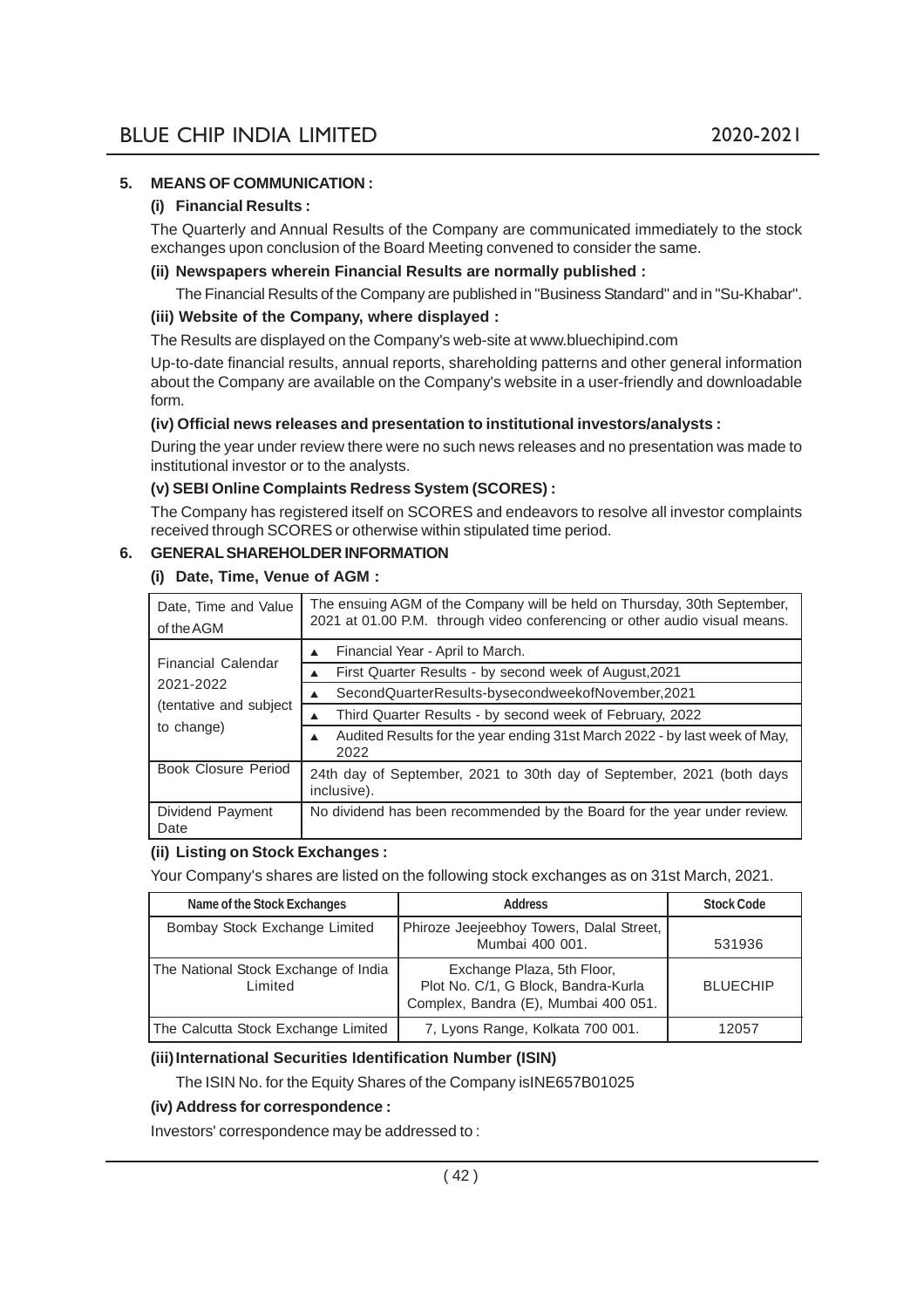| <b>Registered Office:</b>                                    | <b>Share Registrar and Transfer Agent:</b> |
|--------------------------------------------------------------|--------------------------------------------|
| The Compliance Officer                                       | MaheshwariDatamatics Private Limited       |
| Blue Chip India Limited                                      | 23, R. N. Mukherjee Road,                  |
| 10, Princep Street, 2nd Floor, Kolkata - 700 072.            | 5th Floor, Kolkata - 700 001.              |
| Phone: (033) 4002 2880, Fax No. (033) 2237-9053              | Tel No: (033) 2243-5029, 2248-2248         |
| Email:info@bluechipind.net // bluechipindialimited@gmail.com | Fax No: (033) 2248-4787                    |
| Website :www.bluechipind.net                                 | E-mail: mdpldc@yahoo.com                   |

E-mail ID of the grievance redressaldivision / complianceofficer exclusively for the purpose of registering complaints by investors : info@bluechipind.net/bluechipindialimited@gmail.com

#### **(v) Market Price Data :**The shares of the company are currently traded at BSE and NSE. The Stock Market data from 1st April, 2020 to 31st March , 2021 are given below :

| <b>Months</b>   | Bombay Stock Exchange Limited (in Rs.) |      | The National Stock Exchange of India<br>Limited (in Rs.) |      |
|-----------------|----------------------------------------|------|----------------------------------------------------------|------|
|                 | High                                   | Low  | High                                                     | Low  |
| April, 2020     | 0.34                                   | 0.33 | 0.25                                                     | 0.20 |
| May, 2020       | ٠                                      | ۰    | 0.25                                                     | 0.15 |
| June, 2020      | 0.34                                   | 0.34 | 0.35                                                     | 0.10 |
| July, 2020      | 0.34                                   | 0.34 | 0.15                                                     | 0.05 |
| August, 2020    | ٠                                      |      | 0.40                                                     | 0.40 |
| September, 2020 | 0.36                                   | 0.34 | 0.35                                                     | 0.05 |
| October, 2020   | 0.36                                   | 0.36 | 0.30                                                     | 0.25 |
| November, 2020  | ٠                                      |      | 0.25                                                     | 0.25 |
| December, 2020  | 0.38                                   | 0.36 | 0.40                                                     | 0.15 |
| January, 2021   | 0.38                                   | 0.38 | 0.40                                                     | 0.35 |
| February, 2021  | 0.38                                   | 0.38 | 0.30                                                     | 0.25 |
| March, 2021     | 0.38                                   | 0.38 | 0.25                                                     | 0.10 |

#### **(vi) Registrar and Transfer Agents**

The Board has delegated the work of processing of share transfers to Maheshwari Datamatics Private Limited, Registrar and Share Transfer Agents. Their complete address is as follows :

Maheshwari Datamatics Private Limited

23, R. N. Mukherjee Road, 5th Floor, Kolkata - 700 001.

Tel No. : (033) 2243-5029, 2248-2248

Fax No. : (033) 2248-4787

Email : mdpldc@yahoo.com

(vii) Share Transfer System

The transfer of shares in physical form is processed and completed by Maheshwari Datamatics Private Limited within the statutory time period. In case where shares are held in electronic form, the transfers are processed by NSDL/CDSL through the Depository Participants and Registrars.

Pursuant to Regulation 40(9) of the SEBI Listing Regulation, certificate has been issued by a Company Secretary-in-Practice for due compliance of share transfer formalities by the Company.

#### **(viii) Investor Grievance Redressal System.**

The investor grievances against the company are handled by the Company's Registrar and Transfer Agents (RTA), in consultation with the Secretarial Department of the Company. The Registrars have adequate skilled staff with professional qualifications and advance computer systems for speedy redressal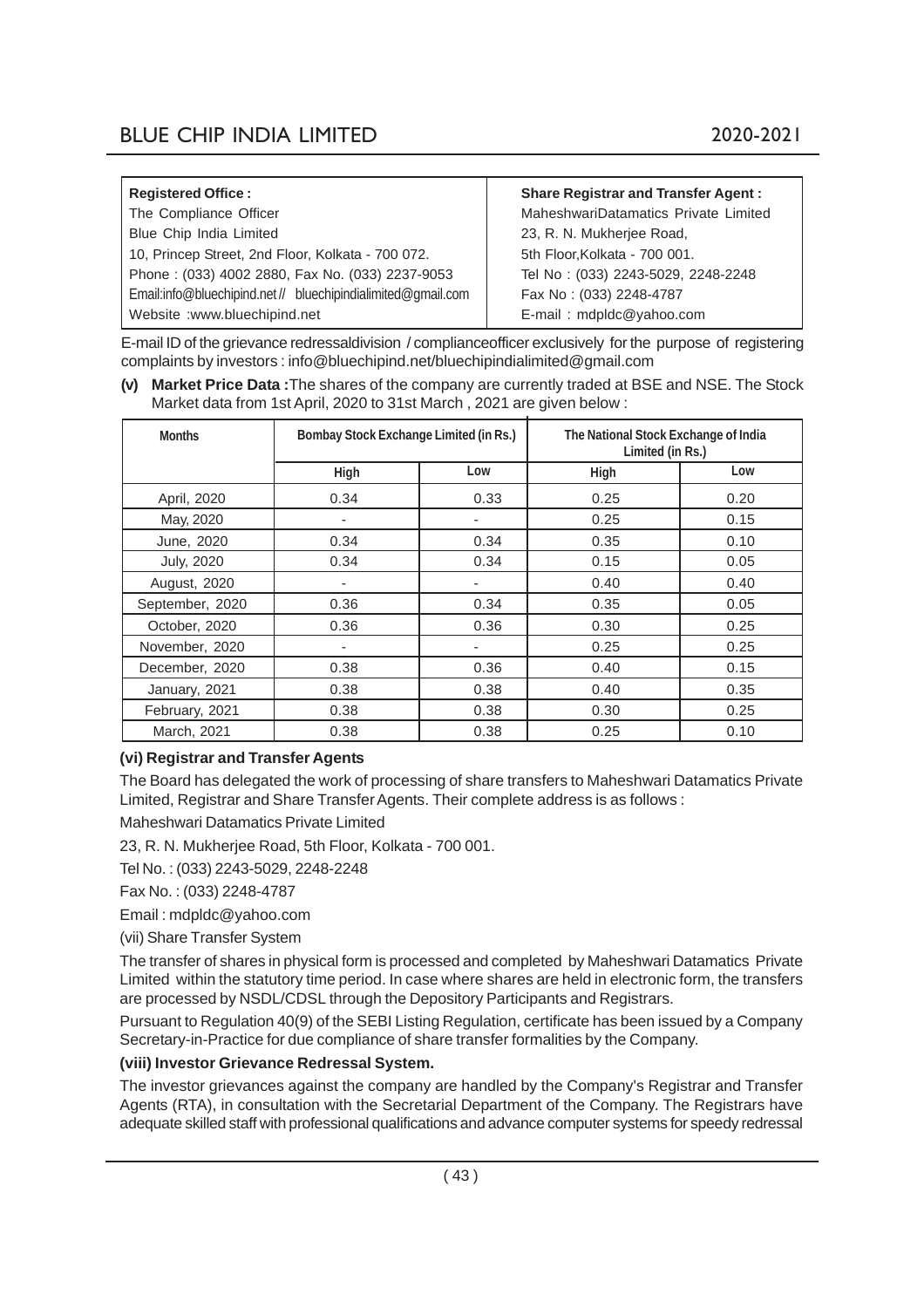of investor's grievances. The total process of settlement of a complaint right from its receipt to disposal is fully computerized to ensure timely settlement. It normally takes 15 days from the date of receipt of complaint for disposal of investor grievances.

#### **(ix) Distribution Schedule as on 31st March, 2021**

The distribution of shareholding as on 31st March, 2021, pursuant to Regulation 31(1)(b) of the SEBI (Listing Obligations & Disclosure Requirements) Regulations, 2015 is as under

**A. Shareholding Pattern of Equity Shares as on 31st March, 2021 :**

|    | Categories                                                          | No. of Shares held | % of Shareholding |
|----|---------------------------------------------------------------------|--------------------|-------------------|
| A  | Promoters and Promoter Gropup                                       |                    |                   |
| 1. | Indian                                                              |                    |                   |
|    | Individuals/Hindu Undivided Family<br>a)                            | 179600             | 0.3247            |
|    | BodiesCorporate<br>b)                                               | 6040670            | 10.9226           |
|    | Sub-total (A1)                                                      | 6220270            | 11.2473           |
| 2. | Foreign                                                             | <b>NIL</b>         | <b>NIL</b>        |
|    | Sub-total (A2)                                                      | <b>NIL</b>         | <b>NIL</b>        |
|    | Total shareholding of Promoter &<br>Promoter Group A= (A)(1)+(A)(2) | 6220270            | 11.2473           |
| B  | <b>Public Shareholding</b>                                          |                    |                   |
| 1. | Institutions:                                                       |                    |                   |
| a) | Central Government /Bank(s)                                         | 1000               | 0.0018            |
|    | Sub-total (B1)                                                      | 1000               | 0.0018            |
| 2. | Non-Institutions                                                    |                    |                   |
|    | Individuals<br>a)                                                   | 36059597           | 65.2021           |
|    | b) BodiesCorporate                                                  | 12642948           | 22.8607           |
|    | c) AnyOther                                                         |                    |                   |
|    | - ClearingMember                                                    | 164329             | 0.2971            |
|    | - Non-ResidentIndividual                                            | 197196             | 0.3566            |
|    | - Trusts                                                            | 19000              | 0.0344            |
|    | Sub-total (B2)                                                      | 49083070           | 88.7509           |
|    | Total Public Shareholding B=(B)(1)+(B)(2)                           | 49084070           | 88.7527           |
|    | <b>GRAND TOTAL (A) + (B)</b>                                        | 55304340           | 100.00            |

**Note :** Total Foreign Shareholding is 197196 (0.3566%)

**B. Distribution of Equity Shareholding as on 31st March, 2021 :**

| No. of Equity Shares | No. of Shareholders<br>Holding shares in | % of Total<br><b>Shareholders</b> | No. of Shares | % of Total Share<br><b>Holdings</b> |
|----------------------|------------------------------------------|-----------------------------------|---------------|-------------------------------------|
| 1 to 500             | 6328                                     | 42.2092                           | 1558137       | 2.8174                              |
| 501 to 1000          | 3481                                     | 23.2191                           | 3312375       | 5.9894                              |
| 1001 to 2000         | 2020                                     | 13.4739                           | 3548309       | 6.4160                              |
| 2001 to 3000         | 764                                      | 5.0961                            | 2075097       | 3.7521                              |
| 3001 to 4000         | 402                                      | 2.6814                            | 1511980       | 2.7339                              |
| 4001 to 5000         | 695                                      | 4.6358                            | 3424278       | 6.1917                              |
| 5001 to 10000        | 726                                      | 4.8426                            | 5822144       | 10.5275                             |
| Above 10000          | 576                                      | 3.8420                            | 34052020      | 61.5721                             |
| <b>Total</b>         | 14992                                    | 100.0000                          | 55304340      | 100.0000                            |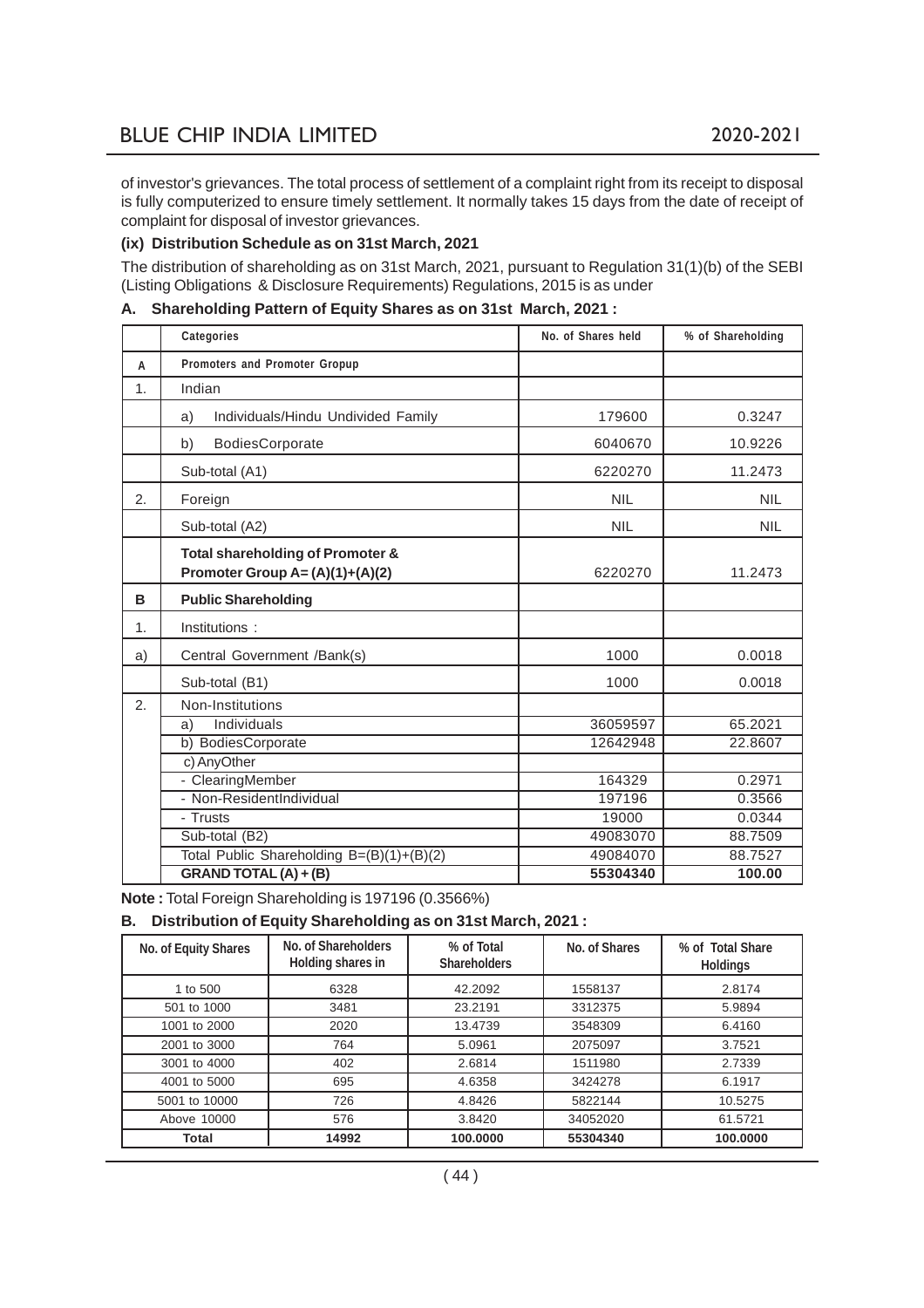# **(x) Dematerialization of shares and liquidity :**

As on 31st March, 2021,99.41 % of the total equity capital was held in dematerialized form with National Securities Depository Limited and Central Depository Services (India) Limited.

## **(xi ) Outstanding GDRs/ADRs/Warrants or any Convertible instruments :**

As of 31st March, 2021, there are no outstanding GDRs/ADRs/Warrants or convertible instruments which are likely to have an impact on the Equity Shares.

## **(xii) Corporate Identification Number (CIN) :**

The Company is registered with the Registrar of Companies, Kolkata, West Bengal. The Corporate Identity Number (CIN) allotted to the Company by the Ministry of Corporate Affairs (MCA) is L65991WB1993PLC060597

#### **(xiii) Plant Locations :**

The Company does not have any plant.

# **(xiv) Green Initiative In Corporate Governance :**

One of the most important components of Corporate Governance is to communicate with the shareholders through effective means. Being a responsible corporate citizen, the Company supports the 'Green Initiative' undertaken by the Ministry of Corporate Affairs, Government of India.

# **7. DISCLOSURES**

# **(i) Related Party transactions :**

During the financial year 2020-2021, the Company had not entered into any materially significant transaction with any related party that may have potential conflict with the interests of the Company at large. The Directors and KMPs have no direct, indirect or on behalf of third party, material interest in any transaction or matter directly affecting the company. The Omnibus approval of the Audit Committee is taken for all proposed Related Party Transactions. However, attention of the members is drawn to the disclosure of transactions with the relatedparties and transactions as required under Accounting Standard (AS) 18 on Related Party Disclosures issued by The Institute of Chartered Accountants of India, set out in Notes to financial statement, forming part of the Annual Report.

The Policy on related Party transactions has been uploaded on Company's website :www.bluechipind.com

# **(ii) Accounting treatment :**

In view of the management, all applicable accounting standards are being followed for preparation of financial statements.

#### **(iii) Credit Rating :**

The Company has not issued any debt instruments which necessitates any credit rating.

# **(iv) Confirmation By The Board Of Directors' Acceptance Of Recommendation Of Mandatory/ Non-Mandatory**

#### **Committees :**

The Board of Directors have confirmed that during the year, it has accepted the recommendations received from its mandatory/non-mandatory committees. None of the recommendations made by any of the Committees has been rejected by the Board.

#### **(v) Details of Non compliance :**

The SEBI (LODR) Regulation, 2015 - Late Submission of the Disclosure related to Related Party Transaction under Regulation 23(9), provided under Regulation for the quarter ended September, 2020.

#### **(vi) Whistle Blower Policy :**

The Company has adopted a Whistle Blower Policy, to provide a formal mechanism to the Directors and Employees to report their concerns about unethical behaviour, actual or suspected fraud or violation of the Company's Code of Conduct or ethics policy. The Policy provides for adequate safeguards against victimization of employees who avail of the mechanism and also provides for direct access to the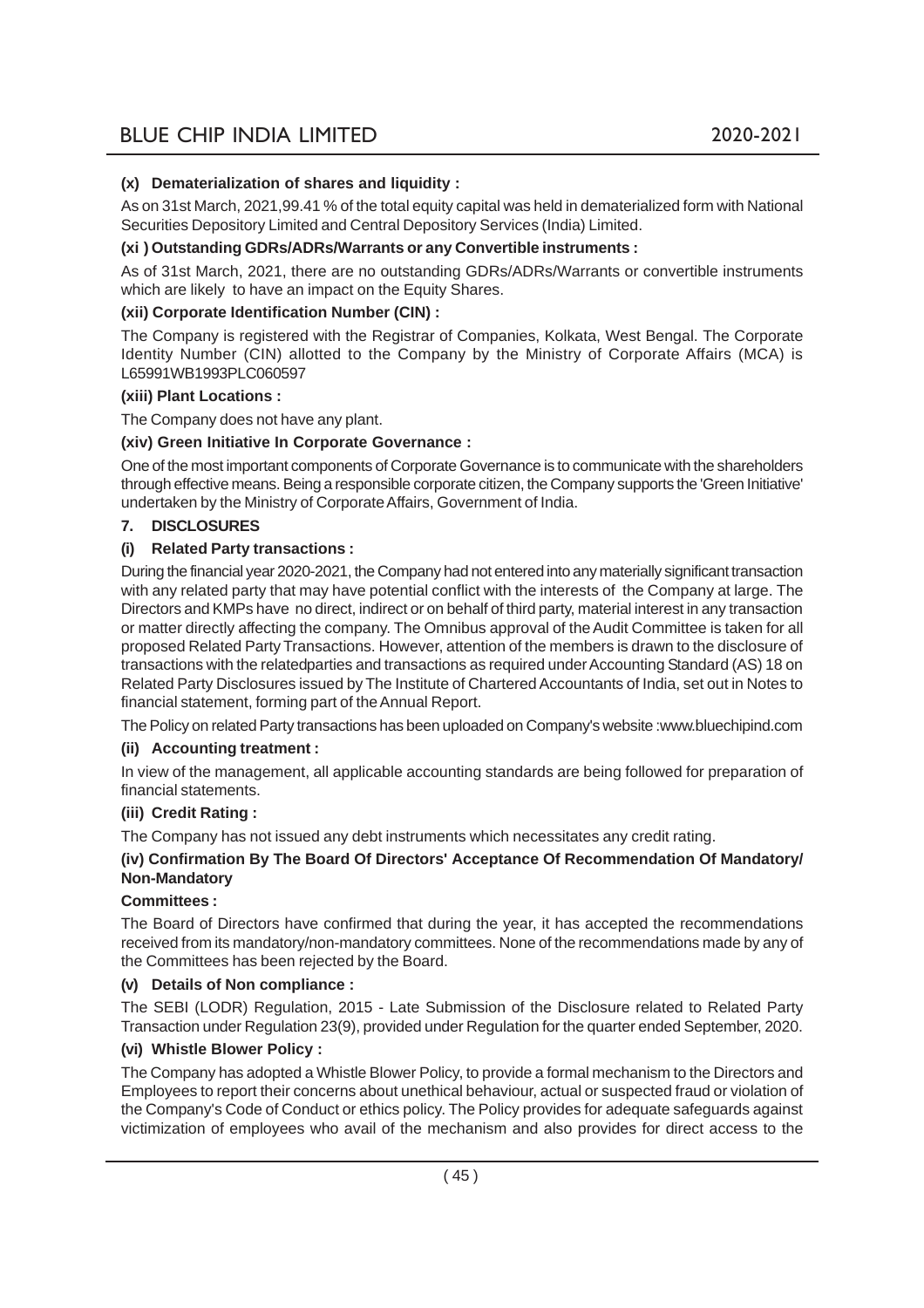Chairman of the Audit Committee. It is affirmed that no personnel of the Company has been denied access to the Audit Committee.

#### (**vii) Details of compliance with the mandatory requirements :**

Your Company has complied with all the mandatory requirements of the Listing Regulations. The details of these compliances have been given in the relevant sections of this Report.

#### **(viii) Resume and other information of the Directors proposed to be re-appointed at ensuing AGM :**

Resume and other information of the Directors proposed to be re-appointed at ensuing AGM of the Company are given in the Notice relating thereto to the Shareholders as required under Regulation 36(3) of SEBI LODR, 2015.

#### **(ix) Material Subsidiaries :**

During the year ended 31st March, 2021, the Company does not have any material listed/unlisted subsidiary companies as defined in Listing Regulations, therefore the Company has not formed as of now any such policy on Material Subsidiaries.

Policy on dealing with related party transactions are posted on the Company's website at www.bluechipind.com

#### **(x) Commodity price risk or foreign exchange risk and hedging activities :**

The Company did not engage in the commodity hedging activities during the year under review.

#### **(xi) Non-compliance of any requirement of Corporate Governance Report :**

Your Company has complied with all the mandatory requirements of the Listing Regulations. The details of these compliances have been given in the relevant sections of this Report.

#### **(xii) Discretionary Requirements**

Disclosure details of some of the Discretionary Requirements, as per Part E of Schedule II to Securities and Exchange Board of India (Listing Obligations and Disclosure Requirements) Regulations, 2015, are as below:

#### • **The Board**

The Board of the Company is chaired by an Executive Director.

#### • **Modified opinion(s) in audit report**

Valuation of Inventories of unquoted shares have been valued/done at cost instead of lower of Cost or Fair Value and in absence of adequate information impact thereof on Financial Statements is not as certainable.

#### • **Reporting of internal auditor**

As per the requirements, the internal auditor may report directly to the Audit Committee.

#### • **Confirmation**

The Company has fully complied with the Applicable requirements specified under Regulation 17 to 27 and clause (b) to

(i) of Sub regulation (2) of Regulation 46 of SEBI (LODR) Regulations, 2015.

#### **(xiii) Demat Suspense account/unclaimed suspense account :**

None of shares of the company are lying in the demat suspense account or unclaimed suspense account.

#### **(xiv) Reconciliation Share Capital Audit :**

The Company Secretary in practice carried out a Reconciliation of Share Capital Audit to reconcile the total admitted equity share capital with the National Securities Depository Limited (NSDL) and Central Depository Services (India) Limited (CDSL) and the total issued/paid-up capital is in agreement with the total number of shares in physical form and the total number of dematerialized shares held with NSDL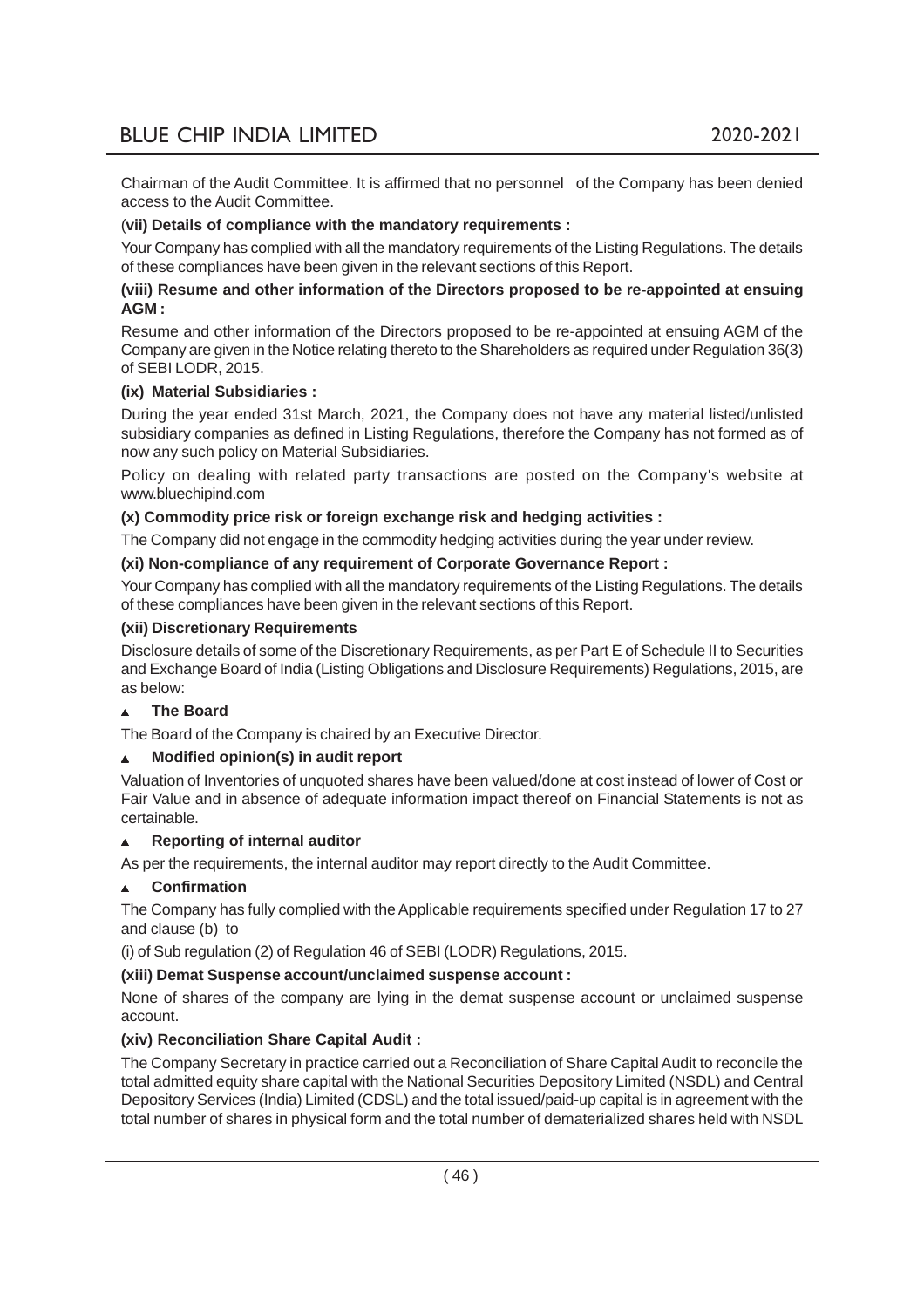#### and CDSL.

#### **(xiv) Management's Discussion and Analysis Report :**

The Management's Discussion and Analysis Report forms part of the Director's Report.

#### **(xv) Fees paid/payable to Statutory Auditors :**

Fees paid/payable for FY 2020-2021 by the Company to Auditors and their associates for services availed

from them is set out in Notes to Financial Statement, forming part of the Annual Report.

#### **8. RISK MANAGEMENT POLICY**

The Company has formulated a comprehensive Risk Management Policy to reduce the inherent risk associated with the business activities of the Company but formation of Risk Management Committee is not applicable as per SEBI Circular dated 17th April, 2014.

#### **9. CODE OF INSIDER TRADING**

In pursuance of the SEBI (Prohibition of Insider Trading) Regulations, 1992, the Board has laid down "Code of Conduct for Prevention of Insider Trading" with objective of Preventing purchase and or sale of shares of the company by an insider on the basis of unpublished price sensitive information.

Further the Trading Window has been closed for the Directors and Employees of the Company as per Insider Trading Code in force in the Company. The code of conduct for insider trading is available on the Company's website www.bluechipind.net under the head Code of Conduct.

#### **10. CODE OF CONDUCT**

The Company has adopted a Code of Conduct for its Directors and Senior Management Personnel and the said code is uploaded on the Company's website www.bluechipind.com. The Directors and Senior Management Personnel have affirmed the compliance with the same for the financial year 2020-2021. A declaration to this effect is given below :

#### **ANNUAL DECLARATION BY MANAGING DIRECTOR ON CODE OF CONDUCT PURSUANT TO PARA D OF SCHEDULE V OF THE SEBI (LODR) REGULATIONS, 2015**

I, Arihant Jain, Managing Director of BLUE CHIP INDIA LIMITED having its registered office at 10, Princep Street, 2nd Floor, Kolkata - 700 072 hereby declare that, all the members of the Board of Directors and Senior Management personnel have affirmed compliance with the Code of Conduct, applicable to them as laid down by the Board of Directors for the year ended 31st March, 2021.

For **Blue Chip India Limited Arihant Jain** Place : Kolkata *Managing Director* Date: 28th June, 2021 DIN : 00174557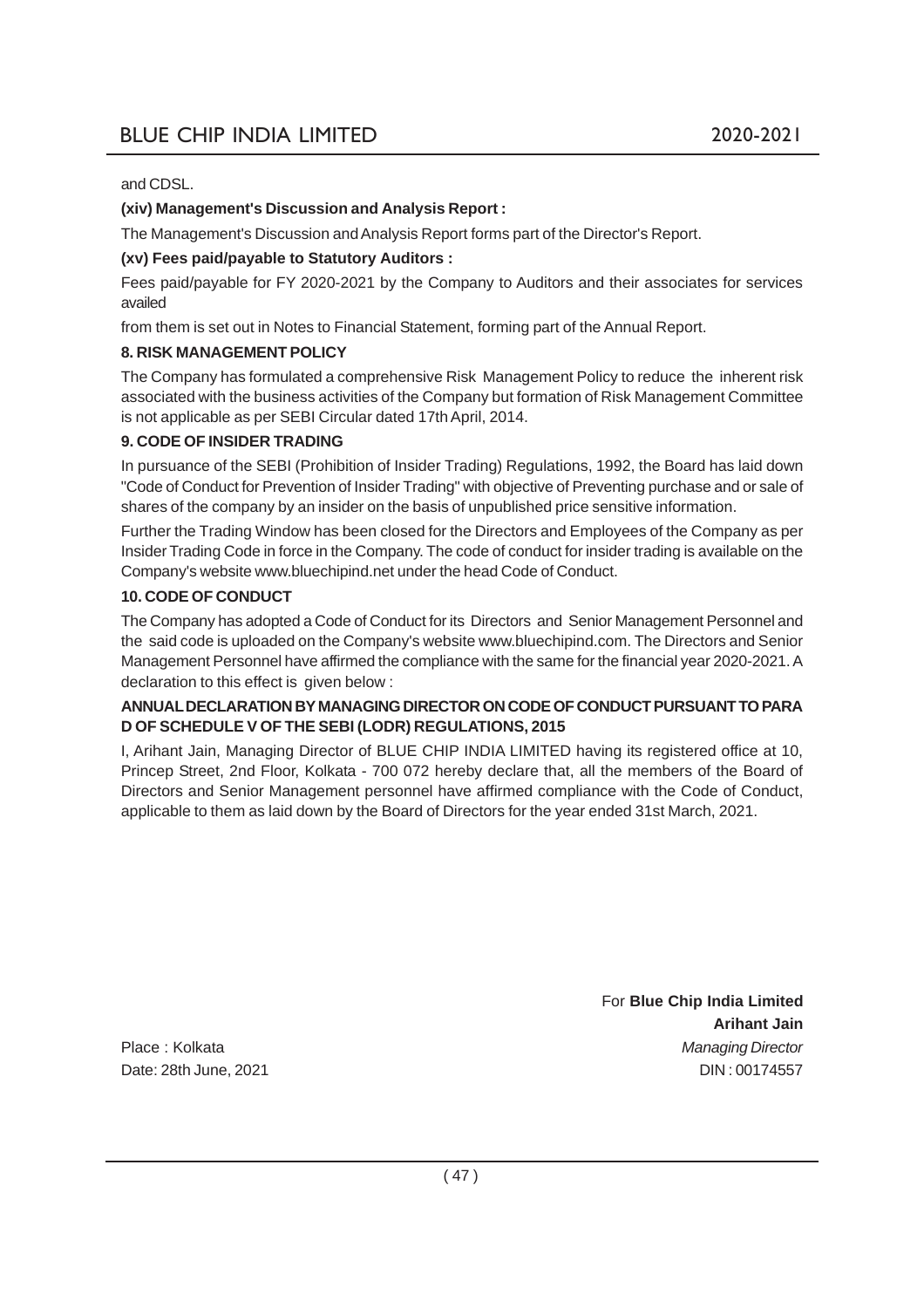#### Annexure-A

To, **The Members of, M/S. BLUE CHIP INDIA LIMITED** 10, Princep Street, 2nd Floor, Kolkata - 700072, CIN : L65991WB1993PLC060597 Our report of even date is to be read along with this letter.

- 1. Maintenance of secretarial record is the responsibility of the management of the company. Our responsibility is to express an opinion on these secretarial records based on our audit.
- 2. We have followed the audit practices and processes as were appropriate to obtain reasonable assurance about the correctness of the contents of the Secretarial records. The verification was done on test basis to ensure that correct facts are reflected in secretarial records. We believe that the processes and practices, we followed provide a reasonable basis for our opinion.
- 3. We have not verified the correctness and appropriateness of financial records and Books of Accounts of the company.
- 4. Where ever required, we have obtained the Management representation about the compliance of laws, rules and regulations and happening of events etc.
- 5. The compliance of the provisions of Corporate and other applicable laws, rules, regulations, standards is the responsibility of management. Our examination was limited to the verification of procedures on test basis.
- 6. The Secretarial Audit report is neither an assurance as to the future viability of the company nor of the efficacy or effectiveness with which the management has conducted the affairs of the company.
- 7. Due to COVID 19 pandemic impact all the compliance documents were obtained through electronic mode and certified with requirements.

For **Ankita Goenka & Associates** *(Practicing Company Secretaries)* **Ankita Goenka Proprietor** FCS No. : 10572 Place : Kolkata C.P No : 14204 Date : 12th August, 2021 UDIN :F010572C000776634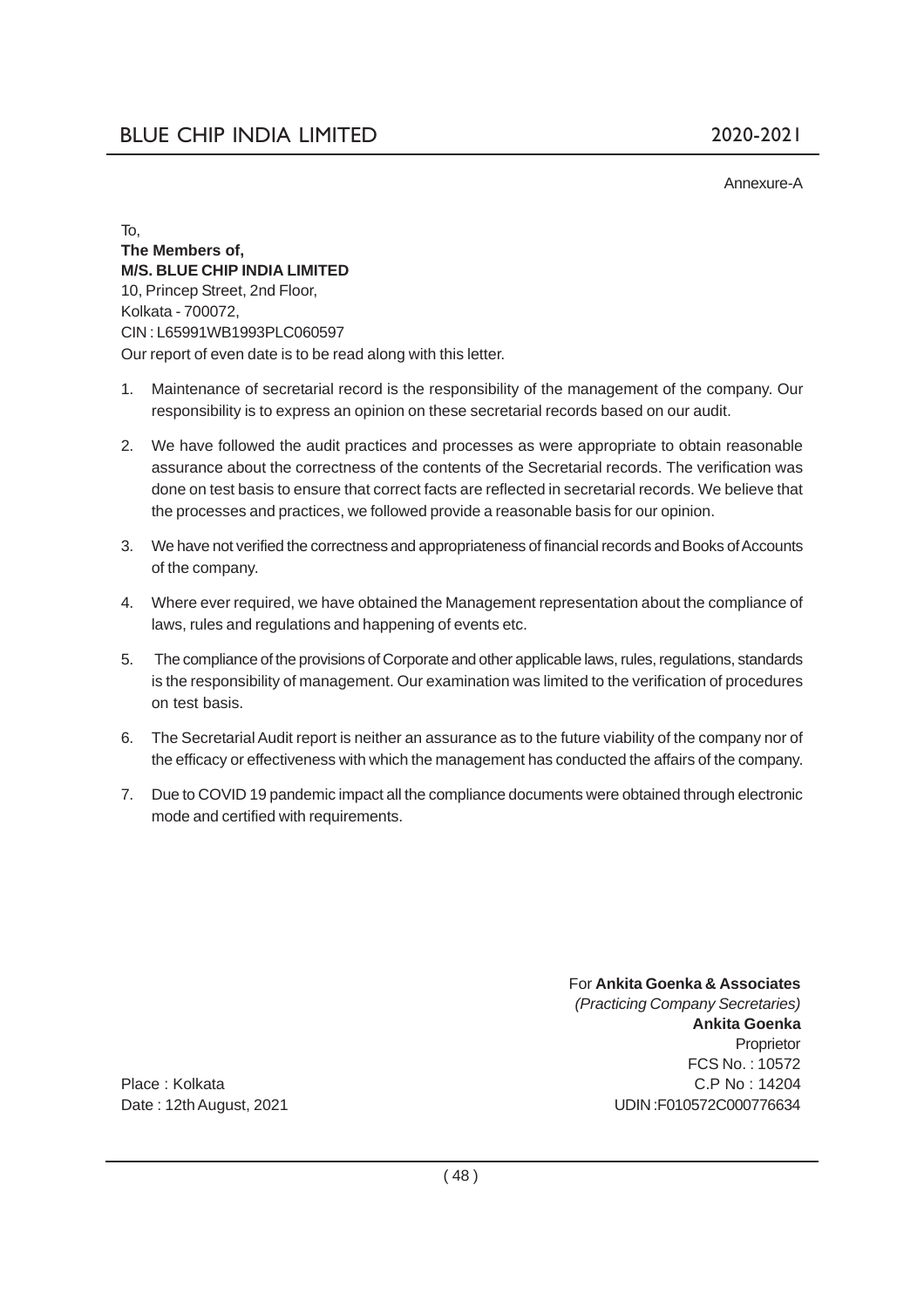# **REPORT ON COMPLIANCE WITH THE CONDITIONS OF CORPORATE GOVERNANCE**

[As required under Para E under Schedule V of the SEBI (Listing Obligations and Disclosure Requirements) Regulations, 2015]

To, **The Members of, M/S.BLUE CHIP INDIA LIMITED** 10, Princep Street, 2nd Floor, Kolkata - 700072,

We, Ankita Goenka & Associates., Practicing Company Secretaries, the Secretarial Auditor of Blue Chip India Limited ("the Company") have examined the compliance of conditions of Corporate Governance by the Company for the year ended 31st March, 2021 as stipulated in Regulations 17 to 27 and clauses (b) to (i) of Regulation 46(2) and para C and D of Schedule V to the SEBI (Listing Obligations and Disclosure Requirements) Regulations, 2015 (the "Listing Regulations").

The compliance of conditions of Corporate Governance is the responsibility of the management. Our examination was limited to procedures and implementation thereof, adopted by company for ensuring the compliance of conditions of Corporate Governance. It is neither an audit nor an expression of opinion on financial statements of the company.

In our opinion and to the best of our information and according to the explanations given to us, and the representations made by the directors and the management and considering the relaxations granted by the Ministry of Corporate Affairs and the Securities and exchange Board of India warranted due to the spread of the COVID 19 pandemic, we certify that the Company has complied with the conditions of Corporate Governance as stipulated in the above mentioned Listing Regulations as applicable and no investor grievances are pending as on 31st March, 2021 against the Company as per the records maintained by the Company.

We further state that such compliance is neither an assurance as to the future viability of the company nor the efficiency or effectiveness with which the Management has conducted the affairs of the Company

For **Ankita Goenka & Associates** *(Practicing Company Secretaries)* **Ankita Goenka** Proprietor FCS No. : 10572 Place :Kolkata C.P No : 14204 Date :12th August, 2021 UDIN : F010572C000776623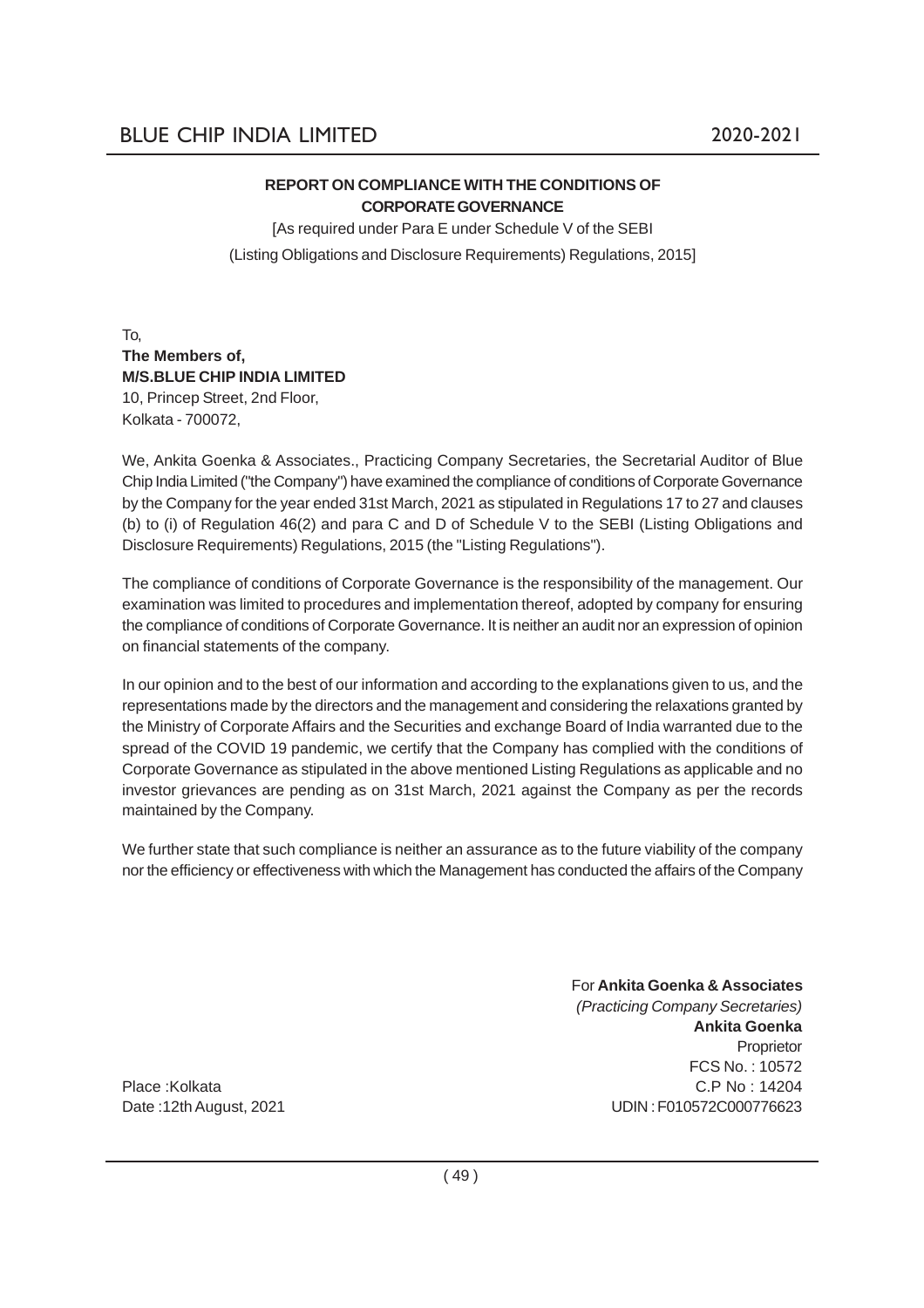#### *CERTIFICATE OF NON-DISQUALIFICATION OF DIRECTORS*

[pursuant to Regulation 34(3) and Schedule V Para C clause (10)(i) of the SEBI (Listing Obligations and Disclosure Requirements) Regulations, 2015]

To, **The Members of, M/S. Blue Chip India Limited** 10 Princep Street, 2nd Floor, Kolkata 700072

We have examined the relevant registers, records, forms, returns and disclosures received from the Directors of Blue Chip India Ltd having CIN L65991WB1993PLC060597 and having registered office at 10 Princep Street, 2nd Floor, P S Bow Bazar, Kolkata- 700072 (hereinafter referred to as 'the Company'), produced before us by the Company for the purpose of issuing this Certificate, in accordance with Regulation 34(3) read with Schedule V Para-C Sub-clause 10(i) of the Securities Exchange Board of India (Listing Obligations and Disclosure Requirements) Regulations, 2015.,and subject to limitations of Physical interaction and verification of records caused by COVID-19 Pandemic lock down.

In our opinion and to the best of our information and according to the verifications (including Directors Identification Number (DIN) status at the portal www.mca.gov.in) as considered necessary and explanations furnished to us by the Company & its officers, We hereby certify that none of the Directors on the Board of the Company as stated below for the Financial Year ending on 31st March, 2021 have been debarred or disqualified from being appointed or continuing as Directors of companies by the Securities and Exchange Board of India, Ministry of Corporate Affairs or any such other Statutory **Authorities** 

| SL. No.       | Name of Director        | DIN      | Date of Appointment in Company |
|---------------|-------------------------|----------|--------------------------------|
|               | Shri Arihant Jain       | 00174557 | 11/12/2006                     |
| $\mathcal{P}$ | Shri Shyamal Banerjee   | 00194544 | 11/02/2019                     |
| 3             | Shri Pranab Chakraborty | 03568360 | 05/03/2013                     |
|               | Shri Subhankar Kayal    | 03568470 | 14/08/2015                     |
| 5             | Smt. Madhu Barnwal      | 07150790 | 30/03/2015                     |
| 6             | Shri Sahil Sharma       | 08426733 | 21/04/2019                     |

Ensuring the eligibility of for the appointment/continuity of every Director on the Board is the responsibility of the management of the Company. Our responsibility is to express an opinion on these based on our verification. This certificate is neither an assurance as to the future viability of the Company nor of the efficiency or effectiveness with which the management has conducted the affairs of the Company.

For **Ankita Goenka & Associates** *(Practicing Company Secretaries)* **Ankita Goenka** Proprietor FCS No. : 10572 Place : Kolkata C.P No : 14204

Date :12th August, 2021 UDIN :F010572C000776612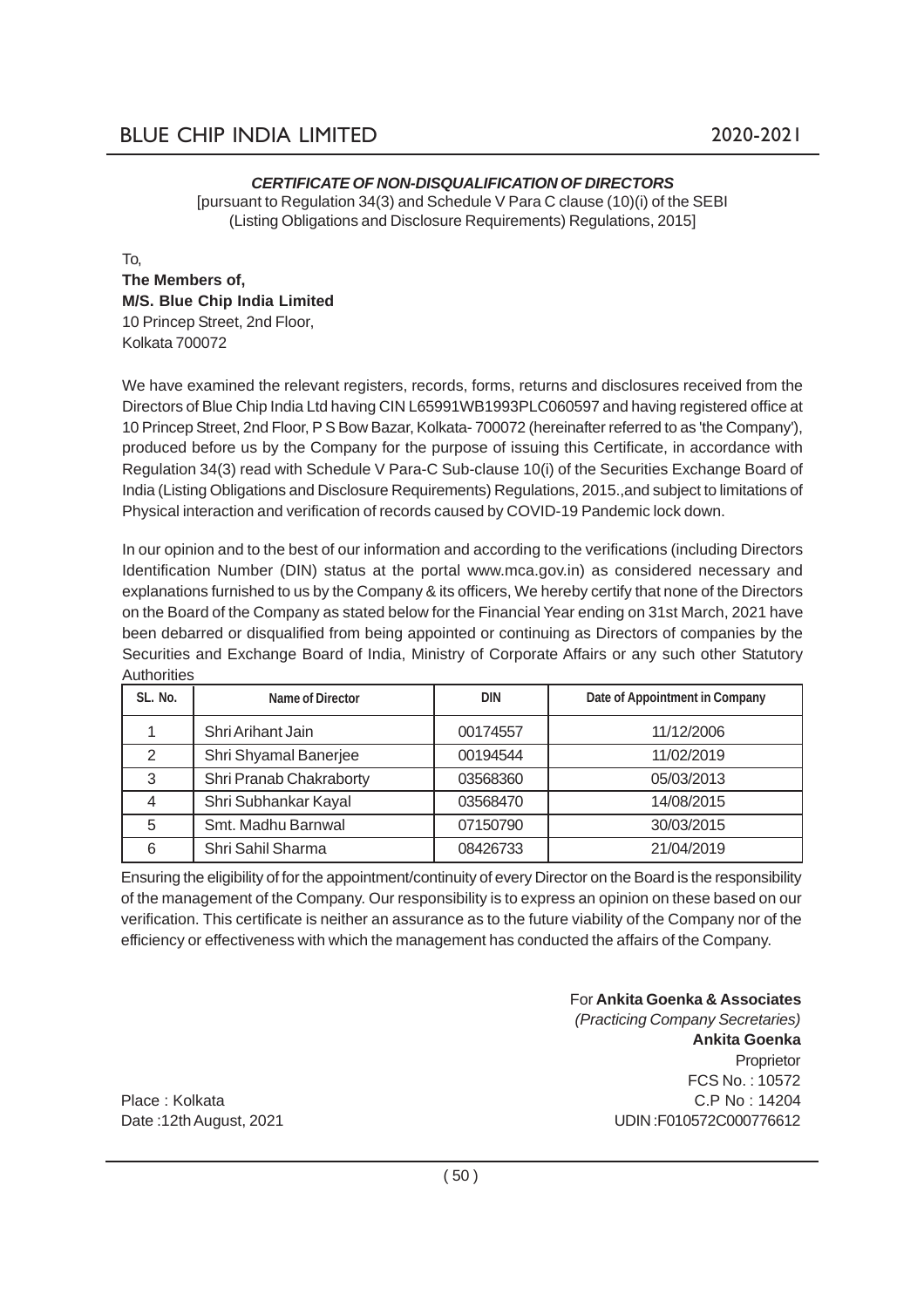# Annexure 'IV' to the Directors' Report **MANAGEMENT DISCUSSION AND ANALYSIS REPORT**

# **Economic Overview :**

The economic impact of the corona virus pandemic in India has been largely disruptive. As India battles the second wave of coronavirus infection, 98% of the nation is under some kinds of restrictions and lockdown which once again is leading to a crumbling economy. The Indian economy, by far, has been suffering since the pre-pandemic times and after the surge in infection, the nation's economy has been hit hard.

The year 2020-2021 has been full of unwelcome surprises and unavoidable new realities. What started out as a health challenge escalated rapidly into an economic and humanitarian crisis. The survey to assess impact of Coronavirus by different agencies reveal that besides the direct impact on demand and supply of goods and services, businesses are also facing reduced cash flows due to slowing economic activity which in turn is having an impact on all payments including to those for employees, interest, loan repayments and taxes.

While the COVID-19 pandemic shook the world, we have navigated through the uncertain times with focus on safety and well-being of everyone yet ensuring business continuity. Going forward, the potential impact of COVID 19 to our results will depend to a large extent on future developments regarding COVID-19 that cannot be accurately predicted at this time, including the duration and severity of the pandemic, the extent and effectiveness of containment actions and the impact of these and other factors on the economy.

#### **Industry Structure and Development - Overview :**

Investment business is the professional business of various securities (shares, bonds, etc.) and other assets (e.g., real estate), to meet specified investment goals for the benefit of investors. Investors may be institutions (insurance companies, pension funds, corporations etc.) or private investors (both directly via investment contracts and more commonly via collective investment schemes e.g., mutual funds).

# **Opportunities And Threats Opportunities:**

Investing in a securities market, also called investing in stocks and bonds, is one of the primary ways to build wealth through capital appreciation - an increase in the securities' value over time.

Investing is challenging, can be exciting and is a learning experience. Selecting stocks to invest in doesn't require an advanced degree in finance, but it does require careful research and keeping up with current economic trends.

It's a great thrill to participate in a bull market - one in which stocks go up in price - and watch the value of your investments climb week by week. Your Directors believe that there are tremendous long-term growth opportunities in emerging markets.

# **Threats:**

Finally, we need to consider threats to the company. Again, threats can be internal as well as external. In fact, the internal threats usually come first, which opens the door to external threats. Therefore, it's important to do a good threat analysis. Any internal problem is a threat to the company's well-being and should be evaluated alongside the external threats.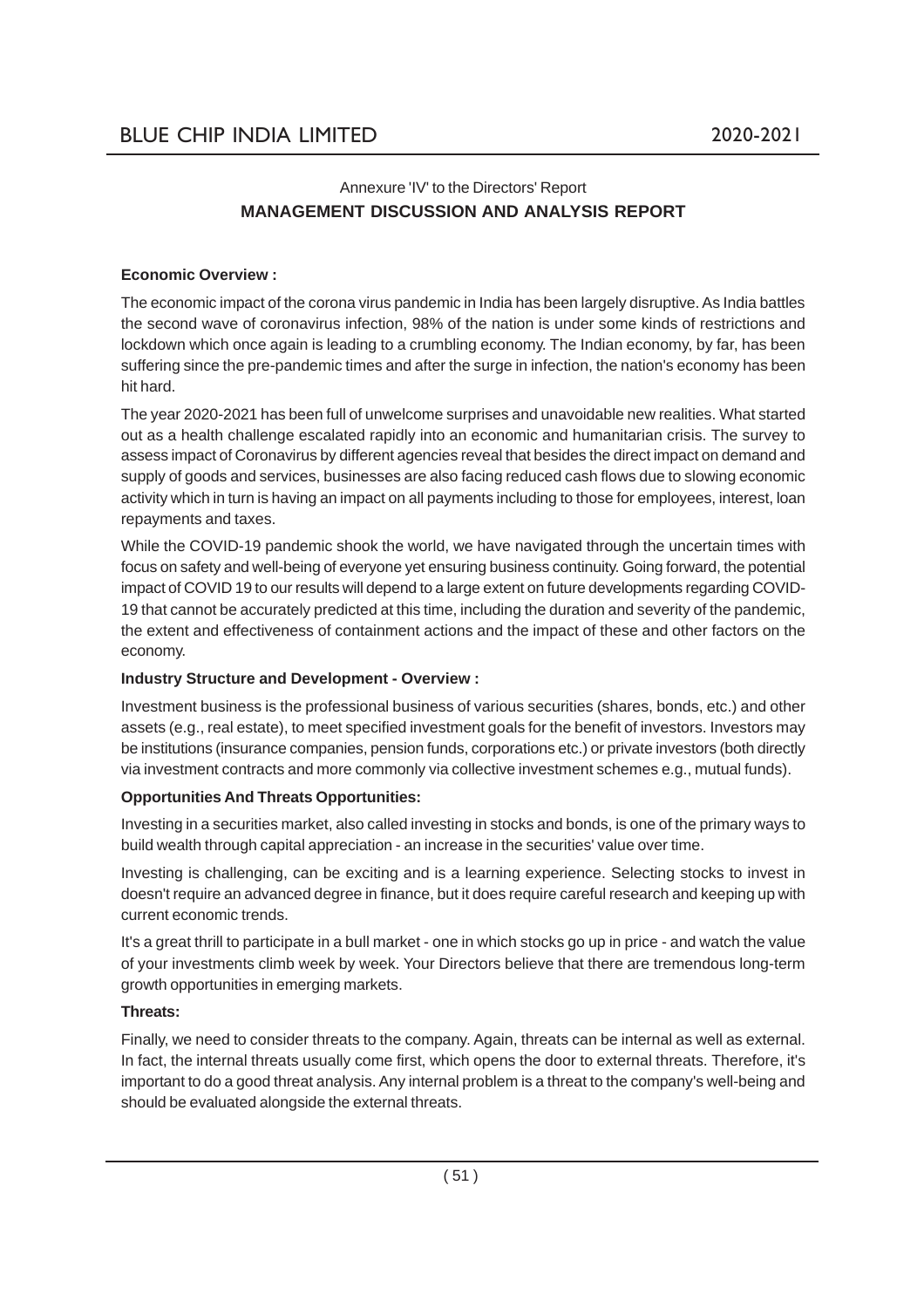Some possible threats are :

- Internal obstacles the company is facing.
- ▲ Cash flow problems.
- ▲ The relative position of the company's largest competitors.
- Technological advances in the industry (if the company isn't keeping pace).

# **Future Outlook :**

Your Company intends to invest in businesses related to infrastructure, telecommunication, soft ware etc. and wide variety of products and services in the coming years since it sees good prospect in these areas. It would definitely try to establish itself and remain as a strong player in the finance industry. With the Capital market expected to be in a better mode than the previous few years and with our efforts we can look forward to a prosperous year for the company.

# **Internal Control Systems and their adequacy :**

The Company has in place adequate internal control systems and procedures commensurate with the size and nature of its business. These procedures are designed to ensure :

- **That all assets and resources are used efficiently and are adequately protected:**
- That all internal policies and statutory guidelines are compiled within letter & spirit;
- The accuracy and timing of financial reports and management information.

# **Material Development in Human Resources/industrial relations front number of people employed :**

The Company believes that people are the key ingredient to the success of an organization. Looking after people makes good business sense because, if people are motivated, service excellence will follow. The relations remain cordial throughout the year between employees and the management. The Company recognizes the importance and contribution of its Human resources for its growth and development and is committed to the development of its people.

# **Financial and Operational Performance :**

Please refer Directors' Report for performance review.

# **Cautionary Statement :**

Statement in the Management's Discussion and Analysis describing the Company's projections estimates, expectations or predictions may be forward looking predictions within the meaning of applicable securities laws and regulations. These forward-looking statements are based on certain assumptions and expectations of future events over which the Company exercises no control. The Company cannot guarantee that the seassumptions and expectations are accurate or will be realized. Actual results may differ materially from such estimates, projections, etc. whether expressed or implied.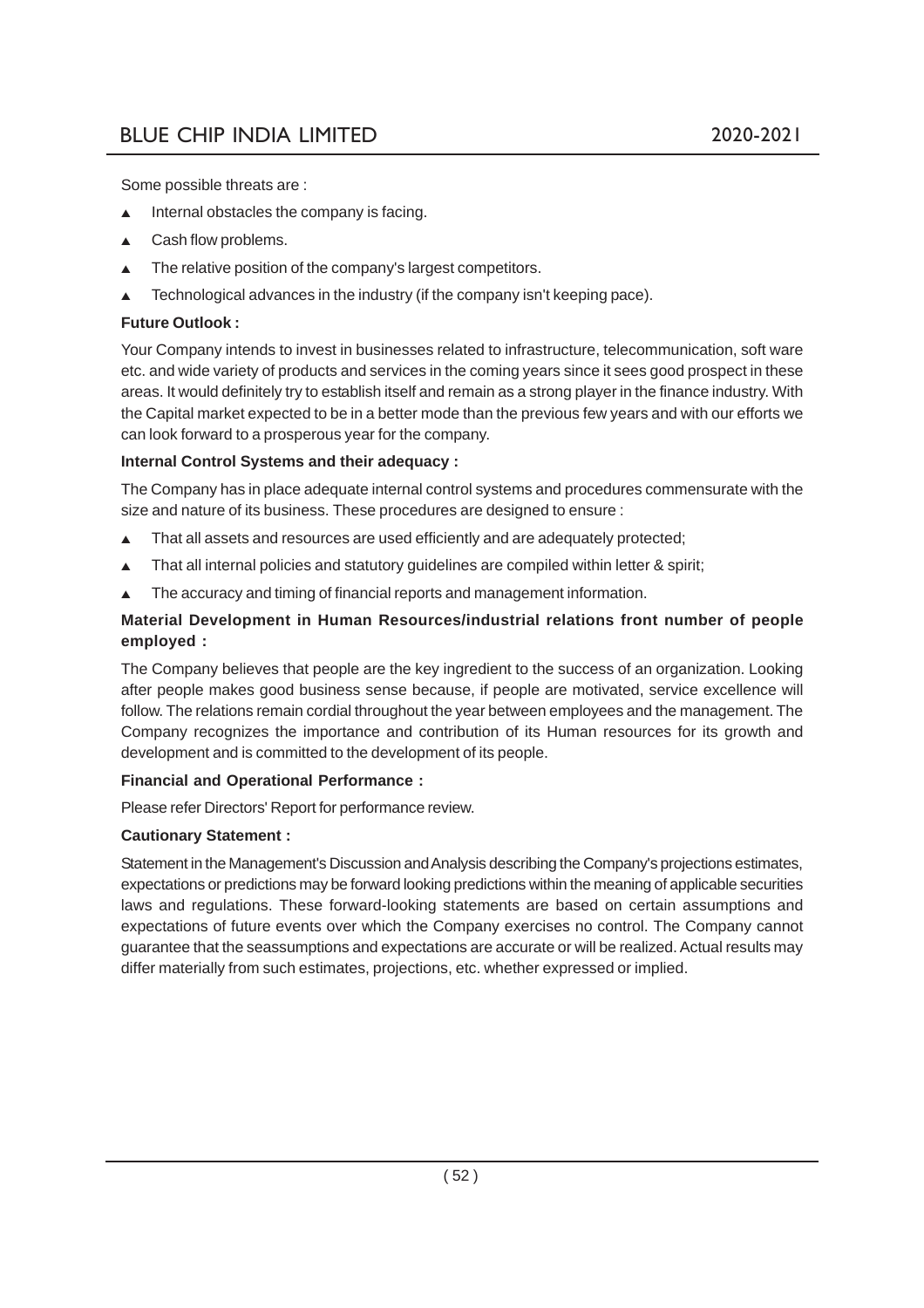# **DISCLOSURES UNDER REGULATION 34(3) READ WITH CLAUSE B OF SCHEDULE V OF SEBI (LISTING OBLIGATIONS AND DISCLOSURE REQUIREMENTS) REGULATIONS, 2015**

| SL.<br>No. | <b>Particulars</b>             | 2020-21 | 2019-20  | Reason for Change in<br>No. Key Financial Ratios                                                                                                                                                                    |
|------------|--------------------------------|---------|----------|---------------------------------------------------------------------------------------------------------------------------------------------------------------------------------------------------------------------|
| a)         | <b>Debtors Turnover</b>        | 0.00    | 0.00     | <b>NA</b>                                                                                                                                                                                                           |
| b)         | <b>Inventory Turnover</b>      | 0.00    | 0.00     | NA.                                                                                                                                                                                                                 |
| c)         | <b>Interest Coverage Ratio</b> | 0.00    | 0.00     | <b>NA</b>                                                                                                                                                                                                           |
| d)         | <b>Current Ratio</b>           | 0.02    | 0.02     | No Changes                                                                                                                                                                                                          |
| e)         | Debt Equity Ratio              | 4.25    | $-29.33$ | The ratio has increased on<br>account of increase in<br>borrowings and increase in<br>shareholders' fund implying<br>that the company has<br>leveraged more thereby<br>making investment in the<br>company riskier. |
| f)         | <b>Operating Profit Margin</b> | 0.00%   | 0.00%    | <b>NA</b>                                                                                                                                                                                                           |
| g)         | Net Profit Margin              | 0.00%   | $0.00\%$ | <b>NA</b>                                                                                                                                                                                                           |
| h)         | Return on Net Worth            | 2.00    | $-2.29$  | The increase in the return on<br>net worth is due to increase<br>in the shareholders' fund and<br>rise in the Profit sustained.<br>This implies that the<br>company is efficiently<br>utilising shareholders' fund. |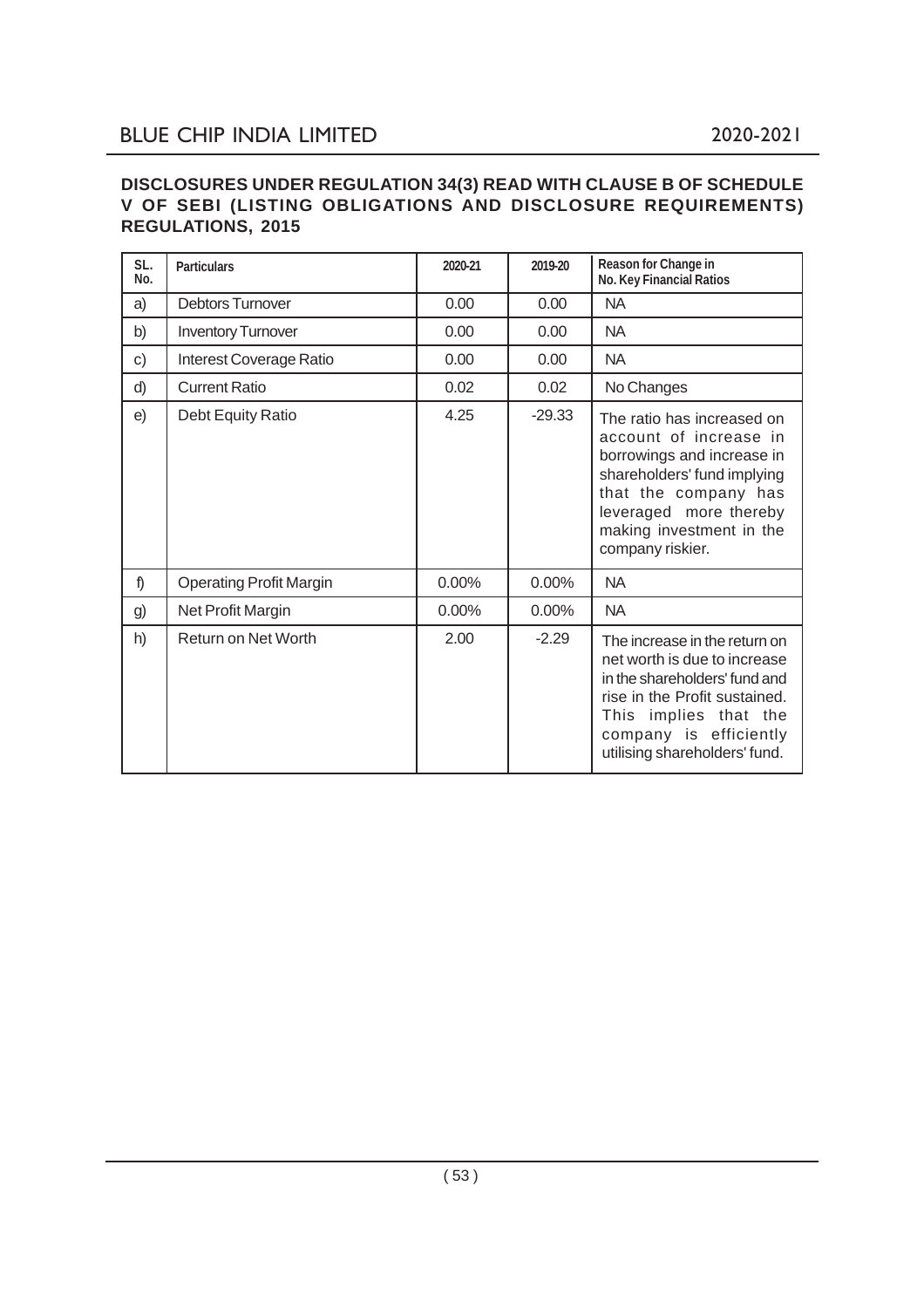#### **MANAGING DIRECTORAND CHIEF FINANCIALOFFICER CERTIFICATION** [Pursuant to Regulation 17(8) of SEBI (LODR) Regulations, 2015]

We hereby certify that for the financial year ending 31st March, 2021, on the basis of the review of the financial statements and the cash flow statement and to the best of our knowledge and belief that :-

- a) We have reviewed financial statements and the cash flow statement for the year ended 31st March, 2021 and that to the best of their knowledge and belief:
	- i) these statements do not contain any materially untrue statement or omit any material fact or contain statements that might bemisleading;
	- ii) these statements together present a true and fair view of the company's affairs and are in compliance with existing accounting standards, applicable laws and regulations.
- b) To the best of our knowledge and belief, no transactions entered into by the company during the year ended 31st March, 2021 which are fraudulent, illegal or violative of the company's code of conduct.
- c) We accept responsibility for establishing and maintaining internal controls for financial reporting and we have evaluated the effectiveness of internal control systems of the company pertaining to financial reporting and we have disclosed to the auditors and the Audit Committee, deficiencies in the design or operation of such internal controls, if any, of which we are aware and the steps they have taken or propose to take to rectify these deficiencies.
- d) We have indicated, based on our most recent evaluation, wherever applicable, to the auditor and audit committee.
	- i) There has not been any significant changes in internal control over financial reporting during the year under reference.
	- ii) There has not been significant changes in accounting policies during the year and that the same have been disclosed in the notes to the financial statements; and
	- iii) We are not aware of any instance during the year of significant fraud with involvement therein, of the management or an employee having a significant role in the Company's internal control system over financial reporting.

Place : Kolkata **Managing Director** Chief Financial Officer Date: 28th June, 2021 DIN : 00174557

**Arihant Jain Soni Jain**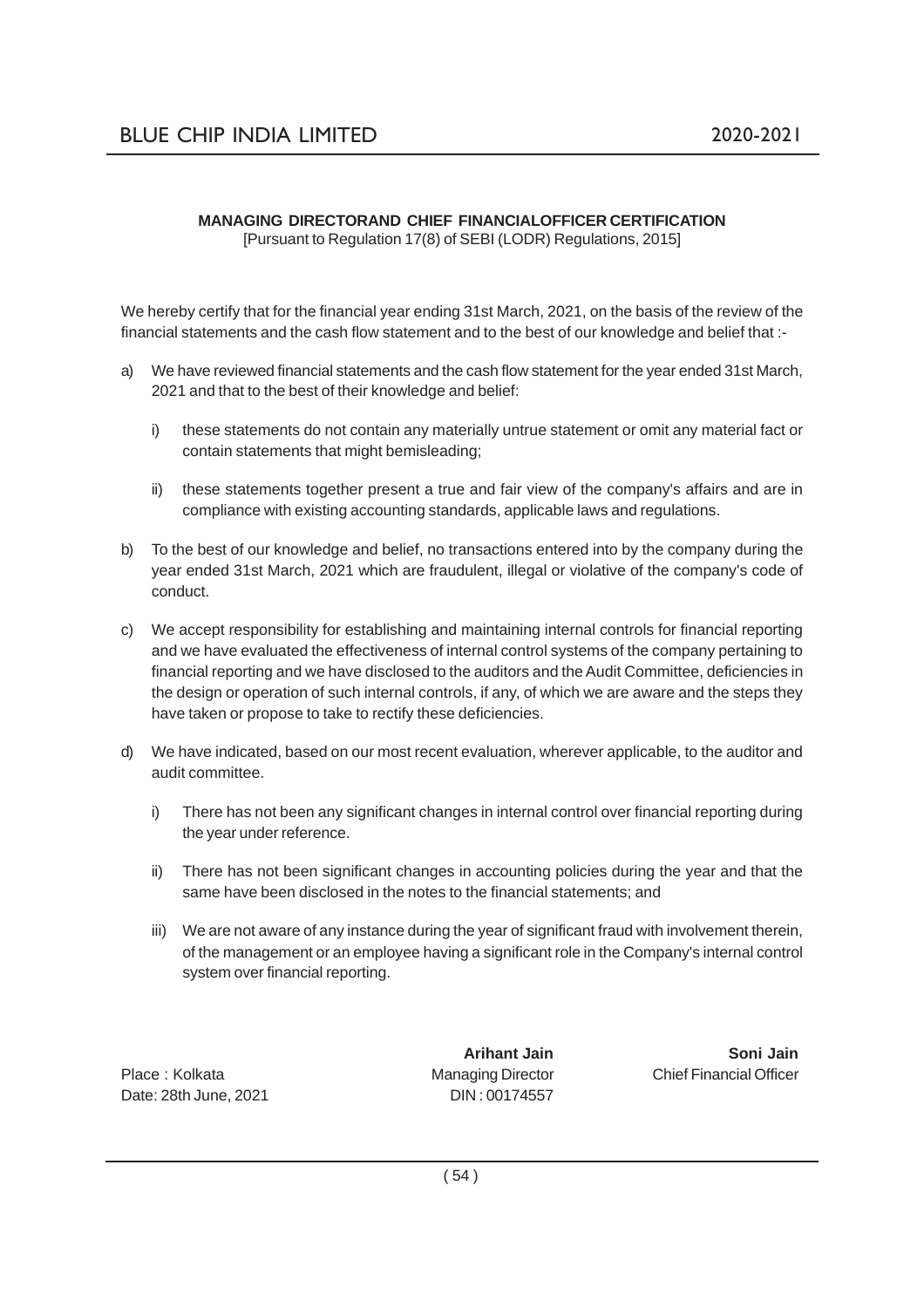# **INDEPENDENT AUDITOR'S REPORT**

To

# **The Members of,**

# **BLUECHIP INDIA LIMITED**

Report on theInd AS Financial Statements

#### **Opinion**

We have audited the accompanying Ind AS financial statements of **BLUECHIP INDIA LIMITED ("the Company")** which comprises the Balance Sheet as at March 31, 2021, the Statement of Profit and Loss (including Other Comprehensive Income), statement of changes in Equity and Statement of Cash Flows for the year then ended, and notes to the financial statements, including a summary of significant accounting policies and other explanatory information of the company.

In our opinion and to the best of our information and according to the explanations given to us, except for the possible effects of the matter described in the basis for qualified opinion paragraph, the aforesaid Ind AS financial statements give the information required by the Companies Act, 2013 ("the Act") in the manner so required and give a true and fair view in conformity with the Indian Accounting Standards prescribed under section 133 of the Act read with the Companies (India Accounting Standards) Rules, 2015, as amended, ("Ind AS") and other accounting principles generally accepted in India, of the state of affairs of the Company as at March 31, 2021, and its profit (Including Other Comprehensive Income), Statement of Changes in Equityand its cash flows for the year ended on that date.

#### **Basis for Qualified Opinion**

Attention is drawn to Note No 26. Related to valuation of inventory of unquoted shares which are carried in the Balance sheet at cost instead of Fair Value. In absence of adequate information for determining the fair market value of inventories of unquoted shares, impact thereof on Financial Statements are not ascertainable.

We conducted our audit in accordance with the Standards on Auditing (SAs) specified under section 143(10) of the Companies Act, 2013. Our responsibilities under those Standards are further described in the Auditor's Responsibilities for the Audit of the Financial Statements section of our report. We are independent of the Company in accordance with the Code of Ethics issued by the Institute of Chartered Accountants of India together with the ethical requirements that are relevant to our audit of the financial statements under the provisions of the Companies Act, 2013 and the Rules there under, and we have fulfilled our other ethical responsibilities in accordance with these requirements and the ICAI's Code of Ethics. We believe that the audit evidence we have obtained is sufficient and appropriate to provide a basis for our opinion on Ind AS Financial Statement.

#### **Key Audit Matters:**

Key audit matters are those matters that, in our professional judgment, were of most significance in our audit of the Ind AS financial statements of the current period. These matters were addressed and communicated with management in the context of our audit of the Ind AS financial statements as a whole, and in forming our opinion thereon, and we do not provide a separate opinion on these matters. We have determined the matters described below to be the key audit matters to be communicated in the report.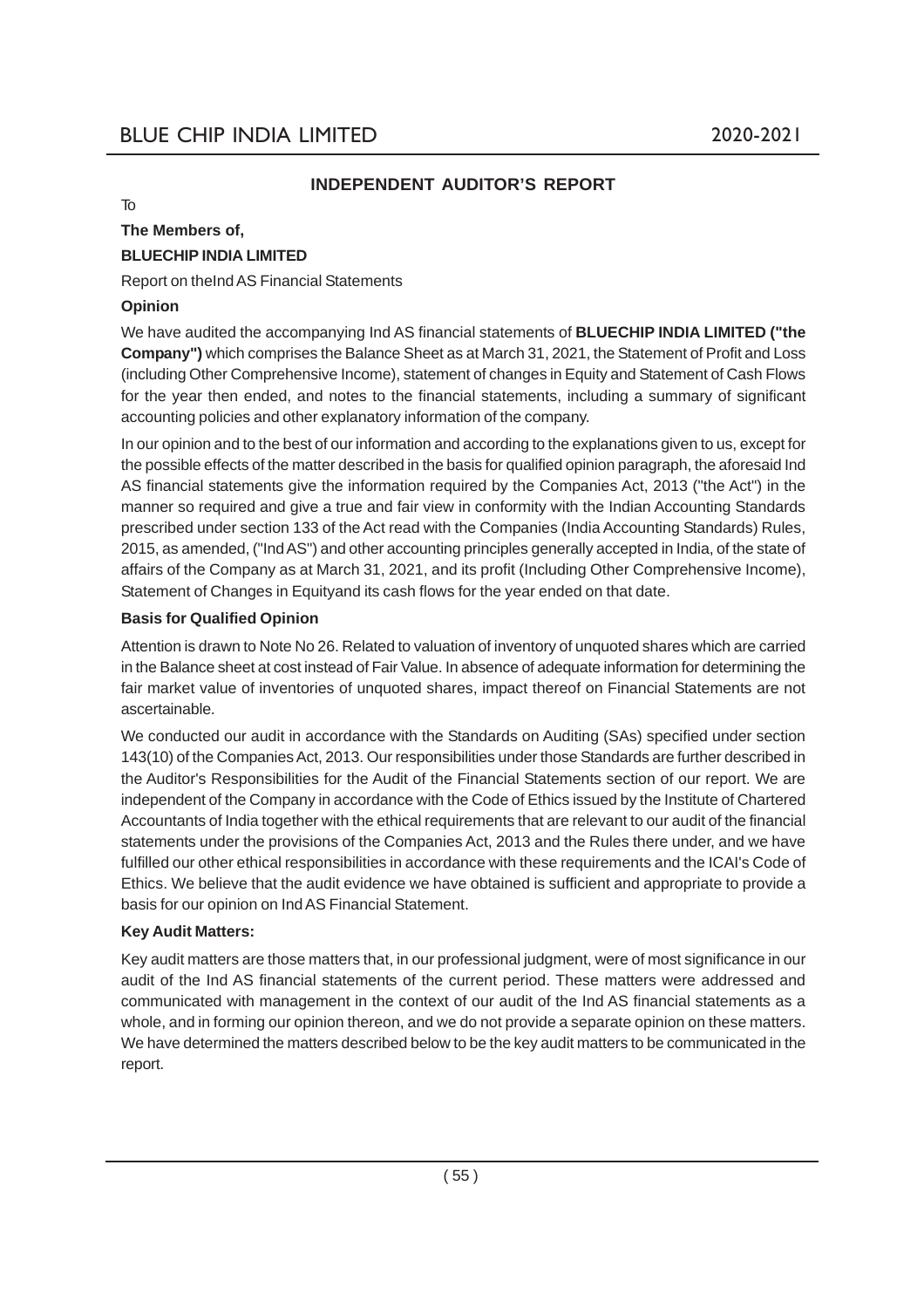#### **Emphasis of Matter**

- a. Attention is invited to Note no. 19 of the accounts where considering the pandemic due to Covid-19 the company continued with its policy of work from home to ensure continuity.
- b. Attention is drawn to Note no. 31 of the Financial Results. NBFC Registration Certificate No.05.01991 of the company has been cancelled by RBI order no. DNBS.RO.KOL.NO.367/03.03.008/2019-20 dated 28.08.2019. The Management of Company is going to file an appeal against the order. In view of the management the order will neither impact the going concern status of the company nor its future operation.

Our opinion is not modified in respect of these matters.

#### **Information Other than the Ind AS Financial Statements and Auditor's Report Thereon**

The Company's Board of Directors is responsible for the preparation of the other information. The other information comprises the information included in the Management Discussion and Analysis, Directors Report including Annexures to Directors' Report, Report on Corporate Governance but does not include the Ind AS Financial Statements and our auditors' report thereon. The Management Discussion and Analysis, Directors' Report including Annexures to Directors' Report and Report on Corporate Governance are expected to be made available to us after the date of this auditor's report.

Our opinion on the Ind AS financial statements does not cover the other information and we will not express any form of assurance conclusion thereon.

In connection with our audit of the financial statements, our responsibility is to read the other information identified above when it becomes available and, in doing so, consider whether the other information is materially inconsistent with the financial statements or out knowledge obtained in the audit or otherwise appears to be materially misstated.

When we read the annual report, if we conclude that there is a material misstatement therein, we are required to communicate the matter to those charged with governance and take appropriate action as applicable under the relevant laws and regulations.

#### **Responsibility of Management and Those charged with Governance for the Financial Statements**

The Company's Board of Directors is responsible for the matters stated in section 134(5) of the Companies Act, 2013 ("the Act") with respect to the preparation of these Ind AS financial statements that give a true and fair view of the financial position, financial performance, total comprehensive income (changes in equity) and cash flows of the Company in accordance with the Ind AS and accounting principles generally accepted in India, including the accounting Standards specified under section 133 of the Act, 2013 read with relevant rules issued thereunder and other Accounting principles generally accepted in India. This responsibility also includes maintenance of adequate accounting records in accordance with the provisions of the Act for safeguarding of the assets of the Company and for preventing and detecting frauds and other irregularities; selection and application of appropriate implementation and maintenance of accounting policies; making judgments and estimates that are reasonable and prudent; and design, implementation and maintenance of adequate that were operating effectively for ensuring the accuracy and completeness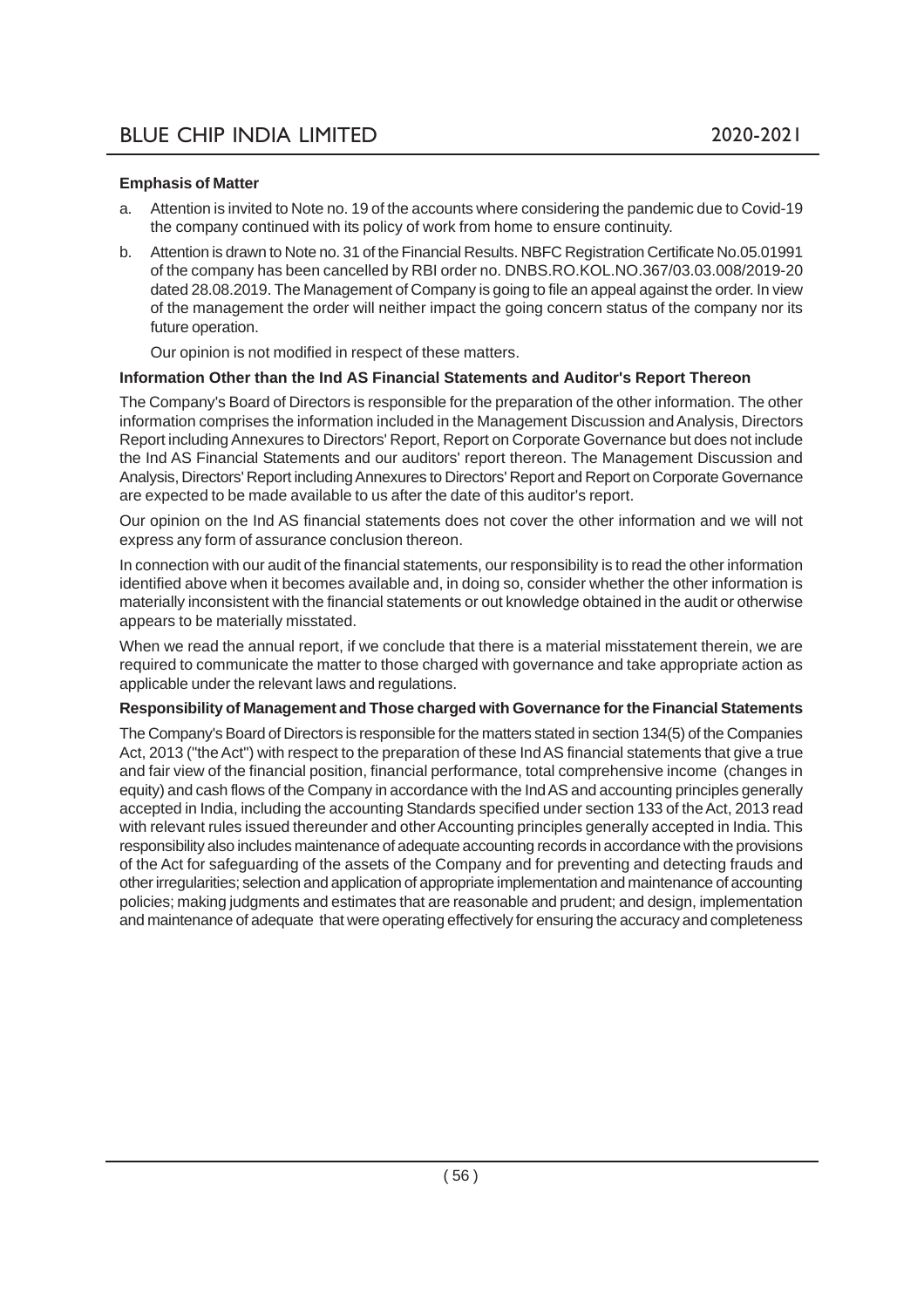of the accounting records, relevant to the preparation and presentation of the financial statement that give a true and fair view and are free from material misstatement, whether due to fraud or error.

In preparing the Ind ASfinancial statements, management is responsible for assessing the Company's ability to continue as a going concern, disclosing, as applicable, matters related to going concern and using the going concern basis of accounting unless management either intends to liquidate the Company or to cease operations, or has no realistic alternative but to do so.

Those Board of Directors are also responsible for overseeing the company's financial reporting process

#### **Auditor's Responsibility for the Audit of the Ind AS Financial Statements**

Our objectives are to obtain reasonable assurance about whether the Ind ASfinancial statements as a whole are free from material misstatement, whether due to fraud or error, and to issue an auditor's report that includes our opinion. Reasonable assurance is a high level of assurance, but is not a guarantee that an audit conducted in accordance with SAs will always detect a material misstatement when it exists. Misstatements can arise from fraud or error and are considered material if, individually or in the aggregate, they could reasonably be expected to influence the economic decisions of users taken on the basis of these financial statements.

As part of an audit in accordance with SAs, we exercise professional judgment and maintain professional skepticism throughout the audit. We also:

- Identify and assess the risks of material misstatement of the Ind AS Financial Statements, whether due to fraud or error, design and perform audit procedures responsive to those risks, and obtain audit evidence that is sufficient and appropriate to provide a basis for our opinion. The risk of not detecting a material misstatement resulting from fraud is higher than for one resulting from error, as fraud may involve collusion, forgery, intentional omissions, misrepresentations, or the override of internal control.
- Obtain an understanding of internal controls relevant to the audit in order to design audit procedures that are appropriate in the circumstances. Under section 143(3)(i) of the Act, we are also responsible for expressing our opinion on whether the Company has adequate internal financial controls system in place and the operating effectiveness of such controls.
- Evaluate the appropriateness of accounting policies used and the reasonableness of accounting estimates and related disclosures made by management.
- Conclude on the appropriateness of management's use of the going concern basis of accounting and, based on the audit evidence obtained, whether a material uncertainty exists related to events or conditions that may cast significant doubt on the ability of the Company to continue as a going concern. If we conclude that a material uncertainty exists, we are required to draw attention in our auditor's report to the related disclosures in the interim consolidated financial statements or, if such disclosures are inadequate, to modify our opinion. Our conclusions are based on the audit evidence obtained up to the date of our auditor's report. However, future events or conditions may cause the Company to cease to continue as a going concern.
- Evaluate the overall presentation, structure and content of the Ind AS financial statements, including the disclosures, and whether the Ind AS financial statements represent the underlying transactions and events in a manner that achieves fair presentation.

We communicate with those charged with governance regarding, among other matters, the planned scope and timing of the audit and significant audit findings, including any significant deficiencies in internal control that we identify during our audit.

We also provide those charged with governance with a statement that we have complied with relevant ethical requirements regarding independence, and to communicate with them all relationships and other matters that may reasonably be thought to bear on our independence, and where applicable, related safeguards.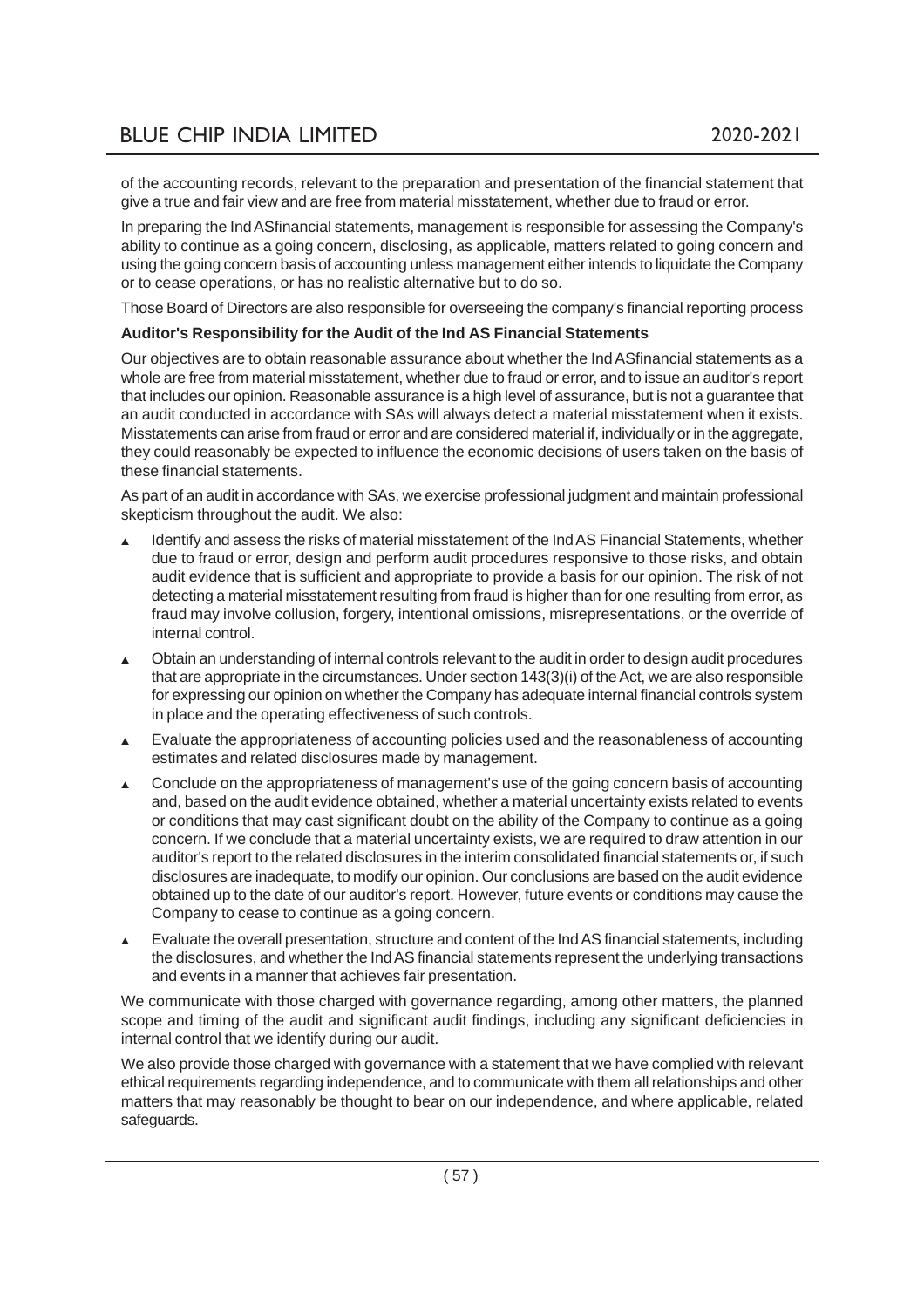From the matters communicated with those charged with governance, we determine those matters that were of most significance in the audit of the Ind AS financial statements of the current period and are therefore the key audit matters. We describe these matters in our auditor's report unless law or regulation precludes public disclosure about the matter or when, in extremely rare circumstances, we determine that a matter should not be communicated in our report because the adverse consequences of doing so would reasonably be expected to outweigh the public interest benefits of such communication.

#### **Report on Other Legal and Regulatory Requirements**

- (i) As required by the Companies (Auditors Report) order, 2016 ( the Order) issued by the Central Government of India in terms of section 143 (11) of the Act we give in the Annexure A, a Statement on the matters specified in paragraph 3 and 4 of the order.
- (ii) As required by Section 143(3) of the Act, we report that :
- (a) We have sought and obtained all the information and explanations which to the best of our knowledge and belief were necessary for the purpose of our audit.
- (b) In our opinion, proper books of account as required by law have been kept by the Company so far as it appears from our examination of those books.
- (c) The Balance Sheet, the Statement of Profit and Loss (Including Other Comprehensive Income), the Cash Flow Statement and Statement of Changes in Equity dealt with by this Report are in agreement with the books of account.
- (d) In our opinion, the aforesaidInd AS financial statements comply with the Accounting Standards specified under Section 133 of the Act, read with Rule 7 of the Companies (Accounts) Rules, 2014.
- (e) On the basis of the written representations received from the directors as on 31st March, 2021 taken on record by the Board of Directors, none of the directors is disqualified as on 31st March, 2021 from being appointed as a director in terms of Section 164(2) of the Act.
- (f) With respect to the adequacy of the internal financial controls over financial reporting of the company and the operating effectiveness of such controls, refer to our separate report in Annexure B.
- (g) With respect to the other matter to be included in the Auditor's report in accordance with the requirements of Section 197(16) of the act, as amended -

In our opinion and to the best of our information and according to the explanations given to us, the remuneration paid by the company to its directors during the year is in accordance with the provisions of section 197 of the Act.

- (h) With respect to the other matters to be includes in the Auditor's Report in accordance with Rule 11 of the Companies (Audit and Auditors) Rules, 2014, in our opinion and to the best of our information and according to the explanations given to us :
	- i. The Company has disclosed the impact of pending litigations in its financial statements;
	- ii. The Company did not have any long term contracts including derivative contact for which there were any material foreseeable losses.
	- iii. There were no amount which were required to be transferred, to the Investors Education and Protection Fund by the Company at the year.

**For DEOKI BIJAY & Co.** *CHARTERED ACCOUNTANTS* Firm Regn. No : 313105E CA **RAMESH KUMAR CHOKHANI** Dated: 28th day of June, 2021 *Partner* Memb No. 062081 UDIN : 21062081AAAABZ5690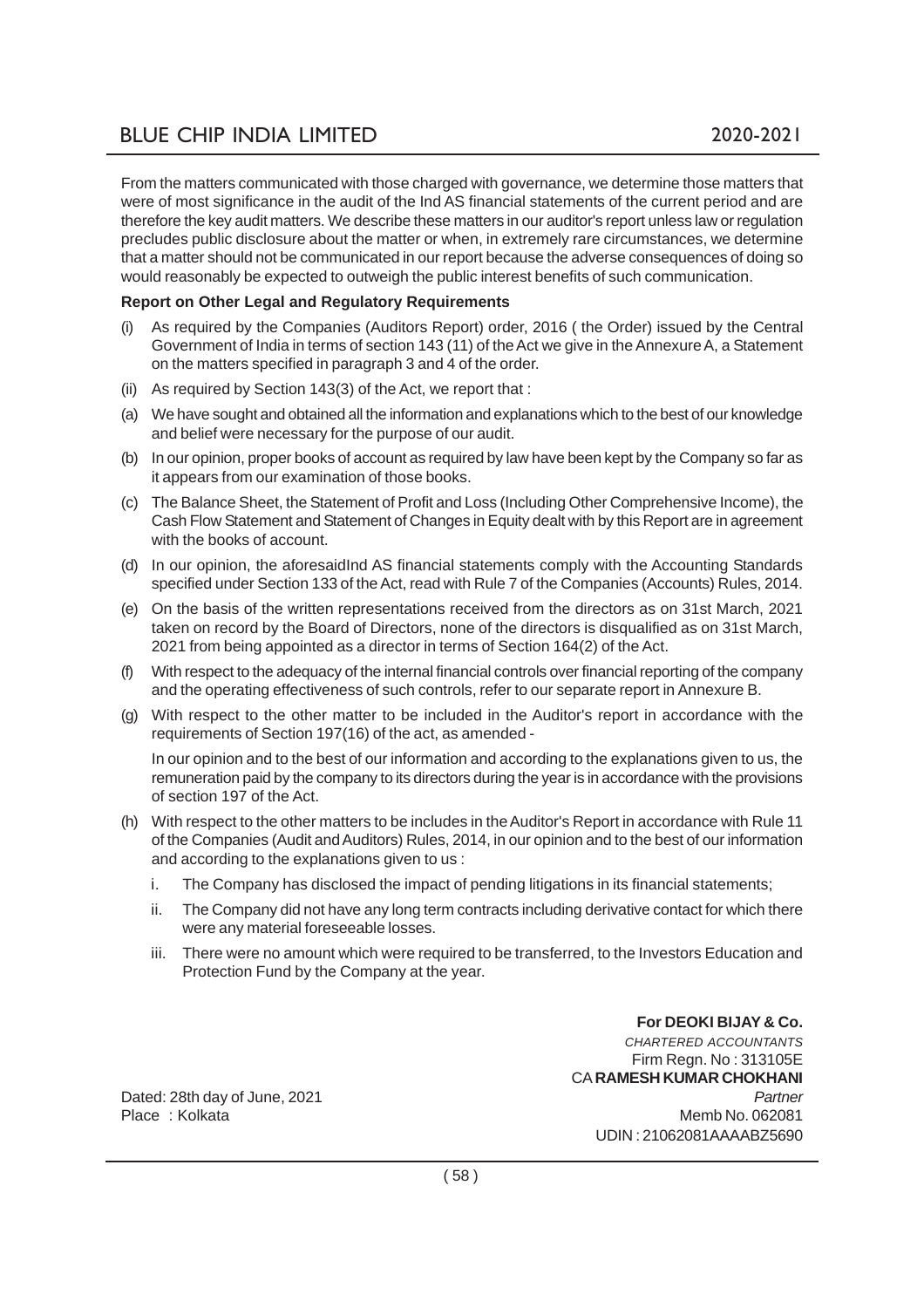#### **Annexure A to the Independent Auditors' Report**

Referred to Paragraph 1 under "Report on Other Legal and Regulatory Requirements" section in the Independent Auditor's Report of even date on the Ind AS financial statements of **BLUECHIP INDIA LIMITED** for the year ended 31st March, 2021, we report that:

- (i) (a) The Company has maintained proper records showing full particulars including quantitative details and situation of fixed assets.
- (ii) The Company has carried out physical verification of inventory at reasonable intervals. As per the information and explanations given to us, no material discrepancies were noticed during such verification.
- (iii) (a) The Company has not granted any loans, secured or unsecured to companies, firms , Limited Liability Partnerships or other parties covered in the register maintained under section 189 of the Companies Act, 2013.
	- (b) As the Company has not given any loans, clause iii(a), iii(b) and clause iii(c) of paragraph 3 of 'the order' are not applicable to the Company.
- (iv) The Company has not granted any loans, investments, guarantee and security to any person falling under section 185 and 186 of the companies act, 2013. Thus, paragraph 3(iv) of the Order is not applicable to the Company.
- (v) The Company has not accepted any deposits and therefore the directives issued by the Reserve Bank of India and the provisions of section 73 to 76 or any other relevant provisions of the Companies Act, 2013 and the rules formed thereunder are not applicable to the Company.
- (vi) The Central Government has not prescribed the maintenance of cost records under Section 148(1) of the Act, for any of the product/services rendered by the Company.
- (vii) (a) According to information and explanation given to us and as per the records of the Company examined by us, the Company is regular in depositing with appropriate authorities undisputed statutory dues including Provident Fund, Employees' State Insurance, Income-tax, Goods and Service tax, Cessand otherstatutory dues applicable to it except following undisputed amounts payable in respect ofIncome Tax in arrears as at March 31, 2021 for a period of more than six months from the date they became payable :

| Name of the Statute  | Amount (Rs.)  | Period to which the amount relates |  |
|----------------------|---------------|------------------------------------|--|
| Income Tax Act, 1961 | 67.072/-      | Asst Year 2006-2007                |  |
| Income Tax Act, 1961 | $3,43,320/$ - | Asst Year 2010-2011                |  |

(b) According to the information and explanation given to us, there are no dues of Provident fund, Employee's state insurance, Goods and Service Tax(GST), cess which have not been deposited on account of any dispute of the company as at 31stMarch, 2021. Details of dues of Income tax which have not been deposited as at 31st March, 2021 on account of disputes are given below:

| Name of the<br><b>Statue</b> | Nature of Dues | Amount (Rs.) | Period for which the<br>amount is related | Forum where dispute is<br>pending |
|------------------------------|----------------|--------------|-------------------------------------------|-----------------------------------|
| Income Tax                   | Income Tax     | 7,25,990/-   | Asst                                      | CП                                |
| Act. 1961                    | <b>Demands</b> |              | Year 2012-2013                            | (Appeals)                         |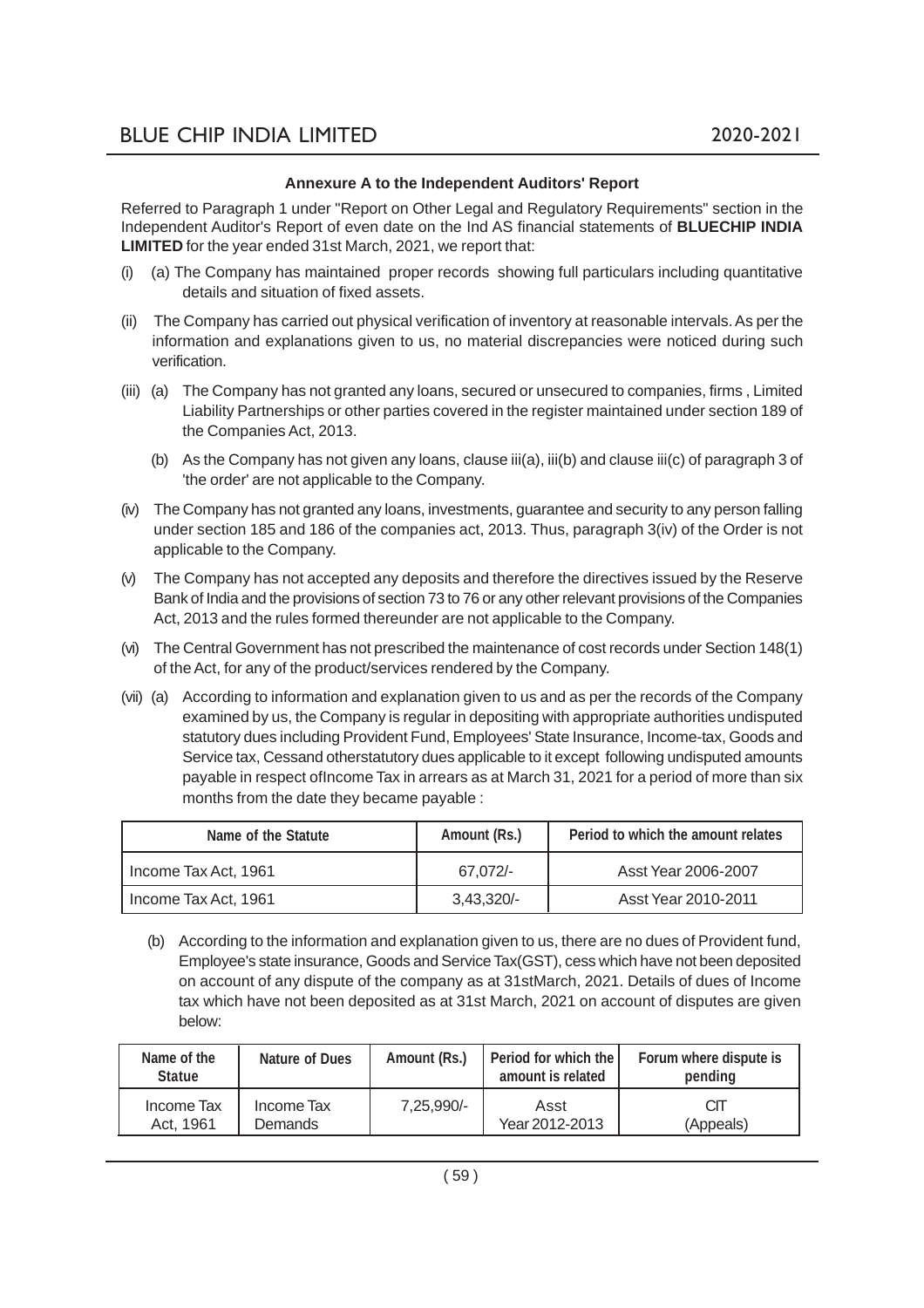- (viii) The Company has not taken any loans or borrowings from any banks, Financial Institutions and government. The company has not issued any debentures. Thus, Paragraph 3(viii) of the order is not applicable to the Company.
- (ix) The Company did not raise any money by way of initial public offer or further public offer (including debt instruments) and term loans during the year. Accordingly, paragraph 3(ix) of the Order is not applicable.
- (x) During the course of our examination of the books and records of the Company, carried out in accordance with the generally accepted auditing practices in India, we have neither come across any instance of fraud by the Company or any fraud on the Company by its officers or employees, noticed or reported during the year, nor have we been informed of any such instance by the management.
- (xi) In our opinion and according to the information and explanations given to us, and based on examination of records of the Company, the managerial remuneration has been provided in accordance with the requisite approvals mandated by the provisions of section 197 read with Schedule V to the Companies Act, 2013.
- (xii) In our opinion and according to the information and explanations given to us, the Company is not a nidhi company. Accordingly, paragraph 3(xii) of the Order is not applicable.
- (xiii) According to the information and explanations given to us and based on our examination of the records of the Company, transactions with the related parties are in compliance with sections 177 and 188 of the Act wherever applicable.
- (xiv) According to the information and explanations give to us and based on our examination of the records of the Company, the Company has not made any preferential allotment or private placement of shares or fully or partly convertible debentures during the year. Accordingly, paragraph 3(xiv) of the Order is not applicable to the Company.
- (xv) According to the information and explanations given to us and the records of the Company examined by us, the Company has not entered into non-cash transactions with directors or persons connected with him. Accordingly, paragraph 3(xv) of the Order is not applicable.
- (xvi) The Company wasrequired to be registered under section 45-IA of the Reserve Bank of India Act, 1934 and has been obtained the registration to carry on the business of a non- banking financial company without accepting public deposits. However, the registration obtained was cancelled by RBI and the company is going to file an appeal against the order.

**For DEOKI BIJAY & Co.** *CHARTERED ACCOUNTANTS* Firm Regn. No : 313105E CA **RAMESH KUMAR CHOKHANI** Dated: 28th day of June, 2021 *Partner* Place : Kolkata Memb No. 062081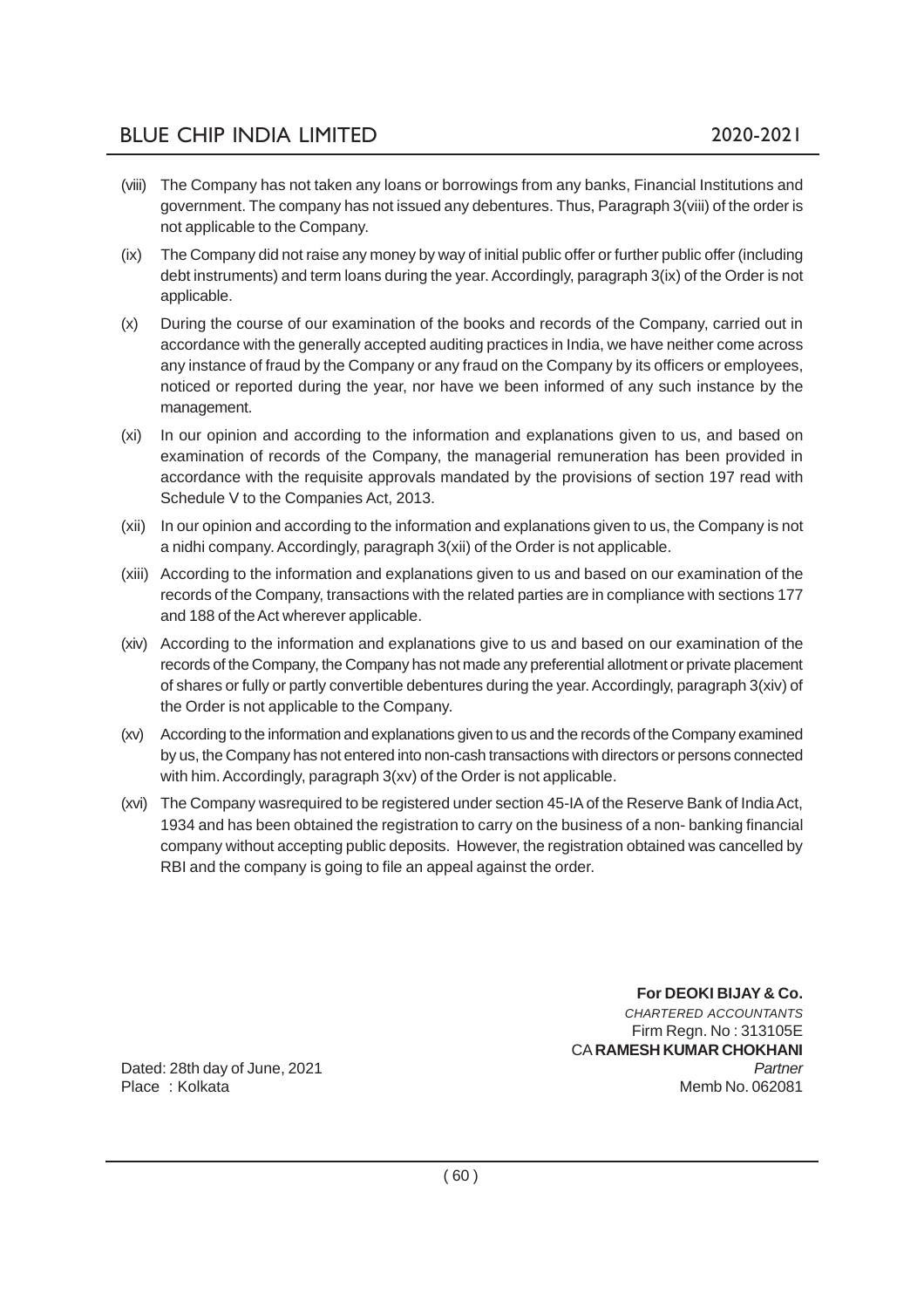# **Annexure B to the Auditors' Report**

Report on the Internal Financial Controls under Clause (i) of sub-section 3 of Section 143 of the Companies Act, 2013 ('the Act')

We have audited the internal financial controls over financial reporting of **BLUECHIP INDIA LIMITED ('the Company')** as on 31st March, 2021 in conjunction with our audit of the standalone financial statements of the Company for the year ended on that date.

# **Management's Responsibility for Internal Financial Controls**

The Company's management is responsible for establishing and maintaining internal financial controls based on the internal control over financial reporting criteria established by the Company considering the essential components of internal control stated in the Guidance Note on Audit of Internal Financial Controls over Financial Reporting issued by the Institute of Chartered Accountants of India ('ICAI'). These responsibilities include the design, implementation and maintenance of adequate internal financial controls that were operating effectively for ensuring the orderly and efficient conduct of its business, including adherence to the Company's policies, the safe guarding of its assets, the prevention and detection of frauds and errors, the accuracy and completeness of the accounting records, and the timely preparation of reliable financial information, as required under the Companies Act, 2013.

#### **Auditors' Responsibility**

Our responsibility is to express an opinion on the Company's internal financial controls over financial reporting based on our audit. We conducted our audit in accordance with the Guidance Note on Audit of Internal Financial Controls over Financial Reporting (the 'Guidance Note') and the Standards on Auditing, issued by ICAI and deemed to be prescribed under Section 143(10) of the Companies Act, 2013, to the extent applicable to an audit of internal financial controls, both applicable to an audit of Internal Financial Controls and, both issued by the Institute of Chartered Accountants of India. Those Standards and the Guidance Note require that we comply with ethical requirements and plan and perform the audit to obtain reasonable assurance about whether adequate internal financial controls over financial reporting were established and maintained and if such controls operated effectively in all material respects.

Our audit involves performing procedures to obtain audit evidence about the adequacy of the internal financial controls system over financial reporting and their operative effectiveness. Our audit of internal Financial Controls over financial reporting included obtaining an understanding of internal financial controls over financial reporting, assessing the risk that a material weakness exists, and testing and evaluating the design and operating effectiveness of internal control based on the assessed risk. The procedures selected depend on the auditorsjudgment, including the assessment of the risks of material misstatement of the financial statements, whether due to fraud or error.

We believe that the audit evidence we have obtained is sufficient and appropriate to provide a basis for our audit opinion of the Company's internal financial controls system over financial reporting.

# **Meaning of Internal Financial Controls over Financial Reporting**

A company's internal financial control over financial reporting is a process designed to provide reasonable assurance regarding the reliability of financial reporting and the preparation of financial statements for external purpose in accordance with generally accepted accounting principles. A company's internal financial control over financial reporting includes those policies and procedures that (1) pertain to the maintenance of records that, in responsible detail, accurately and fairy reflect the transactions and dispositions of the assets of the Company; (2) provide reasonable assurance that transactions are records as necessary to permit preparation of financial statements in accordance with authorizations of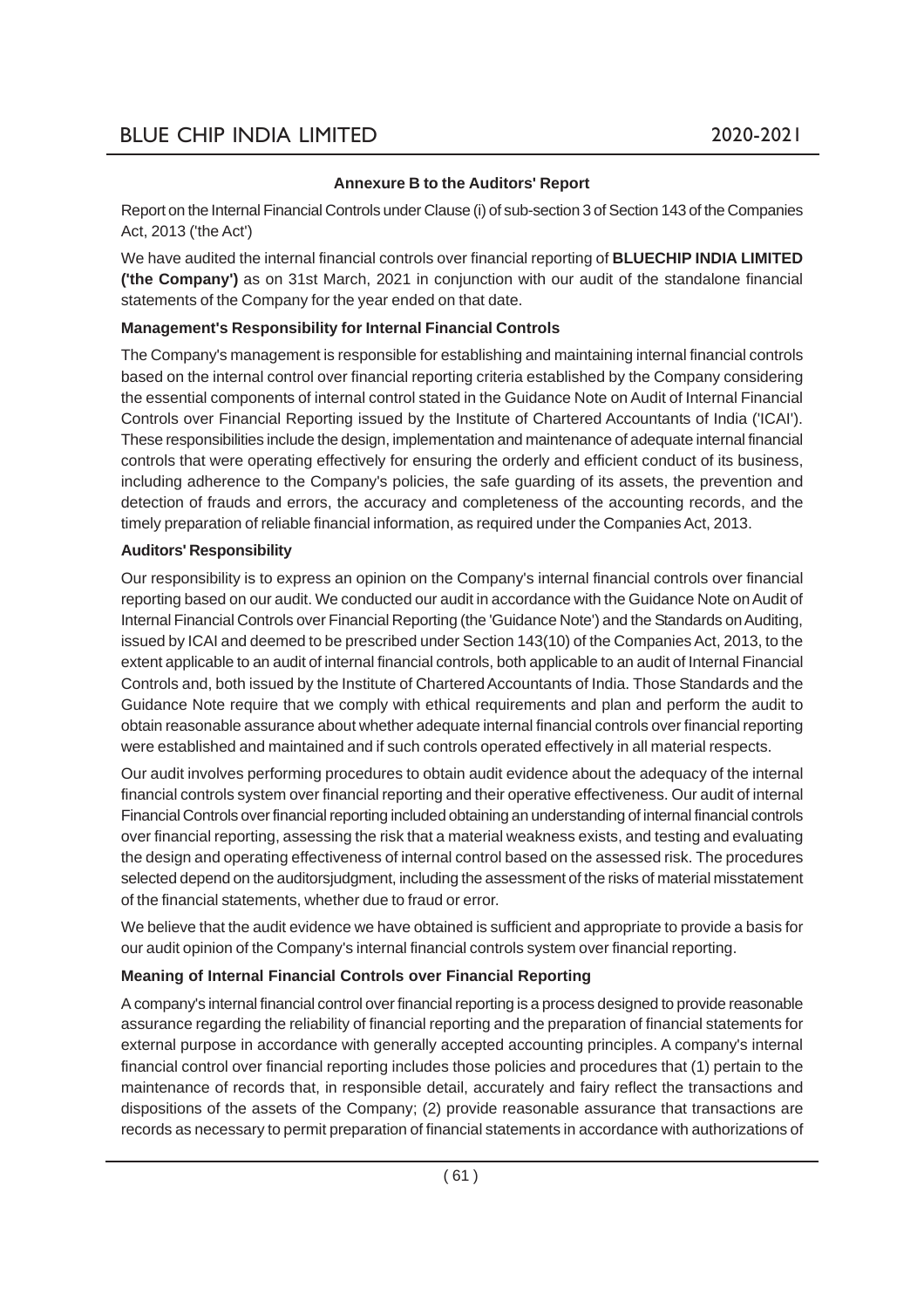the Management and directors of the Company; and (3) provide reasonable assurance regarding prevention or timely detection of unauthorised acquisition, use, or disposition of the Company's assets that could have a material effect on the financial statements.

# **Inherent Limitations of Internal Financial Controls Over Financial Reporting**

Because of the inherent limitations of internal financial controls over financial reporting, including the possibility of collusion or improper management override of controls, material misstatements due to error or fraud may occur and nor be detected. Also, projections of any evaluation of the internal financial controls over financial reporting to future period are subject to the risk that the internal financial control over financial reporting may become inadequate because of change in conditions, or that the degree of compliance with the policies or procedures may deteriorate.

#### **Opinion**

In our opinion, the Company has, in all material respects, an adequate internal financial controls system over financial reporting and such internal financial controls over financial reporting were operating effectively as at 31st March, 2021, based on the internal control over financial reporting criteria established by the Company considering the essential components of internal controls stated in the Guidance Note on Audit of Internal Financial Controls Over Financial Reporting issued by the Institute of Chartered Accountants of India.

**For DEOKI BIJAY & Co.** *CHARTERED ACCOUNTANTS* Firm Regn. No : 313105E CA **RAMESH KUMAR CHOKHANI** Dated: 28th day of June, 2021 *Partner* Place : Kolkata Memb No. 062081 UDIN : 21062081AAAABZ5690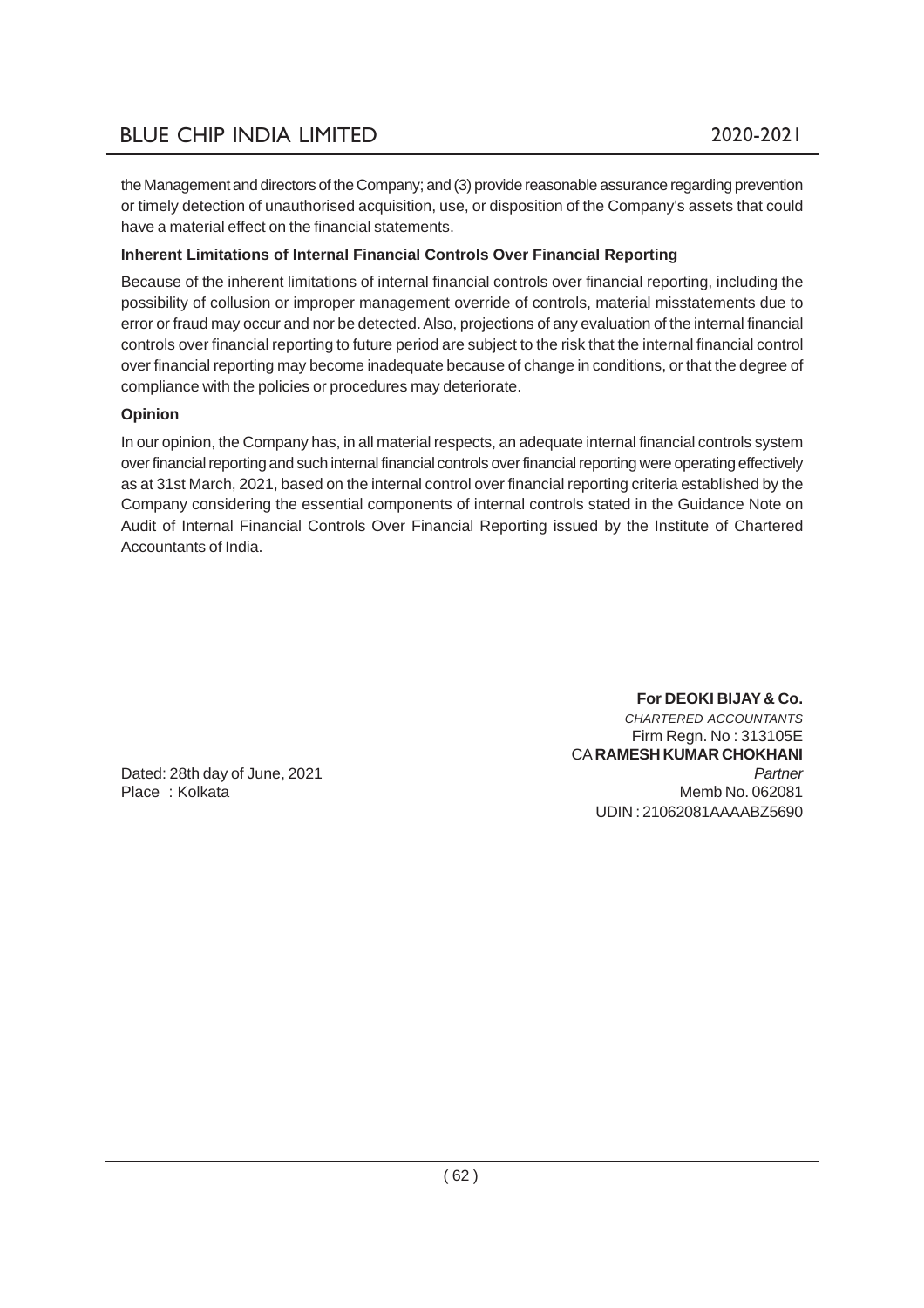# **BALANCE SHEET AS AT 31ST MARCH, 2021**

| Particulars                                                                                                                          | Note            | As at<br>31 March, 2021                                        | As at<br>31 March, 2020                                                                             |
|--------------------------------------------------------------------------------------------------------------------------------------|-----------------|----------------------------------------------------------------|-----------------------------------------------------------------------------------------------------|
| <b>ASSETS</b>                                                                                                                        |                 |                                                                |                                                                                                     |
| <b>NON CURRENT ASSETS</b>                                                                                                            |                 |                                                                |                                                                                                     |
| Property, Plant and Equipment                                                                                                        | 3               | 121,118                                                        | 126,307                                                                                             |
| <b>FINANCIAL ASSETS</b>                                                                                                              |                 |                                                                |                                                                                                     |
| Investment                                                                                                                           | 4               | 31,388,352                                                     | 12,652,412                                                                                          |
| Loans                                                                                                                                | 5               | 24,348,749                                                     | 24,886,879                                                                                          |
| <b>Other Financial Assets</b>                                                                                                        | 6               | 40,000                                                         | 40,000                                                                                              |
| Deferred Tax Assets(Net)                                                                                                             | $\overline{7}$  | 15,629,893                                                     | 15,629,893                                                                                          |
| <b>CURRENT ASSETS</b>                                                                                                                |                 |                                                                |                                                                                                     |
| Inventories                                                                                                                          | 8               | 63,324                                                         | 63,324                                                                                              |
| <b>FINANCIAL ASSETS</b>                                                                                                              |                 |                                                                |                                                                                                     |
| Cash and Cash Equivalents                                                                                                            | 9               | 218,426                                                        | 49,760                                                                                              |
| <b>Current Tax Assets (Net)</b>                                                                                                      | 10              | 906,747                                                        | 901,375                                                                                             |
| <b>Total</b>                                                                                                                         |                 | 72,716,609                                                     | 54,349,951                                                                                          |
| <b>EQUITY AND LIABLITIES</b>                                                                                                         |                 |                                                                |                                                                                                     |
| <b>Equity Share Capital</b>                                                                                                          | 11a             | 110,608,680                                                    | 110,608,680                                                                                         |
| <b>Other Equity</b>                                                                                                                  | 11 <sub>b</sub> | (96, 746, 161)                                                 | (112, 526, 955)                                                                                     |
| <b>LIABLITIES</b>                                                                                                                    |                 |                                                                |                                                                                                     |
| <b>CURRENT LIABLITIES</b>                                                                                                            |                 |                                                                |                                                                                                     |
| <b>Financial liabilities</b>                                                                                                         |                 |                                                                |                                                                                                     |
| Other financial liabilities                                                                                                          | 12              | 58,284,236                                                     | 55,760,883                                                                                          |
| Other current liabilities                                                                                                            | 13              | 569,854                                                        | 507,343                                                                                             |
| Total                                                                                                                                |                 | 72,716,609                                                     | 54,349,951                                                                                          |
| <b>Significant Accounting Policies</b><br>Notes referred to above form integral part of the Balance Sheet                            | 1<br>2          |                                                                |                                                                                                     |
| As per our report of even date attached.                                                                                             |                 |                                                                | For and on behalf of the Board of Directors                                                         |
| As per our report of even date<br>For Deoki Bijay & Co.<br><b>Chartered Accountants</b>                                              |                 |                                                                | For Blue Chip India Limited<br><b>Arihant Jain</b>                                                  |
| Registration No: 313105E<br><b>CA. Ramesh Kr. Chokhani</b><br>Partner<br>Place: Kolkata<br>Dated: 28th June, 2021<br>Memb No. 062081 |                 | Soni Jain<br>CFO<br><b>Anumita Mishra</b><br>Company Secretary | <b>Managing Director</b><br>DIN: 00174557<br><b>Pranab Chakraborty</b><br>Director<br>DIN: 03568360 |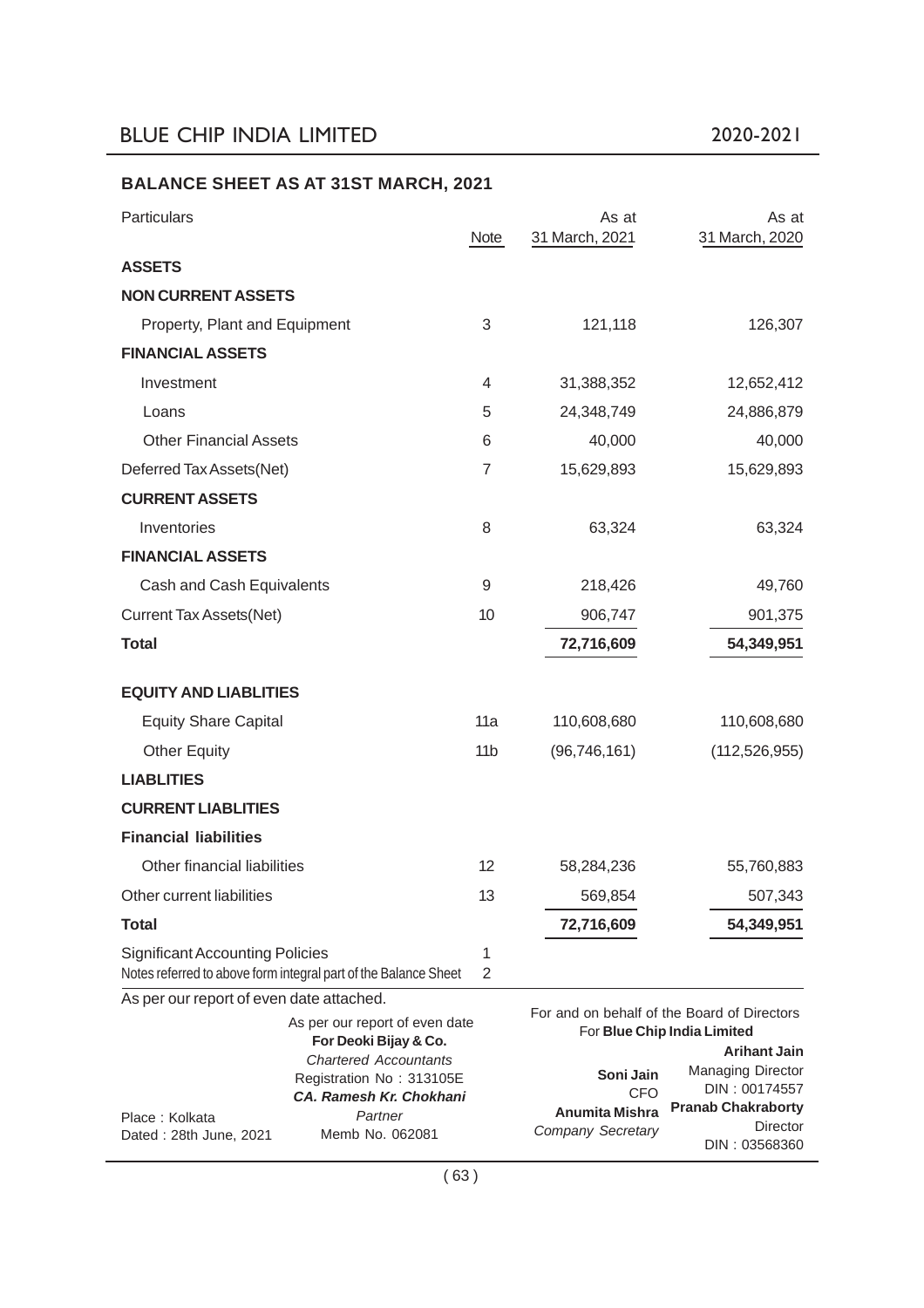# **STATEMENT OF PROFIT AND LOSS ACCOUNT FOR THE YEAR ENDED 31ST MARCH, 2021**

|                         |                                         |                                                                   |      |                              | (Amount in Rs.)                             |
|-------------------------|-----------------------------------------|-------------------------------------------------------------------|------|------------------------------|---------------------------------------------|
| Sr.                     |                                         |                                                                   |      | Year ended                   | Year ended                                  |
| No.                     | <b>Particulars</b>                      |                                                                   | Note | 31 March, 2021               | 31 March, 2020                              |
| <b>INCOME</b>           |                                         |                                                                   |      |                              |                                             |
|                         | Revenue from operations                 |                                                                   | 14   | 20,610                       | 7,651                                       |
|                         | Other Income                            |                                                                   | 15   |                              | 64,405                                      |
|                         | <b>Total Revenue</b>                    |                                                                   |      | 20,610                       | 72,056                                      |
|                         | <b>EXPENSES</b>                         |                                                                   |      |                              |                                             |
|                         | <b>Employee Benefit Expense</b>         |                                                                   | 16   | 1,195,599                    | 1,008,778                                   |
|                         | Depreciation                            |                                                                   |      | 5,189                        | 26,716                                      |
|                         | <b>Impairment Expenses</b>              |                                                                   |      |                              | 9,255,325                                   |
|                         | <b>Other Expenses</b>                   |                                                                   | 17   | 1,804,983                    | 2,277,752                                   |
|                         | <b>Total Expenses</b>                   |                                                                   |      | 3,005,771                    | 12,568,571                                  |
|                         | Profit before tax and exceptional items |                                                                   |      | (2,985,161)                  | (12, 496, 515)                              |
|                         | <b>Exceptional Items</b>                |                                                                   |      |                              |                                             |
|                         | Profit before tax                       |                                                                   |      |                              |                                             |
|                         |                                         |                                                                   |      |                              |                                             |
|                         | Tax expense:                            |                                                                   |      |                              |                                             |
| (1)                     | <b>Current Tax</b>                      |                                                                   |      |                              |                                             |
| (2)                     | Taxation for earlier years              |                                                                   |      |                              |                                             |
|                         |                                         |                                                                   |      |                              |                                             |
| Profit/(Loss) after tax |                                         |                                                                   |      | (2,985,161)                  | (12, 496, 515)                              |
|                         |                                         |                                                                   |      |                              |                                             |
|                         |                                         | <b>Other Comprehensive Income/(Expense)</b>                       |      |                              |                                             |
|                         |                                         | Items that will not be re-classified subsequently                 |      |                              |                                             |
|                         |                                         | to the statement of profit and loss(net of tax)                   |      | 18,765,955                   | (17, 562, 738)                              |
|                         | profit and loss(net of tax)             | Items that will be re-classified subsequently to the statement of |      |                              |                                             |
|                         | Total Comprehensive Income (IX+X)       |                                                                   |      | 15,780,794                   | (30,059,253)                                |
|                         |                                         |                                                                   |      |                              |                                             |
|                         | (Not annualised)                        | Earnings per equity Share (Basic & Diluted) in Rs                 | 28   | (0.05)                       | (0.23)                                      |
|                         |                                         |                                                                   |      |                              |                                             |
|                         |                                         | Significant Accounting Policies Notes to Financial Statement      |      |                              |                                             |
|                         |                                         |                                                                   |      |                              | For and on behalf of the Board of Directors |
|                         |                                         | As per our report of even date<br>For Deoki Bijay & Co.           |      |                              | For Blue Chip India Limited                 |
|                         |                                         | <b>Chartered Accountants</b>                                      |      |                              | Arihant Jain                                |
|                         |                                         | Registration No: 313105E                                          |      | Soni Jain                    | <b>Managing Director</b><br>DIN: 00174557   |
|                         |                                         | <b>CA. Ramesh Kr. Chokhani</b>                                    |      | CFO<br><b>Anumita Mishra</b> | <b>Pranab Chakraborty</b>                   |
|                         | Place: Kolkata                          | Partner<br>Memb No. 062081                                        |      | Company Secretary            | Director                                    |
|                         | Dated: 28th June, 2021                  |                                                                   |      |                              | DIN: 03568360                               |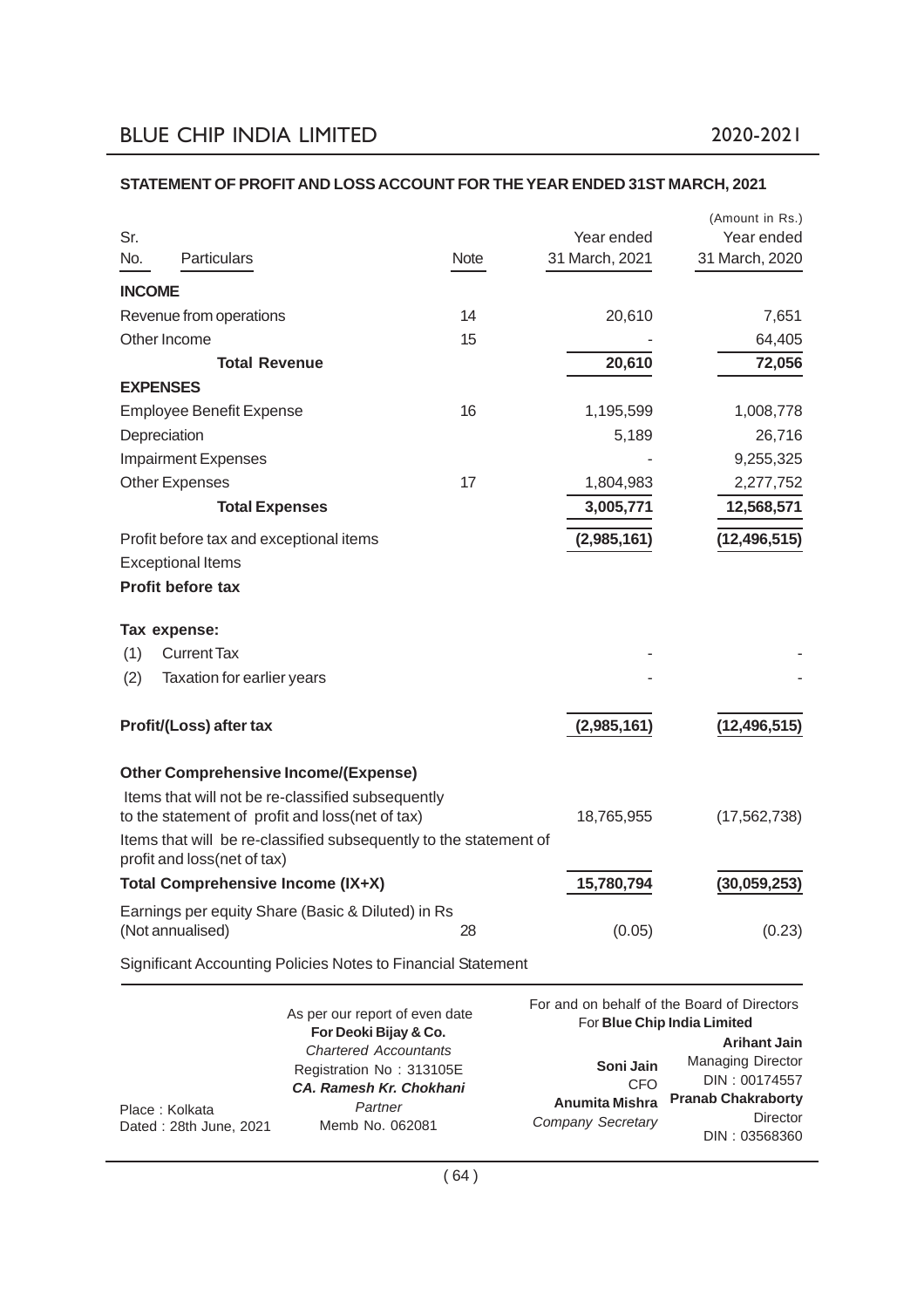# **STATEMENT OF CASH FLOW FOR THE YEAR ENDED 31ST MARCH, 2021**

|                                                           | Year ended                                  | (Amount in Rs.)<br>Year ended |
|-----------------------------------------------------------|---------------------------------------------|-------------------------------|
| Particulars                                               | 31 March, 2021                              | 31 March, 2020                |
| Cash flows from operating activities                      |                                             |                               |
| Profit / (Loss) before taxation                           | (2,985,161)                                 | (12, 496, 515)                |
| <b>Adjustments for:</b>                                   |                                             |                               |
| Depreciation & Amortisation Expenses                      | 5,189                                       | 26,716                        |
| Net Unrealised fair value gain/loss                       | 18,765,955                                  | (17, 562, 738)                |
| <b>Operating Profit before Working capital changes:</b>   | 15,785,983                                  | (30,032,537)                  |
| <b>Movements in Working Capital</b>                       |                                             |                               |
| (Increase)/Decrease in trade and other financial assets   |                                             | 792                           |
| (Increase)/ Decrease in other current assets              | (6,064)                                     | 162,985                       |
| Increase/Decrease in trade and other financial liabilites | 2,585,864                                   | 3,015,042                     |
|                                                           | 2,579,800                                   | 3,178,819                     |
| <b>Cash generated from operations</b>                     | 18,365,783                                  | (26, 853, 718)                |
| Income taxes paid                                         |                                             |                               |
| Net cash from operating activities(1)                     | 18,365,783                                  | (26, 853, 718)                |
| Cash flows from investing activities                      |                                             |                               |
| Proceeds from sale of other intangible assets             |                                             |                               |
| Acquisition of Investment                                 | (18, 735, 940)                              | 26,997,588                    |
| Net cash used in investing activities(2)                  | (18, 735, 940)                              | 26,997,588                    |
| Cash flows from financing activities                      |                                             |                               |
| Proceeds from issue of share capital                      |                                             |                               |
| Payment / taken of borrowings                             | 538,130                                     | (122, 712)                    |
| Net cash used in financing activities(3)                  | 538,130                                     | (122, 712)                    |
| Net increase in cash and cash equivalents(1+2+3)          | 167,973                                     | 21,159                        |
| Cash and Cash equivalents at beginning of period          | 49,760                                      | 28,601                        |
| Cash and Cash equivalents at end of period                | 218,426                                     | 49,760                        |
| <b>Cash &amp; Cash Equivalent comprise:</b>               |                                             |                               |
| Cash on hand                                              | 194,817                                     | 26,125                        |
| Balance with banks on current account                     | 23,610                                      | 23,636                        |
| As per our report of even date                            | For and on behalf of the Board of Directors |                               |

**For Deoki Bijay & Co.** *Chartered Accountants* Registration No : 313105E *CA. Ramesh Kr. Chokhani Partner* Memb No. 062081

Place : Kolkata

Dated : 28th June, 2021

For **Blue Chip India Limited**

|                       | <b>Arihant Jain</b>       |
|-----------------------|---------------------------|
| Soni Jain             | <b>Managing Director</b>  |
| CFO                   | DIN: 00174557             |
| <b>Anumita Mishra</b> | <b>Pranab Chakraborty</b> |
| Company Secretary     | Director                  |
|                       | DIN: 03568360             |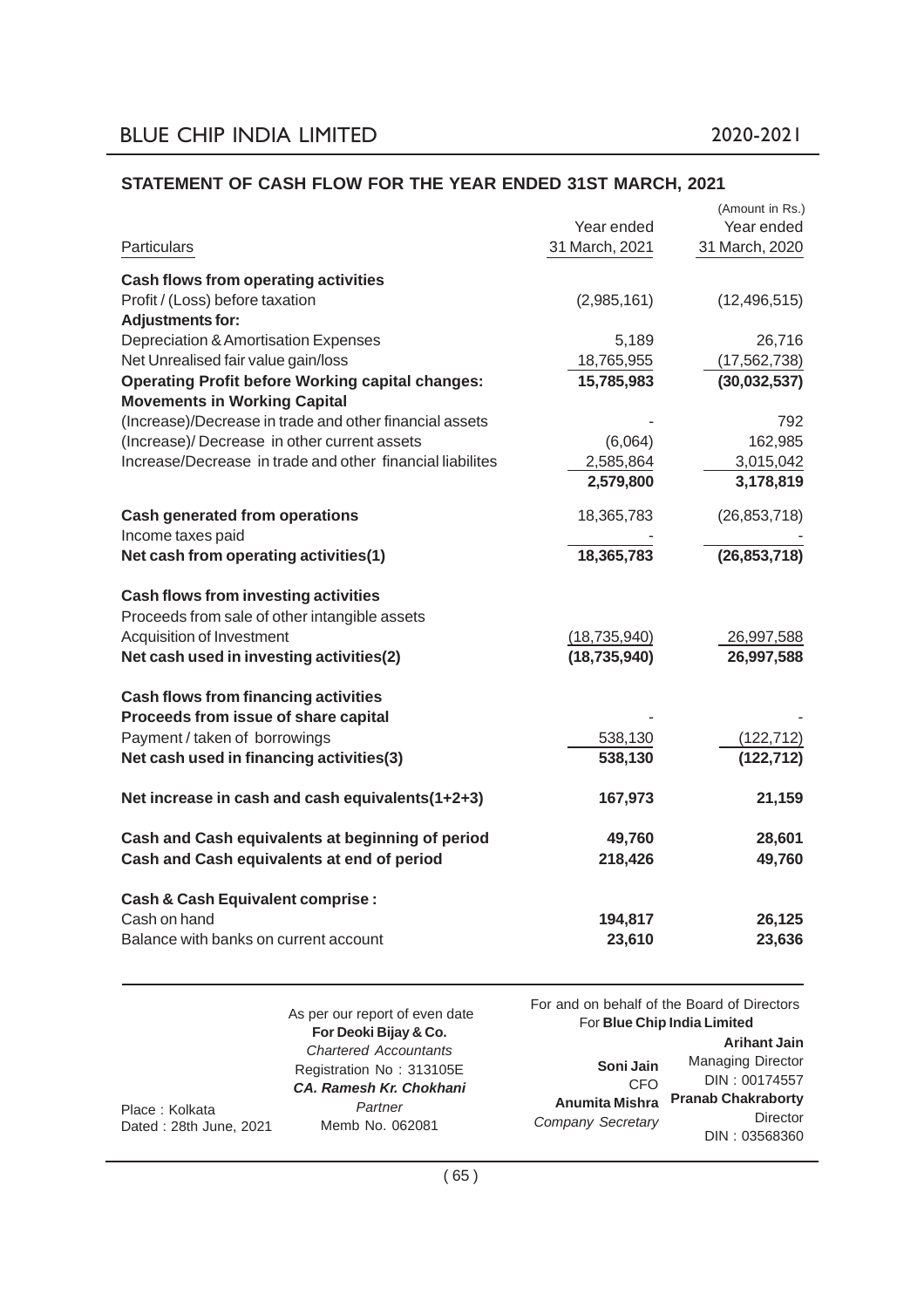## **SIGNIFICANT ACCOUNTING POLICIES**

#### **1. Company Overview**

Blue Chip India Limited ("The Company") was incorporated on 27/10/1993 under the Companies Act, 1956. The Registered Office of the Company is at 10, Princep Street, 2nd Floor, Kolkata - 700 072. The Company is a Non-systemically Important Non-Banking Financial (Non-Deposit taking Accepting) Company and is primarily engaged in the business of financing, providing loan. The Certificate of Registration (Certificate No. 501991) of NBFC by Reserve Bank of India was cancelled on 28th August, 2019. Company is going to file an appeal against the order of RBI.

The equity shares of the Company are listed on The National Stock Exchange of India Limited, Bombay Stock Exchange Limited and The Calcutta Stock Exchange Limited.

#### **2. Presentation of Financial statements**

The company applies Indian Accounting Standards (IND AS) in preparing and presenting general purpose financial statements. It has also followed RBI guidelines and announcements issued by the Institute of Chartered Accountants of India.

#### **2.1 Presentation of True and Fair View and compliance with IND AS**

Financial statements present a true and fair view of the financial position, financial performance and cash flows of the company. Presentation of true and fair view requires the faithful representation of the effects of transactions, other events and conditions in accordance with the definitions and recognition criteria for assets, liabilities, income and expenses set out in the Framework. The application of IND AS, with additional disclosure when necessary, is presumed to result in financial statements that present a true and fair view.

Financial statements comply with IND AS explicitly and without any reservation.

#### **2.2 Going concern**

The Company prepares its financial statements on a going concern.

#### **2.3 Accrual basis of accounting**

The Financial Statements have been prepared under the historical cost convention on accrual basis, except for:

i. Certain financial assets and liabilities that are measured at fair values at the end of each reporting period; and

#### **2.4 Materiality and aggregation**

The Company presents separately each material class of similar items. It presents separately items of a dissimilar nature or function unless they are immaterial except when required by law.

#### **2.5 Offsetting**

The Company do not offset assets and liabilities or income and expenses, unless required or permitted by an IND AS.

#### **2.6 Minimum comparative information**

Except when IND ASs permit or require otherwise, the company presents comparative information in respect of the preceding period for all amounts reported in the current period's financial statements. It also includes comparative information for narrative and descriptive information if it is relevant to understanding the current period's financial statements.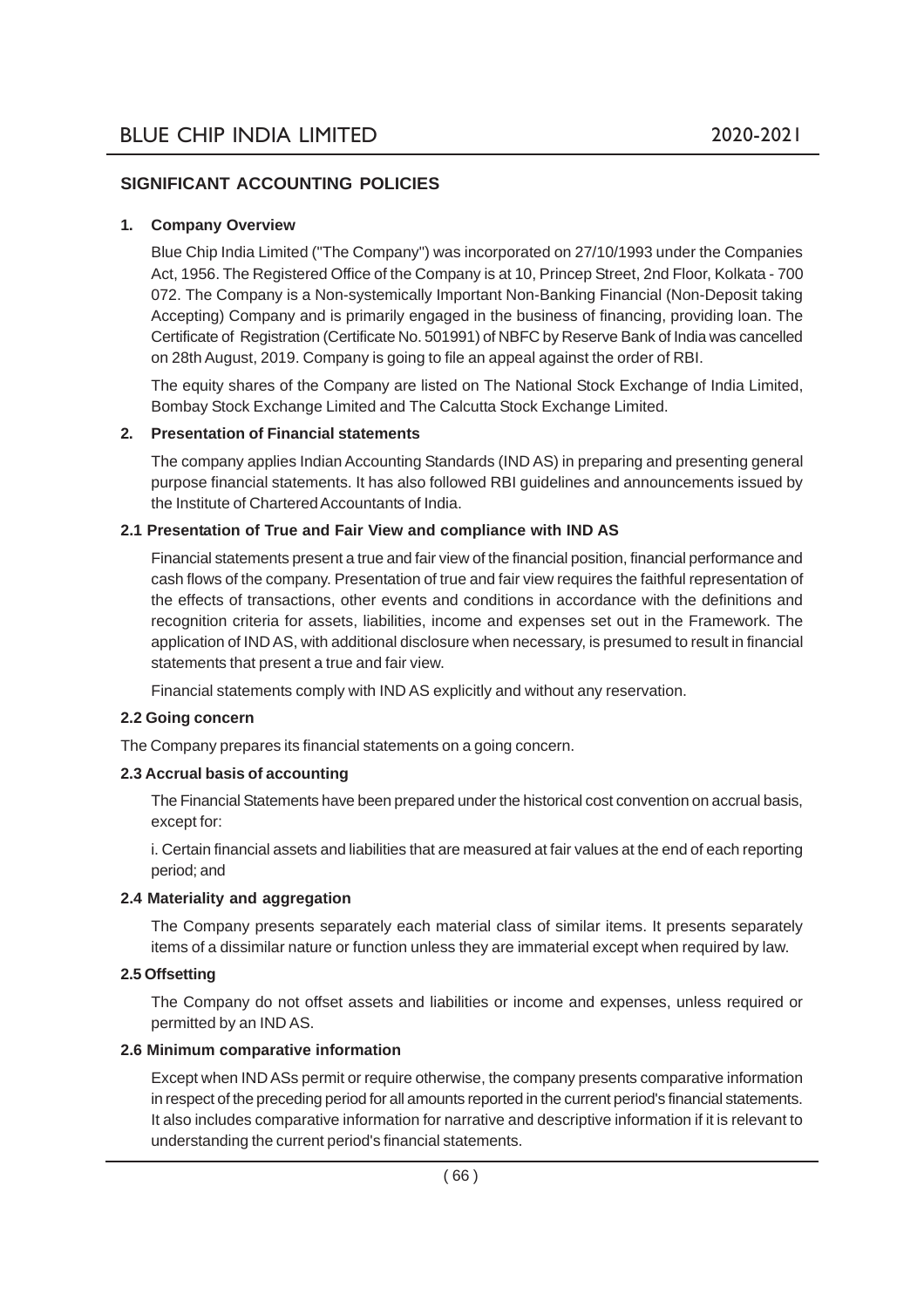#### **2.7 Other comprehensive income**

Other Comprehensive Income comprises items of income and expenses (including reclassification adjustments) that are not recognised in profit or loss as required or permitted by other IND AS. The components of other comprehensive income include: (a) changes in revaluation surplus; (b) reameasurements of defined benefit plans; gains and losses from investments in equity instruments designated at fair value.

#### **2.8 Accounting Policies, Changes in Accounting Estimates and Errors**

In the absence of an IND AS that specifically applies to a transaction, other event or condition, management shall use its judgement in developing and applying an accounting policy that results in information that is: (a) relevant to the economic decision-making needs of users; and (b) reliable, in that the financial statements: (i) represent faithfully the financial position, financial performance and cash flows of the entity; (ii) reflect the economic substance of transactions, other events and conditions, and not merely the legal form; (iii) are neutral, i.e. free from bias; (iv) are prudent; and (v) are complete in all material respects.

#### **i) Changes in accounting policies**

The Company will change an accounting policy only if the change: (a) is required by an IND AS; or (b) results in the financial statements providing reliable and more relevant information about the effects of transactions, other events or conditions on the entity's financial position, financial performance or cash flows.

The Company has corrected all material prior period errors retrospectively in the first set of financial statements approved for issue after their discovery by: (a) restating the comparative amounts for the prior period(s) presented in which the error occurred; or (b) if the error occurred before the earliest prior period presented, restating the opening balances of assets, liabilities and equity for the earliest prior period presented.

#### **ii) Events after the Reporting Period**

The Company will adjust the amounts recognised in its financial statements to reflect adjusting events after the reporting period. The Company will not adjust the amounts recognised in its financial statements to reflect non-adjusting events after the reporting period. If the company declares dividends to holders of equity instruments after the reporting period, it will not recognise those dividends as a liability at the end of the reporting period. If the company receives information after the reporting period about conditions that existed at the end of the reporting period, it shall update disclosures that relate to those conditions, in the light of the new information. If non-adjusting events after the reporting period are material, non-disclosure could influence the economic decisions that users make on the basis of the financial statements. Accordingly, it will disclose the following for each material category of non-adjusting event after the reporting period: (a) the nature of the event; and (b) an estimate of its financial effect, or a statement that such an estimate cannot be made.

#### **iii) Related Party Disclosures**

To enable users of financial statements to form a view about the effects of related party relationships with the company, it is appropriate to disclose the related party relationship when director(s) exercise significant influence, irrespective of whether there have been transactions between the related parties.

#### **iv) Cash Flow Statement**

The statement of cash flows is reported during the period classified by operating, investing and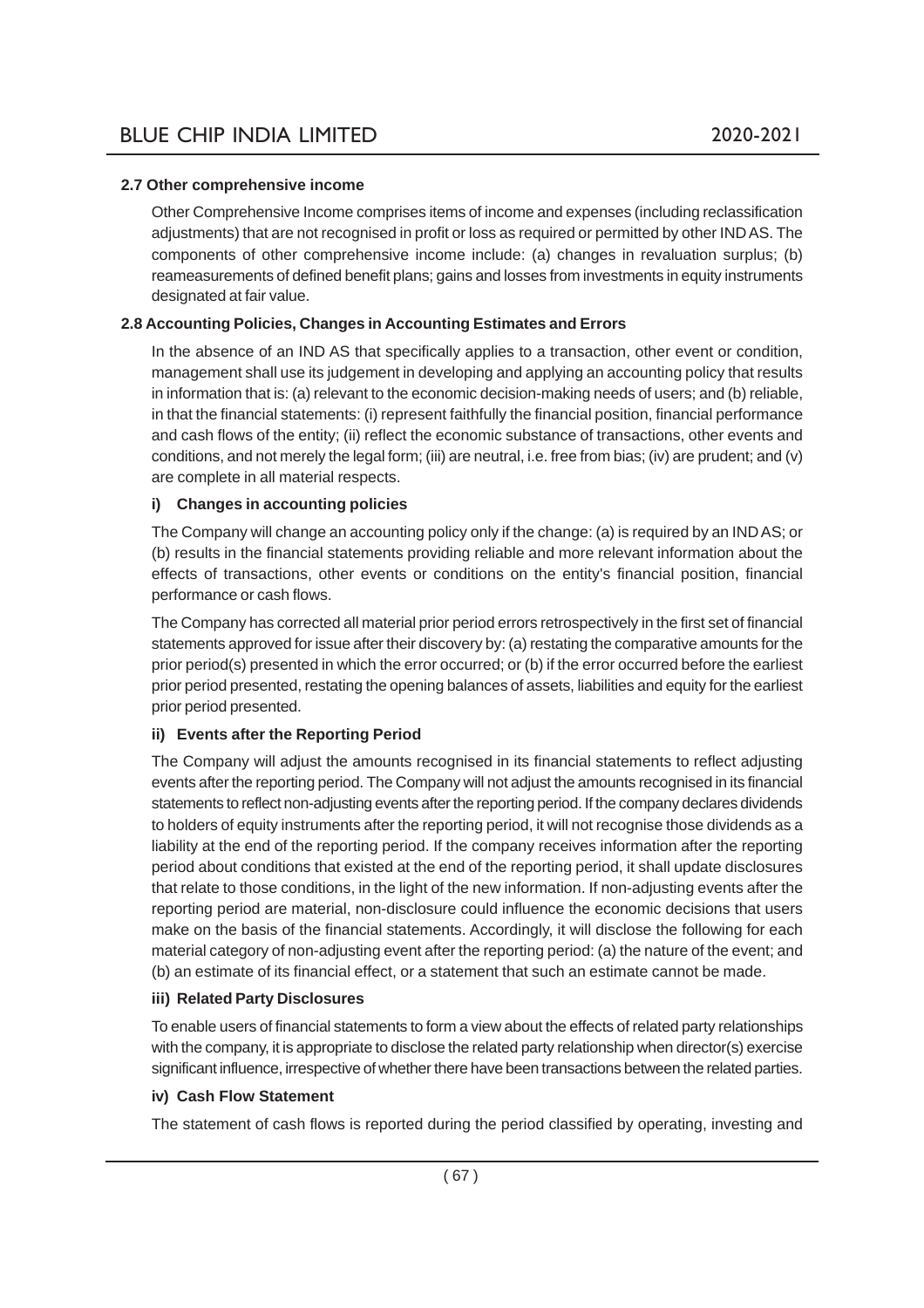financing activities. Cash flows from operating activities are reported using the indirect method, whereby profit or loss is adjusted for the effects of transactions of a non-cash nature, any deferrals or accruals of past or future operating cash receipts or payments, and items of income or expense associated with investing or financing cash flows. Major classes of gross cash receipts and gross cash payments arising from investing and financing activities are reported separately. Cash flows arising from interest paid and interest and dividends received is classified as cash flows arising from operating activities.

Dividends paid are classified as cash flows from financing activities. Cash flows arising from taxes on income is separately disclosed and is classified as cash flows from operating activities unless they can be specifically identified with financing and investing activities.

# **v) Measurement of Fair Values.**

Fair value is defined as the price that would be received to sell an asset or paid to transfer a liability in an orderly transaction between market participants at the measurement date.

Disclosure is given for assets and liabilities that are measured at fair value on a recurring or nonrecurring basis in the balance sheet after initial recognition, the valuation techniques and inputs used to develop those measurements and for recurring fair value measurements using significant unobservable inputs, the effect of the measurements on profit or loss or other comprehensive income for the period.

# **vi) Inventories**

Inventories shall be measured at the lower of cost and net realisable value. The cost of inventories shall comprise all costs of purchase, costs of conversion and other costs incurred in bringing the inventories to their present location and condition.

The cost of inventories shall be assigned by using the first-in, first-out (FIFO) or weighted average cost formula. Same cost formula for all inventories having a similar nature and use to the entity has been used.

When inventories are sold, the carrying amount of those inventories is recognised as an expense in the period in which the related revenue is recognised. The amount of any write-down of inventories to net realisable value and all losses of inventories is recognised as an expense in the period the write-down or loss occurs. The amount of any reversal of any write-down of inventories, arising from an increase in net realisable value, is recognised as a reduction in the amount of inventories recognised as an expense in the period in which the reversal occurs.

# **vii) Revenue Recognition.**

Revenue will be recognised when the parties to the contract have approved the contract (in writing, orally or in accordance with other customary business practices) and are committed to perform their respective obligations; each party's rights regarding the goods or services to be transferred is identified ;payment terms for the goods or services to be transferred is identified; the contract has commercial substance; and it is probable that the company will collect the consideration to which it will be entitled in exchange for the goods or services that will be transferred to the customer. In evaluating whether collectability of an amount of consideration is probable, company shall consider only the customer's ability and intention to pay that amount of consideration when it is due. The amount of consideration to which company will be entitled may be less than the price stated in the contract if the consideration is variable because the company may offer the customer a price concession.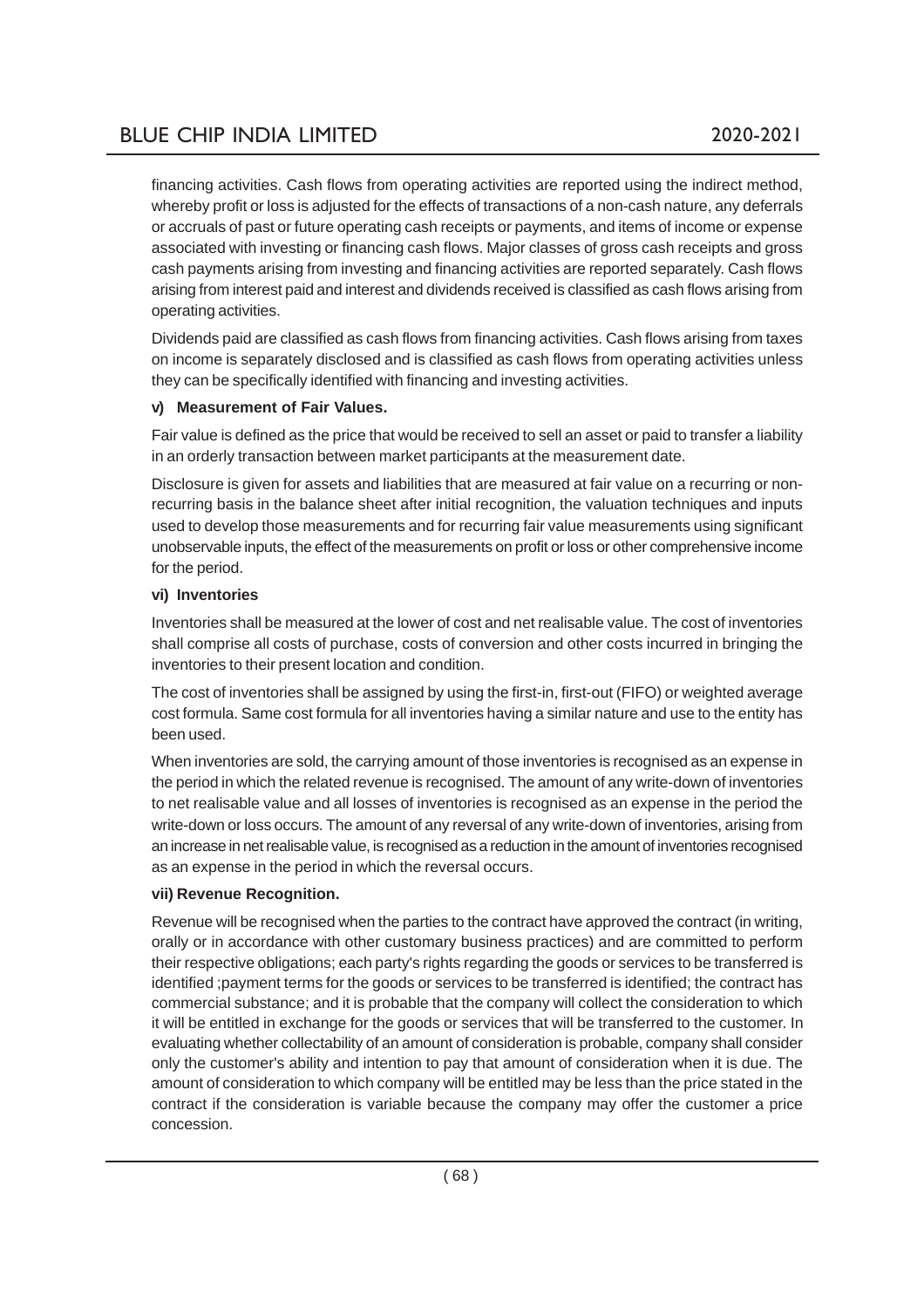The company shall recognise revenue when it satisfies a performance obligation by transferring a promised good or service (i.e. an asset) to a customer. An asset is transferred when the customer obtains control of that asset.

When a performance obligation is satisfied, company shall recognise as revenue the amount of the transaction price that is allocated to that performance obligation.

The company shall consider the terms of the contract and its customary business practices to determine the transaction price. The transaction price is the amount of consideration to which company expects to be entitled in exchange for transferring promised goods or services to a customer. The consideration promised in a contract with a customer may include fixed amounts, variable amounts, or both.

A gain or loss on a financial asset or financial liability that is measured at fair value shall be recognised in profit or loss.

Dividends are recognised in profit or loss only when :(a) the company's right to receive payment of the dividend is established;(b) it is probable that the economic benefits associated with the dividend will flow to the company; and (c) The amount of the dividend can be measured reliably.

#### **viii) Property, Plant and Equipment (PPE)**

The cost of an item of property, plant and equipment shall be recognised as an asset if, and only if: (a) it is probable that future economic benefits associated with the item will flow to the company; and (b) the cost of the item can be measured reliably. Under the recognition principle , an entity recognises in the carrying amount of an item of property, plant and equipment the cost of replacing part of such an item when that cost is incurred if the recognition criteria are met.

An item of property, plant and equipment that qualifies for recognition as an asset shall be measured at its cost. The cost of an item of property, plant and equipment comprises: (a) its purchase price, including import duties and non-refundable purchase taxes, after deducting trade discounts and rebates.(b) any costs directly attributable to bringing the asset to the location and condition necessary for it to be capable of operating in the manner intended by management. After recognition as an asset, an item of property, plant and equipment shall be carried at its cost less any accumulated depreciation and any accumulated impairment losses.

Each part of an item of property, plant and equipment with a cost that is significant in relation to the total cost of the item shall be depreciated separately. The depreciation charge for each period shall be recognised in profit or loss unless it is included in the carrying amount of another asset. The depreciable amount of an asset shall be allocated on a systematic basis over its useful life. The residual value and the useful life of an asset shall be reviewed at least at each financial year-end and, if expectations differ from previous estimates, the change(s) shall be accounted for as a change in an accounting estimate in accordance with IND AS 8, Accounting Policies, Changes in Accounting Estimates and Errors. The depreciation method used reflects the pattern in which the asset's future economic benefits are expected to be consumed by the entity. The depreciation method applied to an asset is reviewed at least at each financial year-end and, if there has been a significant change in the expected pattern of consumption of the future economic benefits embodied in the asset, the method is changed to reflect the changed pattern. Such a change shall be accounted for as a change in an accounting estimate in accordance with Ind AS 8.

The carrying amount of an item of property, plant and equipment is derecognised : (a) on disposal; or (b) when no future economic benefits are expected from its use or disposal. The gain or losses arising from derecognition of an item of property, plant and equipment shall be included in profit or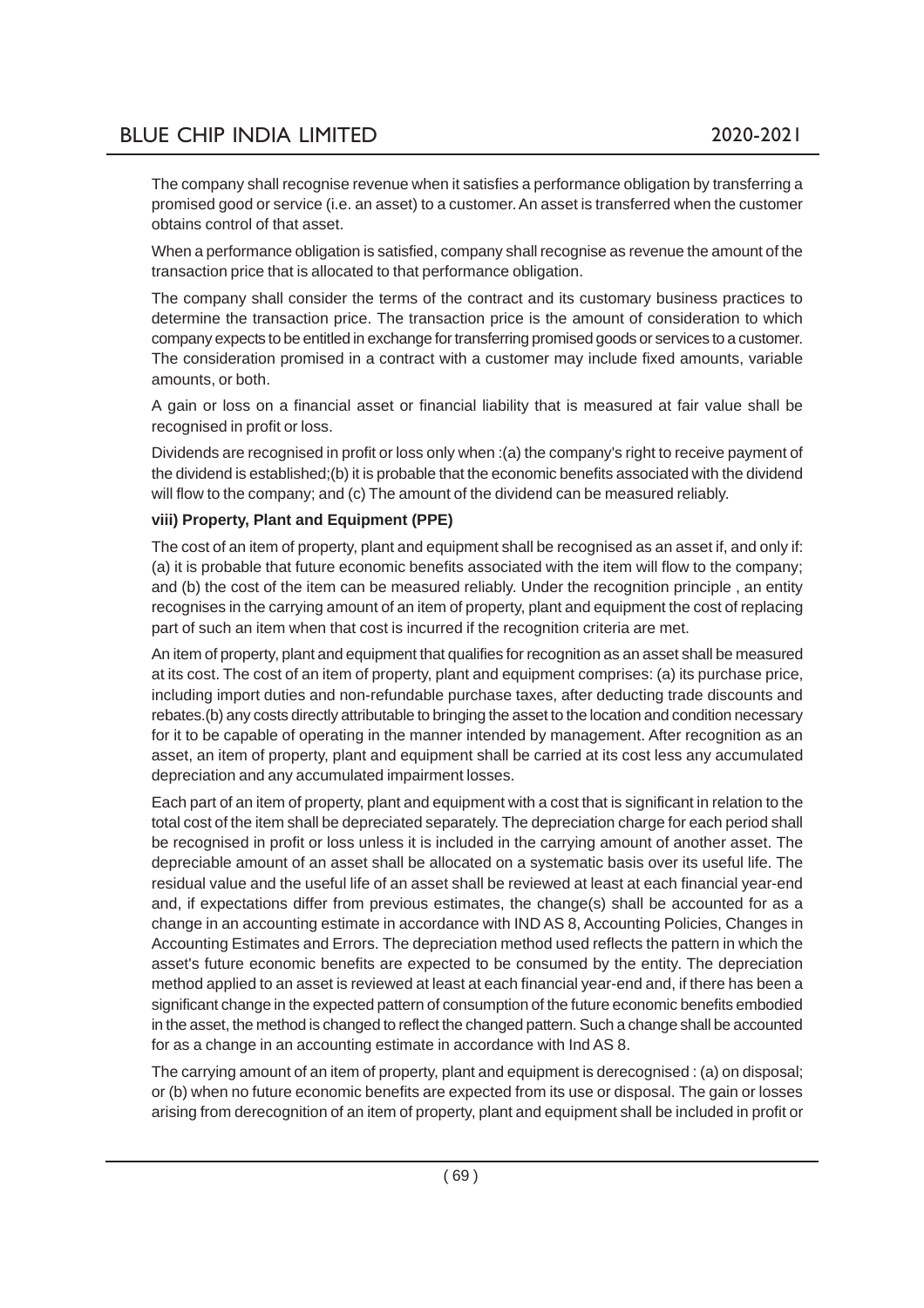loss when the item is derecognised.

Depreciation is recognised to write off the cost of assets less their residual values over their useful lives, using the Straight Line method.

## **ix) Investment Property**

Investment property shall be recognised as an asset when and only when: (a) it is probable that the future economic benefits that are associated with the investment property will flow to the company; and (b) the cost of the investment property can be measured reliably. An investment property shall be measured initially at its cost.

Transaction costs shall be included in the initial measurement. The cost of a purchased investment property comprises its purchase price and any directly attributable expenditure. After initial recognition, an entity shall measure all of its investment properties in accordance with IND AS 16's requirements for cost model, other than those that meet the criteria to be classified as held for sale (or are included in a disposal group that is classified as held for sale) in accordance with IND AS 105, Non-current Assets Held for Sale and Discontinued Operations. Investment properties that meet the criteria to be classified as held for sale (or are included in a disposal group that is classified as held for sale) shall be measured in accordance with IND AS 105. An investment property shall be derecognised (eliminated from the balance sheet) on disposal or when the investment property is permanently withdrawn from use and no future economic benefits are expected from its disposal. Gains or losses arising from the retirement or disposal of investment property shall be determined as the difference between the net disposal proceeds and the carrying amount of the asset and shall be recognised in profit or loss in the period of the retirement or disposal.

Depreciation is provided on straight line value method by adopting useful life of 30 years in the case of Building (other than Building) other than RCC Frame structure as prescribed under schedule II to the Companies Act, 2013 after retaining 5% of Original cost as residual value for Buildings.

The fair value of investment property is being determined by property valuer, having recognised qualifications and experience. However if the Investment property is disposed off during the reporting period, the Sale Price not being less than valuation as per Registry office on which stamp duty is being calculated and paid off as per the Registered Sales deed is treated as fair value.

#### **x) Impairment of Assets**

Company shall assess at the end of each reporting period whether there is any indication that an asset may be impaired. If any such indication exists, the company shall estimate the recoverable amount of the asset. If, and only if, the recoverable amount of an asset is less than its carrying amount, the carrying amount of the asset shall be reduced to its recoverable amount. That reduction is an impairment loss. After the recognition of an impairment loss, the depreciation (amortisation) charge for the asset is adjusted in future periods to allocate the asset's revised carrying amount, less its residual value (if any), on a systematic basis over its remaining useful life.

#### **xi) Financial Instrument**

Recognition and derecognition

The Company recognises a financial asset or a financial liability in its balance sheet when, and only when, it becomes party to the contractual provisions of the instrument. A regular way purchase or sale of financial assets shall be recognised and derecognised, as applicable, using trade date accounting or settlement date accounting.

The company will derecognise a financial asset when and only when: (a) the contractual rights to the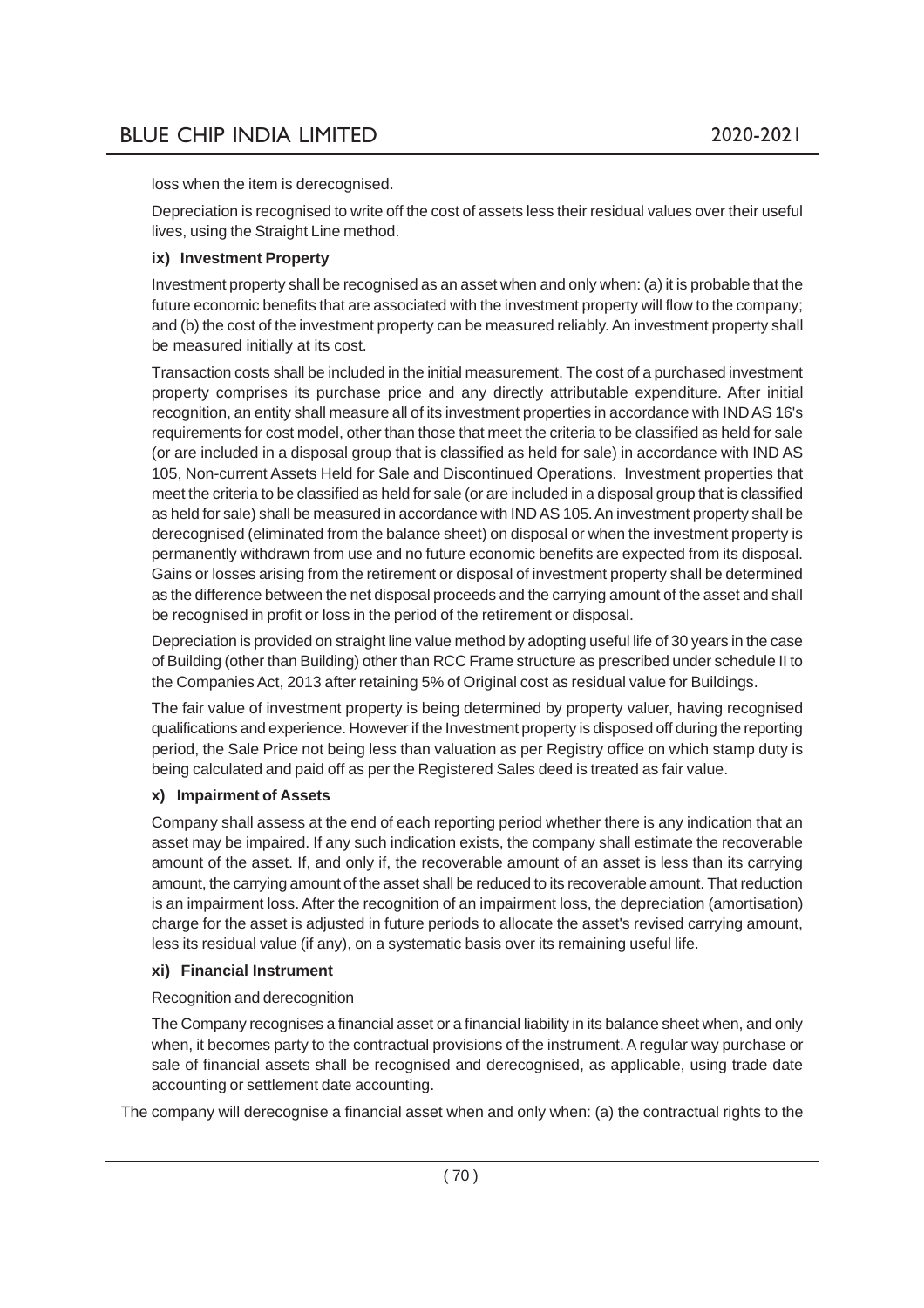cash flows from the financial asset expire, or (b) it transfers the financial asset as set out below and the transfer qualifies for derecognition.

- (i) An entity transfers a financial asset if, and only if, it either: (a) transfers the contractual rights to receive the cash flows of the financial asset, or (b) retains the contractual rights to receive the cash flows of the financial asset, but assumes a contractual obligation to pay the cash flows to one or more recipients in an arrangement that meets the conditions.
- (ii) When the company retains the contractual rights to receive the cash flows of a financial asset (the 'original asset'), but assumes a contractual obligation to pay those cash flows to one or more entities (the 'eventual recipients'), the company treats the transaction as a transfer of a financial asset if, and only if, all of the conditions are met like:(a) The entity has no obligation to pay amounts to the eventual recipients unless it collects equivalent amounts from the original asset. Short-term advances by the company with the right of full recovery of the amount lent plus accrued interest at market rates do not violate this condition.(b) The company is prohibited by the terms of the transfer contract from selling or pledging the original asset other than as security to the eventual recipients for the obligation to pay them cash flows.(c) The company has an obligation to remit any cash flows it collects on behalf of the eventual recipients without material delay. In addition, the entity is not entitled to reinvest such cash flows, except for investments in cash or cash equivalents during the short settlement period from the collection date to the date of required remittance to the eventual recipients, and interest earned on such investments is passed to the eventual recipients.
- (iii) Whenever the company transfers a financial asset it evaluates the extent to which it retains the risks and rewards of ownership of the financial asset. In this case: (a) if the company transfers substantially all the risks and rewards of ownership of the financial asset, the company derecognises the financial asset and recognise separately as assets or liabilities any rights and obligations created or retained in the transfer. (b) If the company retains substantially all the risks and rewards of ownership of the financial asset, it will continue to recognise the financial asset. (c) If the company neither transfers nor retains substantially all the risks and rewards of ownership of the financial asset, the company determines whether it has retained control of the financial asset.

In this case : (i) If the company has not retained control, it shall derecognise the financial asset and recognise separately as assets or liabilities any rights and obligations created or retained in the transfer. (ii) If the company has retained control, it shall continue to recognise the financial asset to the extent of its continuing involvement in the financial asset.

#### **Transfers that qualify for derecognition**

- (i) When the company transfers a financial asset in a transfer that qualifies for derecognition in its entirety and retains the right to service the financial asset for a fee, it recognises either a servicing asset or a servicing liability for that servicing contract. If the fee to be received is not expected to compensate the company adequately for performing the servicing, a servicing liability for the servicing obligation is recognised at its fair value. If the fee to be received is expected to be more than adequate compensation for the servicing, a servicing asset shall be recognised for the servicing right at an amount determined on the basis of an allocation of the carrying amount of the larger financial asset as stated in (iv) below.
- (ii) If, as a result of a transfer, a financial asset is derecognised in its entirety but the transfer results in the entity obtaining a new financial asset or assuming a new financial liability, or a servicing liability, the company recognises the new financial asset, financial liability or servicing liability at fair value.
- (iii) On derecognition of a financial asset in its entirety, the difference between: (a) the carrying amount (measured at the date of derecognition) and (b) the consideration received (including any new asset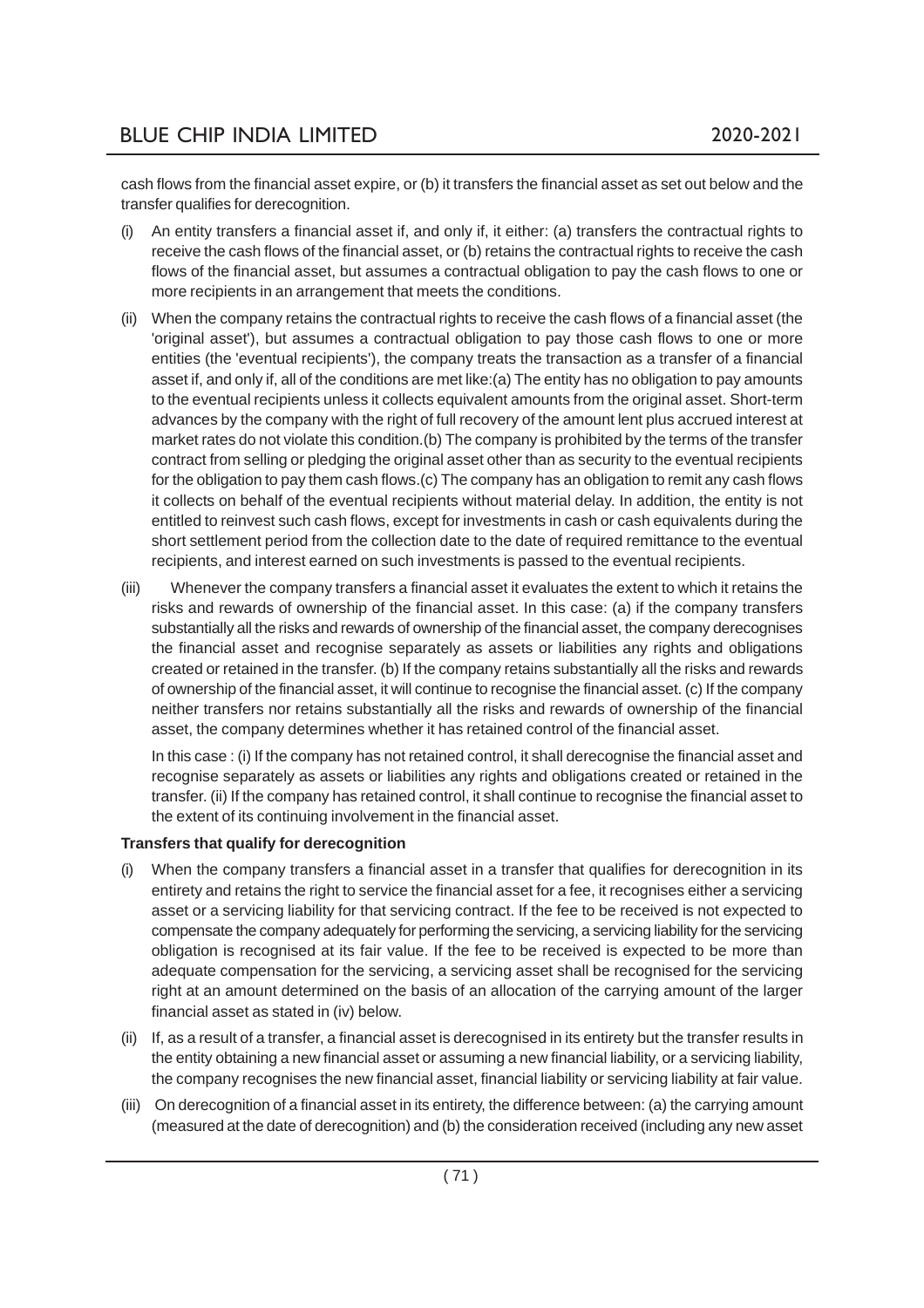obtained less any new liability assumed) is recognised in profit or loss.

(iv) If the transferred asset is part of a larger financial asset (e.g. when the company transfers interest cash flows that are part of a debt instrument, and the part transferred qualifies for derecognition in its entirety, the previous carrying amount of the larger financial asset shall be allocated between the part that continues to be recognised and the part that is derecognised, on the basis of the relative fair values of those parts on the date of the transfer. For this purpose, a retained servicing asset shall be treated as a part that continues to be recognised. The difference between: (a) the carrying amount (measured at the date of derecognition) allocated to the part derecognised and (b) the consideration received for the part derecognised (including any new asset obtained less any new liability assumed) shall be recognised in profit or loss.

#### **Transfers that do not qualify for derecognition**

If a transfer does not result in derecognition because the entity has retained substantially all the risks and rewards of ownership of the transferred asset, the entity shall continue to recognise the transferred asset in its entirety and shall recognise a financial liability for the consideration received. In subsequent periods, the entity shall recognise any income on the transferred asset and any expense incurred on the financial liability.

#### **Continuing involvement in transferred assets**

When the company neither transfers nor retains substantially all the risks and rewards of ownership of a transferred asset, and retains control of the transferred asset, the company continues to recognise the transferred asset to the extent of its continuing involvement.

#### **Derecognition of financial liabilities**

An entity shall remove a financial liability (or a part of a financial liability) from its balance sheet when, and only when, it is extinguished-i.e. when the obligation specified in the contract is discharged or cancelled or expires.

#### **Classification of financial assets**

The Company will classify financial assets as subsequently measured at amortised cost, fair value through other comprehensive income or fair value through profit or loss on the basis of both: (a) the entity's business model for managing the financial assets and (b) the contractual cash flow characteristics of the financial asset.

A financial asset shall be measured at amortised cost if both of the following conditions are met: (a) the financial asset is held within a business model whose objective is to hold financial assets in order to collect contractual cash flows and (b) the contractual terms of the financial asset give rise on specified dates to cash flows that are solely payments of principal and interest on the principal amount outstanding.

#### **Classification of financial liabilities**

An entity shall classify all financial liabilities as subsequently measured at amortised cost.

#### **xii) Non-Performing Assets & Write-off Policy**

The company shall directly reduce the gross carrying amount of a financial asset when the entity has no reasonable expectations of recovering a financial asset in its entirety or a portion thereof. A write-off constitutes a derecognition event. Identification of Non-Performing Assets (NPAs) is being done as per the guidelines of Master Direction- Non Banking Financial Company -Non -Systemically Important Non- Deposit taking Company (Reserve Bank) Directions, 2016 prescribed by the Reserve Bank of India. The company is writing off NPAs in its books of accounts every year.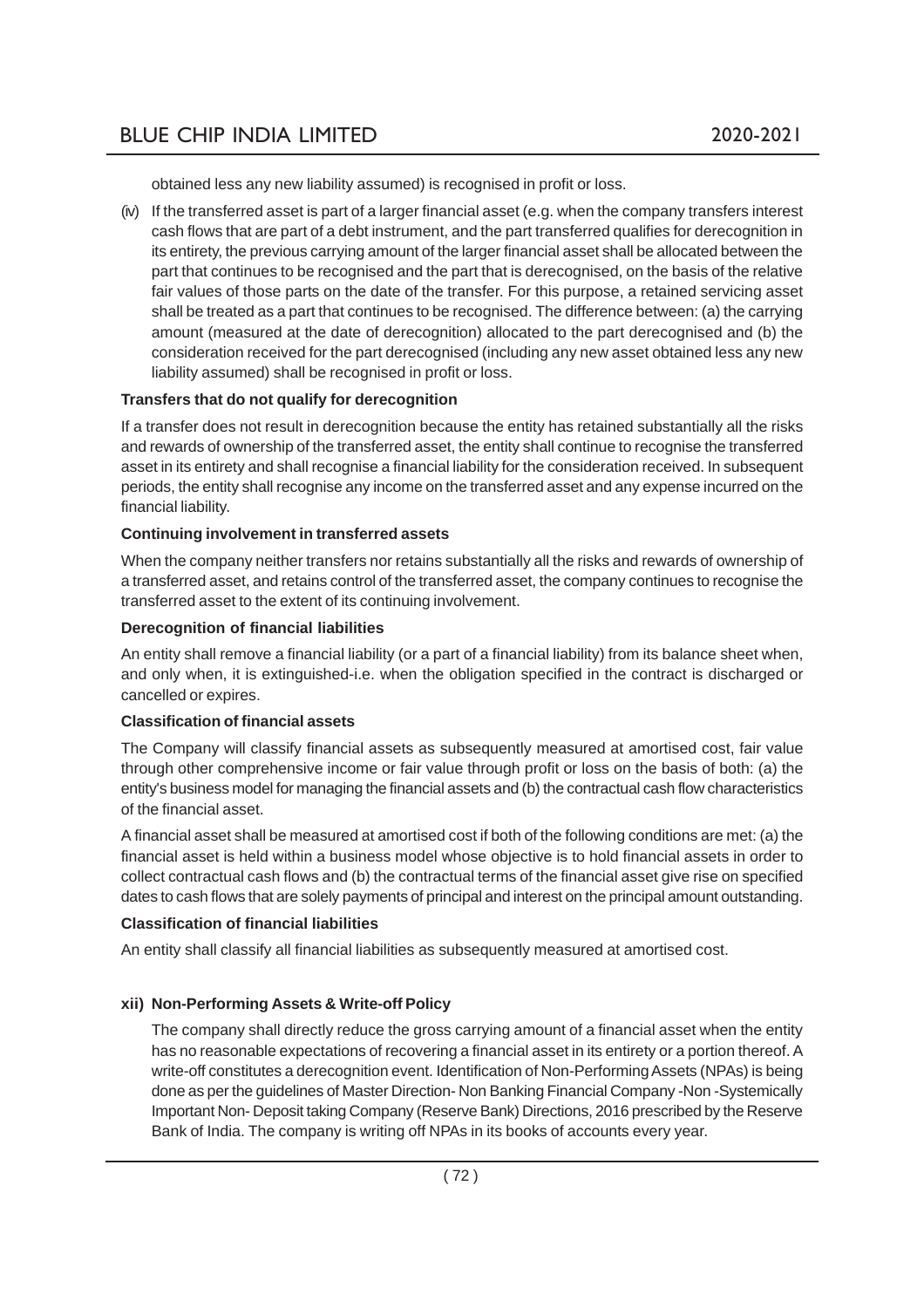#### **xiii) Measurement of expected credit losses**

The company has measured expected credit losses of a financial instrument in a way that reflects :(a) an unbiased and probability-weighted amount that is determined by evaluating a range of possible outcomes;(b) the time value of money; and(c) reasonable and supportable information that is available without undue cost or effort at the reporting date about past events, current conditions and forecasts of future economic conditions.

#### **xiv) Investments in equity instruments**

At initial recognition, the company makes an irrevocable election to present in other comprehensive income subsequent changes in the fair value of an investment in an equity instrument within the scope of this Standard that is neither held for trading nor contingent consideration recognised by an acquirer in a business combination to which IND AS103 applies. Once it makes this election, it shall recognise in profit or loss dividends from that investment.

#### **xv) Borrowing Cost**

The company will capitalise borrowing costs that are directly attributable to the acquisition, construction or production of a qualifying asset as part of the cost of that asset. It recognises other borrowing costs as an expense in the period in which it incurs them. To the extent that it borrows funds specifically for the purpose of obtaining a qualifying asset, it will determine the amount of borrowing costs eligible for capitalisation as the actual borrowing costs incurred on that borrowing during the period less any investment income on the temporary investment of those borrowings. To the extent that it borrows funds generally and uses them for the purpose of obtaining a qualifying asset, it will determine the amount of borrowing costs eligible for capitalisation by applying a capitalisation rate to the expenditures on that asset. The capitalisation rate shall be the weighted average of the borrowing costs applicable to the borrowings of the company that are outstanding during the period, other than borrowings made specifically for the purpose of obtaining a qualifying asset. The amount of borrowing costs that company capitalises during a period shall not exceed the amount of borrowing costs it incurred during that period. The company will begin capitalising borrowing costs as part of the cost of a qualifying asset on the commencement date. The commencement date for capitalisation is the date when it first meets all of the following conditions: (a) it incurs expenditures for the asset; (b) it incurs borrowing costs; and (c) it undertakes activities that are necessary to prepare the asset for its intended use or sale. It will suspend capitalisation of borrowing costs during extended periods in which it suspends active development of a qualifying asset. It will cease capitalising borrowing costs when substantially all the activities necessary to prepare the qualifying asset for its intended use or sale are complete.

#### **xvi) Provisions, Contingent Liabilities and Contingent Assets**

#### **A provision shall be recognised when :**

(a) The company has a present obligation (legal or constructive) as a result of a past event;

(b) It is probable that an outflow of resources embodying economic benefits will be required to settle the obligation; and

(c) A reliable estimate can be made of the amount of the obligation.

The amount recognised as a provision shall be the best estimate of the expenditure required to settle the present obligation at the end of the reporting period. The risks and uncertainties that inevitably surround many events and circumstances shall be taken into account in reaching the best estimate of a provision. Where the effect of the time value of money is material, the amount of a provision shall be the present value of the expenditures expected to be required to settle the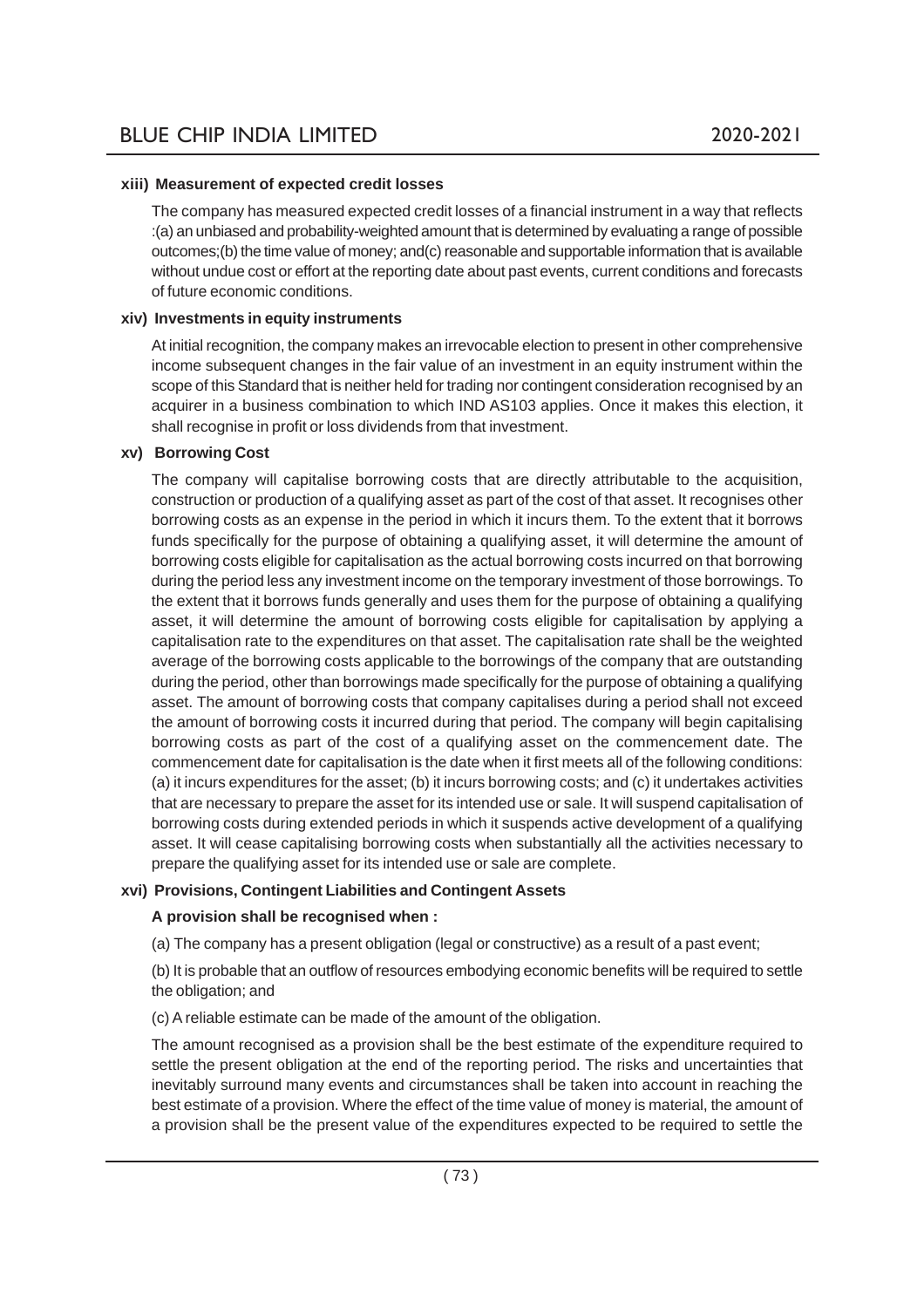obligation. Provisions is reviewed at the end of each reporting period and adjusted to reflect the current best estimate. If it is no longer probable that an outflow of resources embodying economic benefits will be required to settle the obligation, the provision is reversed.

Unless the possibility of any outflow in settlement is remote, the company will disclose for each class of contingent liability at the end of the reporting period a brief description of the nature of the contingent liability and, where practicable:

(a) An estimate of its financial effect,

(b) An indication of the uncertainties relating to the amount or timing of any outflow; and (c) the possibility of any reimbursement.

Where an inflow of economic benefits is probable, the company will disclose a brief description of the nature of the contingent assets at the end of the reporting period, and, where practicable, an estimate of their financial effect.

#### **xvii) Earnings per Share**

The company will calculate basic earnings per share amounts for profit or loss attributable to ordinary equity holders and, if presented, profit or loss from continuing operations attributable to those equity holders. Basic earnings per share shall be calculated by dividing profit or loss attributable to ordinary equity holders (the numerator) by the weighted average number of ordinary shares outstanding (the denominator) during the period. The objective of basic earnings per share information is to provide a measure of the interests of each ordinary share in the performance of the company over the reporting period.

If the number of ordinary or potential ordinary shares outstanding increases as a result of a capitalisation, bonus issue or share split, or decreases as a result of a reverse share split, the calculation of basic and diluted earnings per share for all periods presented shall be adjusted retrospectively. If these changes occur after the reporting period but before the financial statements are approved for issue, the per share calculations for those and any prior period financial statements presented shall be based on the new number of shares. The fact that per share calculations reflect such changes in the number of shares shall be disclosed. In addition, basic and diluted earnings per share of all periods presented shall be adjusted for the effects of errors and adjustments resulting from changes in accounting policies accounted for retrospectively.

The company will present in the statement of profit and loss basic and diluted earnings per share for profit or loss from continuing operations attributable to the ordinary equity holders and for profit or loss attributable to the ordinary equity holders for the period for each class of ordinary shares that has a different right to share in profit for the period. It will present basic and diluted earnings per share with equal prominence for all periods presented. It will present basic and diluted earnings per share, even if the amounts are negative (ie a loss per share).

#### **xviii) Employee Benefits.**

Short-term employee benefits include items such as the following, if expected to be settled wholly before twelve months after the end of the annual reporting period in which the employees render the related services: (a) wages, salaries and social security contributions; (b) paid leave; (c) bonuses; and (d) non-monetary benefits if any for current employees. When an employee has rendered service to the company during an accounting period, it recognises the undiscounted amount of short-term employee benefits expected to be paid in exchange for that service: (a) as a liability (accrued expense), after deducting any amount already paid. If the amount already paid exceeds the undiscounted amount of the benefits, it recognises that excess as an asset (prepaid expense) to the extent that the prepayment will lead to, for example, a reduction in future payments or a cash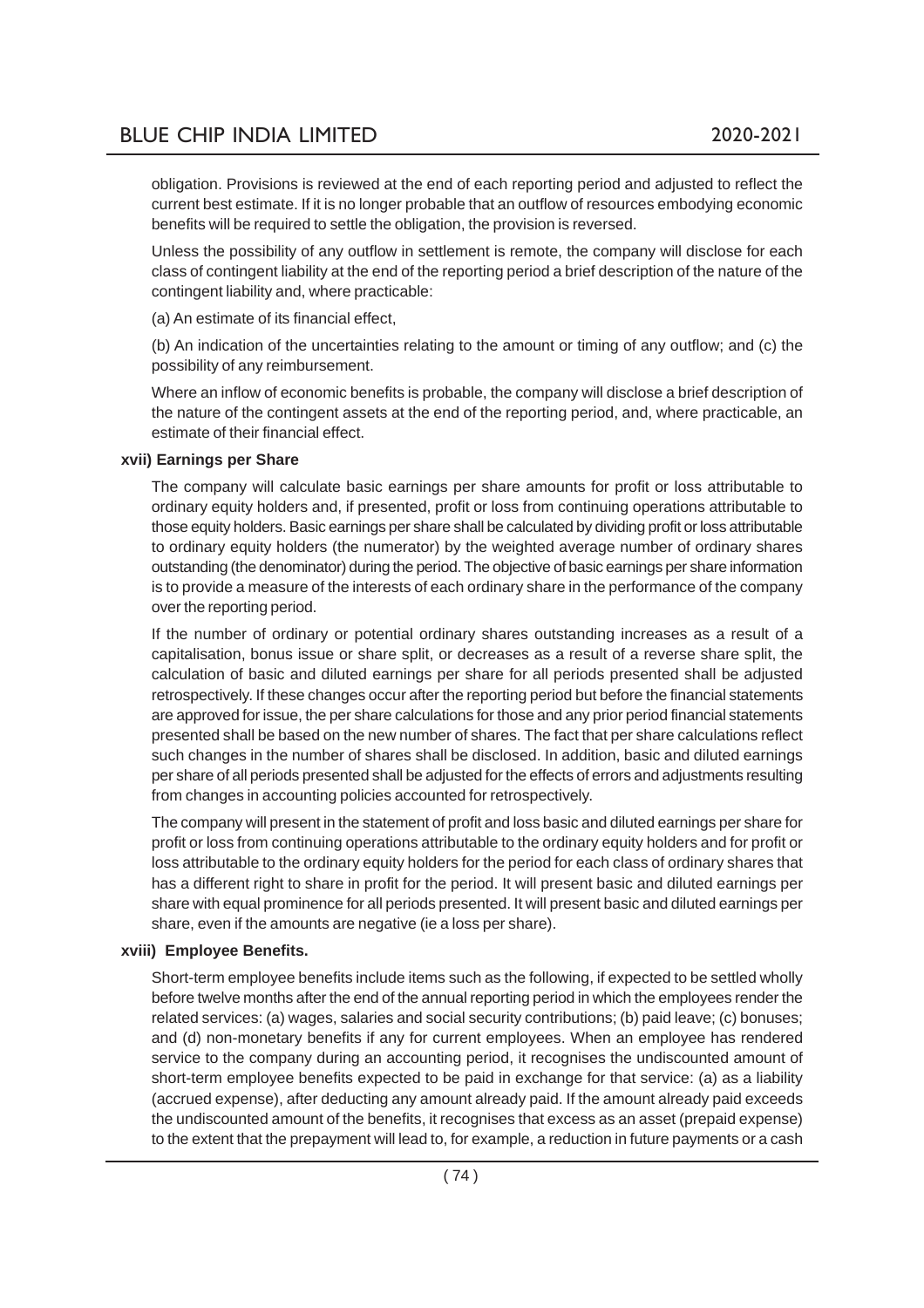refund.(b) as an expense. It will recognise the expected cost of bonus payments only when: (a) it has a present legal or constructive obligation to make such payments as a result of past events; and (b) a reliable estimate of the obligation can be made.

A present obligation exists when, and only when, the entity has no realistic alternative but to make the payments.

Post-employment benefits include items such as the following: (a) retirement benefits (lump sum payments on retirement i.e. gratuity); and (b) other post-employment benefits, such as leave encashment, terminal benefits. Arrangements whereby company provides post-employment benefits are post-employment benefit plans. It applies this Standard to all such arrangements whether or not they involve the establishment of a separate entity to receive contributions and to pay benefits.

Post-employment benefit plans are classified as either defined contribution plans or defined benefit plans, depending on the economic substance of the plan as derived from its principal terms and conditions.

Under defined contribution plans the company's legal or constructive obligation is limited to the amount that it agrees to contribute to the fund. Thus, the amount of the post-employment benefits received by the employee is determined by the amount of contributions paid by the company (and perhaps also the employee) to a post-employment benefit plan or to an insurance company, together with investment returns arising from the contributions. In consequence, actuarial risk (that benefits will be less than expected) and investment risk (that assets invested will be insufficient to meet expected benefits) fall, in substance, on the employee. The company may pay insurance premiums to fund a postemployment benefit plan. The entity shall treat such a plan as a defined contribution plan unless the entity will have (either directly, or indirectly through the plan) a legal or constructive obligation either: (a) to pay the employee benefits directly when they fall due; or (b) to pay further amounts if the insurer does not pay all future employee benefits relating to employee service in the current and prior periods. If it retains such a legal or constructive obligation, it shall treat the plan as a defined benefit plan.

When an employee has rendered service to the company during a period, it shall recognise the contribution payable to a defined contribution plan in exchange for that service: (a) as a liability (accrued expense), after deducting any contribution already paid. If the contribution already paid exceeds the contribution due for service before the end of the reporting period, an entity shall recognise that excess as an asset (prepaid expense) to the extent that the prepayment will lead to, for example, a reduction in future payments or cash refund. (b) as an expense. When contributions to a defined contribution plan are not expected to be settled wholly before twelve months after the end of the annual reporting period in which the employees render the related service, they shall be discounted using the discount rate.

Accounting by an entity for defined benefit plans involves the following steps: (a) determining the deficit or surplus. (b) Determining the amount of the net defined benefit liability (asset). (c) Determining amounts to be recognised in profit or loss :(i) current service cost (ii) any past service cost and gain or loss on settlement (iii) net interest on the net defined benefit liability (asset). (d) Determining the reameasurements of the net defined benefit liability (asset), to be recognised in other comprehensive income, comprising: (i) actuarial gains and losses;(ii) return on plan assets, excluding amounts included in net interest on the net defined benefit liability (asset) ; and (iii) any change in the effect of the asset ceiling , excluding amounts included in net interest on the net defined benefit liability (asset).

The company will account not only for its legal obligation under the formal terms of a defined benefit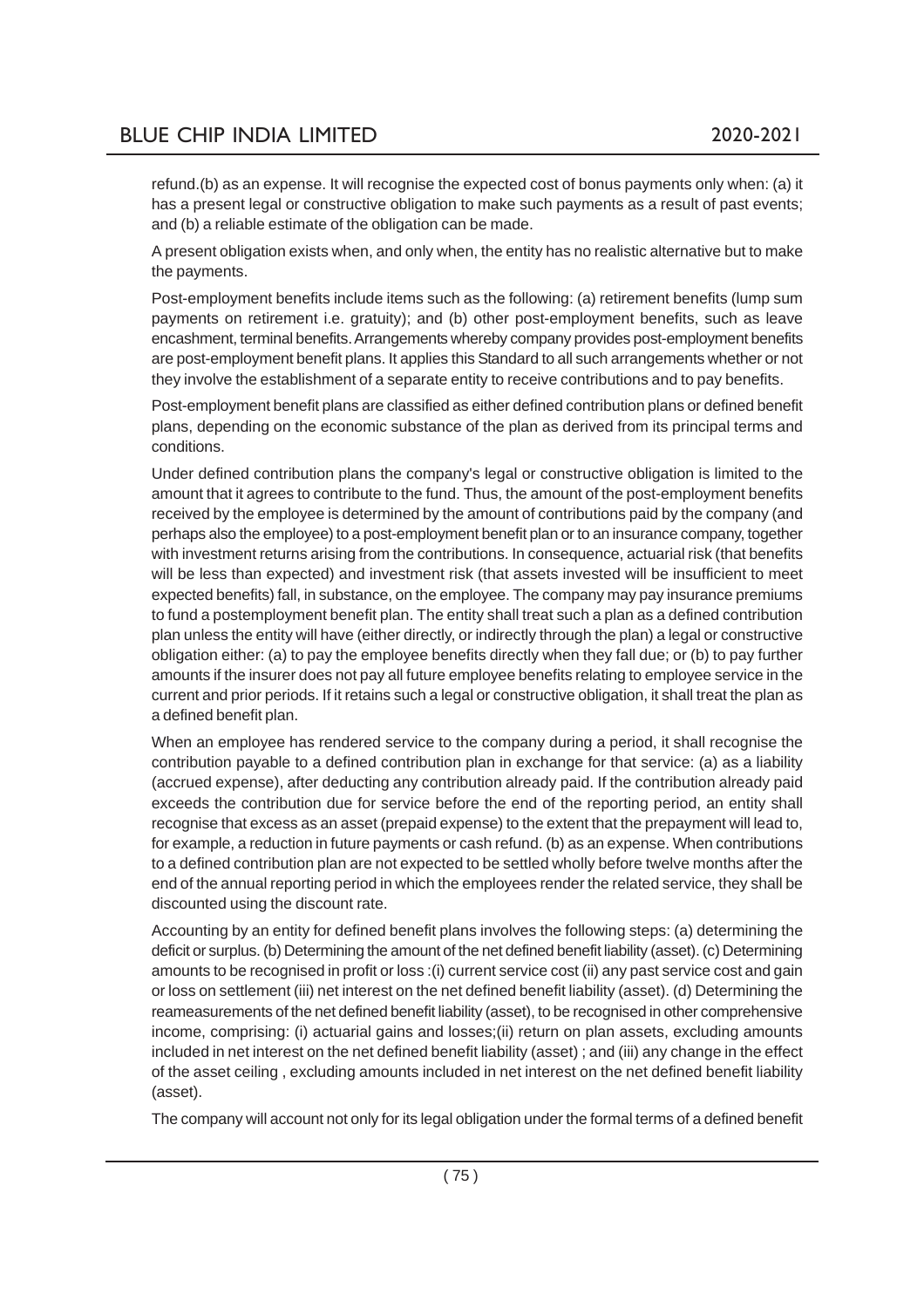plan, but also for any constructive obligation that arises from its informal practices. Informal practices give rise to a constructive obligation where it has no realistic alternative but to pay employee benefits.

The company recognises the net defined benefit liability (asset) in the balance sheet. When the company has a surplus in a defined benefit plan, it shall measure the net defined benefit asset at the lower of: (a) the surplus in the defined benefit plan; and (b) the asset ceiling, determined using the discount rate

The company uses the projected unit credit method to determine the present value of its defined benefit obligations and the related current service cost and, where applicable, past service cost.

#### **xix) Income Taxes**

Deferred tax assets are the amounts of income taxes recoverable in future periods in respect of: (a) deductible temporary differences; (b) the carry forward of unused tax losses; and (c) the carry forward of unused tax credits.

Current tax for current and prior periods shall, to the extent unpaid, be recognised as a liability. If the amount already paid in respect of current and prior periods exceeds the amount due for those periods, the excess shall be recognised as an asset.

A deferred tax liability is recognised for all taxable temporary differences, except to the extent that the deferred tax liability arises from: (a) the initial recognition of goodwill; or (b) the initial recognition of an asset or liability in a transaction which: (i) is not a business combination; and (ii) at the time of the transaction, affects neither accounting profit nor taxable profit (tax loss). Temporary differences also arise when assets are revalued and no equivalent adjustment is made for tax purposes. Ind ASs permits or requires certain assets to be carried at fair value or to be revalued. The difference between the carrying amount of a revalued asset and its tax base is a temporary difference and gives rise to a deferred tax liability or asset.

A deferred tax asset shall be recognised for all deductible temporary differences to the extent that it is probable that taxable profit will be available against which the deductible temporary difference can be utilised.

 A deferred tax asset shall be recognised for the carry forward of unused tax losses and unused tax credits to the extent that it is probable that future taxable profit will be available against which the unused tax losses and unused tax credits can be utilised.

Current tax liabilities (assets) for the current and prior periods is measured at the amount expected to be paid to (recovered from) the taxation authorities, using the tax rates (and tax laws) that have been enacted or substantively enacted by the end of the reporting period. Deferred tax assets and liabilities is measured at the tax rates that are expected to apply to the period when the asset is realised or the liability is settled, based on tax rates (and tax laws) that have been enacted or substantively enacted by the end of the reporting period. When different tax rates apply to different levels of taxable income, deferred tax assets and liabilities are measured using the average rates that are expected to apply to the taxable profit (tax loss) of the periods in which the temporary differences are expected to reverse.

Current and deferred tax is recognised as income or an expense and included in profit or loss for the period, except to the extent that the tax arises from a transaction or event which is recognised, in the same or a different period, outside profit or loss, either in other comprehensive income or directly in equity. Current tax and deferred tax shall be recognised outside profit or loss if the tax relates to items that are recognised, in the same or a different period, outside profit or loss. Therefore,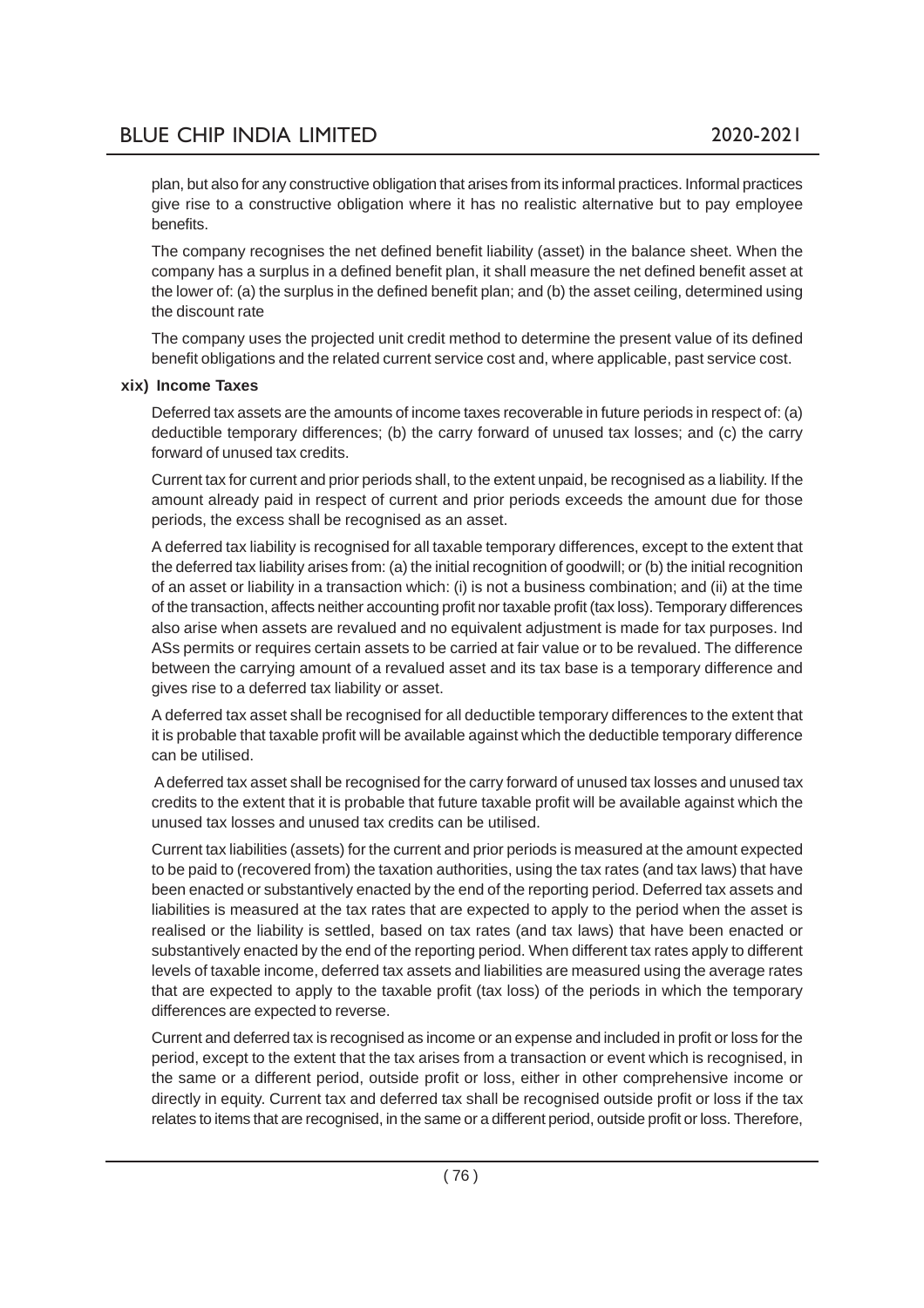current tax and deferred tax that relates to items that are recognised, in the same or a different period: (a) in other comprehensive income, shall be recognised in other comprehensive income (b) directly in equity, shall be recognised directly in equity.

#### **xx) IND AS 101 First Time Adoption of Indian Accounting Standards**

The company shall use the same accounting policies in its opening IND AS Balance Sheet and throughout all periods presented in its first IND AS financial statements. Those accounting policies shall comply with each IND AS effective at the end of its first IND AS reporting period, except as specified below:

The accounting policies that an entity uses in its opening IND AS Balance Sheet may differ from those that it used for the same date using its previous GAAP. The resulting adjustments arise from events and transactions before the date of transition to IND ASs. Therefore, the company will recognise those adjustments directly in retained earnings (or, if appropriate, another category of equity) at the date of transition to IND ASs.

#### **xxi) Mandatory Exemptions adopted by the Company**

i. De recognition of financial assets and financial liabilities

The Company shall apply the derecognition requirements in IND AS 109 prospectively for transactions occurring on or after the date of transition to IND ASs.

#### ii. Classification and measurement of financial assets

The Company shall assess whether a financial asset meets the conditions of IND AS 109 on the basis of the facts and circumstances that exist at the date of transition to IND AS.

iii. Impairment of financial assets

The Company shall apply the impairment requirements of IND AS 109 retrospectively subject to exemptions provided in IND AS 101

#### **xxii) Optional Exemptions Availed by the Company**

#### **Deemed cost**

The Company elects to continue with the carrying value for all of its property, plant and equipment as recognised in the financial statements as at the date of transition to IND ASs, measured as per the previous GAAP and use that as its deemed cost as at the date of transition. Hence, no further adjustments to the deemed cost of the property, plant and equipment so determined in the opening balance sheet shall be made for transition adjustments that might arise from the application of other IND ASs. This option is also be availed for intangible assets covered by IND AS 38, Intangible Assets and investment property covered by IND AS 40, Investment Property.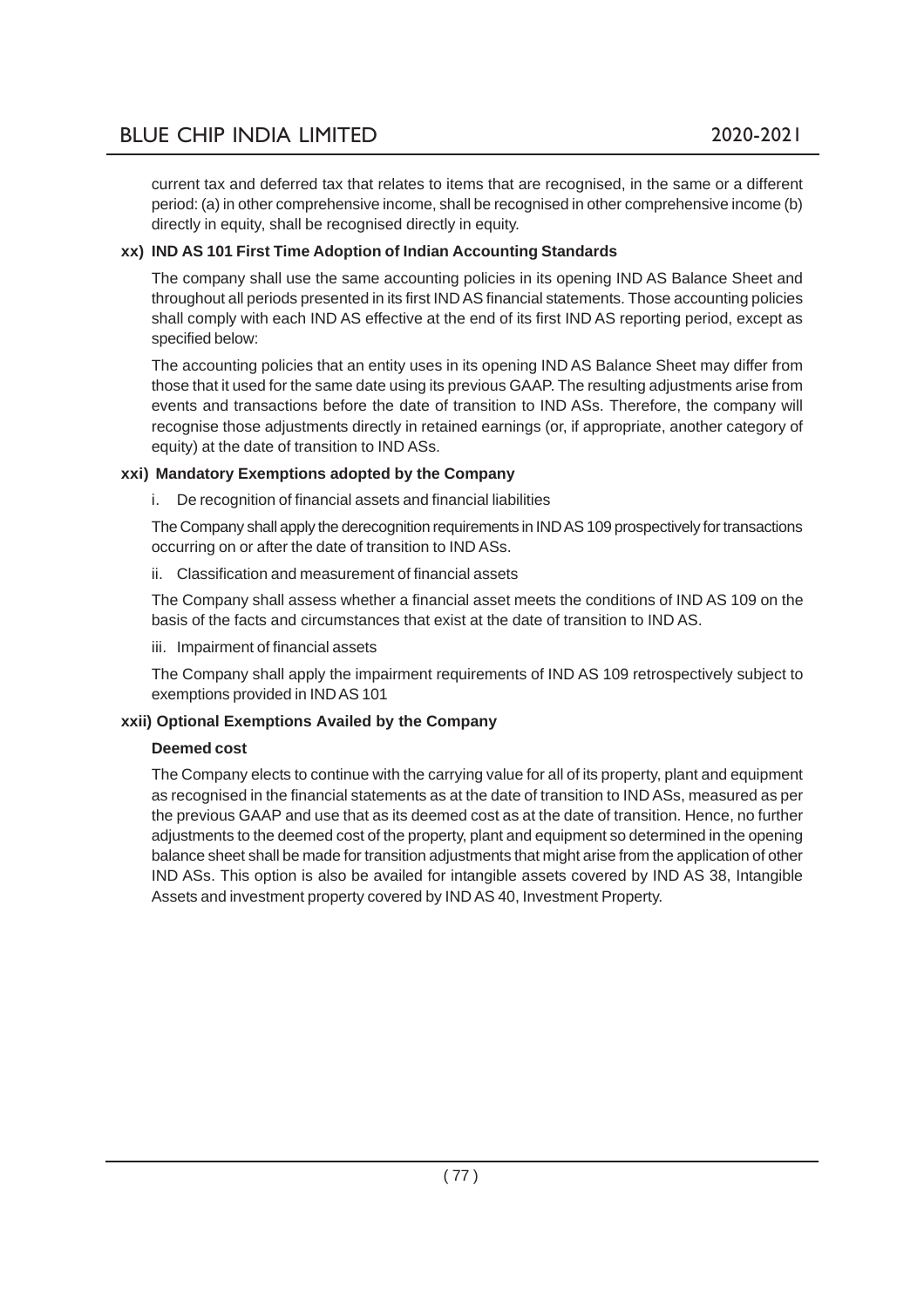#### **NOTE OF FINANCIAL STATEMENTS**

#### **18. Basis of preparation and presentation**

(i) The financial statements are prepared in accordance with and in compliance, in all material aspect with Indian Accounting Standards (Ind AS) notified under Section 133 of the Companies Act,2013 (the Act) read along with Companies (Indian Accounting Standards) Rules, 2015 as amended by Companies (Indian Accounting Standards Amendment Rules, 2016 and other relevant provision of the Act.

Fair value measurements under Ind AS are categorized into Level 1, 2, or 3 based on the degree to which the inputs to the fair value measurements are observable and the significance of the inputs to the fair value measurement in its entirety.

- (ii) All the amounts included in Financial Statements are reported in Indian Rupees.
- **19. Estimation of Uncertainties relating to the Global Health Pandemic from COVID 19 ("Covid- 19")**

The Company continues its policy of work from home to ensure business continuity in the wake of pandemic caused by COVID-19

#### **20. Use of estimates & Judgments**

On assessment of the estimates made under the Previous GAAP financial statements, the Company has concluded that there is no necessity to revise the estimates under IND AS, as there is no objective evidence of an error in those estimates. However, estimates that were required under IND AS but not required under Previous GAAP are made by the Company for the relevant reporting dates reflecting conditions existing as at that date.

The preparation of financial statements in accordance with IND AS requires use of estimates and assumptions for some items, which might have an effect on their recognition and measurement in the balance sheet and statement of profit and loss. The estimates and associated assumptions are based on historical experience and other factors that are considered to be relevant. The actual results may differ from these estimates. The Company's management believes that the estimates used in preparation of the financial statements are prudent and reasonable. Any revision to the accounting estimates is recognized prospectively in the current and future periods.

#### **21. Reconciliation between previous GAAP & Ind AS :-**

Ind AS 101 requires an entity to reconcile equity, total comprehensive income and cash flows for prior period. The following table represents the reconciliation from previous GAAP to Ind AS.

#### **Reconciliation of Equity Fund between Indian GAAP & IND AS:-**

Rs. in Amount

| <b>Particulrs</b>                                                       | As on As on 31st<br><b>March 2020</b> |
|-------------------------------------------------------------------------|---------------------------------------|
| Net Owned Fund as per Indian GAAP                                       | (7041052)                             |
| Provision written back                                                  |                                       |
| Other Comprehensive Income towards fair value of Non current Investment | 5122777                               |
| Net owned Fund as per IND AS                                            | (1918275)                             |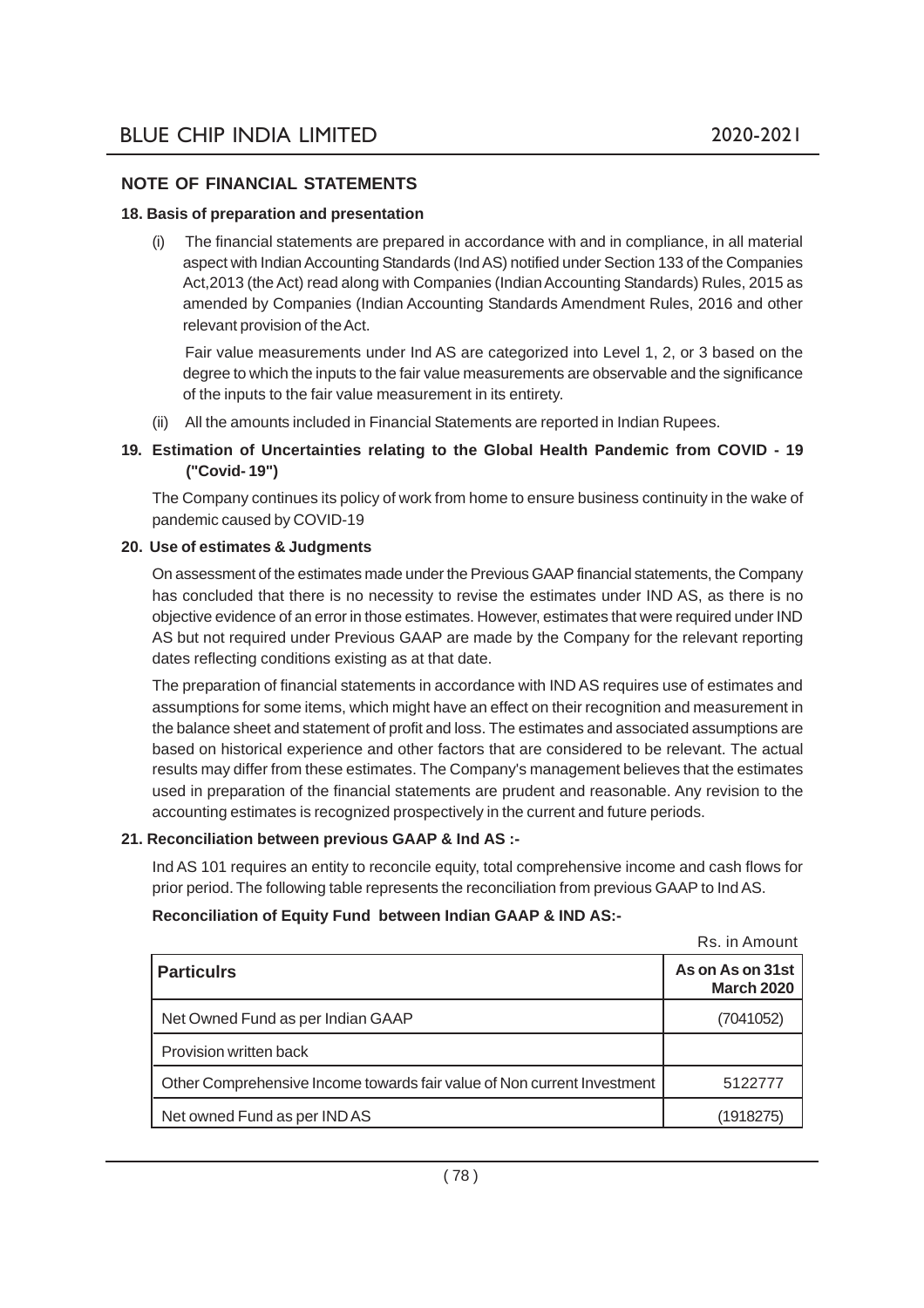#### **Reconciliation of total profit between Indian GAAP & IND AS**

Rs. in Amount

| <b>Particulrs</b>                      | For the Year ended<br><b>31st March 2020</b> |
|----------------------------------------|----------------------------------------------|
| Net Profit as per Indian GAAP          | (12496514)                                   |
| Ind AS Adjustments                     |                                              |
| Net Profit after Tax as per IND AS     | (12496514)                                   |
| Other Comprehensive Income Net off Tax | (17562738)                                   |
| <b>Total Comprehensive Income</b>      | (30059252)                                   |

#### **22. (a) Contingent Liabilities:**

a) a) Contingent, Liabilities and Commitments not provided in respect of: -

Disputed amount of Taxes and Duties and other claims not acknowledged as debts:

|                                     | As at            | As at            |
|-------------------------------------|------------------|------------------|
|                                     | 31st March. 2021 | 31st March. 2020 |
| Income Tax demand pending in appeal | Rs.7,25,990.00   | Rs 7,25,990.00   |

#### **(b) Commitments:**

TThe Estimated amount of Contracts remaining to be executed on capital account and not provided for is - NIL.

- 23. Earning in foreign exchange and expenditure in foreign currency NIL
- 24. Since the Company has operated only in one segment, i.e fund based activities, provision related to Segment Wise Report as per Ind AS are not applicable to the Company.
- 25. There have been no events after the reporting date that require disclosure in these financial statements.
- 26. Valuation of Inventories of unquoted equity shares has been done at cost, as the fair value of the unquoted equity shares are not available.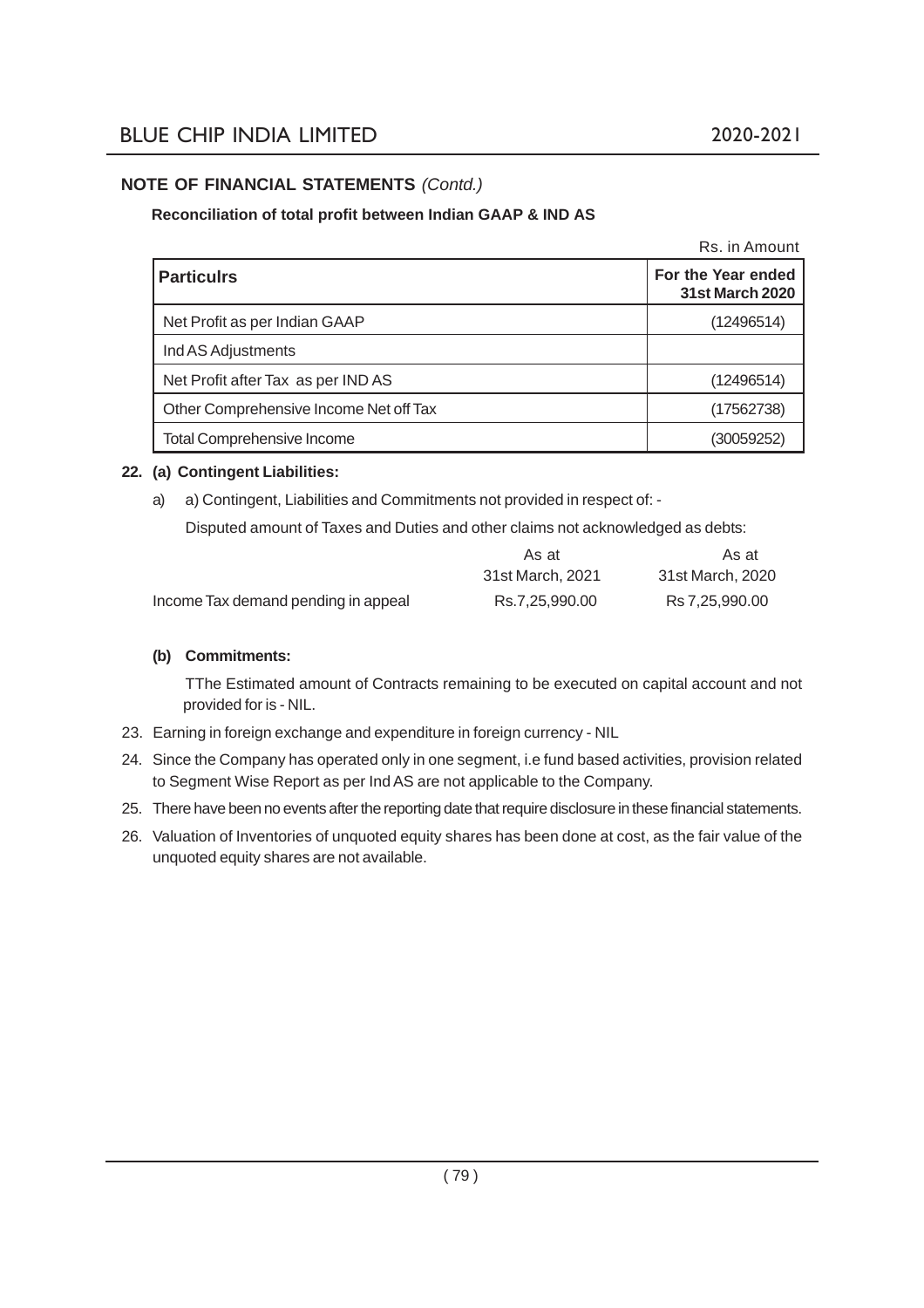| İ<br>=<br>;<br>;<br>$\frac{1}{1}$ |
|-----------------------------------|
| Í                                 |
|                                   |
|                                   |
| ו<br>ג                            |
| $\overline{\mathbf{S}}$           |
| ーー・コー                             |
|                                   |

RELATED PARTY DISCLOSURES IN KEEPING WITH INDIAN ACCOUNTING STANDARD (IND AS 24)

|   | Key Managerial Person                                            | Designation                        |
|---|------------------------------------------------------------------|------------------------------------|
|   | Arihant Jain                                                     | <b>Managing Director</b>           |
|   | Shyamal Banerjee                                                 | Non Executive/Independent Director |
|   | Pranab Chakroborty                                               | Non Executive/Independent Director |
|   | Subhankar Kayal                                                  | Non Executive Director             |
| 5 | Madhu Barnwal                                                    | Non Executive Director             |
| G | Sahil Sharma                                                     | Non Executive/Independent Director |
|   | Soni Jain                                                        | CFO                                |
|   | Rashmi Sharma (Resigined w.e.f 30.09.2020)                       | Company Secretary                  |
|   | Anumita Mishra (Appointed w.e.f 28.01.2021)                      | Company Secretary                  |
|   | complete contains and complete contains and contains and defined |                                    |

# Enterprise over which Company has Significant Influence **B Enterprise over which Company has Significant Influence** n

|                 | SL.No. PARTICULARS                     | <b>Opening Balance</b> |                       |       | During the year               | <b>Closing Balance</b> |                               |
|-----------------|----------------------------------------|------------------------|-----------------------|-------|-------------------------------|------------------------|-------------------------------|
|                 |                                        | Debit                  | Credit                | Debit | Credit                        | Debit                  | Credit                        |
|                 | Bahubali Properties Ltd.               |                        | 100,000               |       | 50,000                        |                        | 150,000                       |
| $\mathbf{\sim}$ | Arissan power Ltd                      |                        |                       |       | 75,000                        |                        | 75,000                        |
| ∞               | Rishi Distributors Pvt Ltd             | 53,915                 |                       |       |                               | 53,915                 |                               |
|                 | <b>ATN International Limited</b>       |                        |                       |       | 43,071                        |                        | 43,071                        |
| 5               | Gouri Merchandise Pvt Ltd              |                        |                       |       | 240,000                       |                        | 240,000                       |
| ဖ               | Arissan Infrastructures Pvt Ltd        |                        |                       |       | 50,000                        |                        | 50,000                        |
|                 | Acolyte Tie Up Pyt Ltd.                | 40,761                 |                       |       |                               | 40,761                 |                               |
| ∞               | Rangbarshi Projects Pvt Ltd            |                        | 1,250,000             |       | 450,000                       |                        | 1,700,000                     |
| 07              | Shambhu Agencies Pvt Ltd               |                        |                       |       | 200,000                       |                        | 200,000                       |
| ₽               | Kritika Vinimay Pvt Ltd                | 116,915                |                       |       |                               | 116,915                |                               |
|                 | Golden Retails Pvt Ltd                 | 142,624                |                       |       |                               | 142,624                |                               |
| $\overline{c}$  | Silicon Valley Infotech Limited        | 100,000                |                       |       | 1,000,000                     |                        | 900,000                       |
|                 | <b>Total</b>                           | 454,215                | 1,350,000             |       | 2,108,071                     | 354,215                | 3,358,071                     |
|                 | rties<br>C Transaction With Related Pa |                        |                       |       |                               |                        |                               |
| SL.No.          | Related Party                          |                        | Nature of Transaction |       | Value of Transactions 2020-21 |                        | Value of Transactions 2019-20 |

# BLUE CHIP INDIA LIMITED 2020-2021

24,872

69,355 160,171

1 Rashmi Sharma (Resigined w.e.f 30.09.2020) Remuneration and Other Benefits 69,355 24,872 2 | Anumita Mishra (Appointed w.e.f 28.01.2021) Remuneration and Other Benefits | 160,171 -

Remuneration and Other Benefits

Rashmi Sharma (Resigined w.e.f 30.09.2020) Remuneration and Other Benefits

Anumita Mishra (Appointed w.e.f 28.01.2021)

 $\alpha$  $\overline{ }$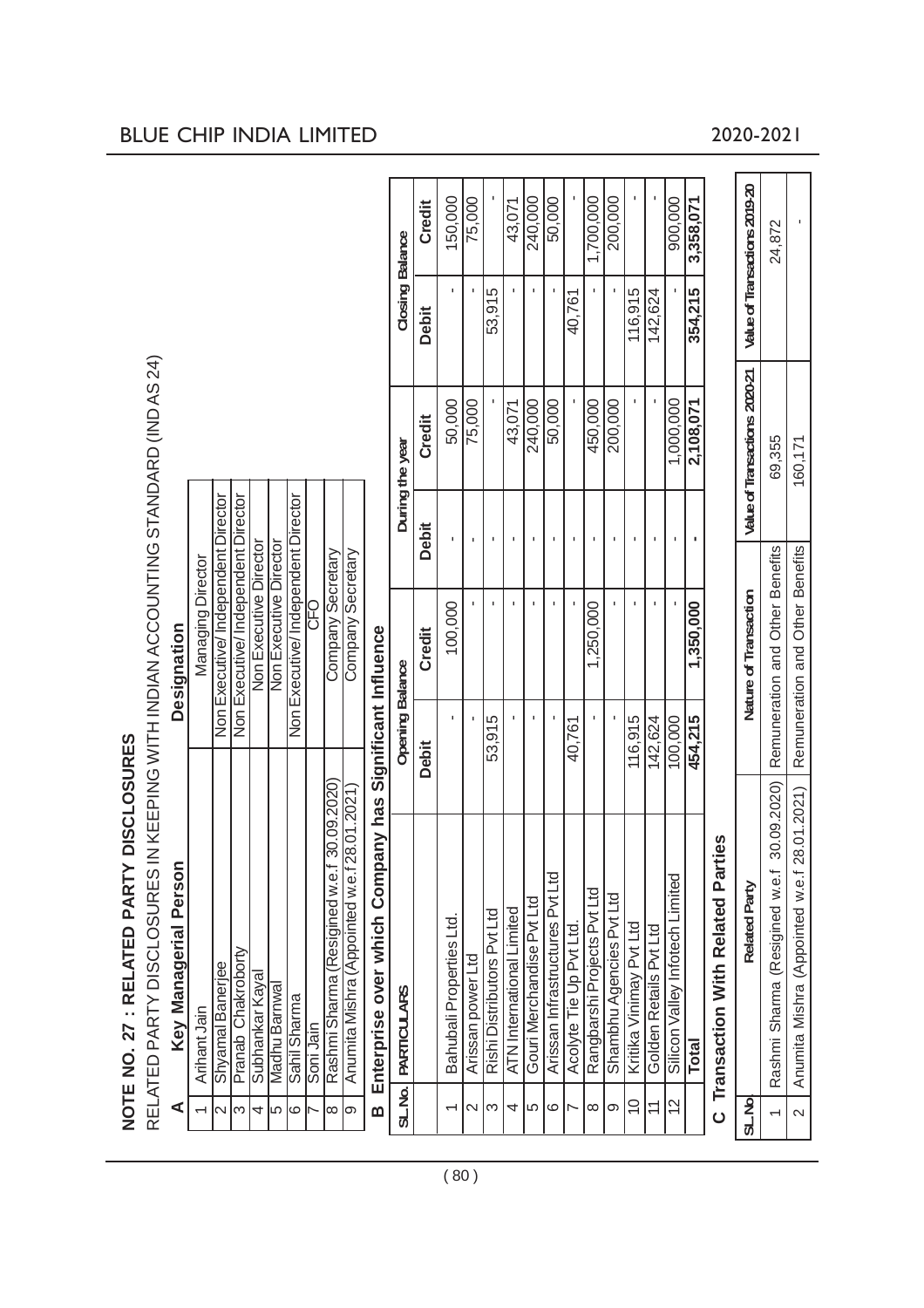#### **28. Earning Per Share**

Rs. in Amount Calculation of weighted Average Number of Equity Shares of Re. 1/- each

| <b>Particulrs</b>                                                                         | 31st March,<br>2021 | 31st March,<br>2020 |
|-------------------------------------------------------------------------------------------|---------------------|---------------------|
| Number of shares outstanding at the beginning<br>of the year (excluding shares forfeited) | 553,04,340          | 55,304,340          |
| Shares issued during the year                                                             |                     |                     |
| Number of shares outstanding at the end of the year                                       | 55,304,340          | 55,304,340          |
| Total Comprehensive Income available for equity shares (Rs.)                              | (15,780,794)        | (30, 259, 253)      |
| Basic and diluted Earnings per share (Rs.)                                                | (0.05)              | (0.23)              |

29. Previous Year Figures have been regrouped/rearranged/reclassified according to the requirement of IND-AS wherever necessary and rounded off to the nearest Rupee.

#### **30. Information relating to Micro and Small Enterprises (MSEs):**

| $\mathsf{I}$ | The principal amount and interest due thereon remaining unpaid to any<br>supplier as at the end of the accounting year                                                                                                                                                                                                                    |  |
|--------------|-------------------------------------------------------------------------------------------------------------------------------------------------------------------------------------------------------------------------------------------------------------------------------------------------------------------------------------------|--|
|              | Principal                                                                                                                                                                                                                                                                                                                                 |  |
|              | Interest                                                                                                                                                                                                                                                                                                                                  |  |
| (II)         | The amount of interest paid by the buyer in terms of Section 16 to the<br>Micro, Small and Medium Enterprise Development Act, 2006 along with<br>the amount of the payment made to the supplier beyond the appointed<br>day during the accounting year                                                                                    |  |
|              | Principal                                                                                                                                                                                                                                                                                                                                 |  |
|              | Interest                                                                                                                                                                                                                                                                                                                                  |  |
| (III)        | The amount of interest due & payable for the period of delay in making<br>payment but without adding the interest specified under the Micro, Small<br>and Medium Enterprise Development Act, 2006                                                                                                                                         |  |
|              | (IV) The amount of interest accrued and remaining unpaid at the end of<br>accounting year                                                                                                                                                                                                                                                 |  |
|              | (V) The amount of further interest remaining due & payable even in the<br>succeeding years, until such date when the interest due above are<br>actually paid to the Small Enterprise, for the purpose of disallowance<br>of a deductible expenditure under Section 23 of the Micro, Small and<br>Medium Enterprise Development Act, 2006. |  |

The above particulars, as applicable, have been given in respect of MSEs. No party could be identified on the basis of information available with the Company.

31. NBFC Registration Certificate No.05.01991 of the company has been cancelled by RBI order no. DNBS.RO.KOL.NO.367/03.03.008/2019-20 dated 28.08.2019. The Management of Company is going to file an appeal against the order. In view of the management the order will neither impact the going concern status of the company nor its future operation.

> By Order of the Board of Directors For **Blue Chip India Limited**

| Place : Kolkata  | <b>Anumita Mishra</b> |
|------------------|-----------------------|
| Date: 12.08.2021 | Company Secretary     |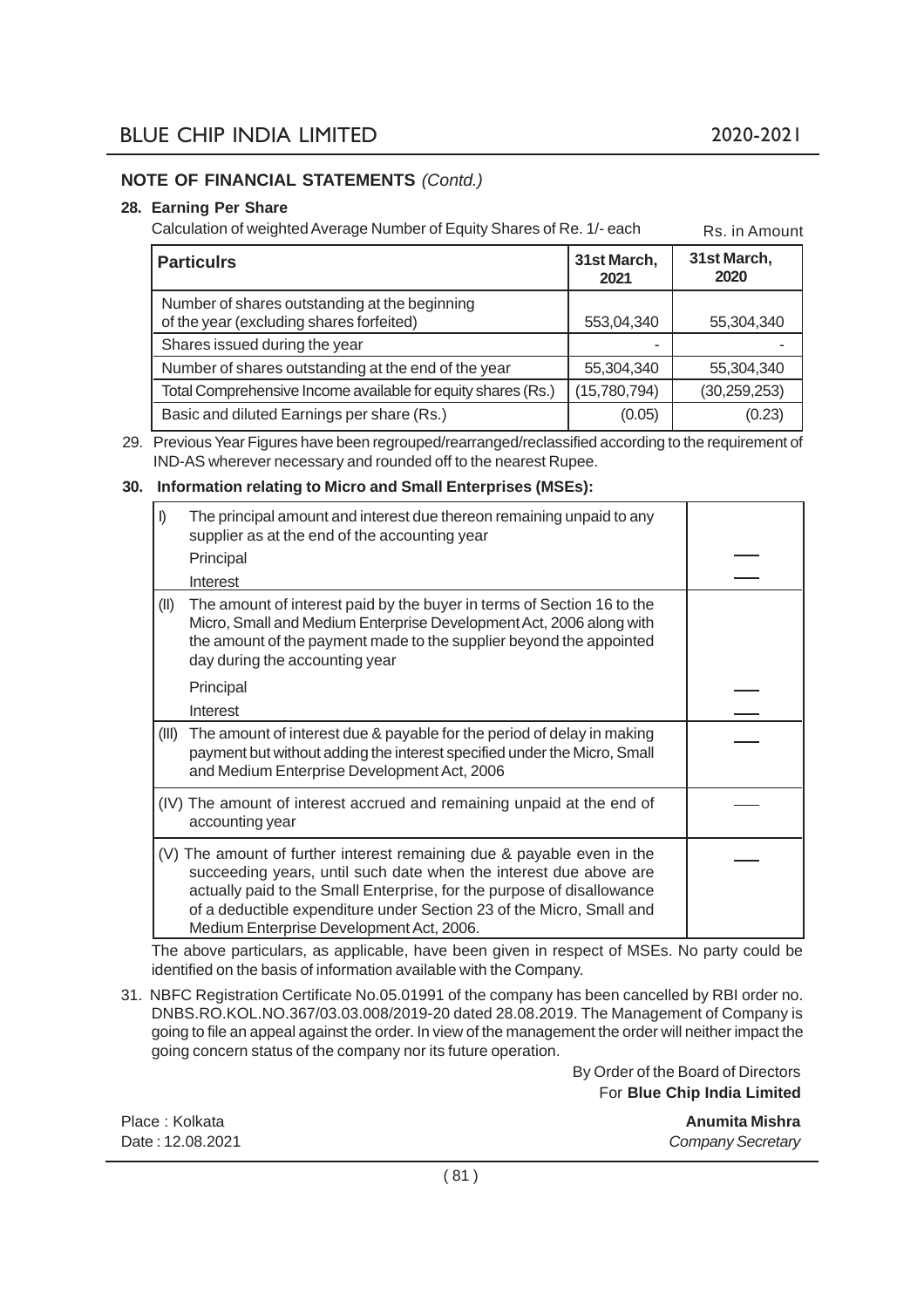(Amount in Rs.)

#### **NOTE OF FINANCIAL STATEMENTS**

#### **NOTE 3 : PROPERTY, PLANT AND EQUIPMENT (OWNED)**

**Particulars Electric Furniture Office Installation** & fixture equipments Software Total **GROSS BLOCK AT DEEMED COST** As at 01.04.2020 252,163 2,237,350 1,569,895 135,377 4,194,785 Additions Deductions (sale) As at 31.03.2021 252,163 2,237,350 1,569,895 135,377 4,194,785 **DEPRECIATION** Upto 31.03.2020 245,543 2,207,971 1,491,400 96,847 4,041,761 Additions - - - 26,716 26,716 Deductions - Upto 31.03.2021 245,543 2,207,971 1,491,400 96,847 4,068,477 **GROSS BLOCK AT COST** As at 31.03.2020 252,163 2,237,350 1,569,895 135,377 4,194,785 Additions - **Deductions** As at 31.03.2021 252,163 252,163 2,237,350 1,569,895 | 135,377 | 4,194,785 **DEPRECIATION** Upto 31.03.2020 245,544 2,207,971 1,491,400 123,563 4,068,478 Additions 5,189 5,189 **Deductions** Upto 31.03.2021 245,544 2,207,971 1,491,400 128,752 4,073,667 **CARRYING VALUE As at 31.03.2021 121,118 6,619 129,379 121,03.2021 121,118 As at 31.03.2020 12.6.2010 12.6.4.95 13.03.2020 12.6.307 12.6.307**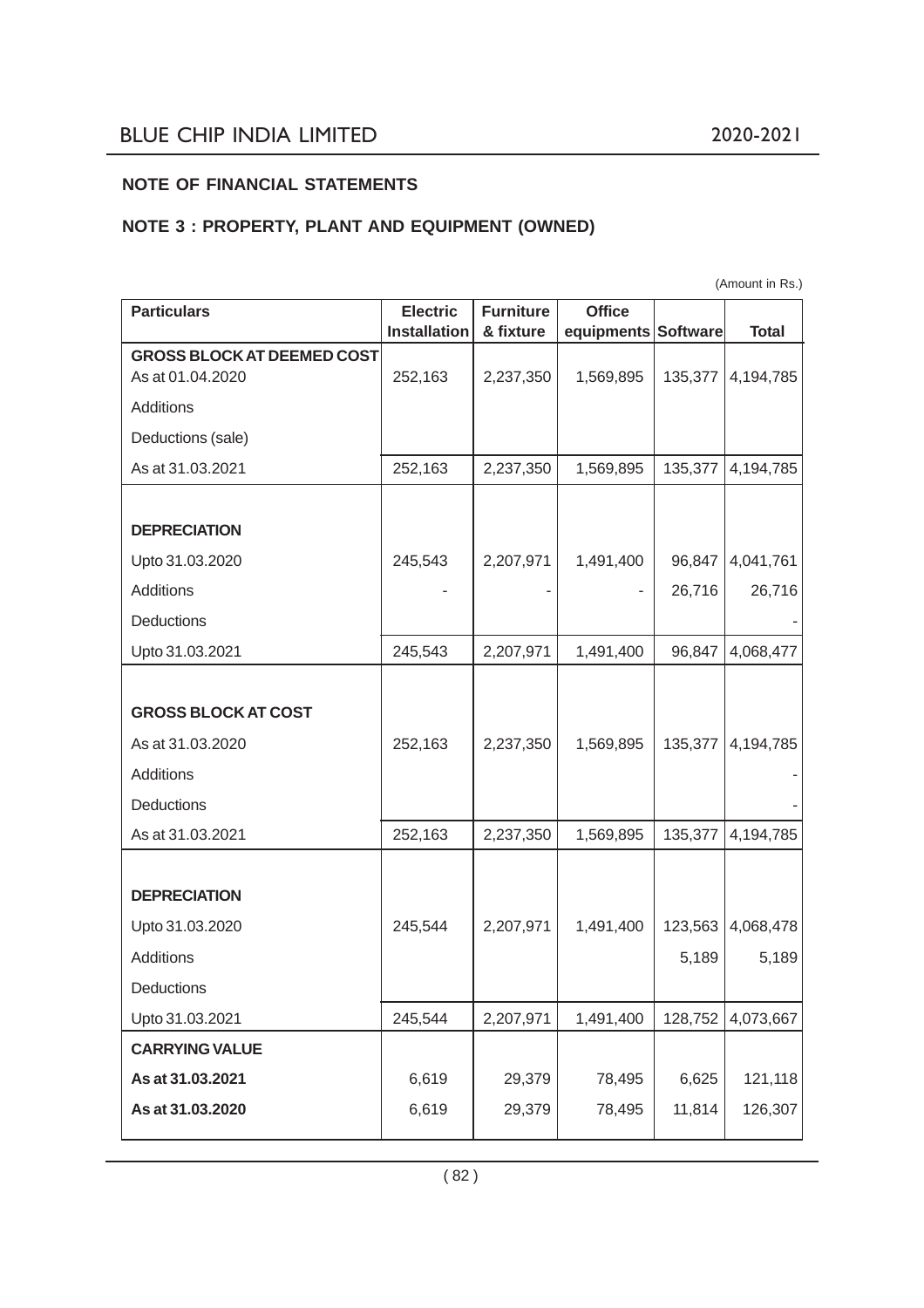#### **NOTE 4 : INVESTMENT**

|                                            | 31st March, 2021        |               |                         | 31st March, 2020 |
|--------------------------------------------|-------------------------|---------------|-------------------------|------------------|
| <b>Particulars</b>                         | No. of<br><b>Shares</b> | <b>Amount</b> | No. of<br><b>Shares</b> | <b>Amount</b>    |
| <b>Investment in Quoted shares</b>         |                         |               |                         |                  |
| <b>Quoted Shares (at fair value)</b>       |                         |               |                         |                  |
| <b>AFTEKLTD</b>                            | 5,000                   | 8,150         | 5,000                   | 8,150            |
| <b>AKAR LAMINATORS LTD</b>                 | 400                     | 340           | 400                     | 340              |
| ASSOCIATES PIGMENT METALS LTD              | 1,400                   | 13,090        | 1,400                   | 13,090           |
| ATN INTERNATIONAL LTD                      | 22,441                  | 4,264         | 22,441                  | 4,937            |
| <b>BARTRONICS INDIA LTD</b>                | 90                      | 221           | 90                      | 58               |
| <b>B.L. KASHYAP &amp; SONS LTD</b>         | 600                     | 11,340        | 600                     | 2,988            |
| <b>BSTLTD</b>                              | 300                     | 825           | 300                     | 825              |
| CAUVERY SOFTWARE ENGG. LTD                 | 1,200                   | 25,200        | 1,200                   | 25,200           |
| <b>C&amp;C CONSTRUCTIONS LTD</b>           | 225                     | 961           | 225                     | 1,120            |
| <b>CMS FINVEST LTD</b>                     | 10,000                  | 107,400       | 10,000                  | 107,400          |
| CONSOLIDATED CONSTRUCTION                  | 400                     | 200           | 400                     | 200              |
| DECCAN CHRONICLE HOLD LTD                  | 918                     | 1,900         | 918                     | 1,900            |
| DHANUS TECHNOLOGIES LTD                    | 373                     | 30            | 373                     | 30               |
| <b>EVERONN EDUCATION LTD</b>               | 20                      | 245           | 20                      | 245              |
| <b>GENUS PAPER LTD</b>                     | 12,310                  | 86,539        | 12,310                  | 37,176           |
| <b>GLODYNE TECHNOSERVE LTD</b>             | 3,000                   | 2,250         | 3,000                   | 2,250            |
| <b>GTLLTD</b>                              | 4,000                   | 20,840        | 4,000                   | 4,320            |
| <b>GUJARAT HEAVY CHEM LTD</b>              | 106,200                 | 24,452,550    | 106,200                 | 9,425,250        |
| <b>GUJNRE DVR</b>                          | 110                     | 107           | 110                     | 107              |
| <b>HELIOS &amp; MATHESON INFO TECH LTD</b> | 3,475                   | 31,171        | 3,475                   | 31,171           |
| <b>HERALD COMMERCE LTD</b>                 | 217,050                 | 1,775,469     | 217,050                 | 1,775,469        |
| <b>INDIABULLS REALESTATE LTD</b>           | 44,000                  | 3,575,000     | 44,000                  |                  |
| <b>INDIANIVESHLTD</b>                      | 5,770                   | 53,373        | 5,770                   | 210,028          |
| <b>IVRCLINFRAST &amp; PROJECTS LTD</b>     | 4,500                   | 1,755         | 4,500                   | 1,755            |
| <b>JAYPEE INFRATECH LTD</b>                | 2,020                   | 3,131         | 2,020                   | 1,292            |
| LCC INFOTECH LTD                           | 71,330                  | 383,042       | 71,330                  | 260,354          |
| <b>LOKESH MACHINES LTD</b>                 |                         |               | 144                     | 2,181            |
| MAN INFRACONTRUCTION LTD                   | 410                     | 17,097        | 410                     | 6,868            |
| <b>MARSONS LTD</b>                         |                         |               | 500                     | 2,795            |
| MONIKA ELECTRONICS LTD                     | 50                      | 545           | 50                      |                  |
| MOSERBAER INDIALTD                         | 5,294                   | 5,559         | 5,294                   | 5,559            |
| NAGARJUNA FERT & CHEM LTD                  | 31,875                  | 200,175       | 31,875                  | 99,450           |
| NEPC AGRO FOODS LTD                        | 182                     | 364           | 182                     | 364              |
| NTPC L 8.49 25032025                       | 3,384                   | 402,865       | 3,384                   | 402,865          |
|                                            |                         |               |                         |                  |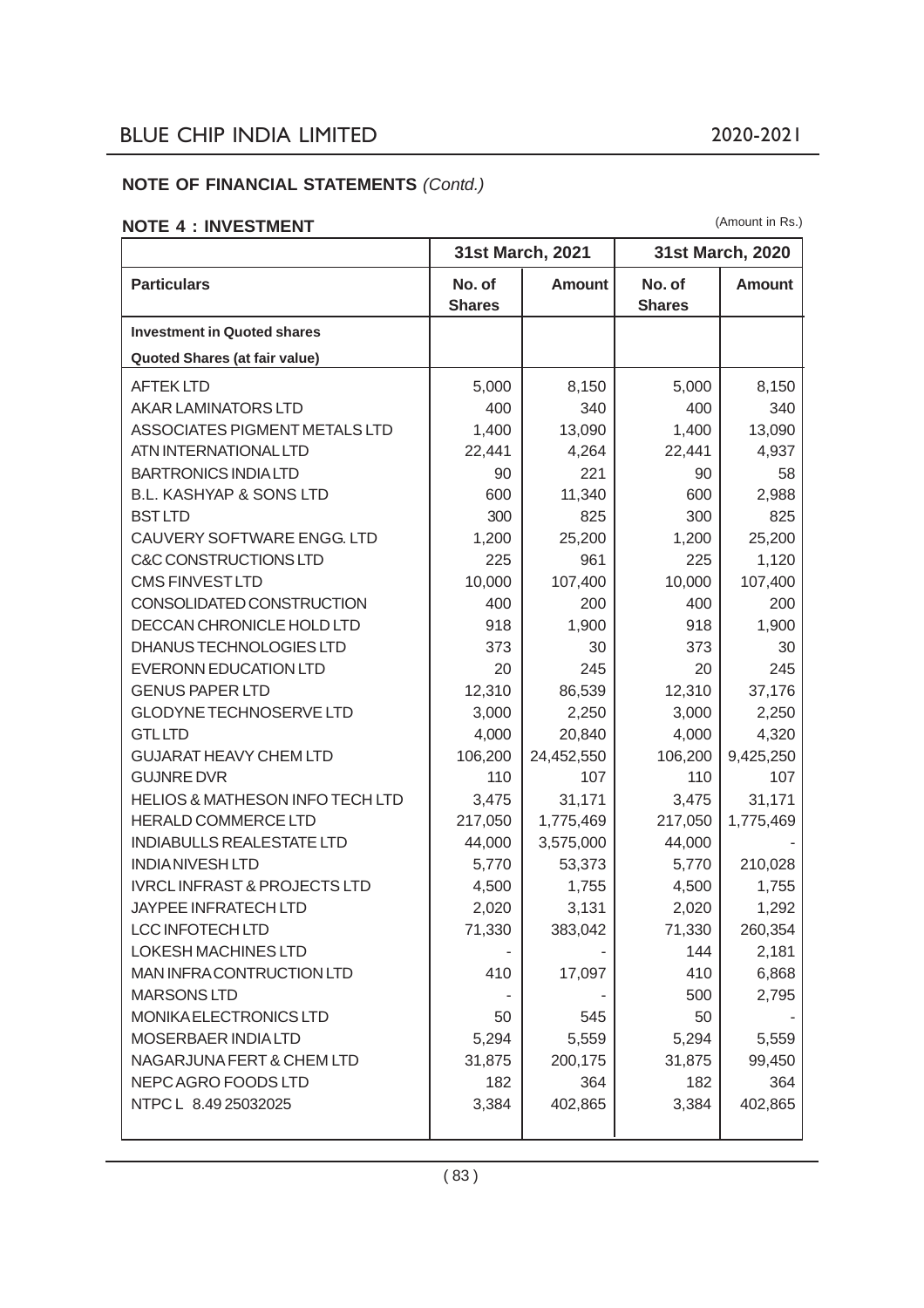| (Amount in Rs.)                 |                         |                  |                         |                  |
|---------------------------------|-------------------------|------------------|-------------------------|------------------|
|                                 |                         | 31st March, 2021 |                         | 31st March, 2020 |
| <b>Particulars</b>              | No. of<br><b>Shares</b> | <b>Amount</b>    | No. of<br><b>Shares</b> | <b>Amount</b>    |
| ORBIT CORP LTD                  | 7,771                   | 16,008           | 7,771                   | 16,008           |
| PBAINFRASTRUCTRE LTD            | 5,524                   | 21,544           | 5,524                   | 21,543           |
| PCS INDUSTRIES LTD              | 1,000                   | 4,950            | 1,000                   | 2,380            |
| PENNAR AQUA EXPORTS LTD         | 38,500                  | 0                | 38,500                  |                  |
| PLETHICO PHARMACUETICALS LTD    | 20                      | 159              | 20                      | 159              |
| PRITHVI INFORM SYSTEMS LTD      | 15,811                  | 20,238           | 15,811                  | 20,240           |
| PRUDENTIAL SUGAR LTD            | 2,800                   | 3,836            | 2,800                   | 4,798            |
| PUNJ LLOYD LTD                  | 350                     | 480              | 350                     | 298              |
| PYRAMID SAIMIRA THETRE LTD      | 62                      | 328              | 62                      | 328              |
| REDICO KHAITAN FINAN LTD        | 11,300                  | 12,317           | 11,300                  | 12,317           |
| RELIANCE BROD / MEDIA WORLD LTD | 8,471                   | 13,799           | 8,571                   | 13,799           |
| RELIANCE IND INFRAS LTD         | 49,895                  | 0                | 49,895                  |                  |
| RELIANCE MEDIA WORKS LTD        | 500                     | 805              | 500                     | 805              |
| <b>RELIANCE POWER LTD</b>       | 54                      | 235              | 54                      | 65               |
| SASTA SUNDAR VENTURES LTD       |                         |                  | 79                      | 4,940            |
| <b>SHASUN FINANCE LTD</b>       | 200                     | 0                | 200                     |                  |
| SPONGE STEEL & FOGINGS LTD      | 1,800                   | 36,792           | 1,800                   | 36,792           |
| SILICON VALLEY INFOTECH LTD     | 141,000                 | 4,230            | 141,000                 | 4,230            |
| S KUMARS NATIONWIDE LTD         | 11,000                  | 25,850           | 11,000                  | 25,850           |
| <b>SM DYECHEM LTD</b>           | 29                      | 0                | 29                      |                  |
| SPARTEK CERAMIC LTD             | 369                     | 2,173            | 369                     | 2,173            |
| S & S POWER LTD                 |                         |                  | 80                      | 1,156            |
| <b>TANLA SOLUTIONS LTD</b>      |                         |                  | 210                     | 10,185           |
| <b>TECPRO SYSTEMS LTD</b>       | 62                      | 281              | 62                      | 281              |
| <b>TERRYGOLD INDIALTD</b>       | 13,600                  | 0                | 13,600                  |                  |
| <b>TULIP TELECOM LTD</b>        | 25,000                  | 38,250           | 25,000                  | 38,250           |
| UNIWORTH INTERNATIONAL LTD      | 100                     | 80               | 100                     | 80               |
|                                 | 893,545                 | 31,388,352       | 894,658                 | 12,652,412       |
| <b>Total</b>                    | 893,545                 | 31,388,352       | 894,658                 | 12,652,412       |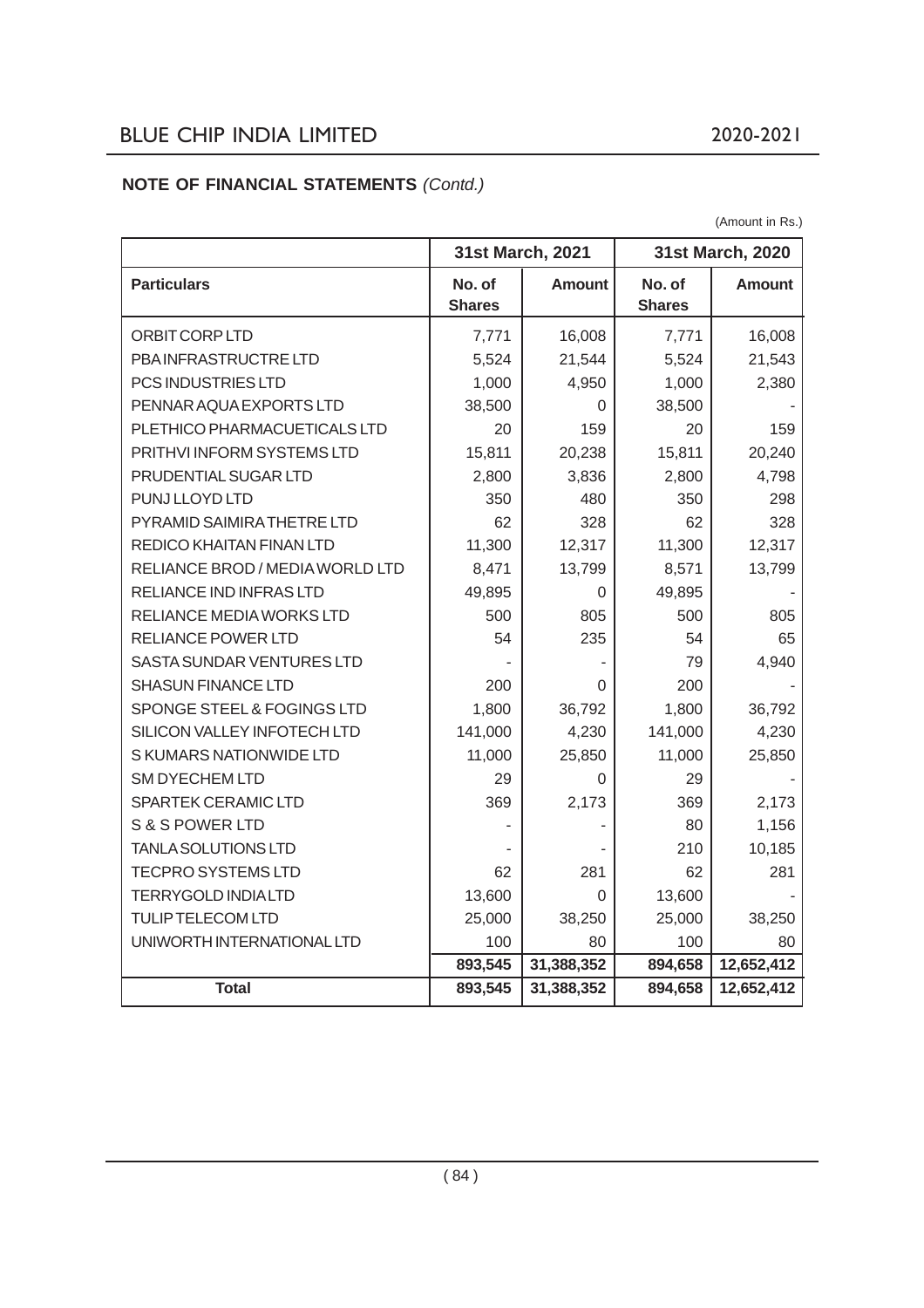|                                                           |             | (Amount in Rs.) |
|-----------------------------------------------------------|-------------|-----------------|
|                                                           | As at 31st  | As at 31st      |
| Particulars                                               | March, 2021 | March, 2020     |
| <b>NOTE 5: LOANS (at Amortised Cost)</b>                  |             |                 |
| Loans to Bodies Corporate & Individual                    | 24,348,749  | 24,886,879      |
| Less: Impaiment loss on the above                         |             |                 |
| <b>Total Loans - Net</b>                                  | 24,348,749  | 24,886,879      |
| Of the above                                              |             |                 |
| Secured by tangible assets                                |             |                 |
| Unsecured                                                 | 24,348,749  | 24,886,879      |
| <b>Total Loans - Gross</b>                                |             |                 |
| Less: Impaiment loss on the above                         |             |                 |
| <b>Total Loans - Net</b>                                  | 24,348,749  | 24,886,879      |
| Of the above                                              |             |                 |
| <b>Public Sector</b>                                      |             |                 |
| Others <sup>*</sup>                                       | 24,348,749  | 24,886,879      |
| Less: Impaiment loss on the above                         |             |                 |
| <b>Total Loans - Net</b>                                  | 24,348,749  | 24,886,879      |
| <b>NOTE 6: Other Financial Assets</b>                     |             |                 |
|                                                           |             |                 |
| Deposit                                                   | 40,000      | 40,000          |
| <b>TOTAL</b>                                              | 40,000      | 40,000          |
| <b>NOTE 7: Deferred Tax assets(net)</b>                   |             |                 |
| Deferred Tax assets                                       | 15,629,893  | 15,629,893      |
| <b>TOTAL</b>                                              | 15,629,893  | 15,629,893      |
| <b>NOTE 8: Inventories</b>                                |             |                 |
| Stock-in-trade (in respect of goods aquired for trading): |             |                 |
| <b>Stock of Shares &amp; Securities</b>                   | 63,324      | 63,324          |
| <b>TOTAL</b>                                              | 63,324      | 63,324          |
|                                                           |             |                 |
| <b>NOTE 9: Cash &amp; Cash Equivalents</b>                |             |                 |
| Cash in Hand                                              | 194,817     | 26,125          |
| <b>Balance with Banks</b>                                 |             |                 |
| On Current Account                                        | 23,610      | 23,636          |
| <b>TOTAL</b>                                              | 218,426     | 49,760          |
|                                                           |             |                 |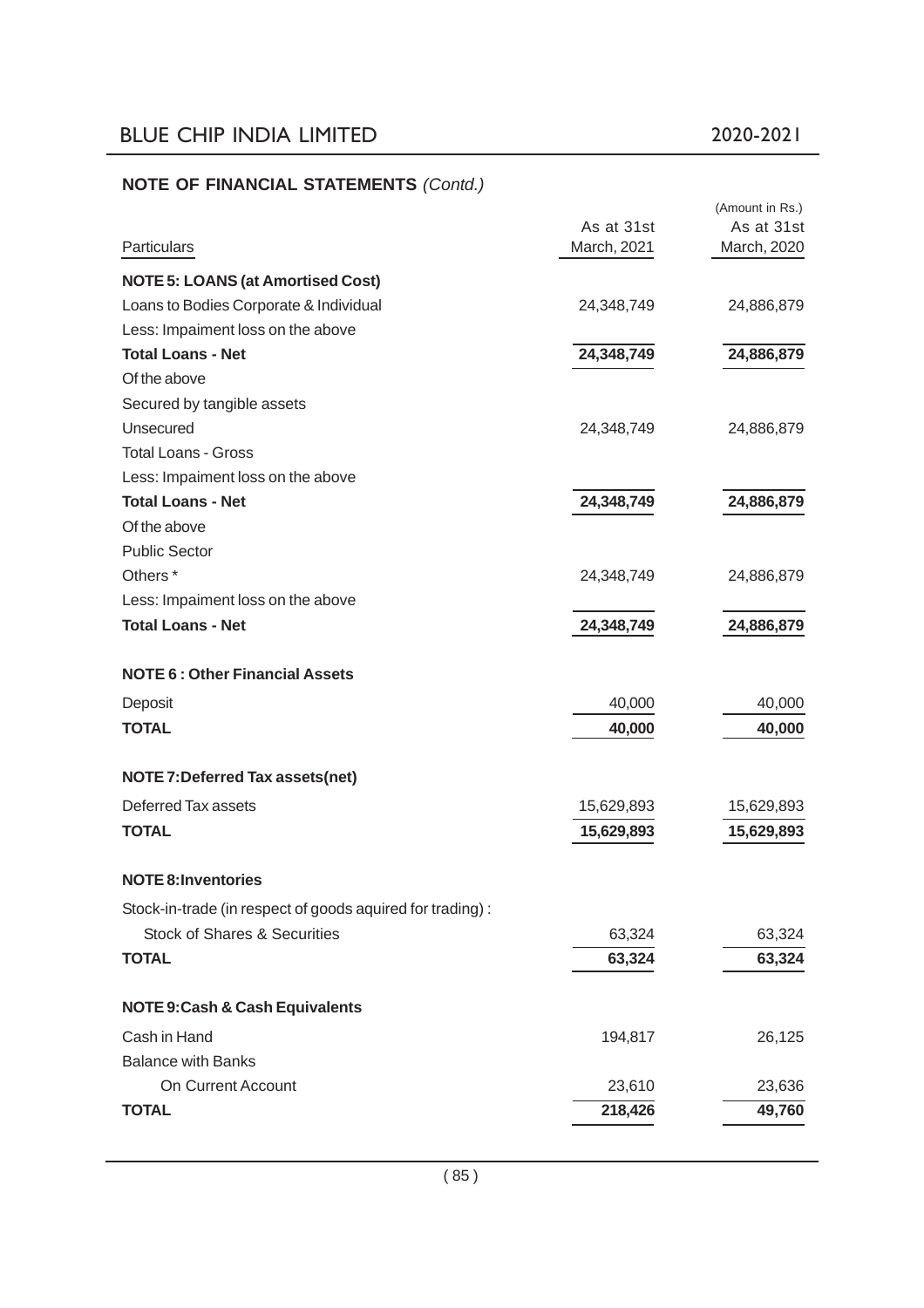|                                                     |             | (Amount in Rs.) |
|-----------------------------------------------------|-------------|-----------------|
|                                                     | As at 31st  | As at 31st      |
| Particulars                                         | March, 2021 | March, 2020     |
| <b>NOTE 10: Current Tax Assets (Net)</b>            |             |                 |
| <b>Other Payables</b>                               | 5,372       |                 |
| Balance with Govt authorities (Net of Provision)    | 901,375     | 901,375         |
| <b>Total</b>                                        | 906,747     | 901,375         |
| NOTE NO: 11 (a) (b): Statement of Changes in Equity |             |                 |
| <b>Equity Share Capital</b><br>(a)                  |             |                 |
| Balance as at 31st March, 2020                      |             | 110,608,680     |

Changes in Equity Share Capital during the Quarter -

Balance as at 31st March, 2021 110,608,680

#### **(b) Other Equity**

| <b>Particulars</b>                     | <b>Reserve &amp; Surplus</b>      |                      |                              |                         |                                  |                 |
|----------------------------------------|-----------------------------------|----------------------|------------------------------|-------------------------|----------------------------------|-----------------|
|                                        | "Security<br>Premium<br>"Account" | Statutory<br>Reserve | Amalgam-<br>ation<br>reserve | "Retained<br>"Earnings" | Other<br>comprehensive<br>Income | <b>Total</b>    |
| Balance as at 31st March, 2020         | 27.393.500                        | 3.705.152            | 12.831.689                   | (161, 580, 073)         | 5,122,777                        | (112, 526, 955) |
| Addition                               |                                   |                      |                              |                         |                                  |                 |
| oci through other comprehensive income |                                   |                      |                              | (2,985,161)             | 18.765.955                       | 15,780,794      |
| Balance as at 31st March, 2021         | 27,393,500                        | 3.705.152            | 12,831,689                   | (164, 565, 234)         | 23,888,732                       | (96, 746, 161)  |

Description of nature and pupose of other Equity

a) Security Premium Account represent Premium value of Equity Shares issued

b) Statutory Reserve Represents Reserve created as per Schedule 45IC of the Reserve Bank of India Act 1934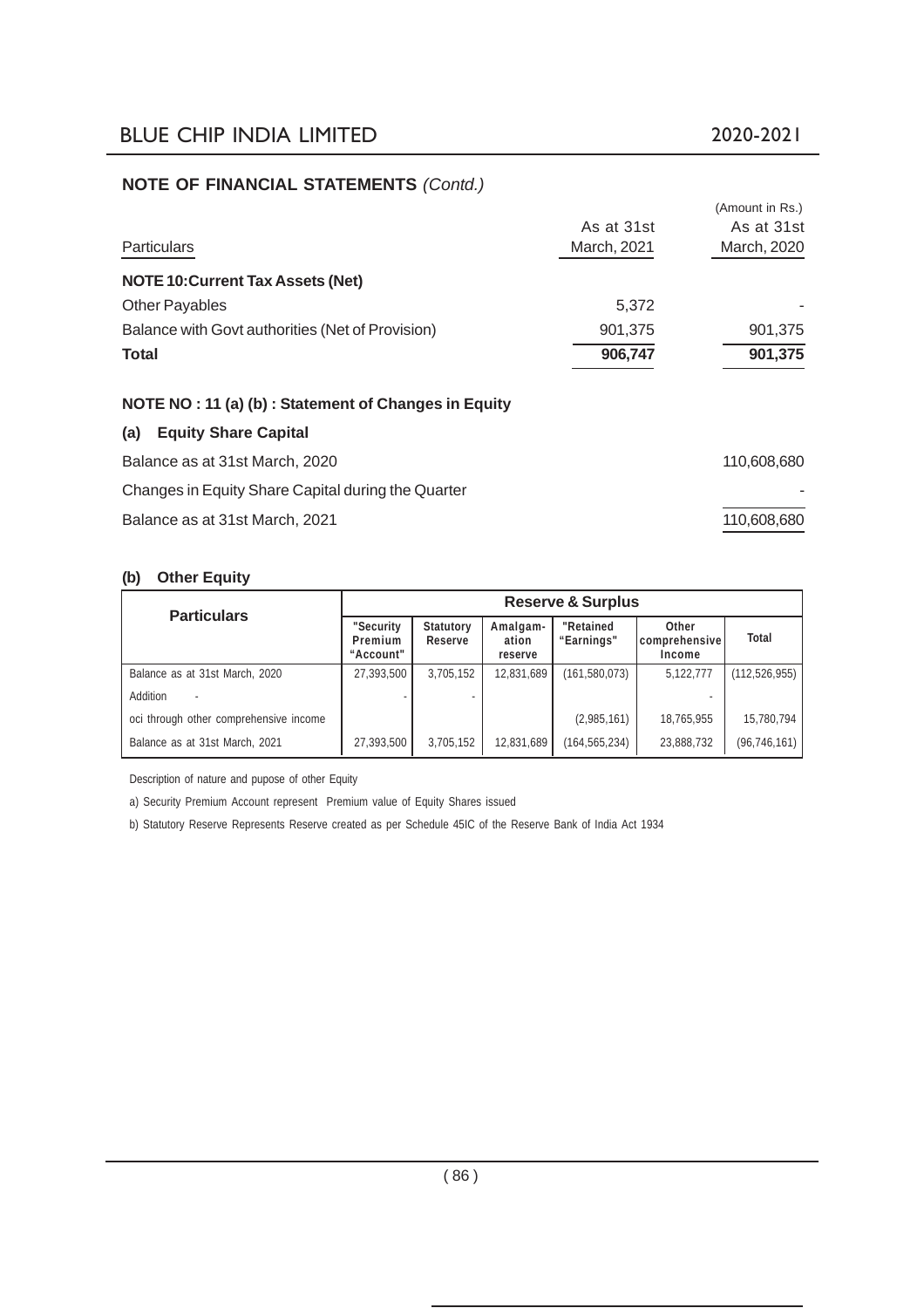|             | (Amount in Rs.) |
|-------------|-----------------|
| As at 31st  | As at 31st      |
| March, 2021 | March, 2020     |
|             |                 |
|             |                 |
| 58,284,236  | 55,760,883      |
| 58,284,236  | 55,760,883      |
|             |                 |
| 569,854     | 507,343         |
| 569,854     | 507,343         |
|             |                 |
| 8,519       | 7,651           |
| 12,091      |                 |
| 20,610      | 7,651           |
|             |                 |
|             | 42,400          |
|             | 22,005          |
|             |                 |
|             | 64,405          |
|             |                 |
|             |                 |
| 1,195,599   | 1,008,778       |
| 1,195,599   | 1,008,778       |
|             |                 |